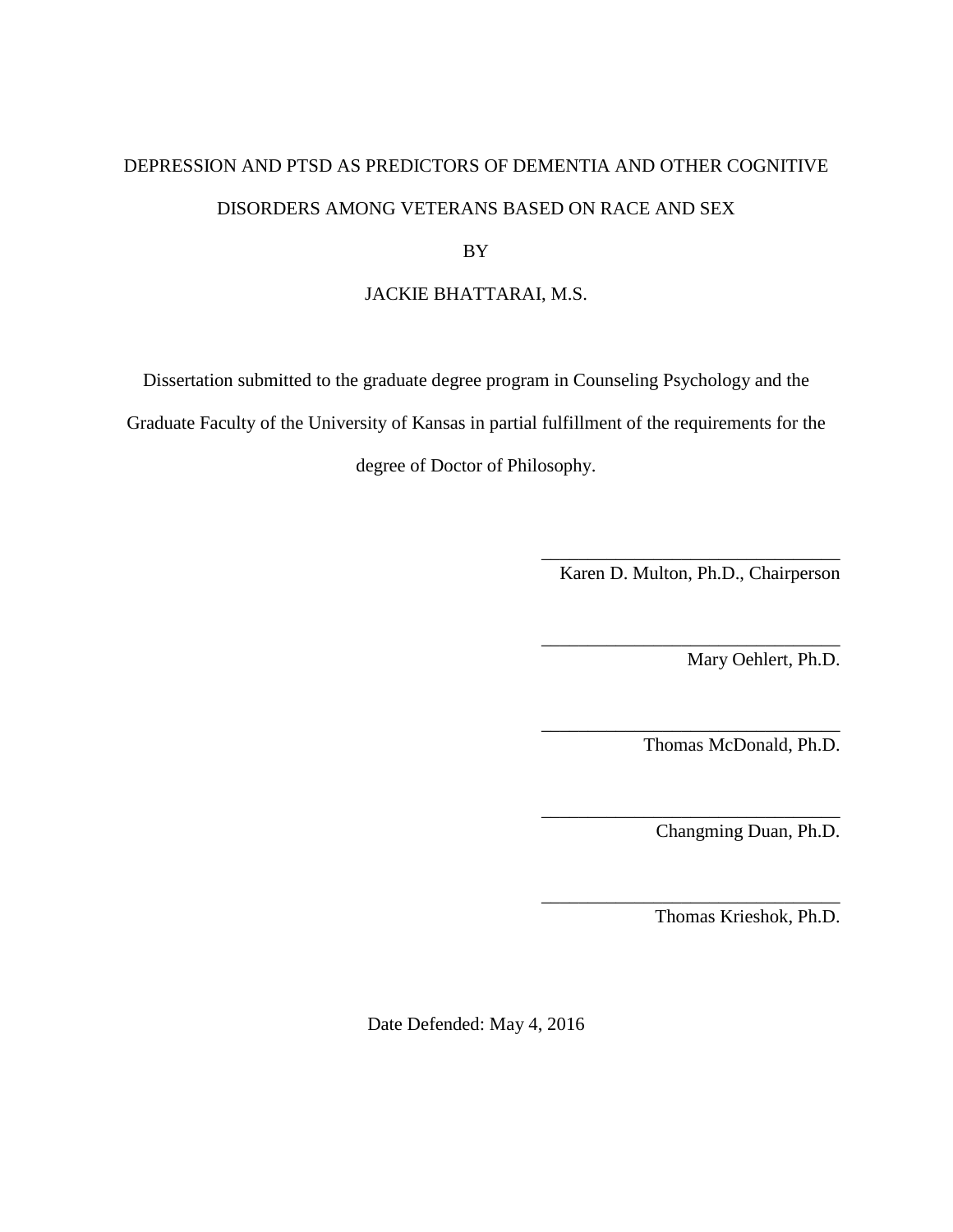The Dissertation Committee for Jackie Bhattarai

certifies that this is the approved version of the following dissertation:

# DEPRESSION AND PTSD AS PREDICTORS OF DEMENTIA AND OTHER COGNITIVE DISORDERS AMONG VETERANS BASED ON RACE AND SEX

\_\_\_\_\_\_\_\_\_\_\_\_\_\_\_\_\_\_\_\_\_\_\_\_\_\_\_\_\_\_\_\_ Karen D. Multon, Ph.D., Chairperson

Date approved: May 4, 2016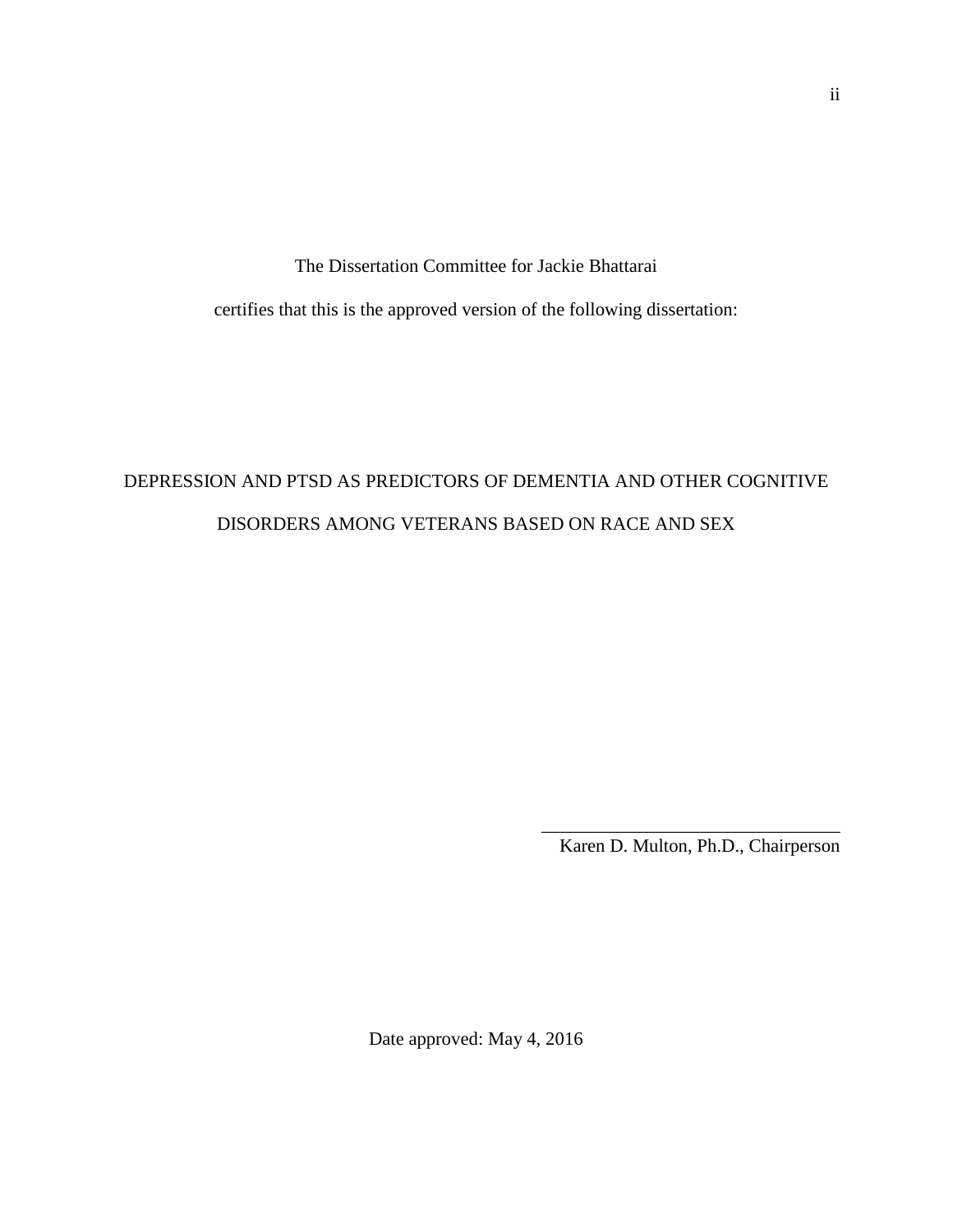#### ABSTRACT

In the literature, depression (especially major depressive disorder [MDD]) and posttraumatic disorder (PTSD) have been known to significantly increase individuals' risk for dementia. Dementia affects 5 to 7 percent of the population across the world. Compared to the general U.S. population, the Veteran population experiences significantly greater risk factors associated with dementia and other forms of cognitive impairment. As this population continues to age and diversify in the upcoming years, risk factors specific to their circumstances must be examined. Importantly, similar patterns of health disparities that persist in the general population among men, women, and different racial groups, also exist among the Veteran population. Thus, despite minimization of financial barriers in VA healthcare systems, there are still certain groups with a greater likelihood of developing certain diseases. The aim of this study was to examine MDD and PTSD as predictors of dementia and other forms of cognitive impairment (cognitive impairment not demented [CIND]) among Veterans aged  $\geq 60$  years ( $N = 4,800$ ) with sex and race analyzed as potential moderators. Hierarchical and backward logistic regression analyses were conducted to determine significant predictors of dementia/CIND. When controlling for the other, a history of MDD and PTSD both were associated with almost double the risk for developing dementia/CIND. Moreover, when a history of MDD was indicated, Black Veterans' risk of dementia/CIND increased almost twofold. Additional findings and implications are also discussed.

*Keywords:* dementia, cognitive impairment, CIND, depression, MDD, PTSD, race, sex, Veterans, health disparities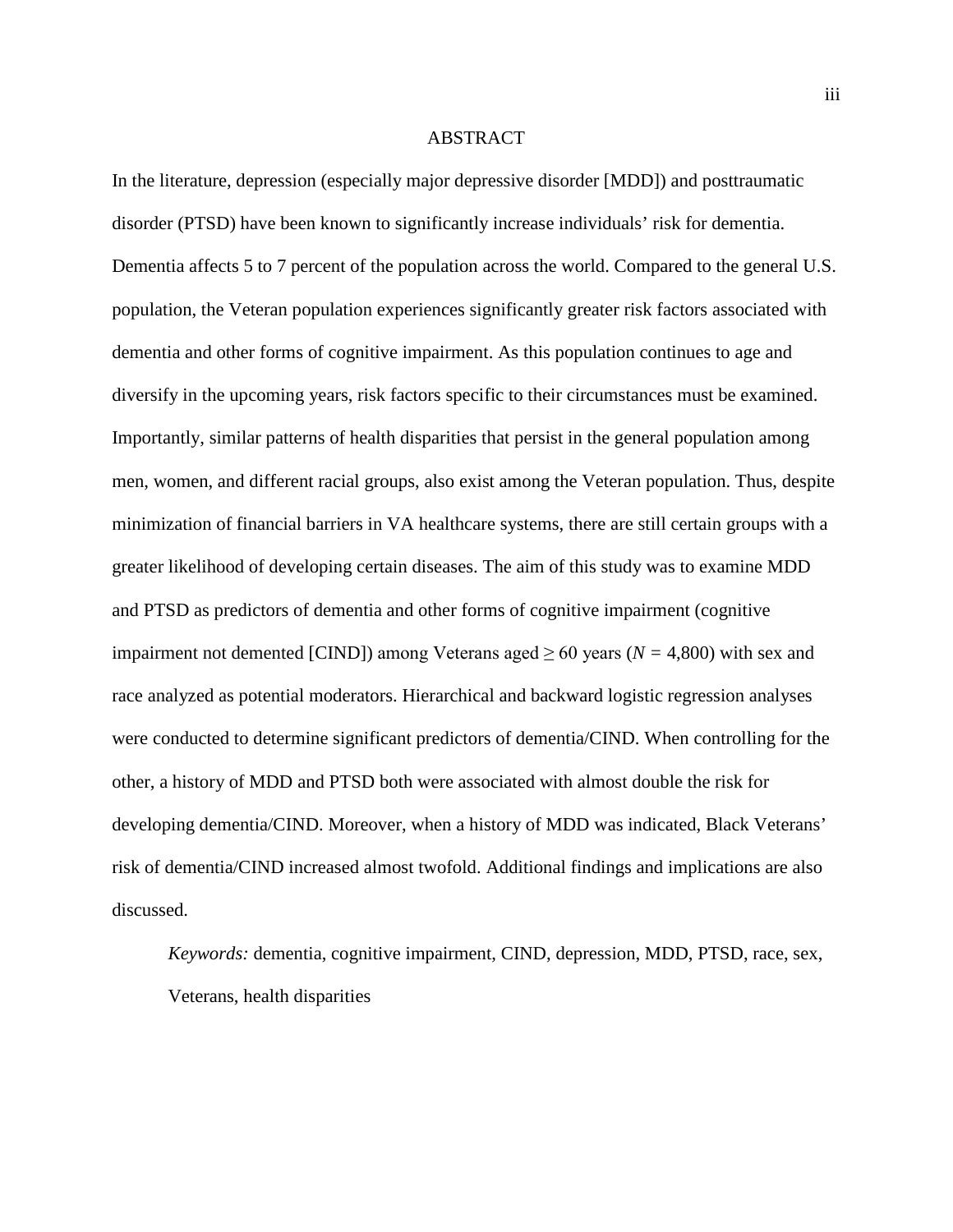#### ACKNOWLEDGMENTS

Thank you to my wonderful committee members for everything they have done to make this happen. I want to especially thank my advisor, mentor, and friend, Dr. Karen Multon, for the encouragement, compassion, and motivation she has given me through this process. You have shown me unconditional support, even with my high energy levels that can be tiring at times. Thank you to Dr. Mary Oehlert, who opened her arms to me and spent endless "anxious" hours helping me work with the VA data. Thank you to Dr. Tom McDonald, whose eyesight may be worse now after the amount of time he spent looking at the computer screen when helping with my data analyses efforts. Also, thank you to Dr. Tom Krieshok and Dr. Changming Duan for your continued support, encouragement, and contribution to my personal and professional growth as a doctoral candidate.

Thank you to Dr. Scott Sumerall, my clinical supervisor, for making this project possible and getting it developed. You have been incredibly understanding of how demanding this process can be and I will always appreciate that. I also want to thank Kim Bruns, my GRA supervisor, who is one of the most encouraging and empathetic people I know. Your support during some of my hardest days will not be forgotten.

Thank you to my little sister, who always stood by my side no matter the circumstance. To Mary, who has become part of my family and could always be depended upon for support and to listen to my endless worries. Thank you to all my extended family members and friends who were continually there for me throughout this entire process.

Of course, thank you to my kittens, Dylan and Diego, for giving me so much love during endless hours of writing. Your furry warmth and soft cuddles made every minute of writing more bearable. Thank you to my partner, Eric, who somehow managed to survive my dissertation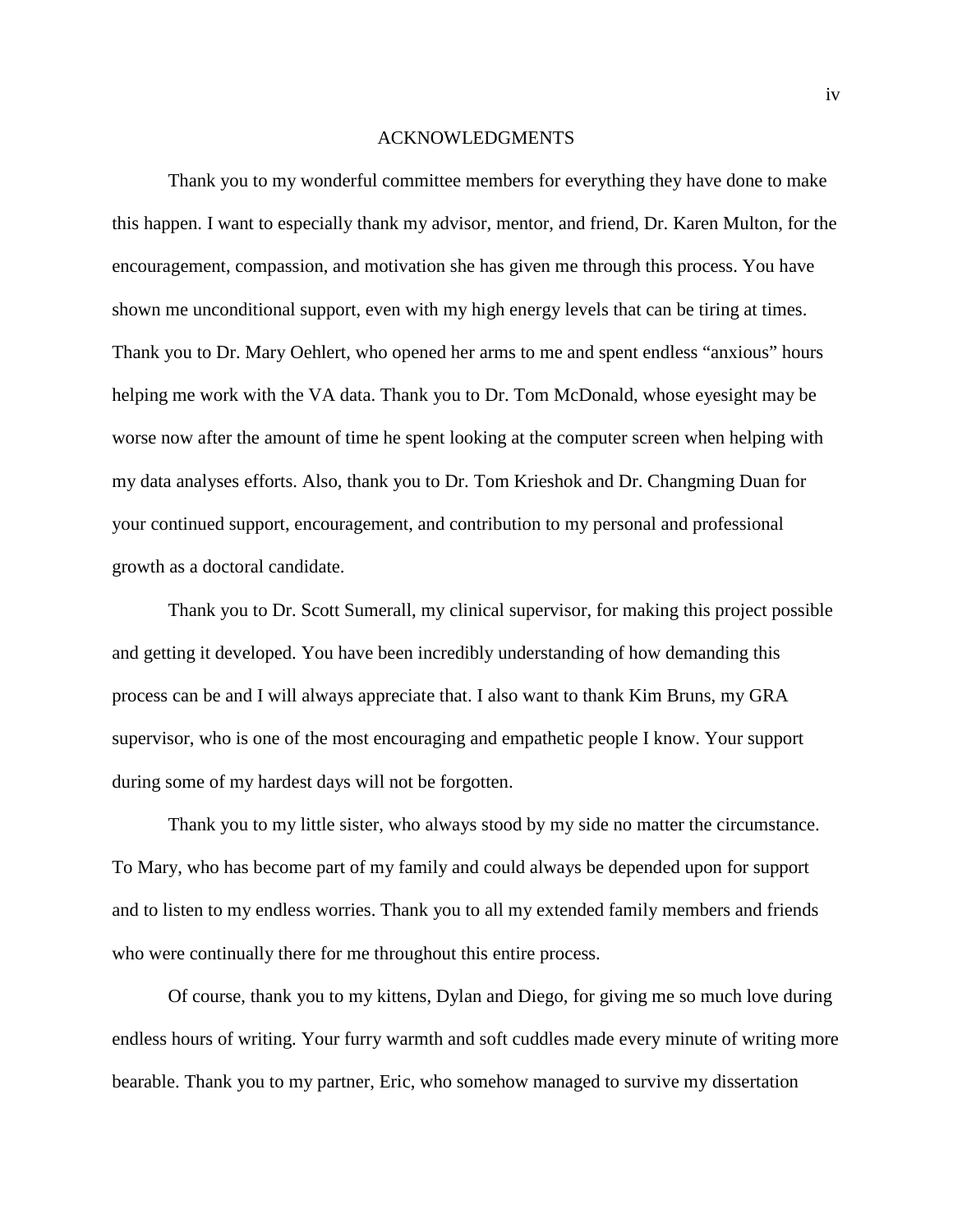process. Congratulations—we made it! I cannot imagine doing this without your complete dedication to my professional success.

Finally, I want to thank the two people I could not have done this without: my parents. Your hard work, determination, and unwavering confidence in me has made me the person I am today. You have *always* believed in me, and this is what motivates me to continue working towards my passion each and every single day. You two are my rock, my strength, and everything I hope to become.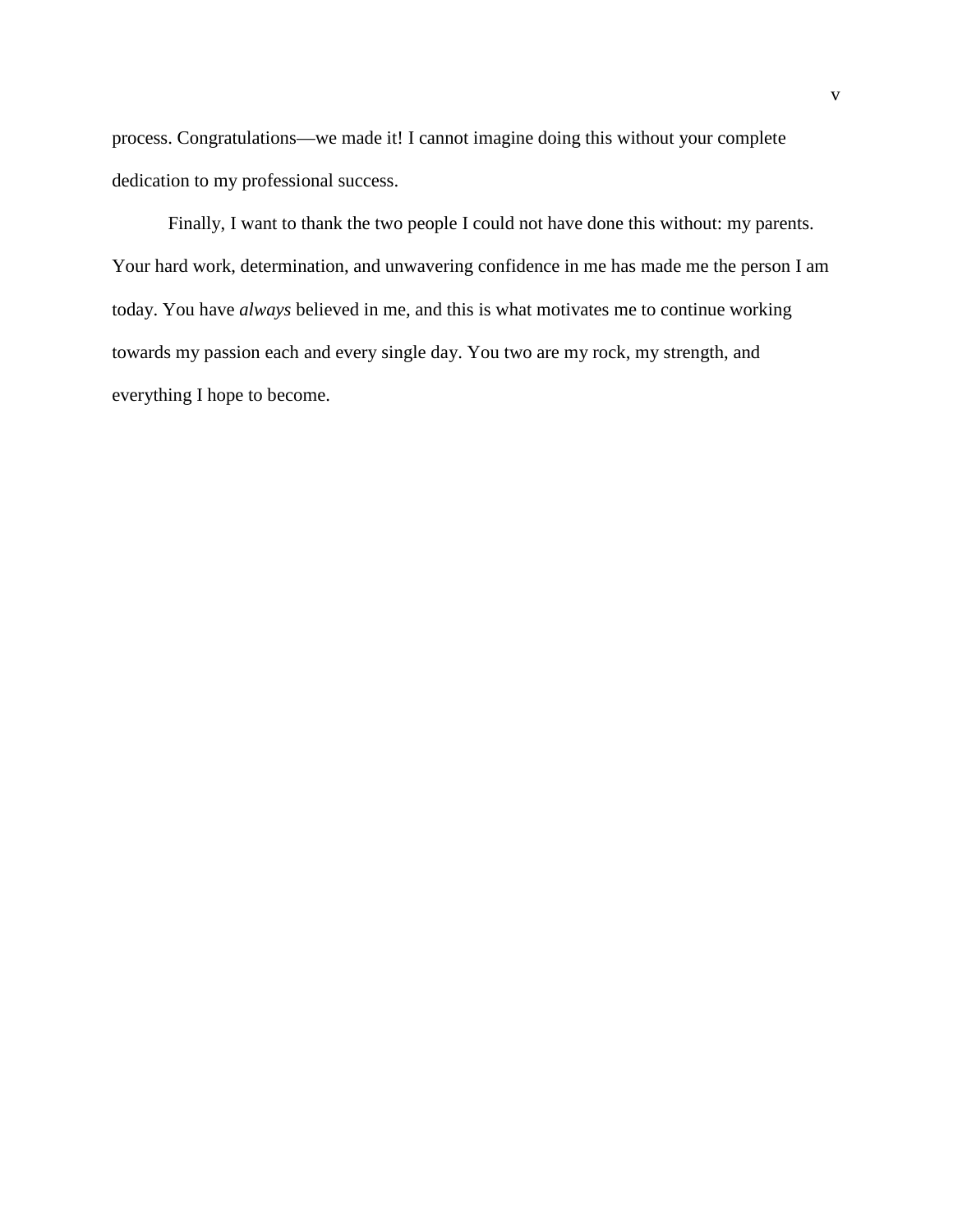# **TABLE OF CONTENTS**

| Predictors of Dementia for Veterans with and without Preexisting Depression and PTSD  10   |  |
|--------------------------------------------------------------------------------------------|--|
|                                                                                            |  |
|                                                                                            |  |
|                                                                                            |  |
|                                                                                            |  |
|                                                                                            |  |
|                                                                                            |  |
|                                                                                            |  |
|                                                                                            |  |
|                                                                                            |  |
|                                                                                            |  |
|                                                                                            |  |
|                                                                                            |  |
|                                                                                            |  |
|                                                                                            |  |
|                                                                                            |  |
|                                                                                            |  |
|                                                                                            |  |
|                                                                                            |  |
| History of MDD and PTSD as Risk Factors for Dementia and Cognitive Impairment Not Demented |  |
|                                                                                            |  |
|                                                                                            |  |
|                                                                                            |  |
|                                                                                            |  |
|                                                                                            |  |
|                                                                                            |  |
|                                                                                            |  |
|                                                                                            |  |
|                                                                                            |  |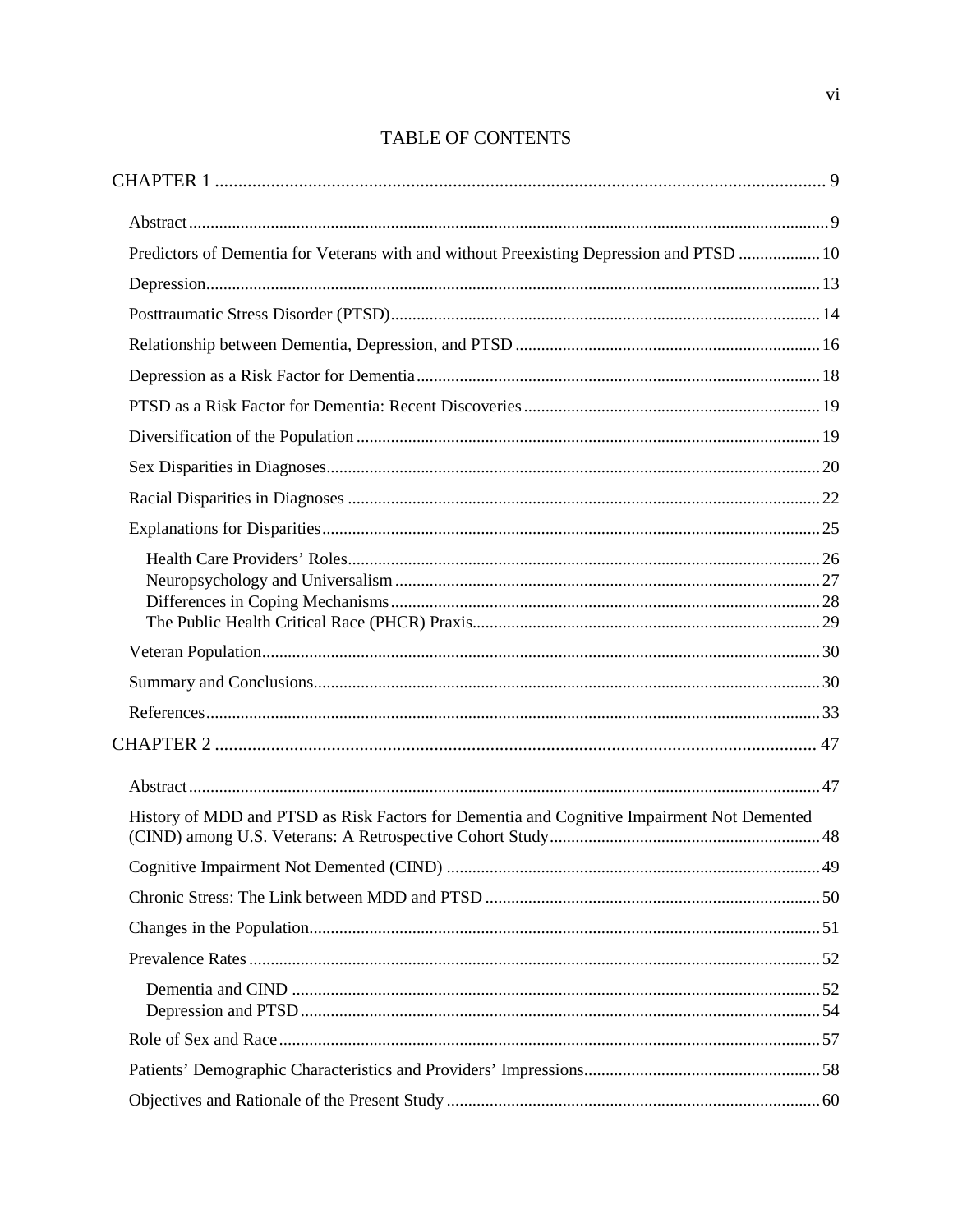| Table 1. Groups of Veterans by Sex, Race, and History of Psychiatric Disorder 129               |  |
|-------------------------------------------------------------------------------------------------|--|
|                                                                                                 |  |
| Table 3. Characteristics of Veterans in Each of the 12 Subgroups with and without               |  |
| Table 4. Frequency or Mean Values for Predictor Variables of Dementia/CIND included in Logistic |  |
|                                                                                                 |  |
| Table 6. Collinearity Diagnostics for Predictor Variables of Dementia/CIND  134                 |  |
| Table 7. Model 1: Logistic Regression Predicting Dementia/CIND at Age > 55 (including Sex and   |  |
| Table 8. Model 2: Logistic Regression Predicting Dementia/CIND at Age > 55 (including Sex) 136  |  |
| Table 9. Model 3: Logistic Regression Predicting Dementia/CIND at Age > 55 (including Race) 137 |  |
| Table 10. Observed and Predicted Frequencies for Dementia/CIND by Logistic Regression           |  |
| Figure 1. Flowchart of Study Participant Selection with Inclusion/Exclusion Criteria.  139      |  |
| Figure 2. Number of Dementia/CIND Cases (diagnosed at age > 55) per Subgroup, divided by        |  |
|                                                                                                 |  |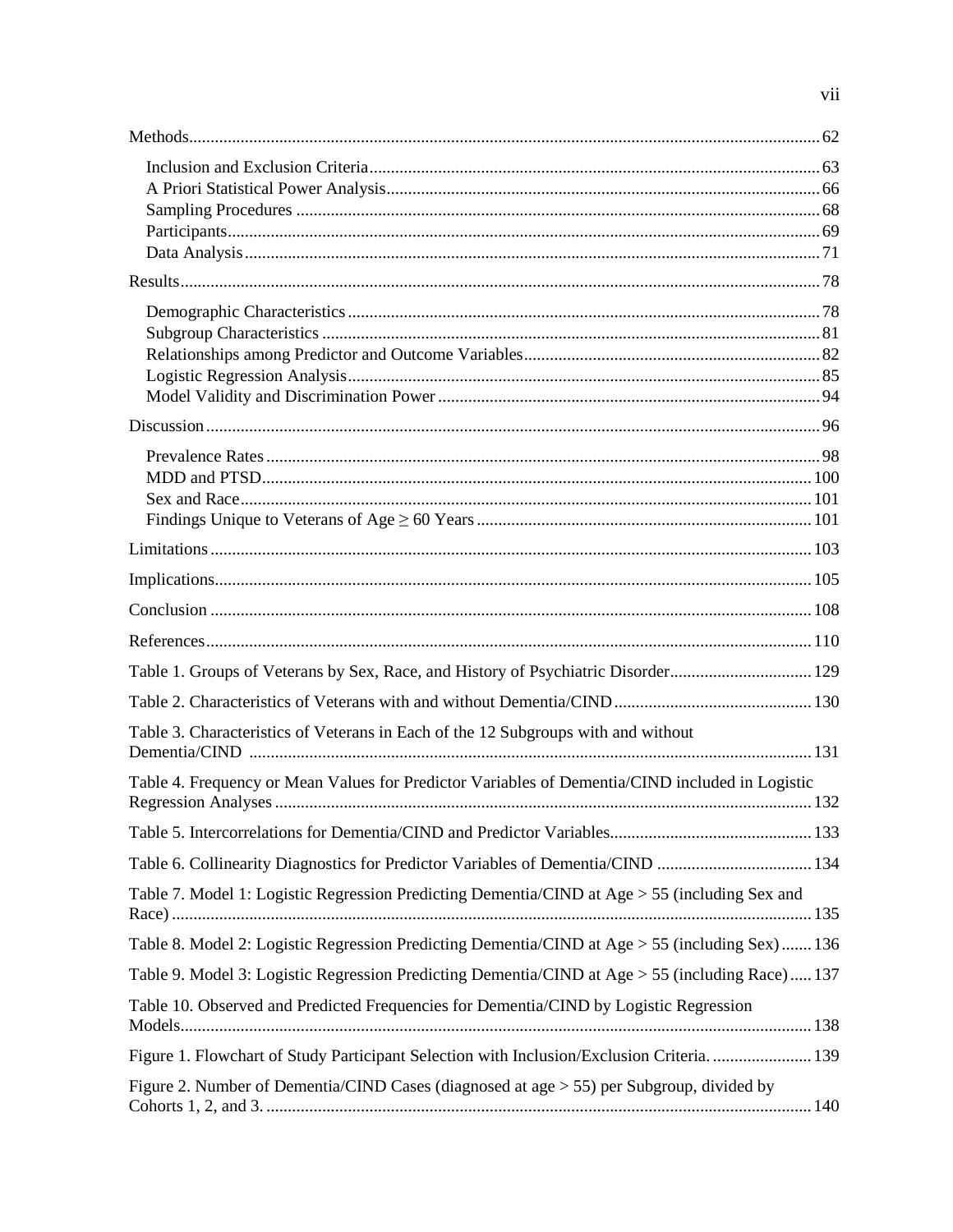| Figure 3. Comparison of Risk of Dementia/CIND (mean predicted probabilities) based on MDD/PTSD<br>History by Logistic Regression Models Adjusted and Unadjusted for Current Age141 |  |
|------------------------------------------------------------------------------------------------------------------------------------------------------------------------------------|--|
|                                                                                                                                                                                    |  |
| Figure 5. Receiver Operating Characteristic (ROC) Curve for Risk of Dementia/CIND (diagnosed at                                                                                    |  |
| Appendix A. ICD-9 Dementia and Cognitive Impairment Not Demented (CIND) Codes and                                                                                                  |  |
| Appendix B. ICD-9 Major Depressive Disorder (MDD) and Posttraumatic Stress Disorder (PTSD)                                                                                         |  |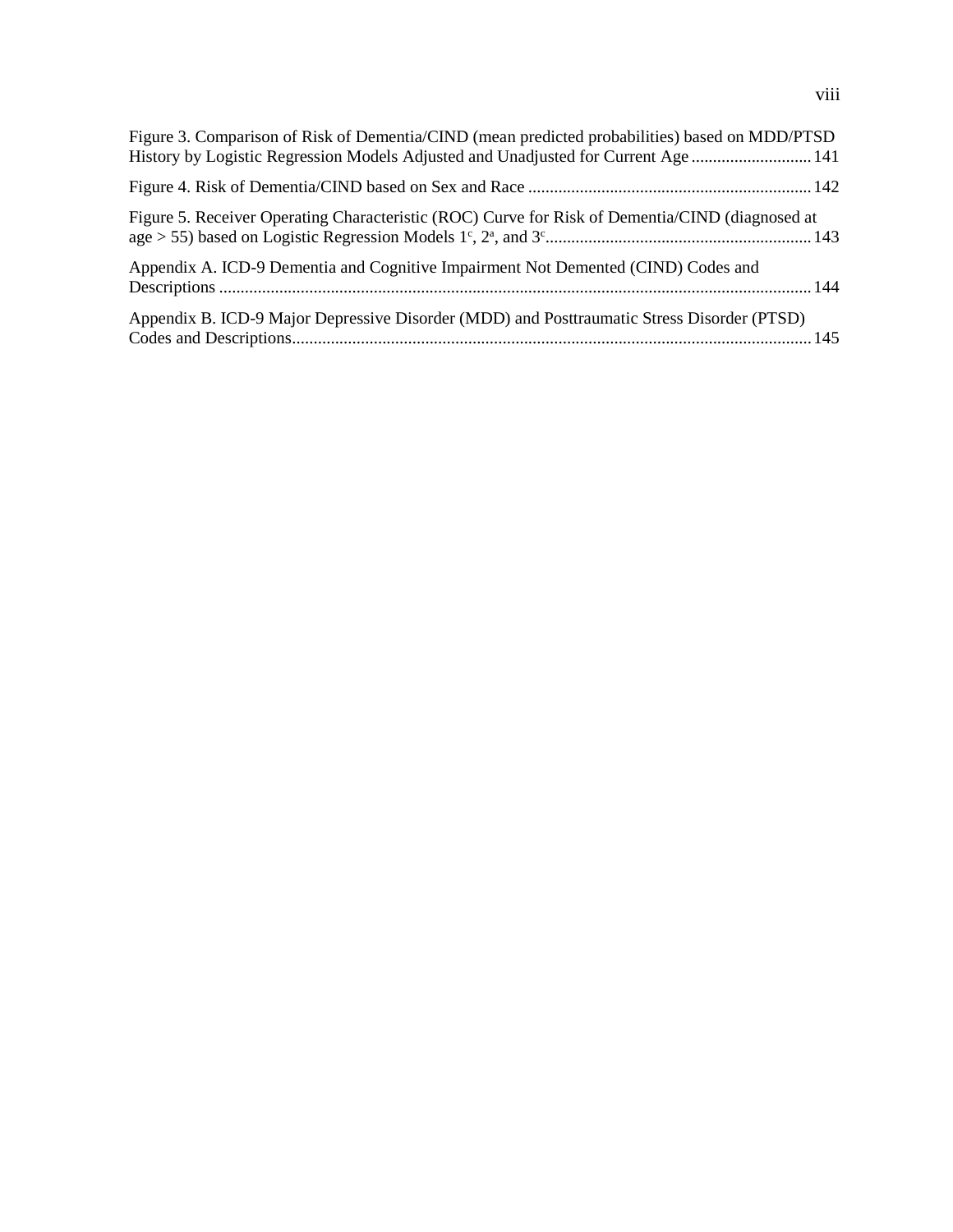#### CHAPTER 1

#### Abstract

<span id="page-8-1"></span><span id="page-8-0"></span>Dementia is prevalent among 5 to 7 percent of the population worldwide, and 3.4 million persons aged  $\geq$  71 in the U.S. A history of depression and/or PTSD has been associated with a greater risk of dementia, yet the relationship between these conditions with dementia remains unclear. Depression is the most notable contributor to the worldwide burden of disease, and PTSD has been found to be more common in the U.S. than other countries, especially considering recent conflicts in which U.S. Veterans have been involved, such as Operation Iraqi Freedom (OIF) and Operation Enduring Freedom (OEF). The U.S. Veteran population has been recognized for being at a greater risk for depression/PTSD and cognitive difficulties, making them an important group to consider for research. Importantly, as the Veteran population rapidly diversifies, health care providers must develop and maintain cultural competency across areas of assessment, diagnosis, and treatment. This is particularly important given that substantial sex and racial health disparities have endured in the U.S. for several decades. Due to the complex relationship between depression/PTSD and dementia, as well as the increased risk among Veterans, additional research is needed to understand psychiatric risk factors of dementia and how Veterans' demographic characteristics may influence this risk.

*Keywords:* dementia, depression, posttraumatic stress disorder (PTSD), disparities, Veteran population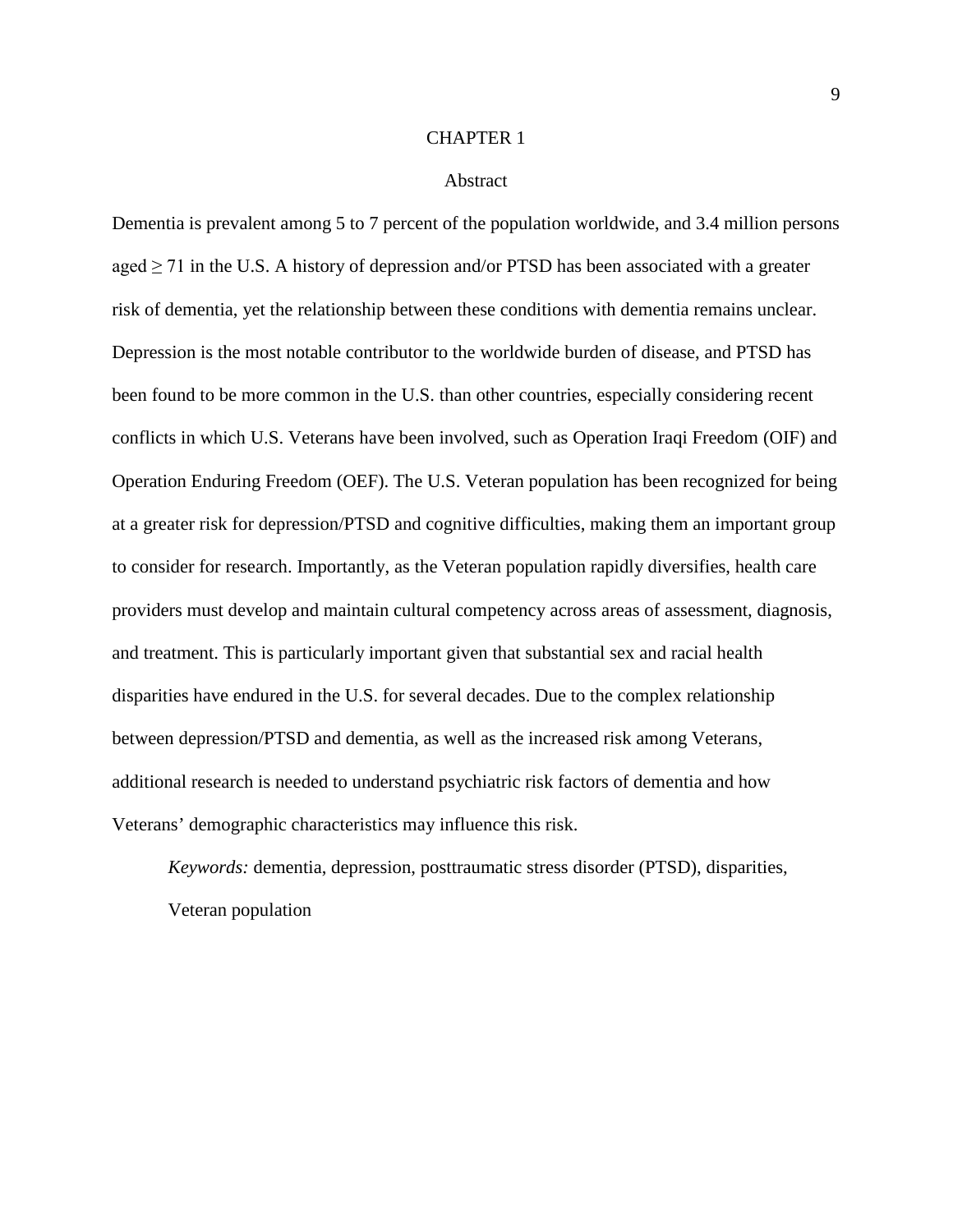#### CHAPTER 1

<span id="page-9-0"></span>Predictors of Dementia for Veterans with and without Preexisting Depression and PTSD:

#### A Review

The worldwide economic burden of dementia in 2010 was approximately \$604 billion, which is one percent of the worldwide gross domestic product [\(GDP; World Health](#page-45-0)  [Organization, 2015\)](#page-45-0). There are approximately 47.5 million people worldwide living with dementia, and 7.7 million others are diagnosed with dementia each year. The *World Alzheimer Report 2010*, published by [Alzheimer's Disease International \(2010\),](#page-32-1) demonstrated how significant the impact of dementia is: "If dementia care were a country, it would be the world's 18th largest economy (ranking between Turkey and Indonesia)….If dementia were a company, it would be the world's largest by annual revenue, exceeding Wal-Mart (\$414 billion) and Exxon Mobil (\$311 billion)" [\(p. 5\)](#page-32-1). In the United States (U.S.), the economic cost of dementia was estimated to be \$226 billion in 2015, and expected to rise as high as \$1.1 trillion by 2050 [\(Alzheimer's Association, 2015\)](#page-32-2).

Dementia is a disorder characterized by cognitive and behavioral symptoms that "interfere with the ability to function at work or at usual activities; represent a decline from previous levels of functioning and performing; are not explained by delirium or major psychiatric disorder; and, cognitive impairment is detected and diagnosed…" [\(National Institute](#page-39-0)  [on Aging's Alzheimer's Associated Workgroups; McKhann et al., 2011, p. 265\)](#page-39-0). Cognitive impairment must be detected through a clinical interview about the patient's history and objective cognitive assessment. Examples of cognitive impairment include the following [\(McKhann et al., 2011, p. 265\)](#page-39-0): changes in behavior/personality (e.g., uncharacteristic mood fluctuations); impaired language and/or visuospatial abilities, and; impaired reasoning and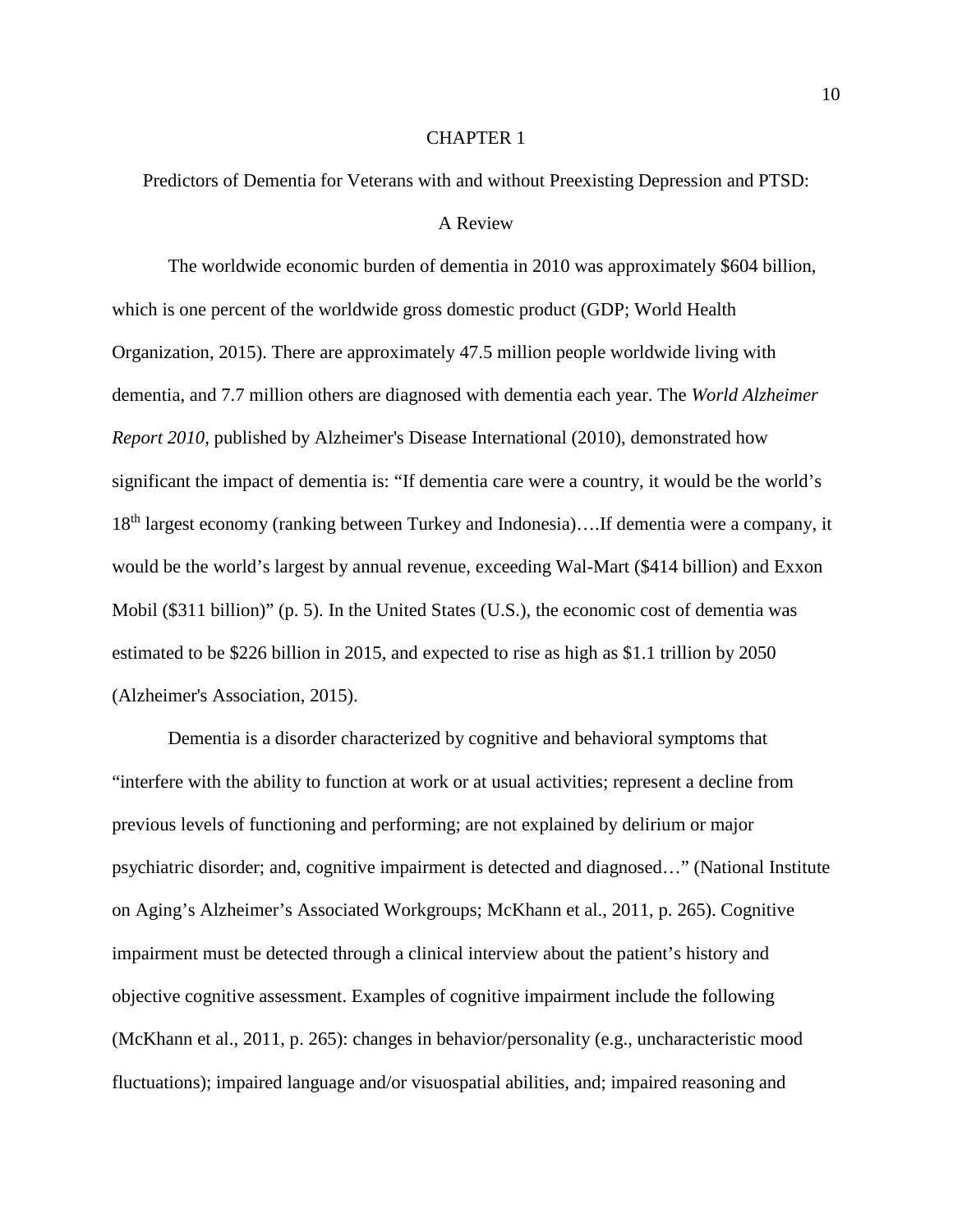handling of complex tasks, poor judgement, and impaired ability to acquire and remember new information.

The prevalence rate of dementia increases with age, with the overall U.S. national rate being 13.93 percent, with higher rates among women (15.74 percent) compared to men (11.4 [percent; Plassman et al., 2007\)](#page-41-0). In fact, approximately two thirds of Americans diagnosed with Alzheimer's disease (the most common form of dementia) are women [\(Alzheimer's Association,](#page-32-2)  [2015\)](#page-32-2). Prevalence rates by age groups are 4.97 percent for individuals aged 71 to 79 years, 24.19 percent for individuals aged 80 to 89 years, and 37.36 percent for individuals aged 90 years or older [\(Plassman et al., 2007\)](#page-41-0). Dementia is the six leading cause of mortality in the U.S. [\(Alzheimer's Association, 2015\)](#page-32-2).

Although there is no cure for dementia, scientists have developed treatments that delay cognitive decline and help individuals and their caretakers manage symptoms [\(Farlow, Miller, &](#page-36-0)  [Pejovic, 2008\)](#page-36-0). Treatment options include pharmacological approaches, cognitive training, and preventative efforts (e.g., lifestyle changes, exercise, healthy eating, and early and efficient diagnosis). Many researchers have also identified potential risk factors of dementia [\(Byers &](#page-33-0)  [Yaffe, 2011;](#page-33-0) [Chen, Lin, & Chen, 2009;](#page-34-0) Reddy [& Beal, 2008\)](#page-41-1). The APOE gene, particularly the variant APOE4, is the strongest genetic risk factor for dementia [\(Chen et al., 2009\)](#page-34-0). The literature shows that beta-amyloid is a major component of the neuritic plaques or amyloid deposits found in the brain of persons diagnosed with dementia, particularly Alzheimer's disease [\(Reddy & Beal, 2008\)](#page-41-1). Notably, a risk factor that is consistent across all ethnic groups is age; as individuals get older, their risk for dementia increases [\(Chen et al., 2009\)](#page-34-0). [Byers and Yaffe](#page-33-0)  (2011) indicated that persons with a history of depression have double the risk of getting dementia compared to those without a history of depression. Additional identified risk factors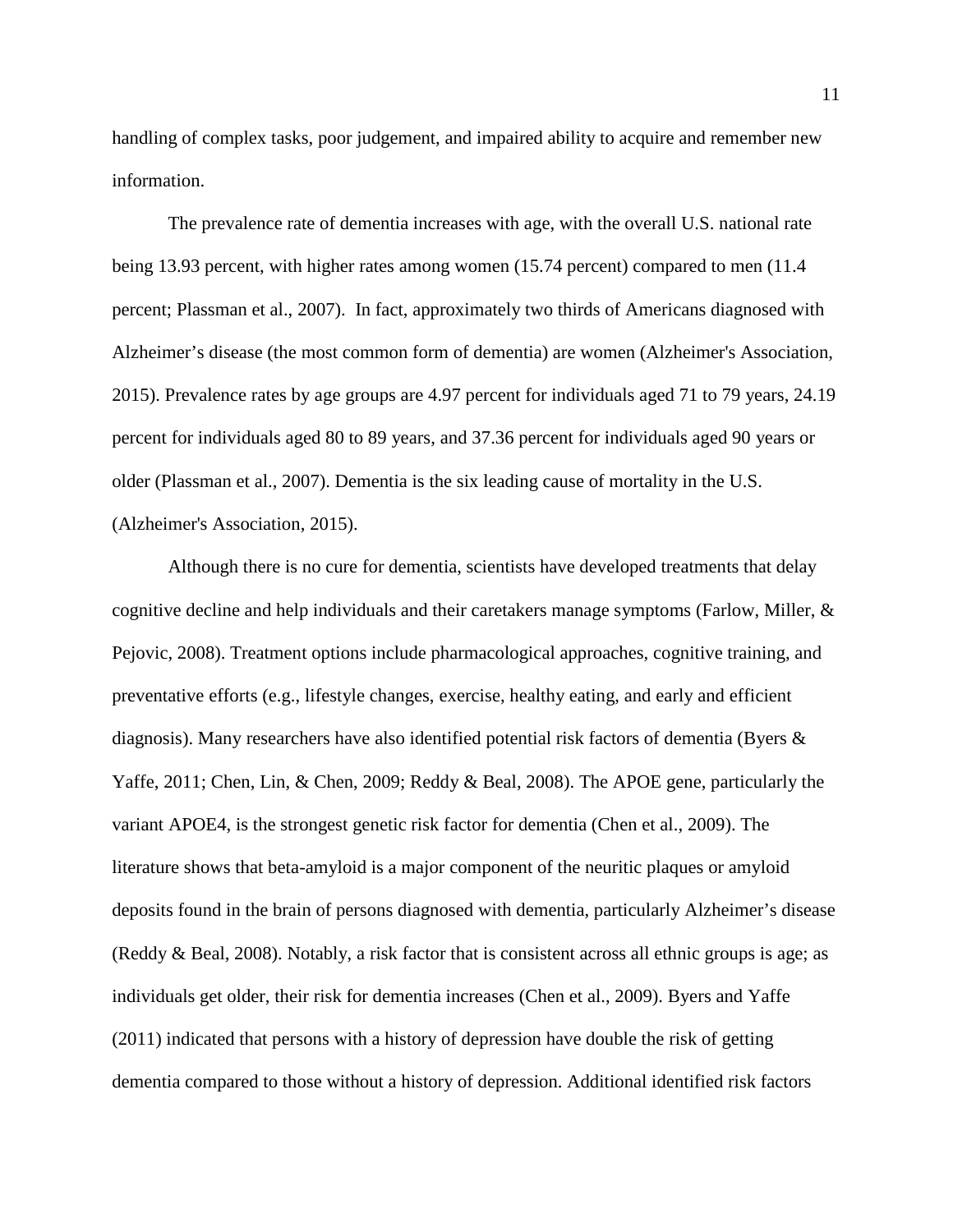include level of physical activity, education, body mass index, alcohol and drug use, smoking, and comorbidity with various diseases (e.g., HIV, hepatitis C virus, traumatic brain injury, and hypertension).

It is important to note that researchers have identified U.S. Veterans as having an increased risk of developing dementia [\(Lohr et al., 2015;](#page-39-1) [Sibener et al., 2014\)](#page-42-0). They have mentioned several reasons why Veterans may be at greater risk, with the demographic characteristics of the group being a significant factor. On average, Veterans are older than non-Veterans and the Veteran population consists of a higher proportion of Black individuals than the overall U.S. population [\(Sibener et al., 2014\)](#page-42-0). As people get older, their risk of dementia increases. Further, Black persons are at greater risk for dementia compared to other racial groups [\(Plassman et al., 2007\)](#page-41-0). Specifically, the incidence of Alzheimer's disease among Black individuals is double that of their White counterparts [\(Sibener et al., 2014\)](#page-42-0). Moreover, the incidence of traumatic brain injury (TBI) and posttraumatic stress disorder (PTSD) is increasing among the Veteran population, and researchers identified both as risk factors of dementia [\(Shively & Perl, 2012\)](#page-42-1). Veterans are also at a higher risk for depression, as this condition shares many symptoms with PTSD, and depression has been identified by scholars as a major risk for dementia [\(Barnes et](#page-32-3) al., 2012; [Byers & Yaffe, 2011;](#page-33-0) [Sibener et al., 2014\)](#page-42-0).

Despite identified risk factors, there are no definite indicators for dementia. In fact, there are some individuals who have risk factors that are strongly associated with dementia, yet they never exhibit symptoms [\(Bennett et al., 2006;](#page-33-1) [Tomlinson, 1968\)](#page-43-0). For instance, [Bennett et al.](#page-33-1)  (2006) found Alzheimer's disease pathology (e.g., neuritic plaques) in the brains of a large number of persons without dementia or mild cognitive impairment. This suggests that even the risk factors with the most scientific evidence do not guarantee the later development or absence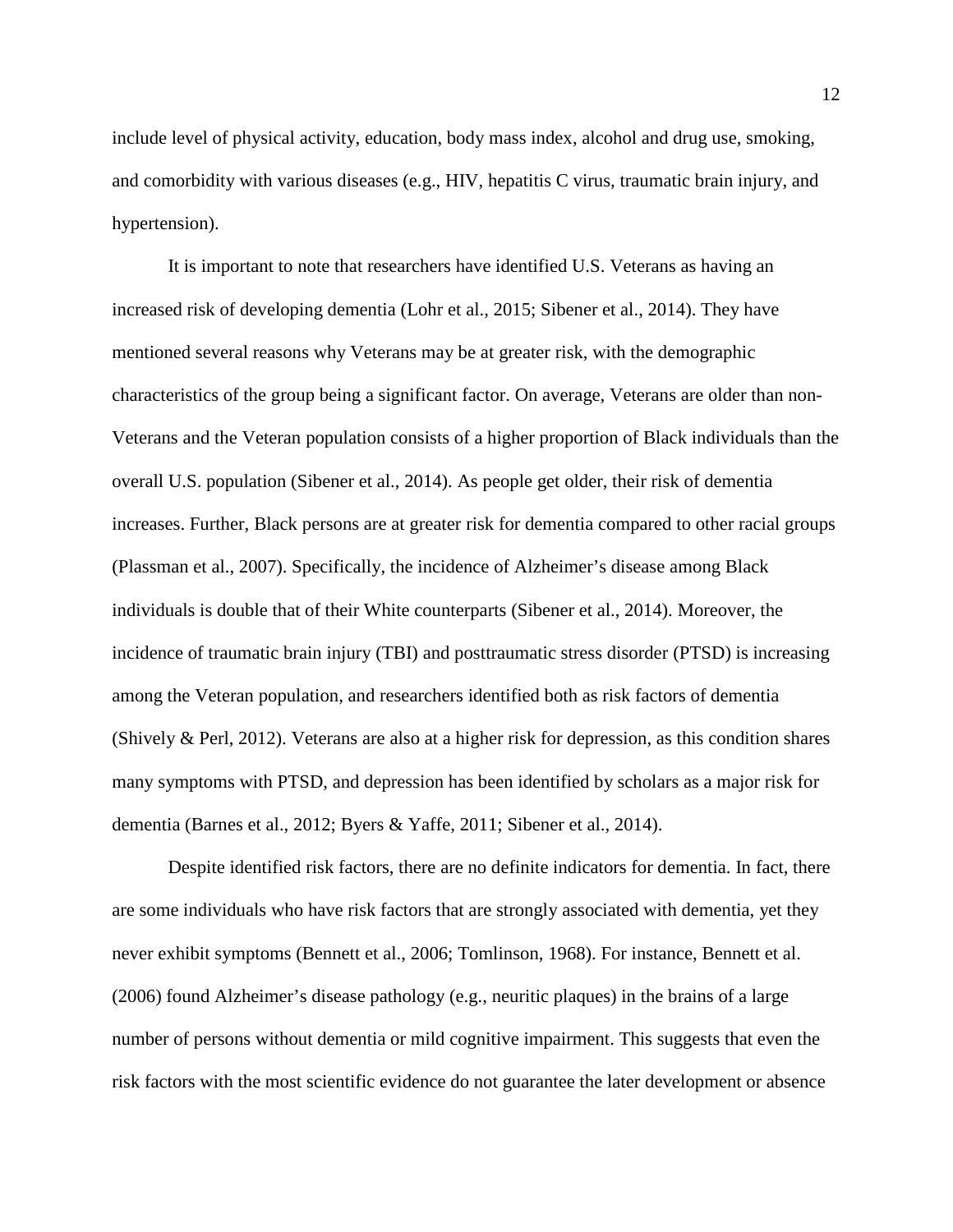of dementia. Hence, there exists a great need for additional research involving the examination of the risk factors of dementia. In addition, given the increased risk U.S. Veterans have, it is important to investigate factors unique to this population (e.g., PTSD, depression, TBI, demographic characteristics, and more) that act as significant risks.

#### **Depression**

<span id="page-12-0"></span>Depression is characterized by a change in mood (e.g., sadness, loneliness, apathy), negative self-concept (e.g., self-blame), regressive and self-punitive wishes, vegetative changes, and different activity levels [\(Beck, 2009\)](#page-33-2). Numerous environmental and biological factors may increase people's risk for depression, including the following: familial environment and adverse experiences in childhood, social/cultural environment and people's roles within their environment (e.g., poor social support), adverse life events, genetic and hereditary factors, comorbidity with other conditions (e.g., sleep disorders and cognitive impairment), and more [\(Piccinelli & Wilkinson, 2000\)](#page-41-2). Importantly, risk factors for depression among older adults aged  $\geq$  50 years are slightly different than the risks for the general population, and include bereavement, sleep disturbance, disability, cognitive decline, prior depression, and female gender [\(Cole & Dendukuri, 2003\)](#page-34-1).

Depression is the most noteworthy contributor to the global burden of disease, and it is the most frequently encountered women's mental health problem [\(WHO; World Health](#page-45-1)  [Organization, 2002\)](#page-45-1). The lifetime prevalence rates of depression among women are significantly higher than the rates for men, and this remains consistent across racial groups; the approximate lifetime prevalence of MDD is 21.3 percentage for women, and 12.7 percentage for men [\(Kessler, 2003;](#page-38-0) [Mielke, Vemuri, & Rocca, 2014;](#page-40-0) [Piccinelli & Wilkinson, 2000;](#page-41-2) [WHO, 2002\)](#page-45-1). There are some inconsistent findings on depression prevalence rates among older men and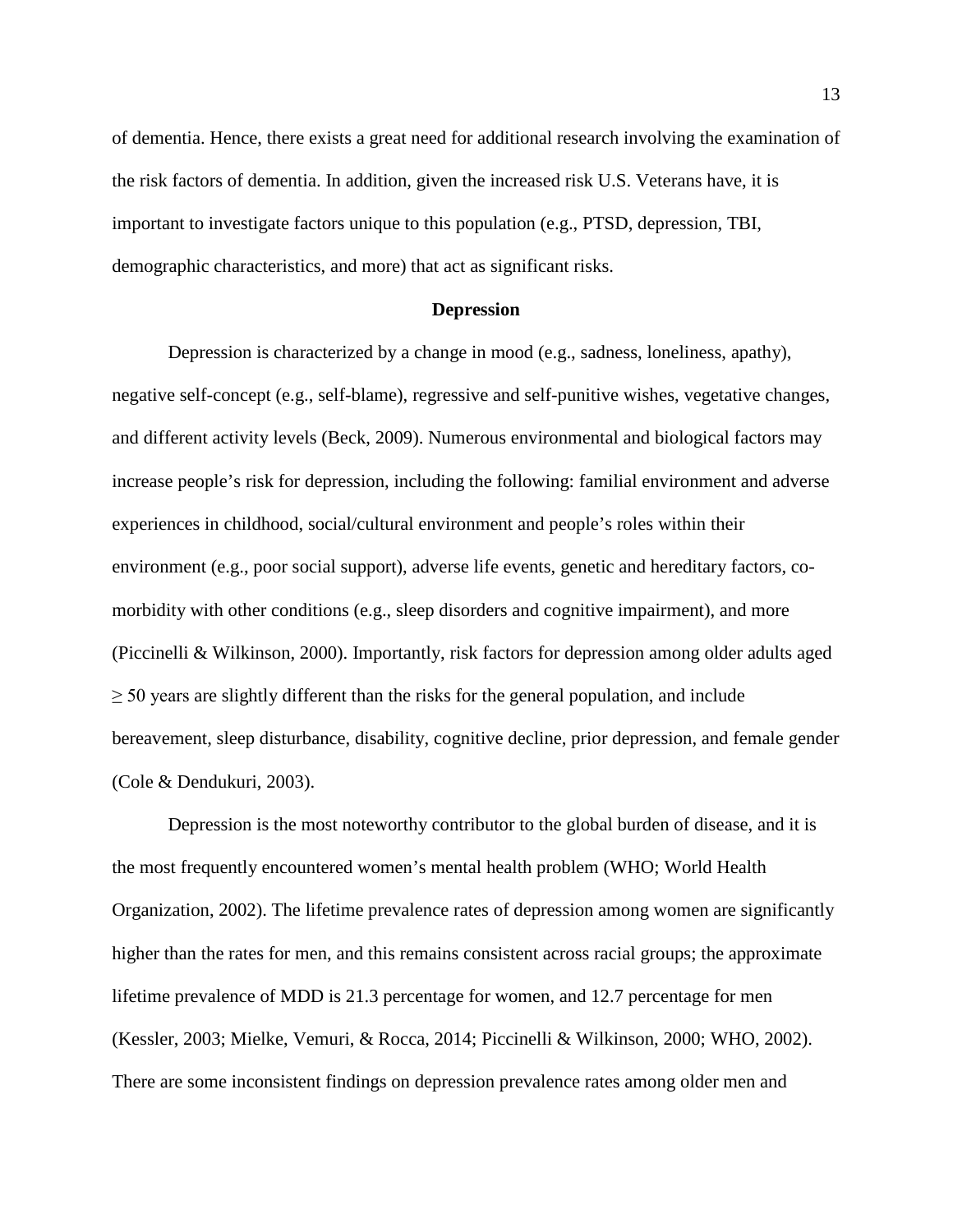women, yet more recently, researchers determined that women continue to be at a greater risk for depression even later in life [\(Barefoot, Mortensen, Helms, Avlund, & Schroll, 2001;](#page-32-4) [Djernes,](#page-35-0)  [2006;](#page-35-0) [Hybels, Blazer, & Pieper, 2001;](#page-38-1) [Meeks, Vahia, Lavretsky, Kulkarni, & Jeste, 2011\)](#page-39-2).

Treatment options for depression have advanced over the decades and individuals now have several treatment choices, such as psychopharmacology, psychotherapy, and electroconvulsive therapy [\(ECT; Beck, 2009\)](#page-33-2). Due to the extant prevalence of depression worldwide, researchers continue to investigate additional treatment options, and future directions include transcranial magnetic stimulation and pharmacogenomics [\(Beck, 2009;](#page-33-2) [Hamilton, 2015\)](#page-37-0). Transcranial magnetic stimulation, also known as repetitive transcranial magnetic stimulation (rTMS), is a variation of ECT that stimulates the brain non-convulsively and is associated with fewer side effects compared to ECTs [\(Vallejo-Torres et al., 2015\)](#page-44-0). Psychiatric pharmacogenomics is the study of how peoples' genetics influence how they respond to certain medications [\(Hamilton, 2015\)](#page-37-0) and it has the potential to make a profound impact on the effectiveness of antidepressants for the larger population. Recent controversial research findings demonstrate that benefits of antidepressants compared with placebos are nonexistent to minimal for patients with mild to moderate depression [\(Fournier et al., 2010\)](#page-36-1), and pharmacogenomics could potentially help scientists discover types of antidepressants that are more effective for certain individuals compared to others. Nonetheless, rTMS and pharmacogenomics still require further vigorous investigation prior to being widely accepted and employed as common treatments for depression [\(Vallejo-Torres et al., 2015\)](#page-44-0).

#### **Posttraumatic Stress Disorder (PTSD)**

<span id="page-13-0"></span>The *International Classification of Diseases, Ninth Revision* [\(ICD-9; Centers for Disease](#page-34-2)  [Control and Prevention, 2011\)](#page-34-2) outlines the criteria for posttraumatic stress disorder (PTSD) as a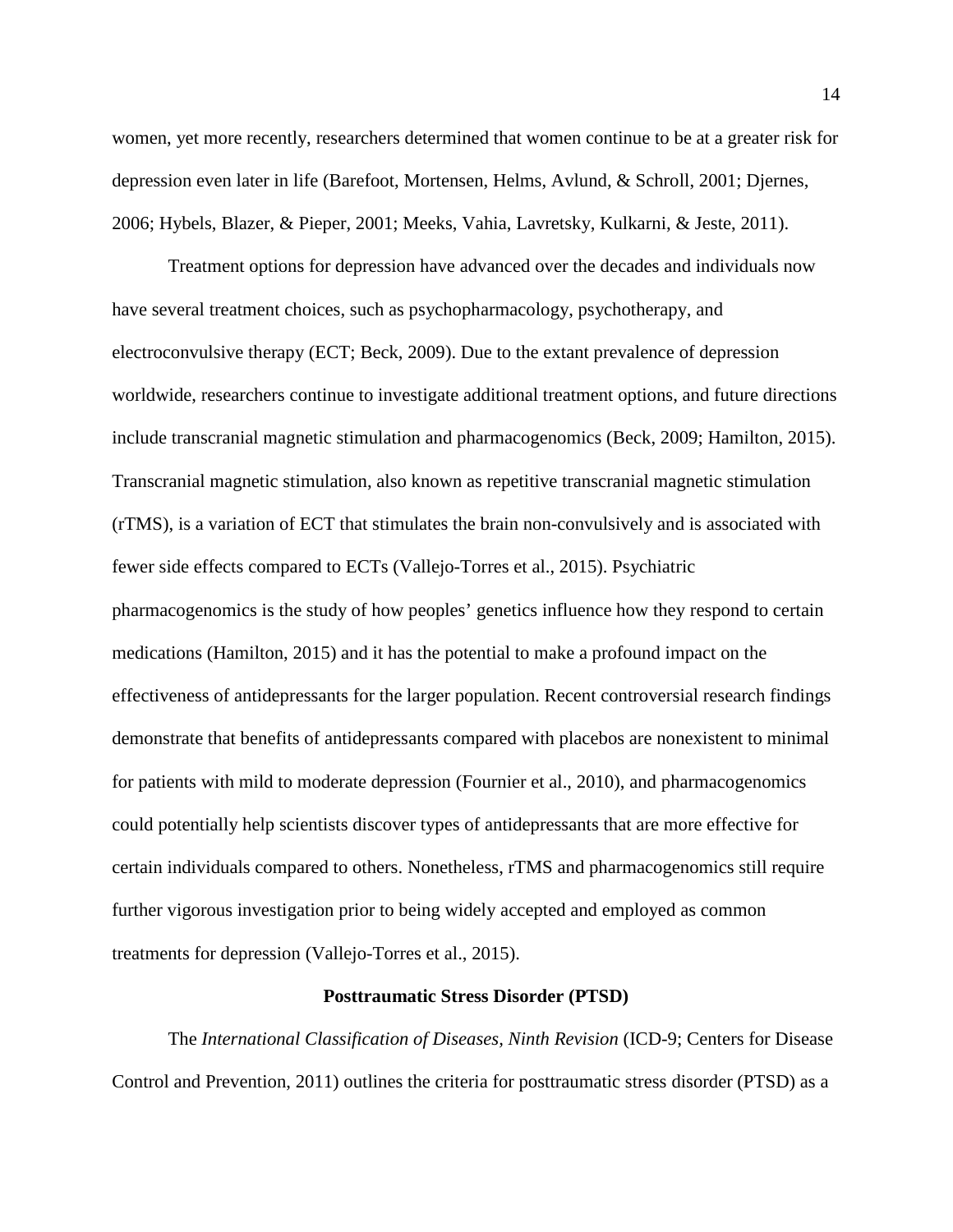reaction to experiencing or being exposed to a traumatic experience which results in impaired functioning manifesting in the following: re-experiencing the event (e.g., nightmares, recollections, and flashbacks); thoughts, feelings, and activities of traumatic circumstances; changes in affective functioning (e.g., unable to experience certain emotions), and; irritability, hypervigilance, insomnia, etc. Numerous risk factors for PTSD have been identified, with women consistently being at a higher risk compared to their male counterparts [\(Breslau, 2009\)](#page-33-3). Women have greater odds of developing PTSD following a traumatic incident compared to men. Moreover, women in the military have a higher risk of experiencing traumatic incidents compared to women in the general community, thus making them more likely to develop PTSD [\(Breslau, 2009;](#page-33-3) [Haskell et al., 2010\)](#page-37-1). The female Veteran population is rising in the U.S., and this has many significant implications for health care providers who work with this particular group [\(Breslau, 2009;](#page-33-3) [Dobie et al., 2004\)](#page-35-1).

[Sandica and Pop \(2014\)](#page-42-2) found that, similar to depression, smaller hippocampal volume in the brain may be associated with more susceptibility to PTSD. Additional risk factors include prior affective, anxiety, substance use, and/or personality disorders [\(Sandica & Pop, 2014\)](#page-42-2). The existing options for PTSD treatment include evidence-based interventions, with Cognitive Behavioral Therapies being the most common [\(e.g., Cognitive Processing Therapy, Prolonged](#page-37-2)  [Exposure, etc.; Gradus, 2007\)](#page-37-2). Psychopharmacology and eye movement desensitization and reprocessing (EMDR) are also common approaches for PTSD treatment.

The U.S. population has higher prevalence rates of PTSD compared to other countries, with higher rates of women diagnosed with PTSD than men in the general public (Breslau, [2009\)](#page-33-3). However, researchers are expecting PTSD rates for women to increase even more as the population of female U.S. Veterans also grows. In addition, Seal and colleagues [\(2009\)](#page-42-3) found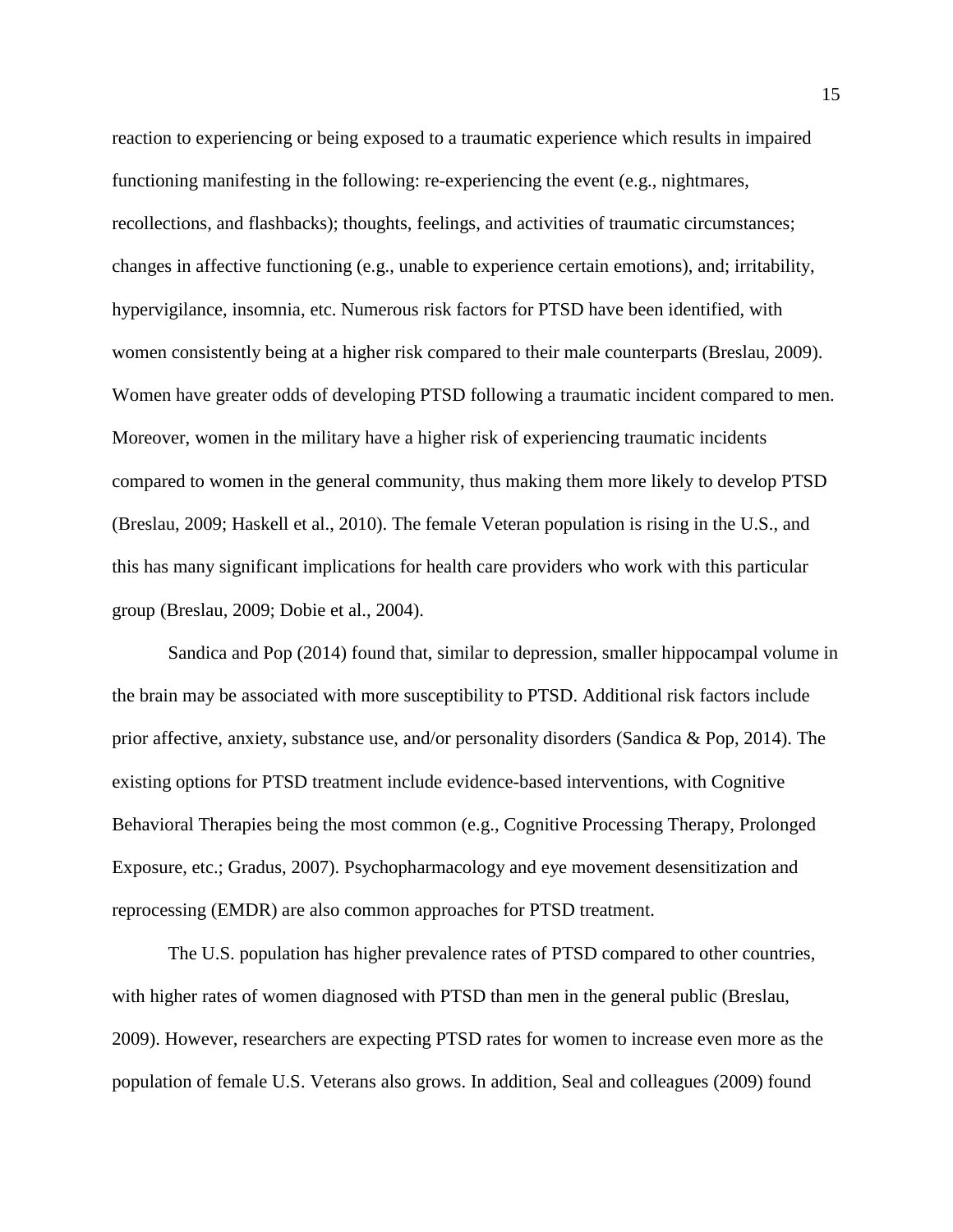that active duty Veterans who are less than 25 years old are at a higher risk for PTSD compared to active duty Veterans who are older than 40 years of age.

Racial differences in PTSD rates are also significant, with Black persons consistently having greater risks compared to other racial groups [\(Asnaani, Richey, Dimaite, Hinton, &](#page-32-5)  [Hofmann, 2010;](#page-32-5) [Himle, Baser, Taylor, Campbell, & Jackson, 2009;](#page-37-3) [Roberts, Gilman, Breslau,](#page-41-3)  [Breslau, & Koenen, 2011\)](#page-41-3). Lifetime prevalence rates of PTSD are highest among Black individuals when compared to White, Hispanic, and Asian populations [\(Roberts et al., 2011\)](#page-41-3). However, Black individuals, and all other minority groups, are less likely to seek PTSD treatment compared to their White counterparts [\(Roberts et al., 2011\)](#page-41-3).

## **Relationship between Dementia, Depression, and PTSD**

<span id="page-15-0"></span>The existing knowledgebase on the relationship between dementia, depression, and PTSD remains inconclusive, and many researchers present varying conclusions regarding whether one can cause the other, act as a risk factor, etc. Depression has been examined by countless researchers for decades to better understand its association with dementia, and many hypotheses have been offered [\(Butters et al., 2008;](#page-33-4) [Byers & Yaffe, 2011;](#page-33-0) [Jorm, 2001;](#page-38-2) [Korczyn & Halperin,](#page-38-3)  [2009\)](#page-38-3). Depression can be a possible reaction to dementia, or a prodrome (i.e., an early symptom) of dementia [\(Byers & Yaffe, 2011\)](#page-33-0). Depression can also be a reaction of people experiencing decline in their memory [\(Korczyn & Halperin, 2009\)](#page-38-3). One finding, however, that the majority of researchers seem to agree on is that a history of depression increases the risk of dementia [\(Korczyn & Halperin, 2009\)](#page-38-3), particularly for older adults [\(Chodosh, Kado, Seeman, &](#page-34-3)  [Karlamangla, 2007\)](#page-34-3).

It can be difficult for even the most skilled clinicians to distinguish between dementia and depression due to similarities in their features, particularly the presentations of cognitive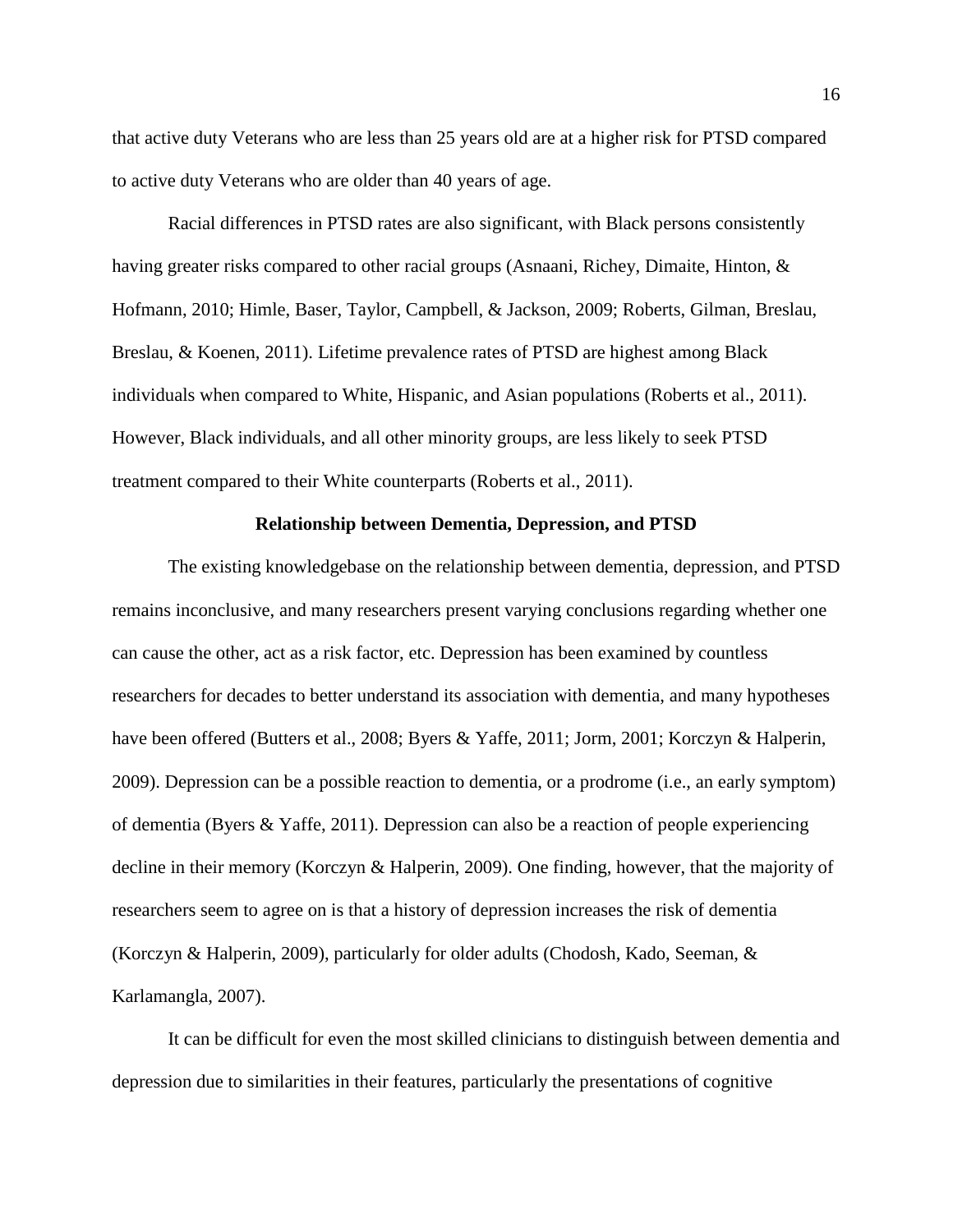symptoms [\(Casey, 2012\)](#page-34-4). Hence, depression and dementia are commonly misdiagnosed as the other, especially in older adults [\(Casey, 2012\)](#page-34-4). Older adults with depression and/or dementia both exhibit forgetfulness, lack of concentration, reasoning, and other cognitive impairment. Nebes and colleagues [\(2000\)](#page-40-1) found that decreased working memory and processing speed mediated cognitive impairment in geriatric depression. Importantly, people with depression are usually able to recall memories if they try, whereas those with dementia typically try to conceal the fact that they are unable to recall anything. Reasoning and memory are impaired in both dementia and depression, and this cannot be treated for in dementia. In depression, poor concentration and other cognitive impairments are reversible with treatment or when the depression is in remission. Further, [Byers and Yaffe \(2011\)](#page-33-0) identified a condition called pseudodementia, which occurs when depression impairs cognitive impairment so severely that symptoms present as dementia.

In a meta-analysis of studies on the association between depression and dementia, [Jorm](#page-38-2)  (2001) offered the following hypotheses:

Depression treatments are a risk factor for dementia; depression and dementia share common risk factors; depression is a prodrome of dementia; depression occurs as an early reaction to cognitive decline; depression brings forward the clinical manifestation for dementing disease, and; depression leads to damage of the hippocampus through a glucocorticoid cascade. (pp. 778-779)

Recently, the association between PTSD and dementia has received much consideration from researchers [\(Lohr et al., 2015;](#page-39-1) [Yaffe et al., 2010\)](#page-45-2). Yaffe and colleagues (2010) reported that Veterans with PTSD have a twofold greater risk of developing dementia compared to Veterans without PTSD. An explanation for Veterans' [with PTSD] higher risk for dementia is the co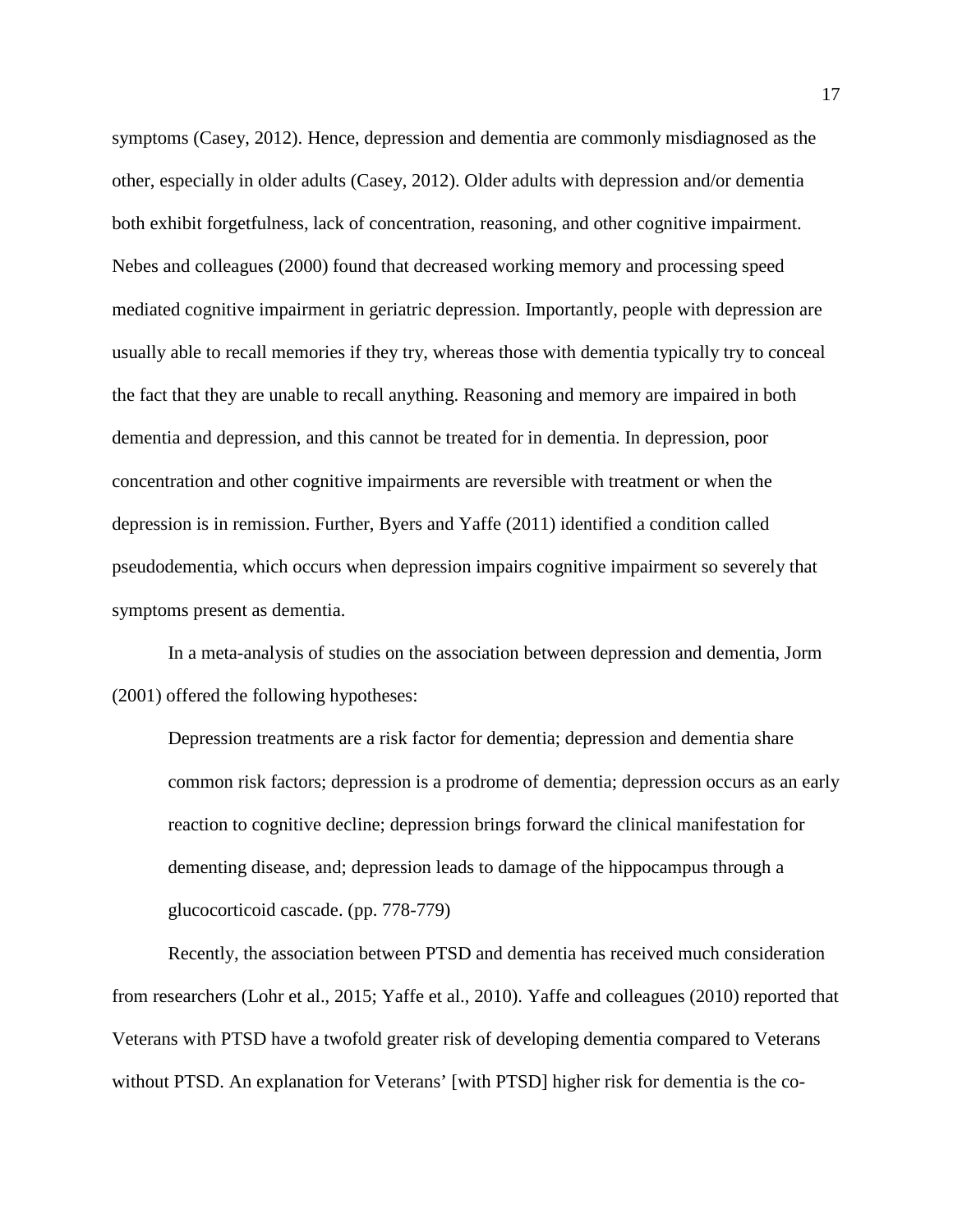occurrence of depression with both PTSD and dementia. Further, PTSD and dementia both involve depressive symptoms. Notably, [Wild and Gur \(2008\)](#page-44-1) reported that even after controlling for comorbidity (e.g., depression, substance use, lower IQ, and inattention), PTSD was still associated with verbal memory deficits, which are some of the hallmark indicators of depression and dementia.

#### **Depression as a Risk Factor for Dementia**

<span id="page-17-0"></span>As researchers have clearly established the existence of some type of relationship between depression and dementia, scholars are now examining if depression may be a potential risk factor for depression. The literature indicates that certain changes occurring in the brain (e.g., neurotransmitter changes, vascular brain disease, white matter changes, and hippocampal changes) support the notion that depression is indeed a risk factor for dementia [\(Byers & Yaffe,](#page-33-0)  [2011;](#page-33-0) [Chen et al., 2008;](#page-34-5) [Hirono, Kitagaki, Kazui, Hashimoto, & Mori, 2000;](#page-37-4) [Korczyn &](#page-38-3)  [Halperin, 2009;](#page-38-3) [Sheline, Gado, & Kraemer, 2003\)](#page-42-4). In the general population, depression usually occurs before dementia, and it is also associated with approximately double the risk of developing dementia or cognitive impairments [\(Barnes et al., 2012\)](#page-32-3). For women 65 years and older, compared to their male counterparts, clinically significant depressive symptoms are associated with greater incidence of mild cognitive impairment (MCI) and probable dementia [\(Goveas, Espeland, Woods, Wassertheil-Smoller, & Kotchen, 2011\)](#page-37-5).

Researchers are finding that the time of onset of depression may influence its relationship with dementia [\(Barnes et al., 2012;](#page-32-3) [Byers & Yaffe, 2011;](#page-33-0) [Geerlings, den Heijer, Koudstaal,](#page-36-2)  [Hofman, & Breteler, 2008\)](#page-36-2). The onset of depression varies from individual to individual and there is an increase in the number of instances of depression that occur in individuals from young adulthood to middle age [\(Byers & Yaffe, 2011\)](#page-33-0). Early- or mid-life depression has been identified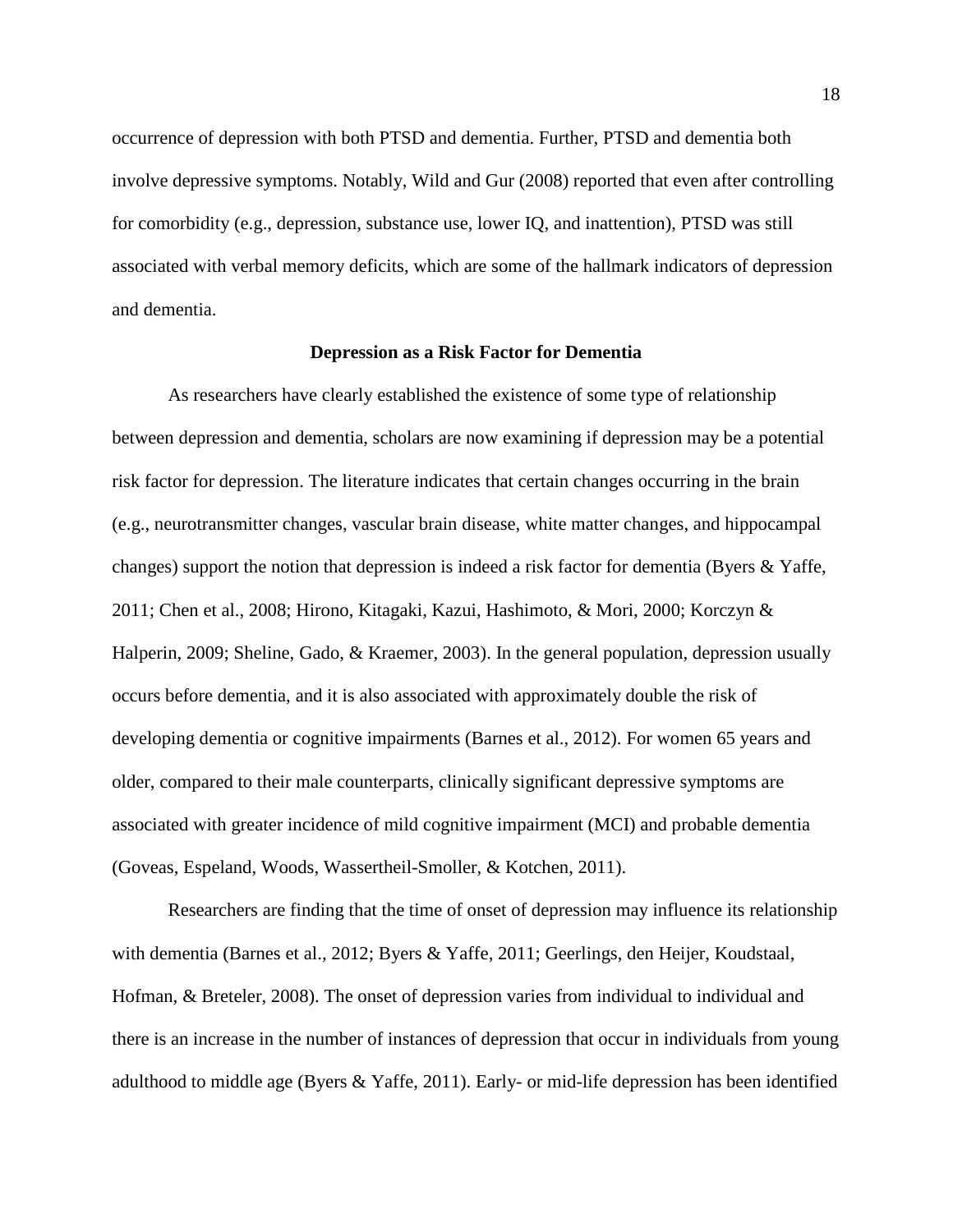as a significant risk for dementia, whereas late-life depression may act as a prodrome of dementia [\(Barnes et al., 2012;](#page-32-3) [Byers & Yaffe, 2011\)](#page-33-0). Additional research is necessary to clarify the differences between earlier- or later-onset of depression and its relationship with dementia. Exploring further the impact of an earlier onset of depression could also contribute to preventative treatment efforts for dementia.

# **PTSD as a Risk Factor for Dementia: Recent Discoveries**

<span id="page-18-0"></span>Consistent with the data on comorbidity among PTSD, depression, and dementia, researchers have recently found assocations between PTSD and dementia, with some identifying PTSD as a significant risk for dementia [\(Lohr et al., 2015;](#page-39-1) [Sandica & Pop, 2014;](#page-42-2) [Wild & Gur,](#page-44-1)  [2008;](#page-44-1) [Yaffe et al., 2010\)](#page-45-2). Similar to depression, individuals with smaller hippocampal volume are at greater risk of PTSD [\(Sandica & Pop, 2014\)](#page-42-2). Lohr and colleagues [\(2015\)](#page-39-1) found that a history of PTSD is associated with accelerated aging, including a greater risk for dementia and other aging-related diseases. Specifically for Veterans 65 years or older, those with PTSD had significantly higher chances of developing dementia compared to those without PTSD [\(Qureshi](#page-41-4)  [et al., 2010\)](#page-41-4). Moreover, even after controlling for several other disorders, researchers found that PTSD was still associated with lower verbal memory [\(Wild & Gur, 2008\)](#page-44-1).

### **Diversification of the Population**

<span id="page-18-1"></span>Important to consider when examining prevalence rates and risk factors for the three disorders is the rapid diversification of the U.S. population [\(U.S. Census Bureau, 2008\)](#page-44-2). The [U.S. Census Bureau \(2008\)](#page-44-2) estimated that by 2043, ethnic minorities as a whole group will outnumber their White counterparts. However, each ethnic minority subgroup population within the larger group of minorities will continue to be smaller than the White population. The overall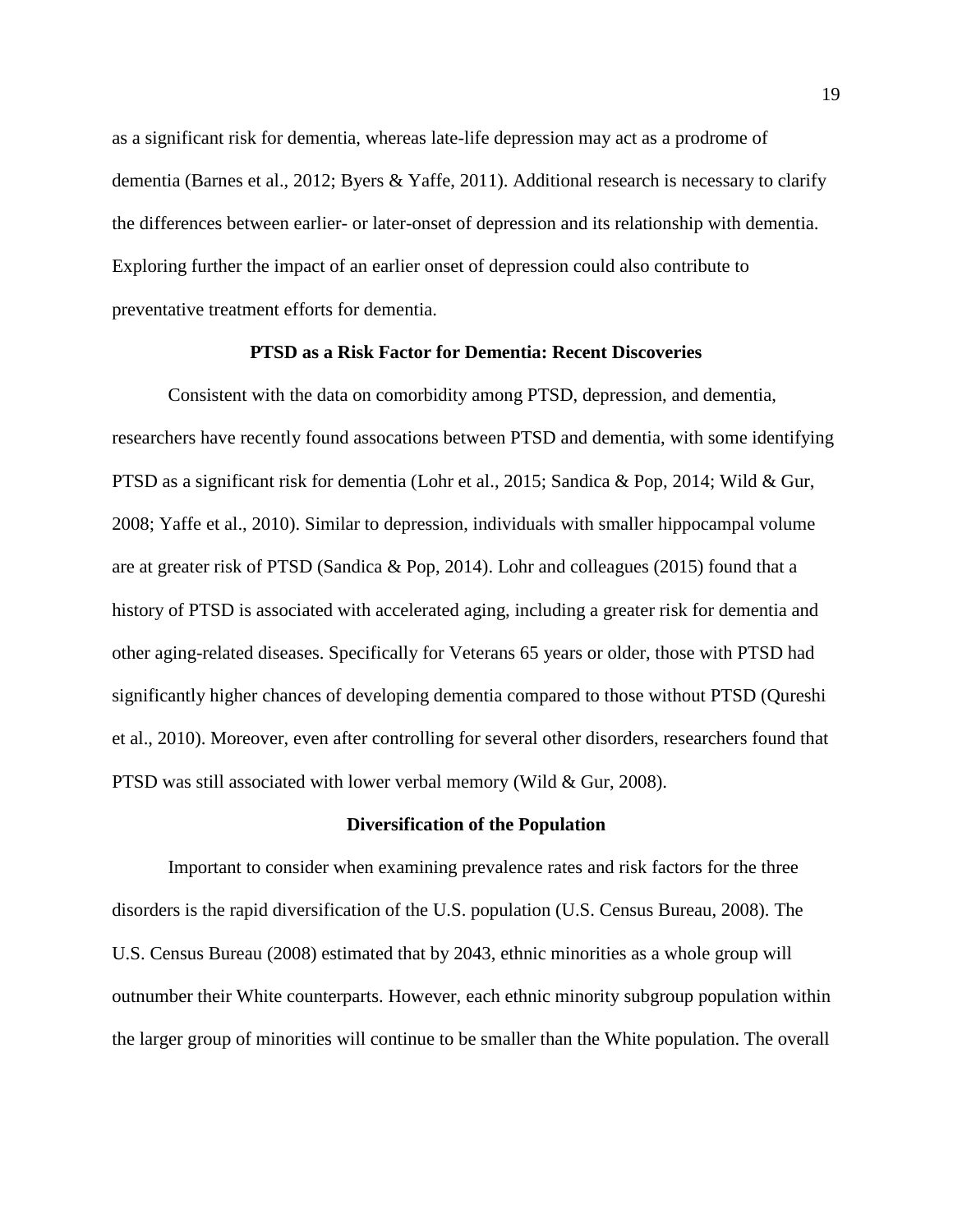Veteran population will decrease, yet the number of women and ethnic minority Veterans will increase [\(National Center for Veterans Analysis and Statistics \(NCVAS\), 2014\)](#page-40-2).

Including diverse participant samples in future research is imperative, as the existing literature is more representative of certain groups than others [\(Mindt, Byrd, Saez, & Manly,](#page-40-3)  [2010;](#page-40-3) [Ramirez, Ford, Stewart, & Teresi, 2005\)](#page-41-5). Further, neglecting to include diverse populations (e.g., women and ethnic minorities) in research may result in detrimental health consequences, as the U.S. population is very different than how it was just one decade ago. Treatment may look different from group to group, or individual to individual, men to women, etc. [\(Ramirez et al., 2005\)](#page-41-5). Notably, Burchard and colleagues [\(2003\)](#page-33-5) indicated that ignoring race in research and clinical practice can be rather damaging for minorities, as it overlooks or minimizes existing disparities and the experiences of minorities, and Oh [et al. \(2015\)](#page-40-4) contended that it is a "missed scientific opportunity to fully understand the factors that lead to disease or health" [\(p. 1\)](#page-44-1). Significant racial disparities relating to quality of health care and health outcomes also exist in the U.S.; thus, problems such as limited research findings applicable to the population as a whole and the lack of culturally appropriate assessments, must be addressed [\(Ramirez et al., 2005\)](#page-41-5). Disparities between men and women have also been highlighted in the literature, with women having higher risks than men for a large number of mental conditions [\(Breslau, 2009;](#page-33-3) [Kessler, 2003;](#page-38-0) [WHO, 2002\)](#page-45-1).

#### **Sex Disparities in Diagnoses**

<span id="page-19-0"></span>Over a decade ago, researchers were finding that women are more likely than men to be diagnosed with dementia [\(Launer et al., 1999;](#page-38-4) [Letenneur et al., 2000\)](#page-39-3), and this finding is also accepted among most contemporary scholars [\(Katz et al., 2012;](#page-38-5) [Mielke et al., 2014\)](#page-40-0). In the general population, women also have higher prevalence rates of depression [\(Kessler, 2003;](#page-38-0)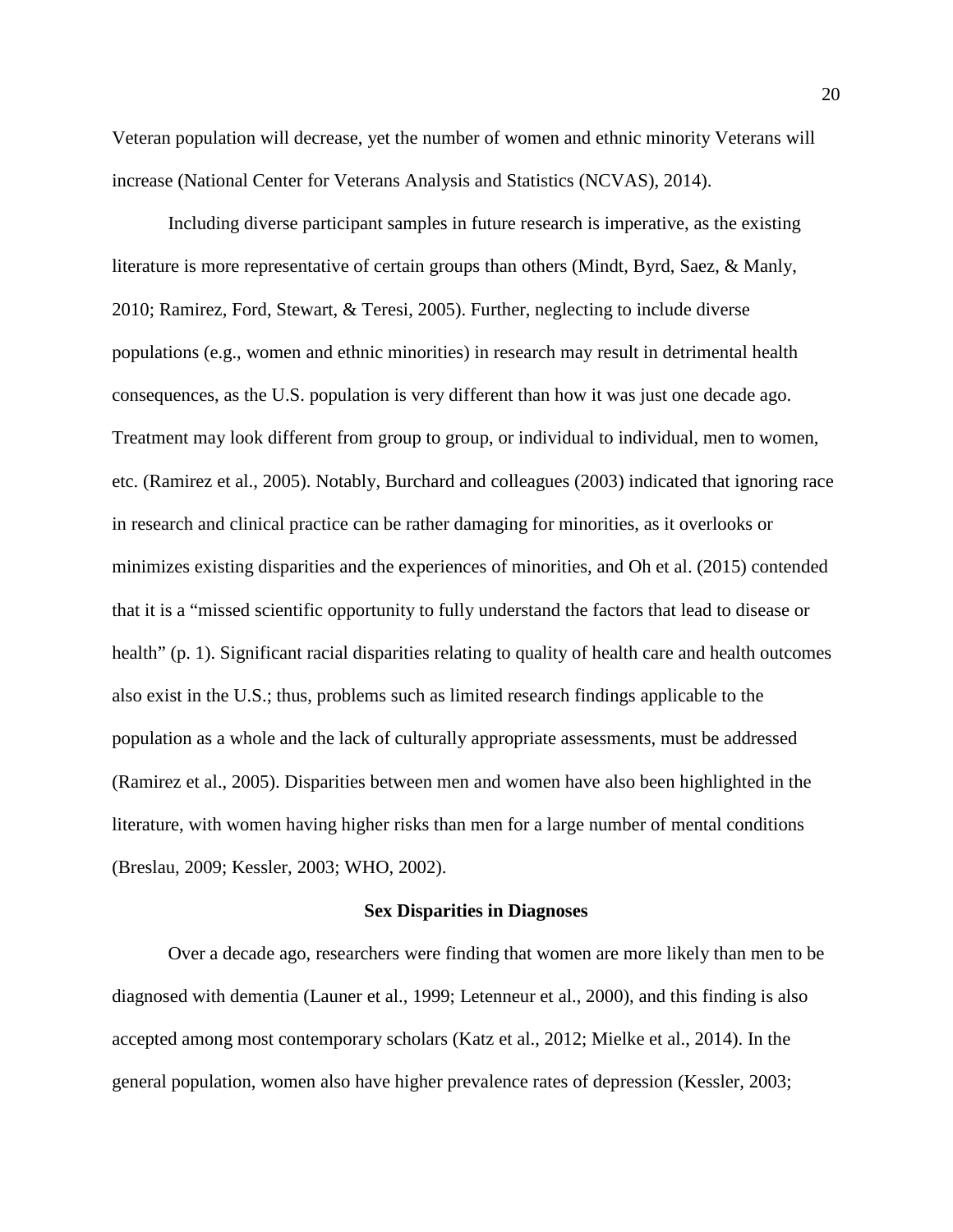[Piccinelli & Wilkinson, 2000\)](#page-41-2), and this pattern also has not changed in the last decade [\(Bouchard](#page-33-6)  [& Shih, 2013;](#page-33-6) [Essau, Lewinsohn, Seeley, & Sasagawa, 2010;](#page-36-3) [Van de Velde, Bracke, &](#page-44-3)  [Levecque, 2010\)](#page-44-3) . The WHO [\(2002\)](#page-45-1) provided an explanation for the sex disparities in depression rates, stating that the same qualities characterizing depression (e.g., "behaving in submissive ways, experiencing a sense of defeat, wanting to escape but being trapped, perceptions of the self as inferior", and more) are the same ones that are encouraged in women as desirable qualities of femininity [\(p. 12\)](#page-45-1).

Depression prevalence rates among older men and women are inconsistent in the existing literature [\(Barefoot et al., 2001;](#page-32-4) [Sonnenberg, Beekman, Deeg, & Tilburg, 2000\)](#page-43-1). Barefoot and colleagues [\(2001\)](#page-32-4) indicated that disparity in prevalence rates of depression between men and women declines in late-life, whereas [Sonnenberg et al. \(2000\)](#page-43-1) found that prevalence rates were almost twice as high for women aged 55 to 85 compared to their male counterparts. Interestingly, Shoevers and colleagues [\(2000\)](#page-42-5) found that although the prevalence rates of depression for women was double that of men, men showed higher mortality risks than women, which could be a possible explanation for the variability in findings. Overall, the findings indicate that women continue to have higher rates of depression than men in late-life, yet men experience increased mortality risk compared to women despite having similar depressive symptoms.

More recently, researchers have confirmed that the female gender has consistently been identified as a significant risk factor for late-life depression [\(Chen, Chong, & Tsang, 2007;](#page-34-6) [Meeks et al., 2011\)](#page-39-2). Importantly, however, many older adults may be experiencing depressive symptoms, yet not meeting the full criteria for a depressive disorder (e.g., MDD or adjustment disorder). Depressive symptoms potentially impact these persons in a significant way, yet without a proper classification system, they become difficult to diagnose and treat [\(Chen et al.,](#page-34-6)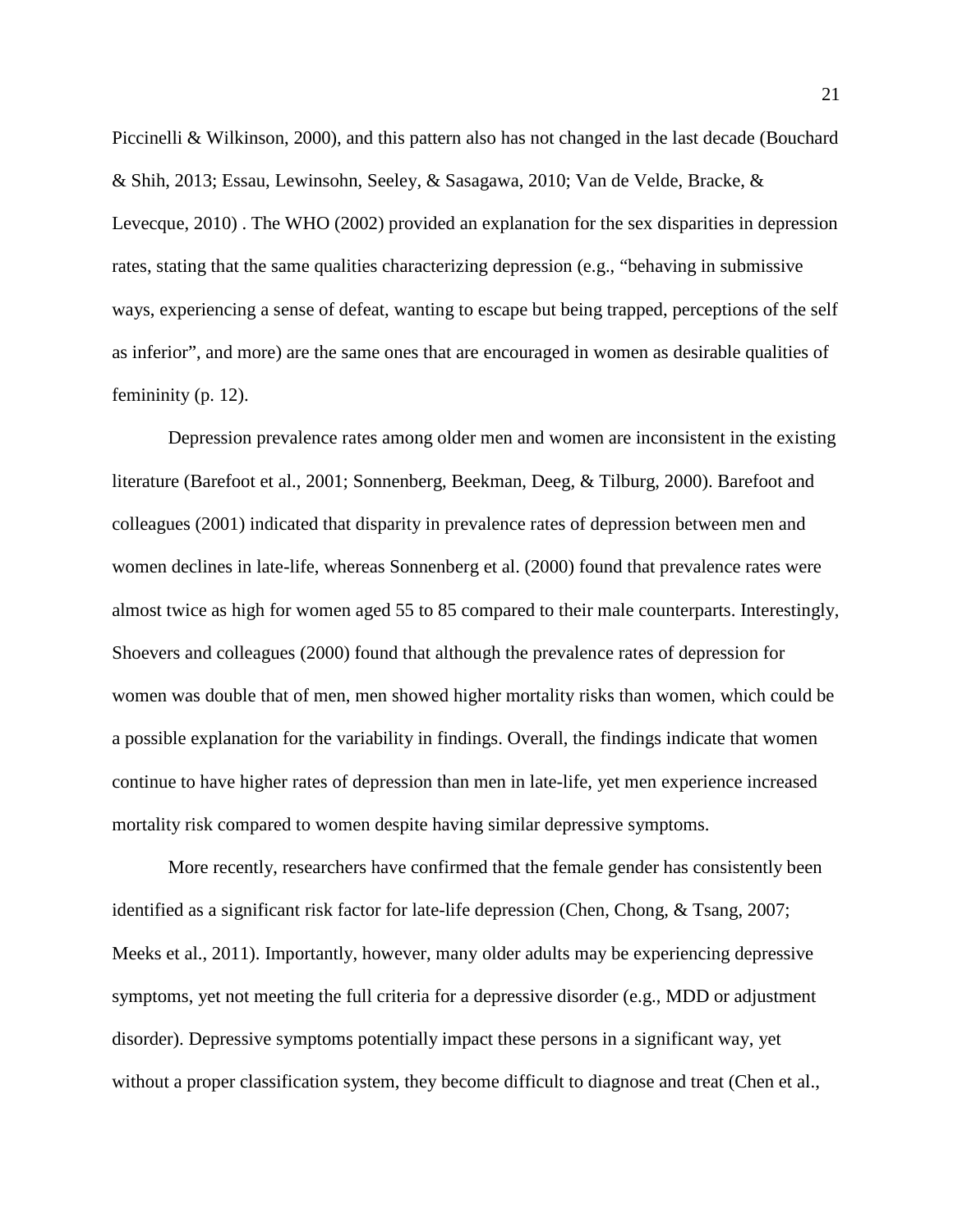[2007\)](#page-34-6), thus potentially leading to discrepancies in prevalence rates of depression among older men and women. Now, scholars use terms such as subthreshold depression, minor depression, or subsyndromal depression to describe such phenomena [\(Meeks et al., 2011\)](#page-39-2).

Considering the comorbidity of PTSD and depression, it is not surprising that women are at greater risk for PTSD compared to men [\(Frans, Rimmo, Aberg, & Fredrikson, 2005\)](#page-36-4). In the general population, PTSD rates among women are twice as high compared to men, even though men report greater trauma exposure [\(Frans et al., 2005\)](#page-36-4). [Breslau \(2009\)](#page-33-3) indicated that women are more likely to develop PTSD following a traumatic incident, which could be an explanation for the inconsistency in prevalence rates and the number of trauma exposures found by Frans and colleagues [\(2005\)](#page-36-4). These findings have noteworthy implications for women in the military, as they are more likely to experience trauma compared to women in the general population [\(Breslau, 2009;](#page-33-3) [Haskell et al., 2010\)](#page-37-1). Hence, as the female U.S. Veteran population rises, the prevalence rates of PTSD for this population is likely to increase as well.

#### <span id="page-21-0"></span>**Racial Disparities in Diagnoses**

Countless researchers have established that significant health disparities exist between ethnic minority and White individuals in the U.S. [\(Manly & Mayeux, 2004\)](#page-39-4). Black individuals have a greater risk for dementia than White individuals, even after controlling for education, gender, and ApoE4 genotype [\(Plassman et al., 2007\)](#page-41-0), which is a variant of the apolipoprotein E (ApoE) genotype and the most significant genetic risk for late-onset Alzheimer's disease [\(AD;](#page-34-7)  [Cheng et al., 2005\)](#page-34-7). From the *Multi-Institutional Research in Alzheimer's Genetic Epidemiology Study*, Green and colleagues [\(2002\)](#page-37-6) determined that the overall risk of dementia by age 85 was higher among first-degree relatives of Black individuals with AD (43.7 percent) compared to the risk for first-degree relatives of White individuals with AD (26.9 percent). Similarly, Shadlen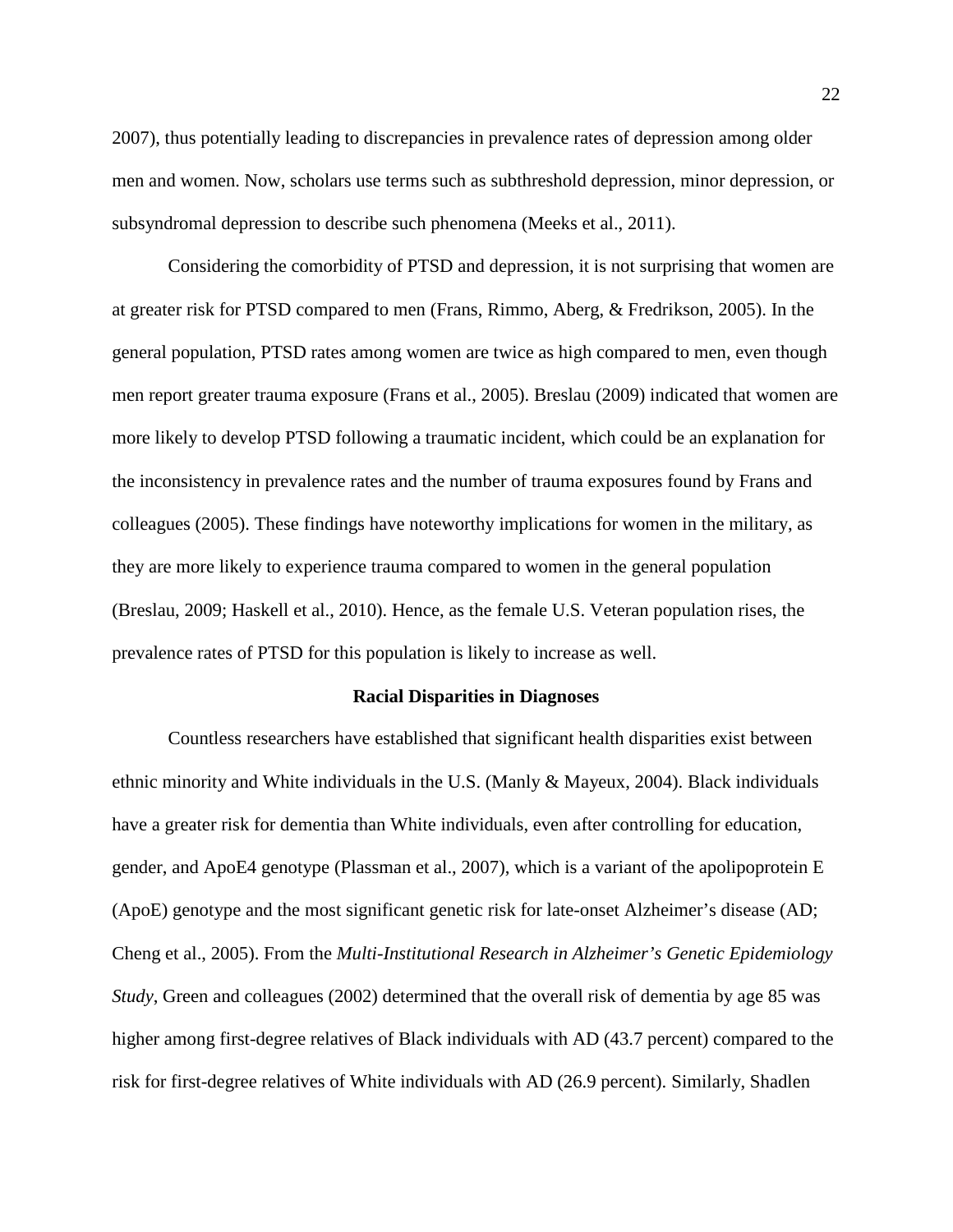and others [\(2006\)](#page-42-6) found that White individuals with low levels of education and Black individuals with high levels of education had twice the risk compared to White individuals with high levels of education. Notably, the risk for dementia increased fivefold for Black individuals with low education. Overall, researchers consistently suggest that Black and Hispanic individuals are at greater risk of developing dementia compared to White individuals [\(Manly & Mayeux,](#page-39-4)  [2004\)](#page-39-4). It is important to note that the research is limited regarding prevalence rates of dementia among other racial minority groups, as the majority of the existing literature in this area involves Black, White, and sometimes Hispanic populations [\(Manly & Mayeux, 2004\)](#page-39-4).

The findings for rates of depression across racial groups, however, are not as straightforward as they are for dementia. Some scholars have indicated that major depressive disorder (MDD) is more prevalent in the White population, whereas dysthymic disorder is more common in Black and Mexican American populations [\(Riolo, Nguyen, Greden, & King, 2005;](#page-41-6) [Williams et al., 2007\)](#page-44-4). Others have stated that, among adults aged 54 to 65 years, MDD and other depressive factors are more prevalent in racial minority populations [\(Dunlop, Song, Lyons,](#page-35-2)  [Manheim, & Chang, 2003\)](#page-35-2).

Scholars provided evidence to explain the inconsistent findings in depression prevalence rates. [McGuire and Miranda](#page-39-5) (2008) discussed how ethnicity, race, culture, and language all can impact symptom expressions and behaviors, as well as how health care providers interpret such expressions and behaviors. Due to the underrepresentation of ethnic minorities, particularly in medical research and care, it is likely that lower depression rates among minorities may be an inaccurate reflection of their experiences. Akincigil and colleagues [\(2012\)](#page-32-6) conducted a study with adult Medicare patients, ranging in age from less than 45 to more than 85 years, to examine racial and ethnic disparities in depression care. Consistent with past research findings [\(Alegria et](#page-32-7)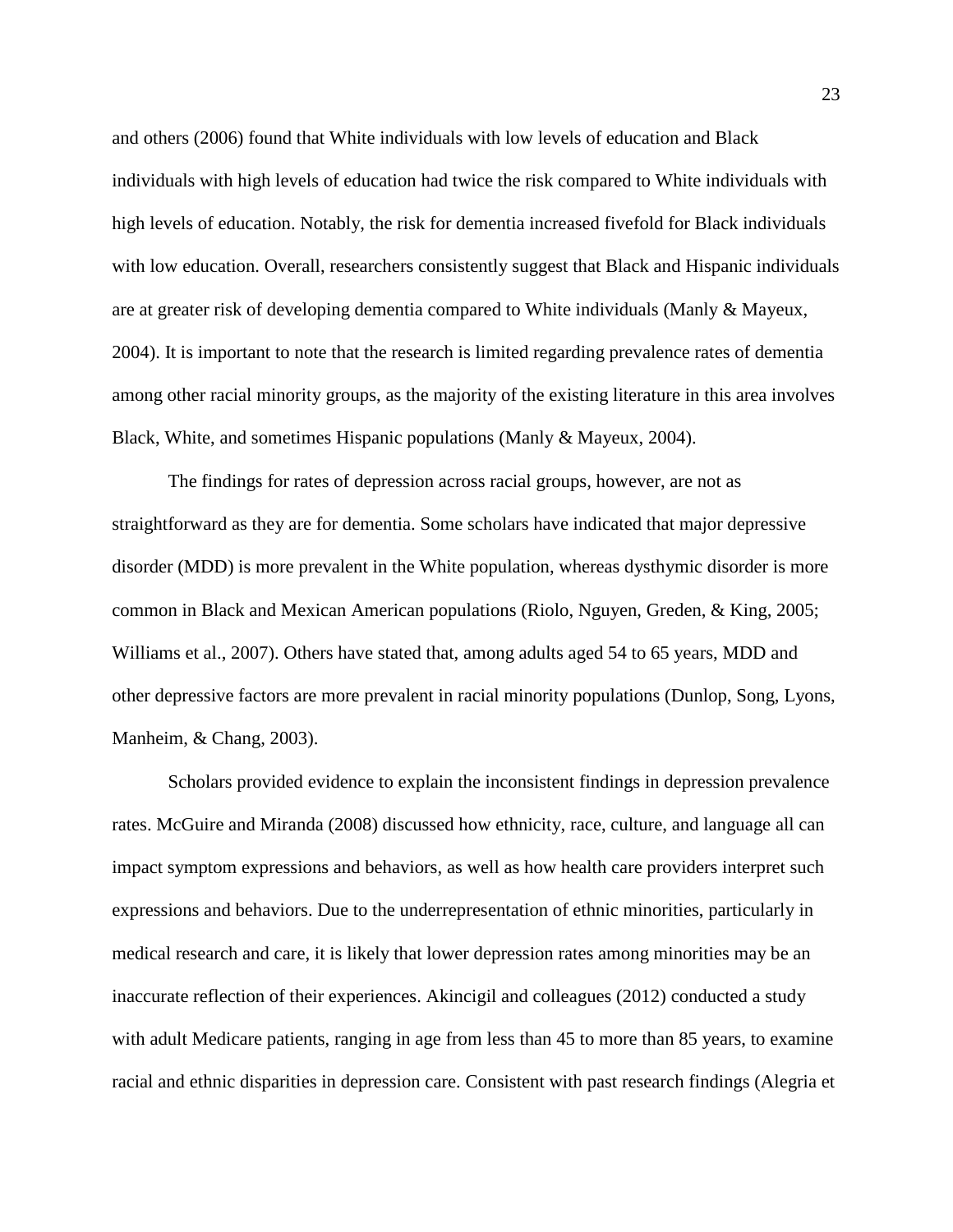[al., 2008;](#page-32-7) [McGuire & Miranda, 2008;](#page-39-5) [Mezuk et al., 2010\)](#page-40-5), the researchers concluded that ethnic minorities, including Black, Hispanic, and other non-Hispanic groups, were less likely to be diagnosed with and treated for depression, when compared to the majority group (i.e., non-Hispanic White persons). Consequently, the researchers highlighted the "underrecognition and undertreatment of depression among minority elders," as well as "the net of differences in underlying symptoms" [\(Akincigil et al., 2012, p. 323\)](#page-32-6).

Mezuk and colleagues [\(2010\)](#page-40-5) found that Black individuals experience more life stressors and engage in more poor health behaviors (PHB) than White individuals, yet Black individuals still had a lower prevalence of depression than their White counterparts. Interestingly, when measuring how PHB affected the positive link between life stress and depression risk, the PHB of Black individuals moderated this link [between stress and depression], whereas the PHB of White individuals did not. These findings provide a rationale for health care providers to assess mental and physical health together, because racial groups may express symptoms and behaviors differently than others.

The results support the relationship between social disadvantage, exposure to stress, coping via poor health behaviors, and the existence of mental and physical health racial disparities [\(Mezuk et al., 2010\)](#page-40-5). For instance, rather than utilizing mental health treatments, it is possible that racial minorities cope via poor health behaviors in response to the chronic and higher levels of life stressors they experience (compared to their White counterparts). [Mezuk et](#page-40-5)  al. (2010) concluded that such differences in coping behaviors potentially account for racial disparities in health outcomes, despite lower rates of mental health diagnoses among racial minorities. Importantly, since the majority of the racial comparisons made in research studies involve Black and White populations, researchers must consider the limitations when applying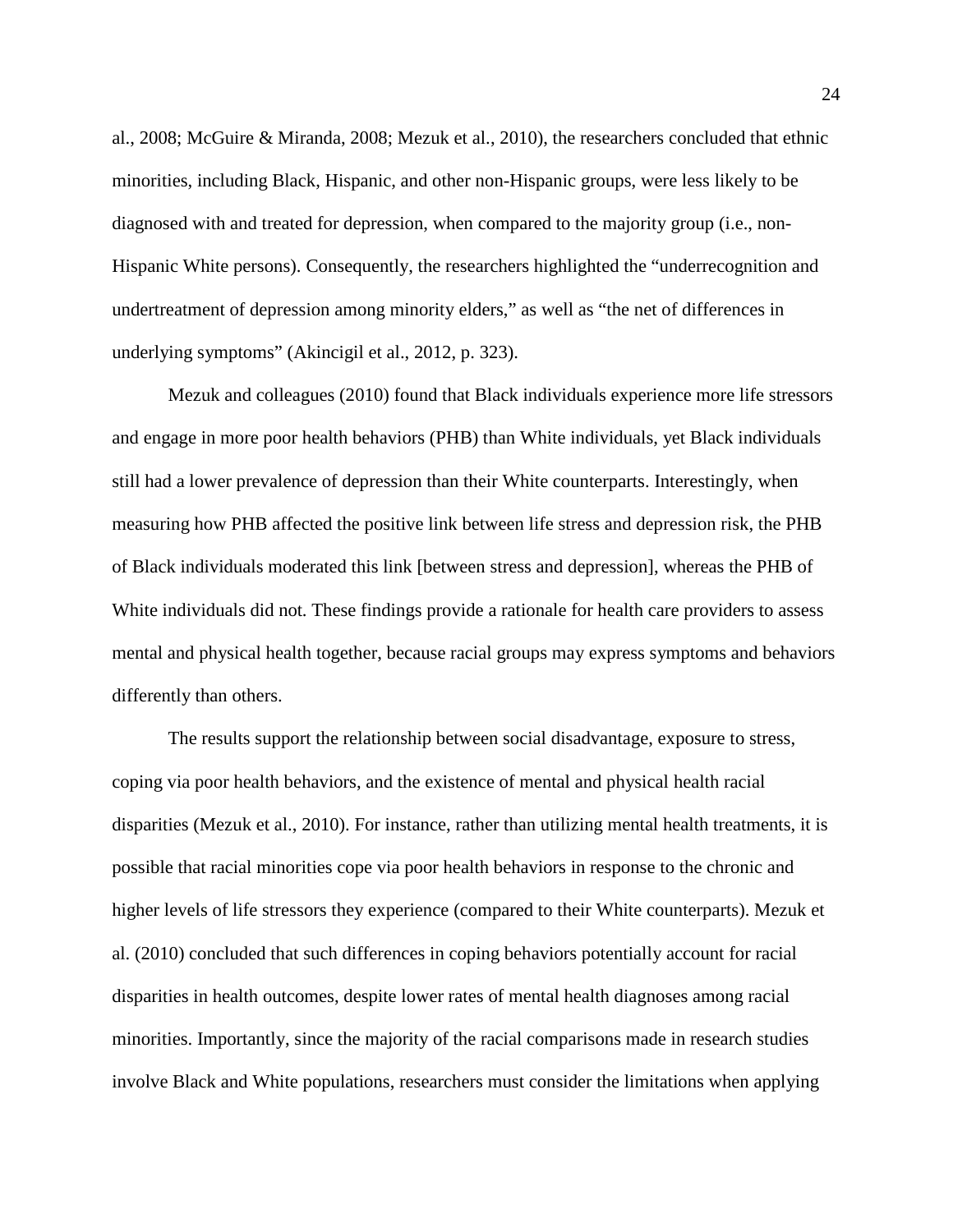these findings to other racial minority groups, particularly those remaining largely underrepresented in the literature.

Similar trends in prevalence rates of PTSD have also been reported. Black individuals had greater odds of being diagnosed with PTSD, and also had greater lifetime prevalence rates of PTSD compared to their White, Asian, and Hispanic counterparts [\(Asnaani et al., 2010\)](#page-32-5). Unfortunately, Black individuals were less likely to seek treatment for PTSD and other mental health disorders, when compared to White individuals [\(Himle et al., 2009;](#page-37-3) [Roberts et al., 2011\)](#page-41-3).

#### **Explanations for Disparities**

<span id="page-24-0"></span>Across the majority of disease categories, members of racial minority groups had higher morbidity and mortality rates than their White counterparts [\(Ramirez et al., 2005\)](#page-41-5). The [U.S.](#page-44-5)  Department of Health and Human Services (2010) attributed these persisting disparities to barriers and discrimination that disadvantaged groups, such as women and ethnic minorities, encounter. In 2010, the U.S. Surgeon general proclaimed that members of ethnic and racial minority groups in the U.S. "face a social and economic environment of inequality that includes greater exposure to racism, discrimination, violence, and poverty, all of which take a toll on mental health" [\(American Psychiatric Association, 2016\)](#page-32-8).

Causes of such inequity cannot be determined by the types of studies that have been conducted thus far to analyze health disparities across groups, resulting in uncertainty about the determinants [\(Ramirez et al., 2005\)](#page-41-5). Further, utilizing assessments that lack cultural sensitivity leads to misrepresentative data, particularly if norms have not yet been developed for certain groups [\(Ramirez et al., 2005\)](#page-41-5). Nonetheless, scholars have offered several hypotheses in efforts to understand and eliminate such disparities.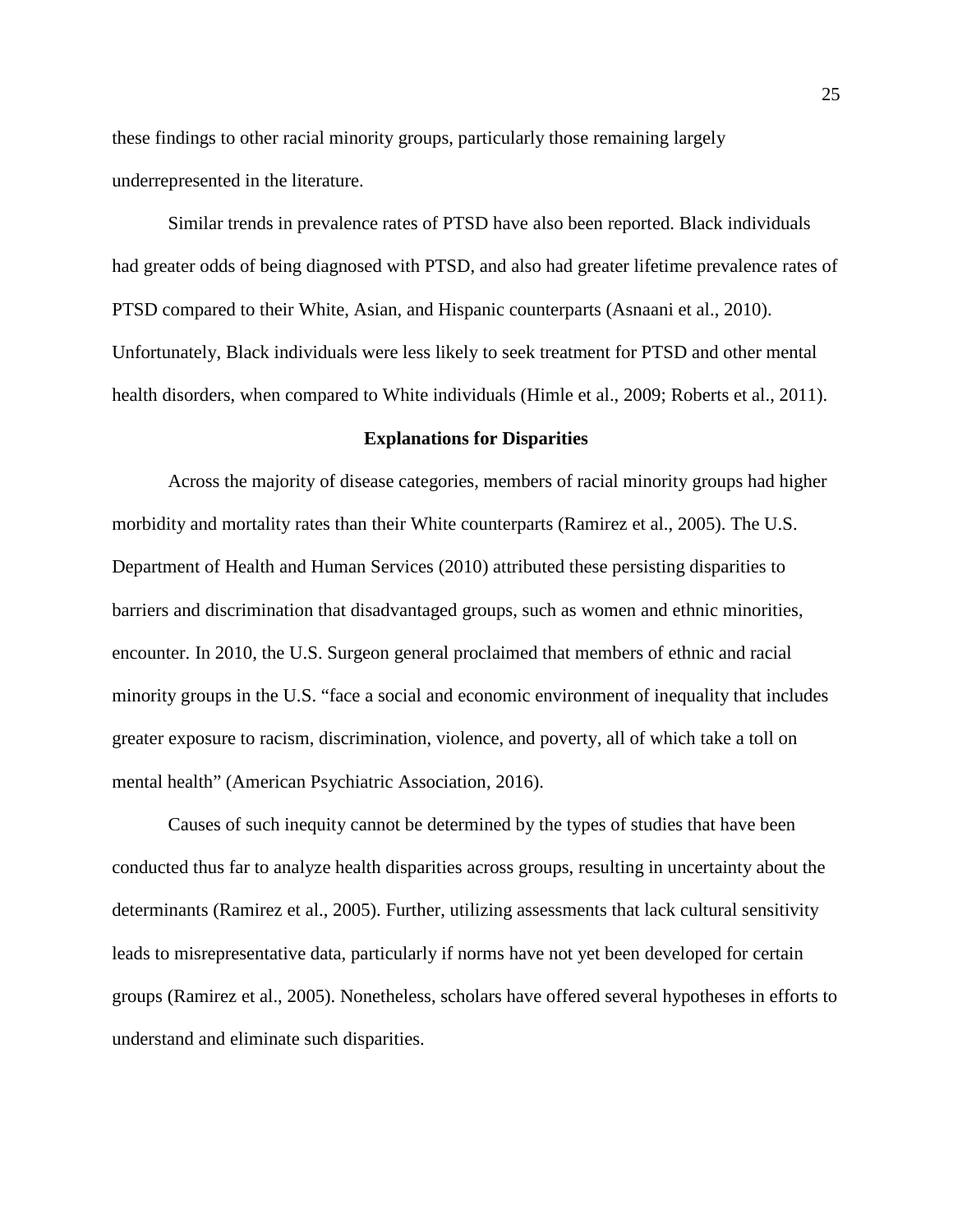### <span id="page-25-0"></span>**Health Care Providers' Roles**

[Van Ryn and Fu \(2003\)](#page-44-6) stated "Public health, medical care, and human service providers may influence race/ethnicity and class health disparities in several interconnected ways" [\(p. 249\)](#page-44-6). Provider communications impact patients' health-related cognition and behavior [\(e.g., lower or](#page-44-6)  [high expectations, mechanisms of access, loss of benefits; Van Ryn & Fu,](#page-44-6) 2003). For instance, health care providers can influence patients' view of themselves (e.g., deservingness of treatment, fundamental value to the community) and their society, culture, and community [\(Van](#page-44-6)  [Ryn & Fu, 2003\)](#page-44-6).

Likewise, patients' demographic characteristics (e.g., race/ethnicity, sex, age, diagnostic history, and sexual orientation) also significantly affect providers' beliefs and expectations [\(Dovidio et al., 2008\)](#page-35-3). This, in turn, can influence patients' perceptions of themselves and of their providers [\(Dovidio et al., 2008;](#page-35-3) [Van Ryn & Fu, 2003\)](#page-44-6). Dovidio and colleagues [\(2008\)](#page-35-3) emphasized the importance of considering how "potential racial biases of providers, which may be subtle and unintentional, and the sensitivity of Black patients to possible cues of bias jointly influence the nature and outcomes of the medical encounter" [\(p. 5\)](#page-35-3).

For instance, White physicians exhibited more verbally dominant and less patientcentered characteristics with Black versus White patients [\(Johnson, Roter, Powe, & Cooper,](#page-38-6)  [2004\)](#page-38-6). When working with breast cancer patients, White physicians spent much less time involved in relationship-building activities with Black versus White patients [\(Siminoff, Graham,](#page-43-2)  [& Gordon, 2006\)](#page-43-2). Female patients were more likely to be diagnosed with depression than male patients, even if they reported or presented with identical symptoms [\(WHO, 2002\)](#page-45-1). However, the source of these phenomena are difficult to identify, as personal perceptions are influenced by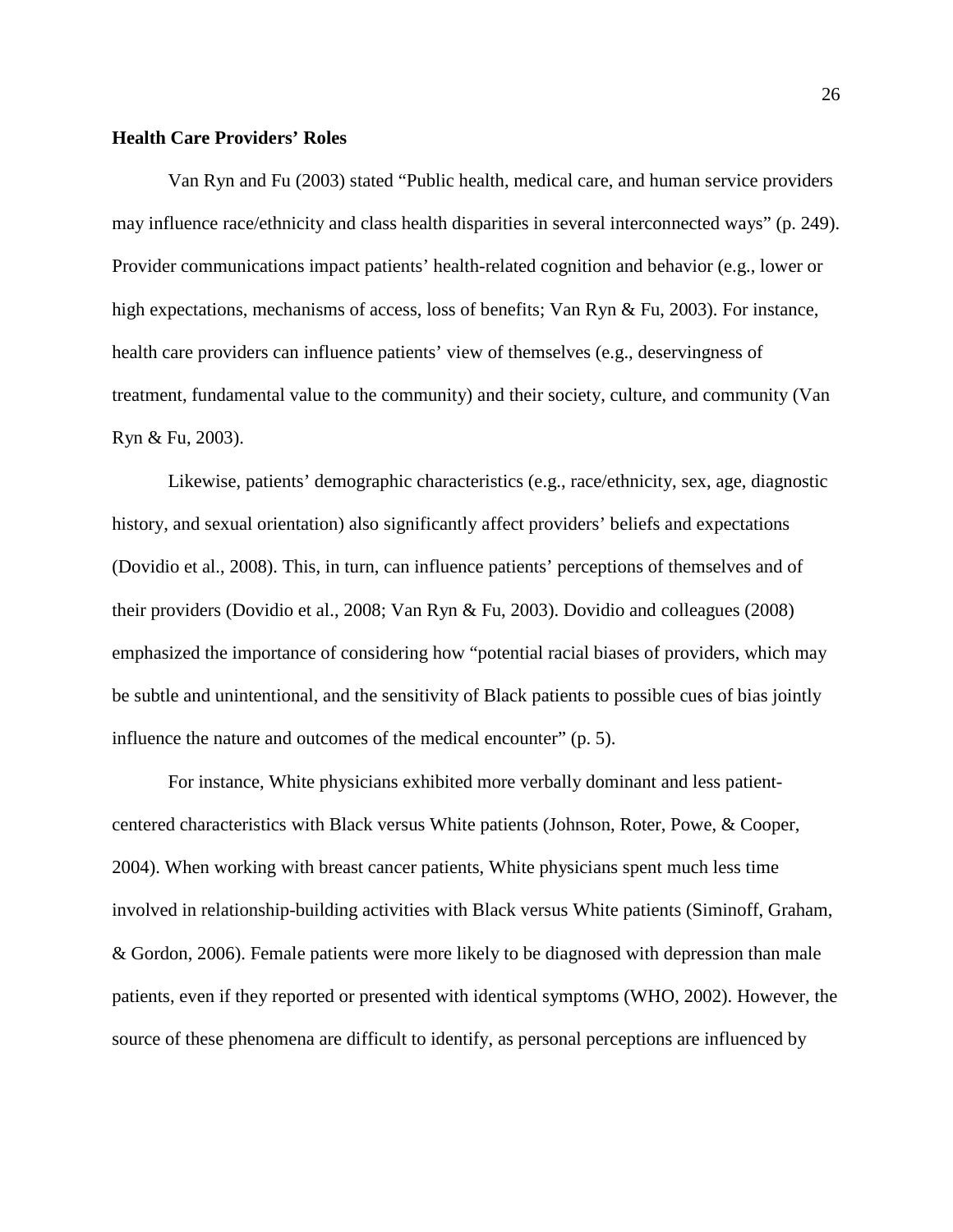several different contextual factors [\(Van Ryn & Fu, 2003\)](#page-44-6). Thus, causes cannot be determined and the research in this area remains inconclusive.

Another area researchers explored to understand racial health disparities are the inequities related to treatment. There is undertreatment of depression, that also results from underrecognition, among older minority adults [\(Akincigil et al., 2012\)](#page-32-6). Researchers found that all racial minority groups are less likely to have access to depression treatment compared to their White counterparts [\(Alegria et al., 2008;](#page-32-7) [Simpson, Krishnan, Kunik, & Ruiz, 2007\)](#page-43-3). [Dovidio et](#page-35-3)  al. (2008) presented their findings from a comprehensive review of the literature on the existing race- and gender-related health disparities, specific racial groups' distrust in the health care system, and how health care providers contribute to racial health inequities. They identified numerous examples of how providers' racial biases can impact their treatment of minority patients. It is also important to note that in 2010, the Institute of Medicine Panel identified racebased prejudice as a key determinant of the existing health disparities in the U.S. [\(U.S.](#page-44-5)  [Department of Health and Human Services, 2010\)](#page-44-5).

#### <span id="page-26-0"></span>**Neuropsychology and Universalism**

When examining conditions such as dementia, depression, and PTSD, the field of neuropsychology deserves mention based on the altered or impaired cognitive functioning that characterizes these disorders. Neuropsychologists are charged with assessing patients' brain functioning to understand their cognitions and behaviors [\(Strauss, Sherman, & Spreen, 2006\)](#page-43-4). Mindt and others [\(2010\)](#page-40-3) underscored the limits to universalism in neuropsychology, which holds that cognitive processes are similar across all persons. The researchers contended that this notion is false in the context of neuropsychological functioning across diverse groups. Further, when universalism is accepted as true, the cognitive processes of the founder(s) of the field become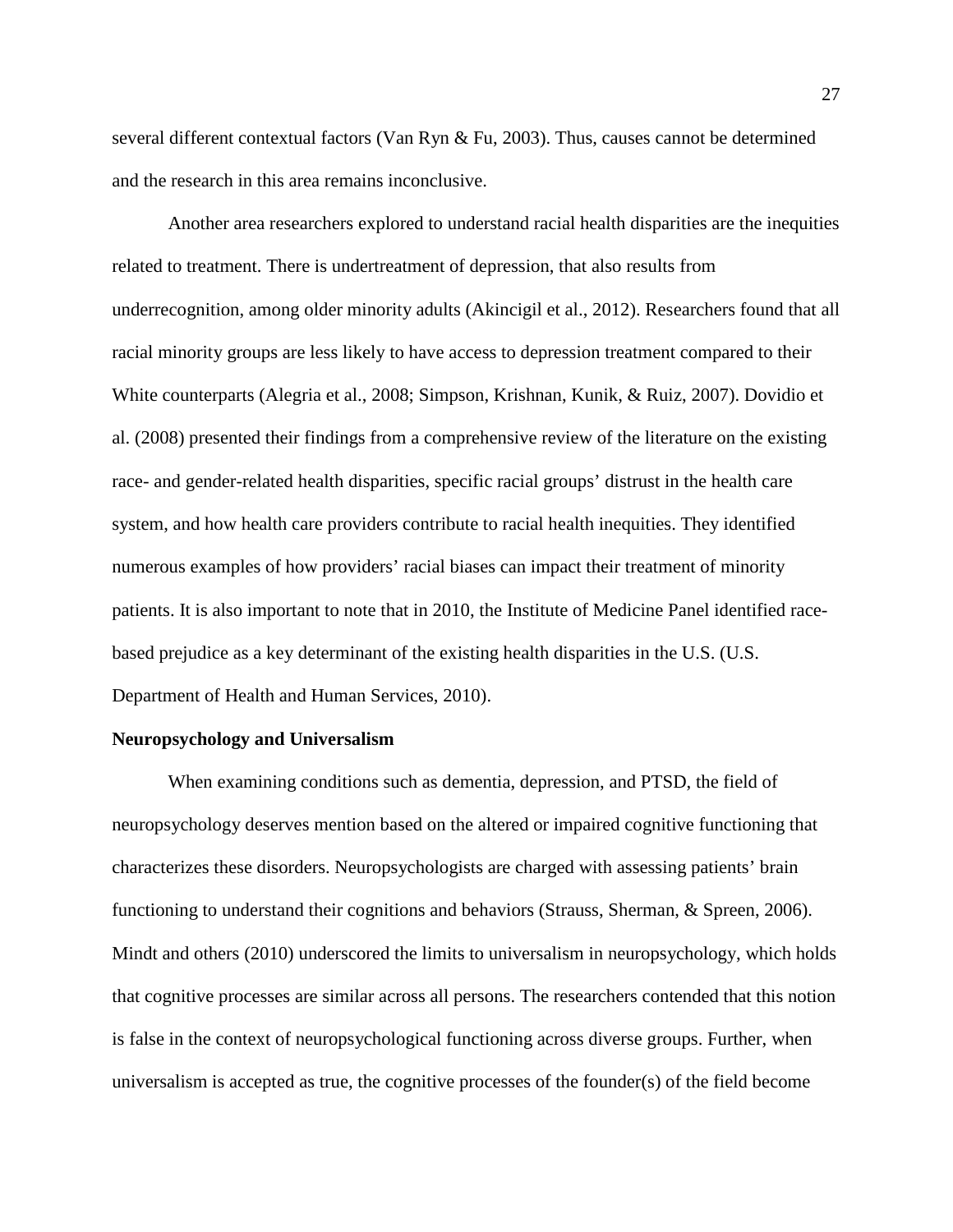regarded as "normal," and cognitive processes departing from the founders' are considered abnormal, impaired, or pathological.

Applying the notion of universalism in neuropsychology has been detrimental for racial minorities due to their underrepresentation as patients and providers in the field [\(Manly, 2008;](#page-39-6) [Mindt et al., 2010\)](#page-40-3). Although the research on minorities' cognitive test performance is increasing, the clinical tools and guidelines for neuropsychological assessment of these groups, especially American Indian and Alaska Native individuals, are very limited [\(Manly, 2008\)](#page-39-6). Hence, neuropsychologists are faced with a dilemma when working with ethnic minority patients; it is well known that it is unethical to use inappropriate measures with culturally different individuals, yet refusing service for large groups of people based on demographic characteristics also violates the field's ethics. In addition to the existing racial health disparities in the general U.S. population, there are disparities in the availability and/or use of neuropsychological services, resulting in an increased risk for minorities not receiving the appropriate diagnosis or treatment. Neuropsychology, along with several other health subspecialty fields, require further vigorous testing of its approaches and methods to assure equal health access, assessment, and treatment across racial groups.

#### <span id="page-27-0"></span>**Differences in Coping Mechanisms**

The literature shows how different groups of people use varying coping mechanisms for their health problems, which scholars hypothesize may be playing a role in the existing health disparities [\(Ford & Airhihenbuwa, 2010;](#page-36-5) [Gerrard et al., 2012\)](#page-36-6). For example, women are more likely to go to their primary care physician for mental health problems, whereas men are more likely to go to a mental health specialist [\(WHO, 2002\)](#page-45-1). Moreover, people's expectations based on gender can influences their disclosure of health information. For example, men are more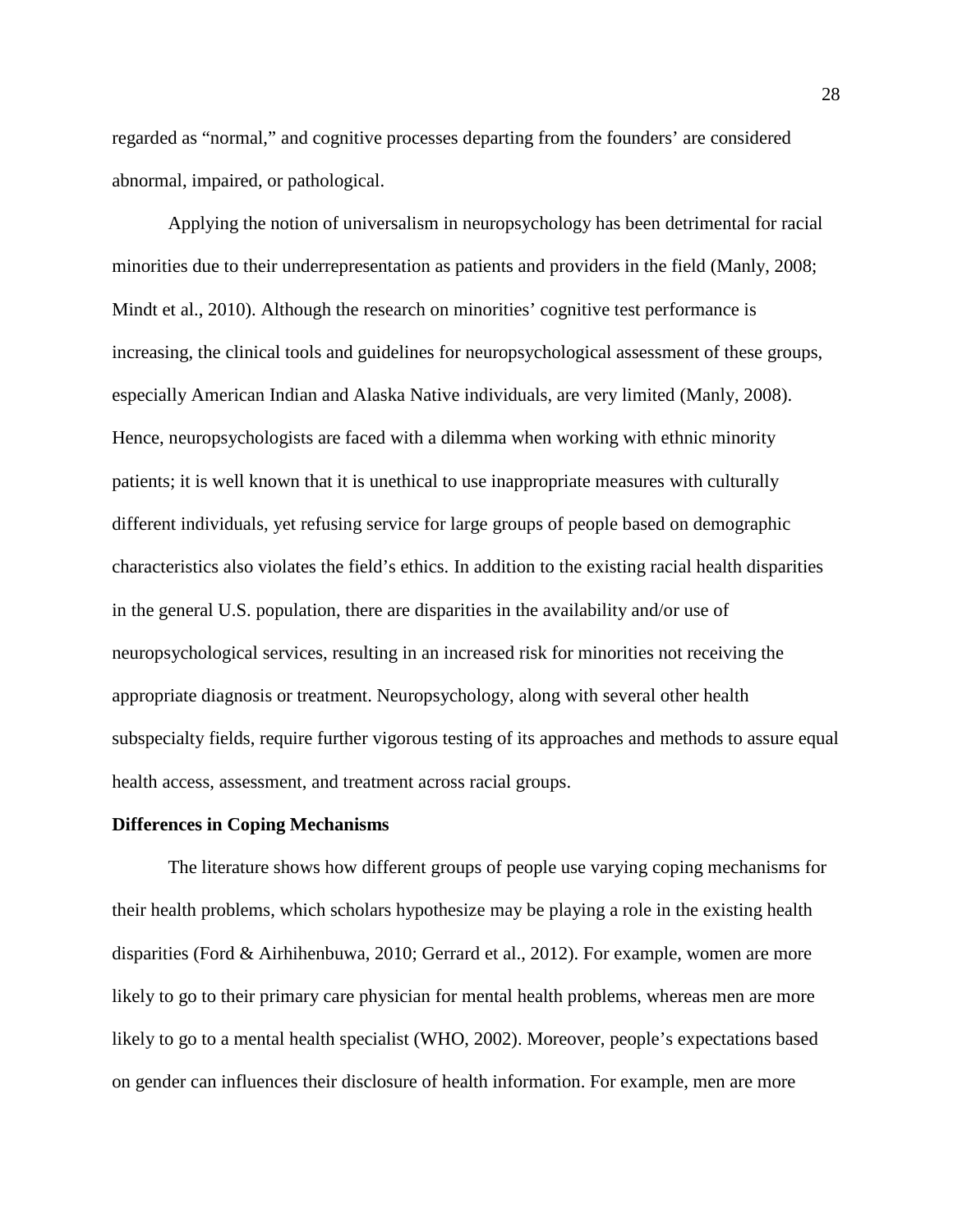likely to disclose alcohol or drug usage, whereas women are more likely to disclose emotional problems [\(WHO, 2002\)](#page-45-1), as these problems prove to be more stereotypically accepted for men and women, respectively. With respect to racial differences in coping mechanisms, historical events, socioeconomic status, and cultural or religious beliefs can play a major role. For example, Conner and others [\(2010\)](#page-35-4) determined that due to a lifetime of discrimination and racism experienced by older Black adults, their lack of trust in the health care system often results in them seeking culturally endorsed strategies to "push through" [\(p. 979\)](#page-35-4) the problem, rather than seeking official medical care for potentially serious medical conditions. [Gerrard et al.](#page-36-6)  (2012) also highlighted how adverse experiences, such as racial discrimination, can influence racial minorities' to use illicit substances as a method of coping.

## <span id="page-28-0"></span>**The Public Health Critical Race (PHCR) Praxis**

In an attempt to explain racial disparities in health care, [Ford and Airhihenbuwa \(2010\)](#page-36-5) developed the Public Health Critical Race (PHCR) Praxis, which was adapted from Critical Race Theory [\(CRT; Delgado, Stefancic, & Liendo, 2012\)](#page-35-5). The researchers identified PHCR as a tool to promote health equity that "combines theory, experiential knowledge, science, and action" to actively counter existing health inequities [\(Ford & Airhihenbuwa, 2010, p. 1391\)](#page-36-5). Although segregation and other overt forms of discrimination are outlawed, subtle forms of discrimination, such as "not being offered the same follow-up care that other patients are offered" are common occurrences today [\(Thrasher, Clay, Ford, & Stewart, 2012, p. 1025\)](#page-43-5). PHCR demonstrates how negating to consider race in health care research and clinical work dismisses the systemic and institutional racism that largely prevails in the U.S. today, thus, turning the disparities into the result of characteristics or deficits of certain groups (e.g., focusing on race as a biological category). The researchers give emphasis to the importance of race consciousness via four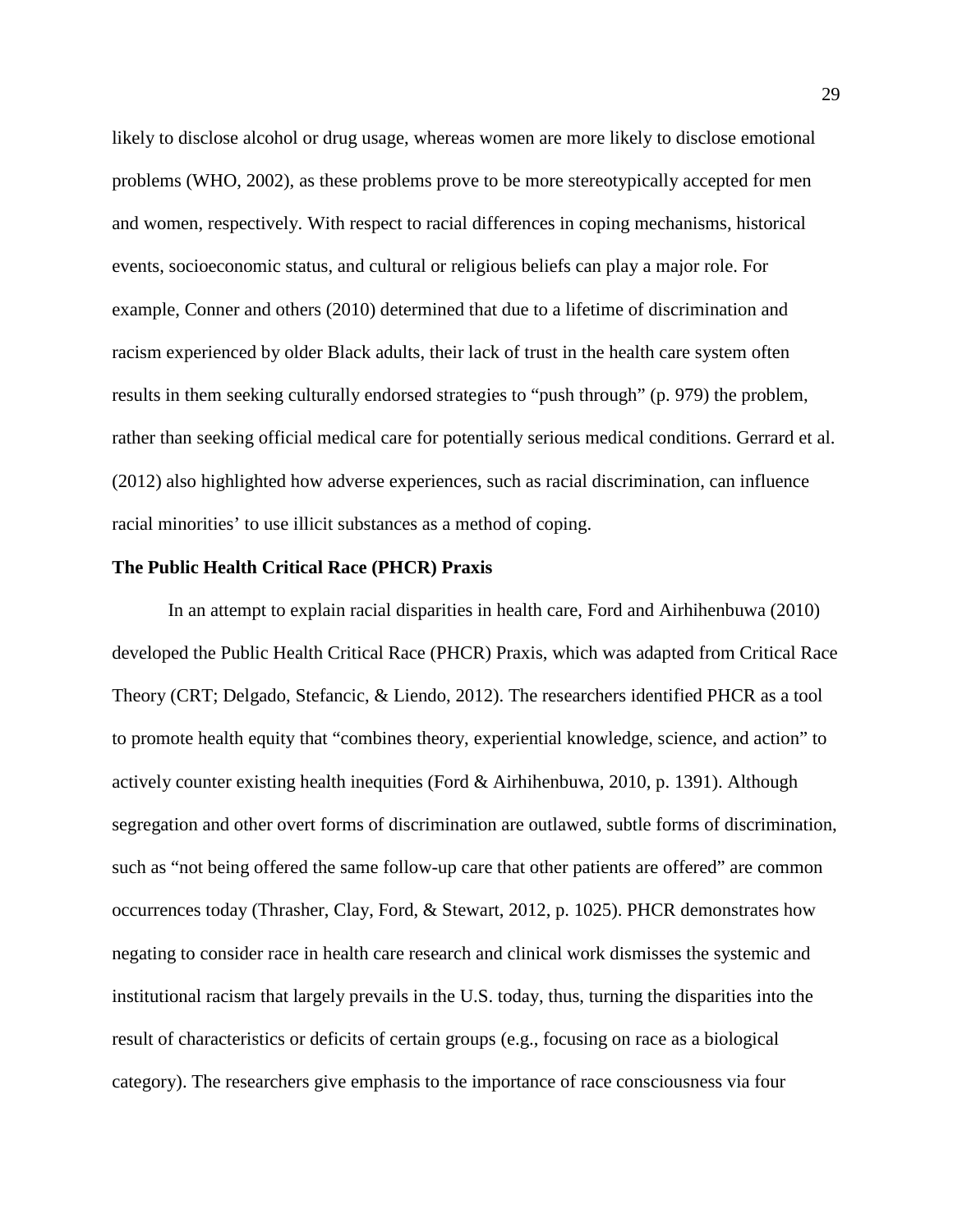primary foci: contemporary patterns of racial relations, knowledge production, conceptualization and measurement, and action [\(Ford & Airhihenbuwa, 2010\)](#page-36-5). The model can be applied in research and clinical practice across various contexts (e.g., gender inequities) to demonstrate how such inequities are perpetuated in the current system and the PHCR would be an invaluable tool for examination of racial inequalities across health-related contexts.

#### **Veteran Population**

<span id="page-29-0"></span>There are approximately 21 million Veterans in the U.S., 72 percent of whom are 50 years or older [\(National Center for Veterans Analysis and Statistics \(NCVAS\), 2014\)](#page-40-2). Further, the number of women and ethnic minority U.S. Veterans is steadily rising. The National Center for PTSD reported that the lifetime prevalence of PTSD is significantly higher among Veterans compared to American adults in the general population [\(Gradus, 2007\)](#page-37-2). Among all adults, the lifetime prevalence of PTSD is estimated to be 3.6 percent for men and 9.7 percent for women. In the Veteran population, the lifetime prevalence is 30.9 percent among men, and 26.9 percent among women. Researchers determined that Veterans with PTSD are twice as likely to develop dementia when compared with Veterans without PTSD [\(Yaffe et al., 2010\)](#page-45-2). Yaffe and colleagues [\(2010\)](#page-45-2) reported that both PTSD and dementia are associated with a higher co-occurrence risk of depression. Parallel patterns of disparities in health care and outcomes exist within the Veteran population [\(Ramirez et al., 2005\)](#page-41-5). Based on these findings, Veterans have higher risks for PTSD, as well as depression and dementia, hence, making them an important group to study (Shively  $\&$ [Perl, 2012;](#page-42-1) [Sibener et al., 2014\)](#page-42-0).

#### **Summary and Conclusions**

<span id="page-29-1"></span>Despite proliferation of research in the area, the relationship between depression, PTSD, and dementia remains uncertain. Dementia affects 3.4 million individuals aged  $\geq$  71 years in the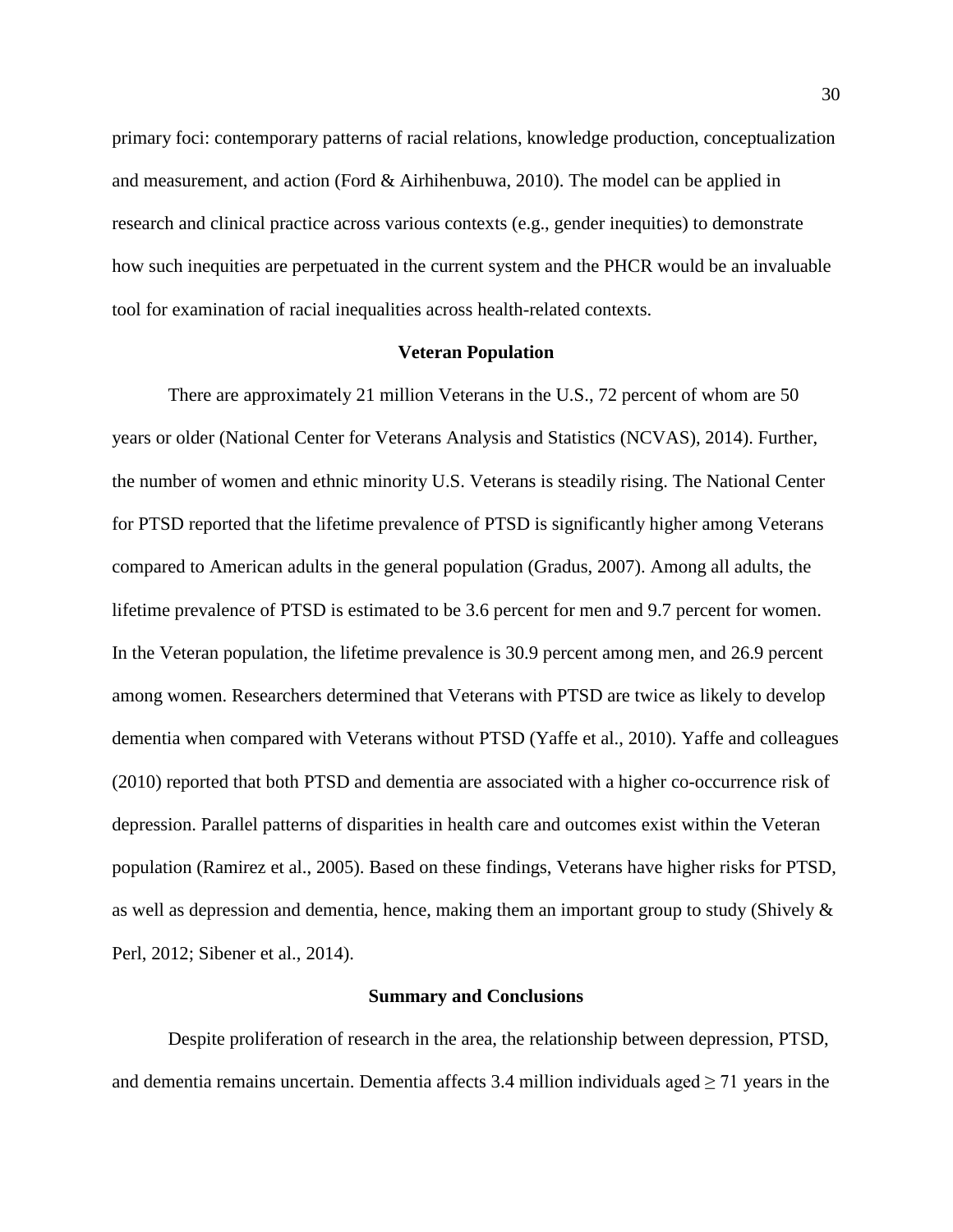U.S. and people's risk for dementia increases by age [\(Plassman et al., 2007\)](#page-41-0). Although age has been identified as the biggest risk factor for dementia, there are no current methods for health care providers to utilize to determine with certainty whether an individual will later develop dementia. Importantly, researchers provided evidence that the pathophysiological changes associated with dementia, specifically Alzheimer's disease, starts much earlier than when overt symptoms are observed [\(Sperling et al., 2011\)](#page-43-6). Sperling and colleagues [\(2011\)](#page-43-6) identified this earlier stage as "preclinical", and stressed that it would be one of the most critical opportunities for intervention (i.e., preventative methods).

Exploring the role of depression and PTSD in predicting dementia would be advantageous in providing additional information on what types of symptoms individuals may exhibit in the "preclinical" stage. Depression is the most common mental health problem encountered by women, and it is the most notable contributor to the worldwide burden of disease [\(Essau et al., 2010;](#page-36-3) [WHO, 2002\)](#page-45-1). Importantly, a large body of evidence shows that a history of depression doubles the risk of dementia [\(Barnes et al., 2012\)](#page-32-3). PTSD is more common in the U.S. than in other countries, especially following the September 11 attacks and Operation Iraqi Freedom (OIF) and Operation Enduring Freedom (OEF) in Iraq and Afghanistan, respectively. Due to the recent literature in which researchers identify PTSD as a risk factor for accelerated aging (which includes increased risk for dementia; [Lohr et al., 2015;](#page-39-1) [Sibener et al., 2014\)](#page-42-0) and the increasing minority population of U.S. Veterans [\(U.S. Census Bureau, 2008\)](#page-44-2), PTSD also proves to be an important disorder to consider when studying dementia.

The population is rapidly changing and health care providers must develop and maintain cultural competency with regard to assessment, diagnosis, and treatment. In addition to the known risk factors of dementia, scholars have also demonstrated how race and sex may play a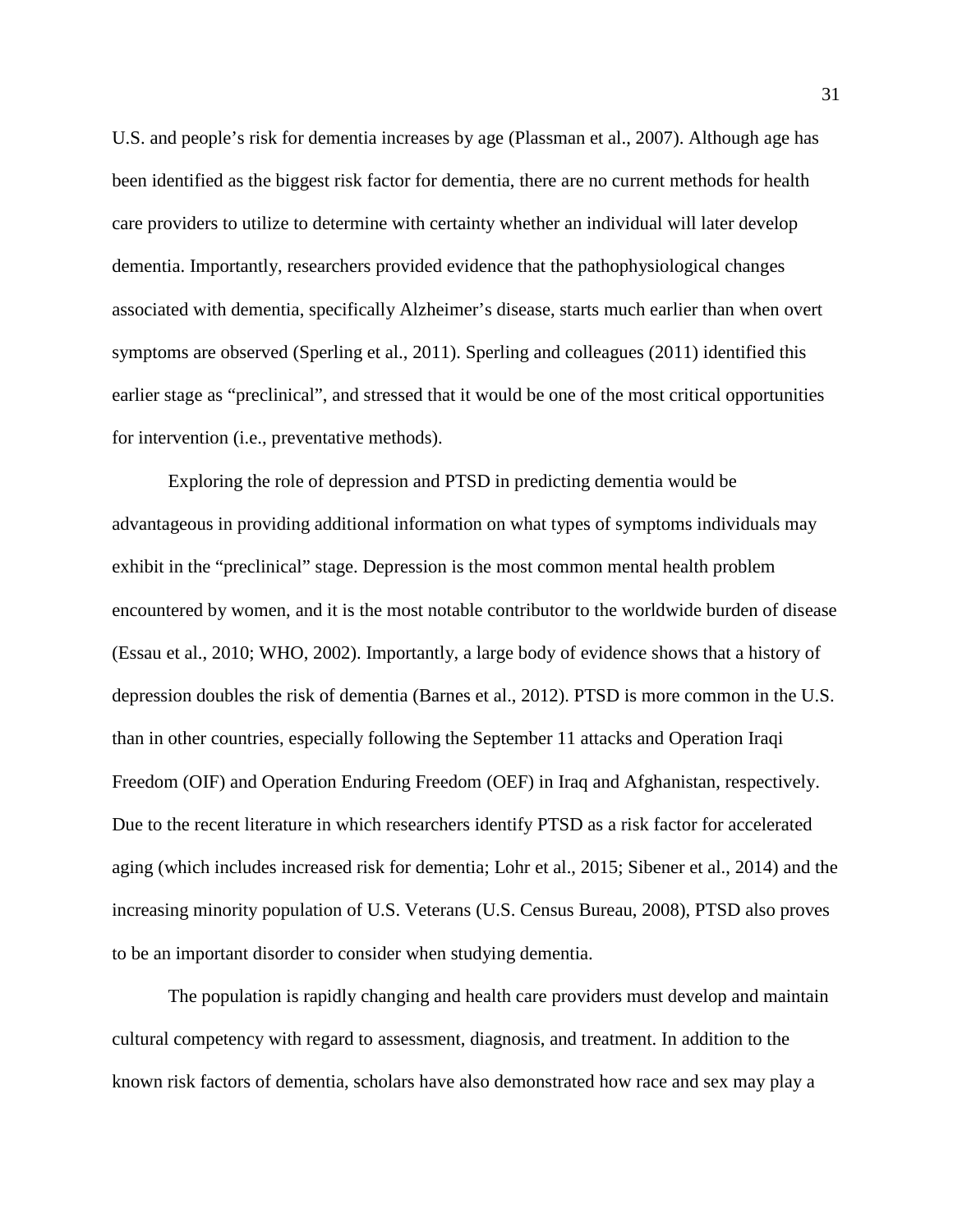role in assessment, diagnosis and treatment of dementia and related conditions. Compared to their White counterparts, racial minorities encounter additional barriers when attempting to access health care, which then directly affects health outcomes. This also proves to be true among Veterans, as persons in this group are at greater risk of developing dementia compared to non-Veterans [\(Sibener et al., 2014\)](#page-42-0). Due to the complex relationship among the three conditions and societal factors unique to the Veteran population that may influence health care and outcomes, additional research is needed to better understand psychiatric risk factors of dementia and how Veterans' demographic characteristics may influence their level of risk.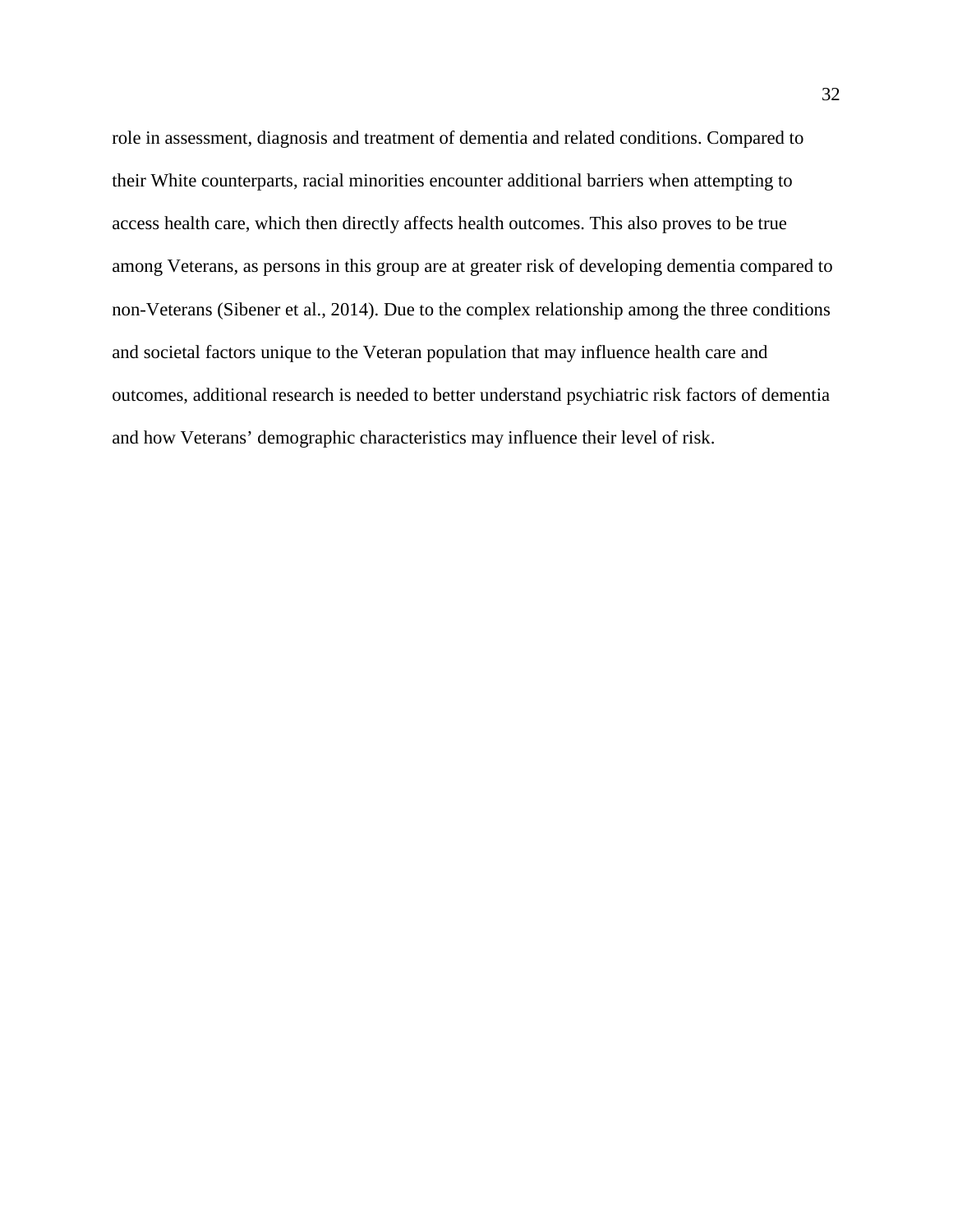- <span id="page-32-6"></span><span id="page-32-0"></span>Akincigil, A., Olfson, M., Siegel, M., Zurlo, K. A., Walkup, J. T., & Crystal, S. (2012). Racial and ethnic disparities in depression care in community-dwelling elderly in the United States. *American Journal of Public Health, 102*, 319-328. doi: 10.2105/AJPH.2011.300349
- <span id="page-32-7"></span>Alegria, M., Chatterji, P., Wells, K., Cao, Z., Chen, C. N., Takeuchi, D., . . . Meng, X. L. (2008). Disparity in depression treatment among racial and ethnic minority populations in the United States. *Psychiatric Services, 59*, 1264-1272. doi: 10.1176/appi.ps.59.11.1264
- <span id="page-32-2"></span>Alzheimer's Association. (2015). Dementia facts and figures. Retrieved from http://alz.org/facts/downloads/facts\_figures\_2015.pdf
- <span id="page-32-1"></span>Alzheimer's Disease International. (2010). World Alzheimer's Report 2010: The global economic impact of dementia. Retrieved from

https://www.alz.co.uk/research/files/WorldAlzheimerReport2010.pdf

- <span id="page-32-8"></span>American Psychiatric Association. (2016). *Mental Health and Diverse Populations At-A-Glance*. Retrieved from http://www.psychiatry.org/diversity
- <span id="page-32-5"></span>Asnaani, A., Richey, J. A., Dimaite, R., Hinton, D. E., & Hofmann, S. G. (2010). A cross-ethnic comparison of lifetime prevalence rates of anxiety disorders. *The Journal of Nervous and Mental Disease, 198*, 551-555. doi:10.1097/NMD.0b013e3181ea169f
- <span id="page-32-4"></span>Barefoot, J. C., Mortensen, E. L., Helms, M. J., Avlund, K., & Schroll, M. (2001). A longitudinal study of gender differences in depressive symptoms from age 50 to 80. *Psychology and Aging, 16*, 342-345. doi: 10.1037/70882-7974.16.2.342
- <span id="page-32-3"></span>Barnes, D. E., Yaffe, K., Byers, A. L., McCormick, M., Schaefer, C., & Whitmer, R. A. (2012). Midlife vs late-life depressive symptoms and risk of dementia: Differential effects for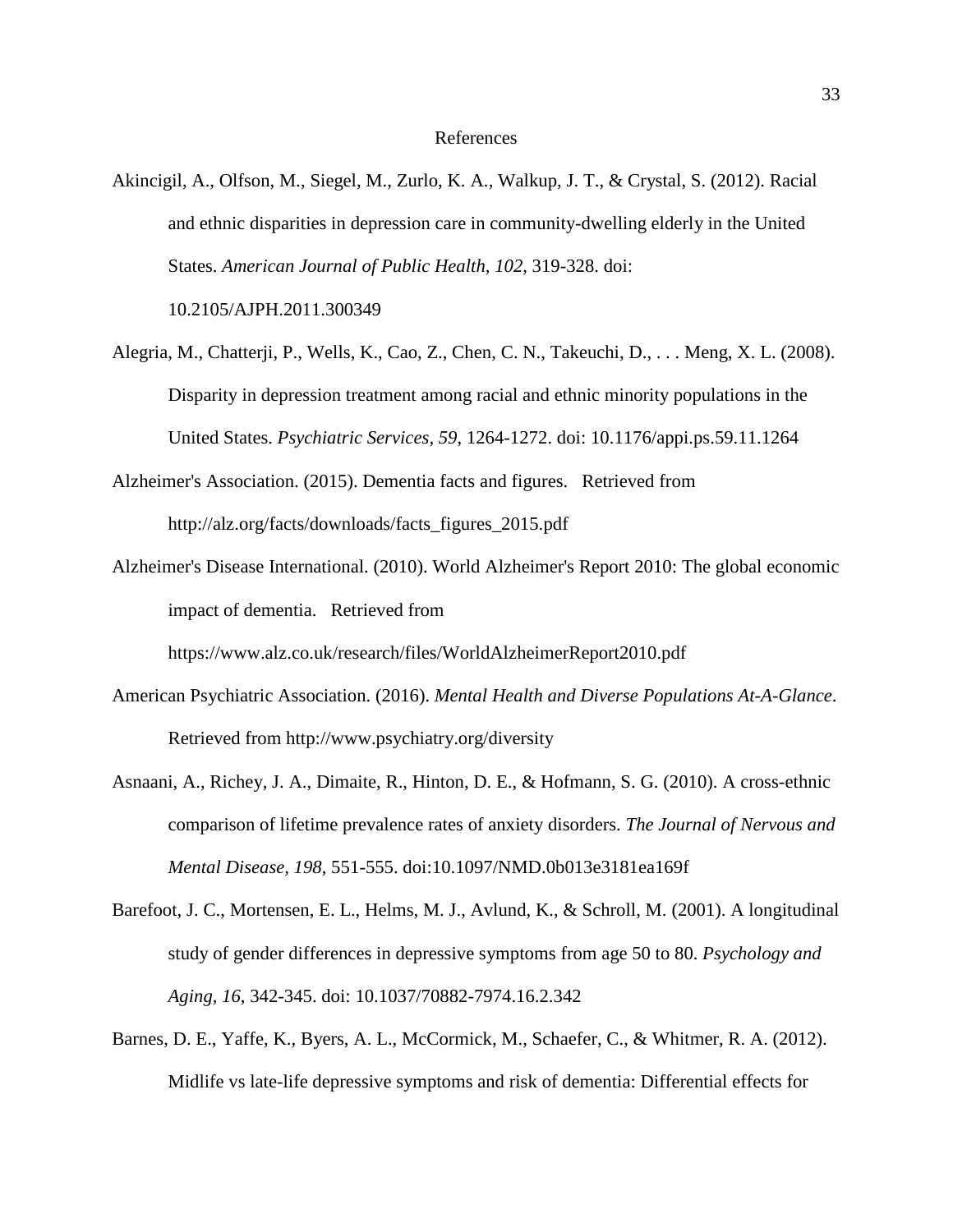Alzheimer disease and vascular dementia. *JAMA Psychiatry, 69*, 493-498.

doi:10.1001/archgenpsychiatry.2011.1481

- <span id="page-33-2"></span>Beck, A. T. (2009). *Depression: Causes and treatment*. Philadelphia, PA: University of Pennsylvania Press.
- <span id="page-33-1"></span>Bennett, D., Schneider, J., Arvanitakis, Z., Kelly, J., Aggarwal, N., Shah, R., & Wilson, R. (2006). Neuropathology of older persons without cognitive impairment from two community-based studies. *Neurology, 66*, 1837-1844. doi:10.1212/01.wnl.0000219668.47116.e6
- <span id="page-33-6"></span>Bouchard, L. C., & Shih, J. H. (2013). Gender differences in stress generation: Examination of interpersonal predictors. *Journal of Social and Clinical Psychology, 32*, 424-445. doi:10.1521/jscp.2013.32.4.424
- <span id="page-33-3"></span>Breslau, N. (2009). The epidemiology of trauma, PTSD, and other posttrauma disorders. *Trauma Violence Abuse, 10*, 198-210. doi:10.1177/1524838009334448
- <span id="page-33-5"></span>Burchard, E. G., Ziv, E., Coyle, N., Gomez, S. L., Tang, H., Karter, A. J., . . . Risch, N. (2003). The importance of race and ethnic background in biomedical research and clinical practice. *New England Journal of Medicine, 348*, 1170-1175. Retrieved from http://search.proquest.com/docview/220164172?accountid=14556
- <span id="page-33-4"></span>Butters, M. A., Young, J. B., Lopez, O., Aizenstein, H. J., Mulsant, B. H., Reynolds III, C. F., . . . Becker, J. T. (2008). Pathways linking late-life depression to persistent cognitive impairment and dementia. *Dialogues in Clinical Neuroscience, 10*, 345-357. Retrieved from http://www.ncbi.nlm.nih.gov/pmc/articles/PMC2872078/
- <span id="page-33-0"></span>Byers, A. L., & Yaffe, K. (2011). Depression and risk of developing dementia. *Nature Reviews Neurology, 7*, 323-331. doi: 10.1038/nrneurol.2011.60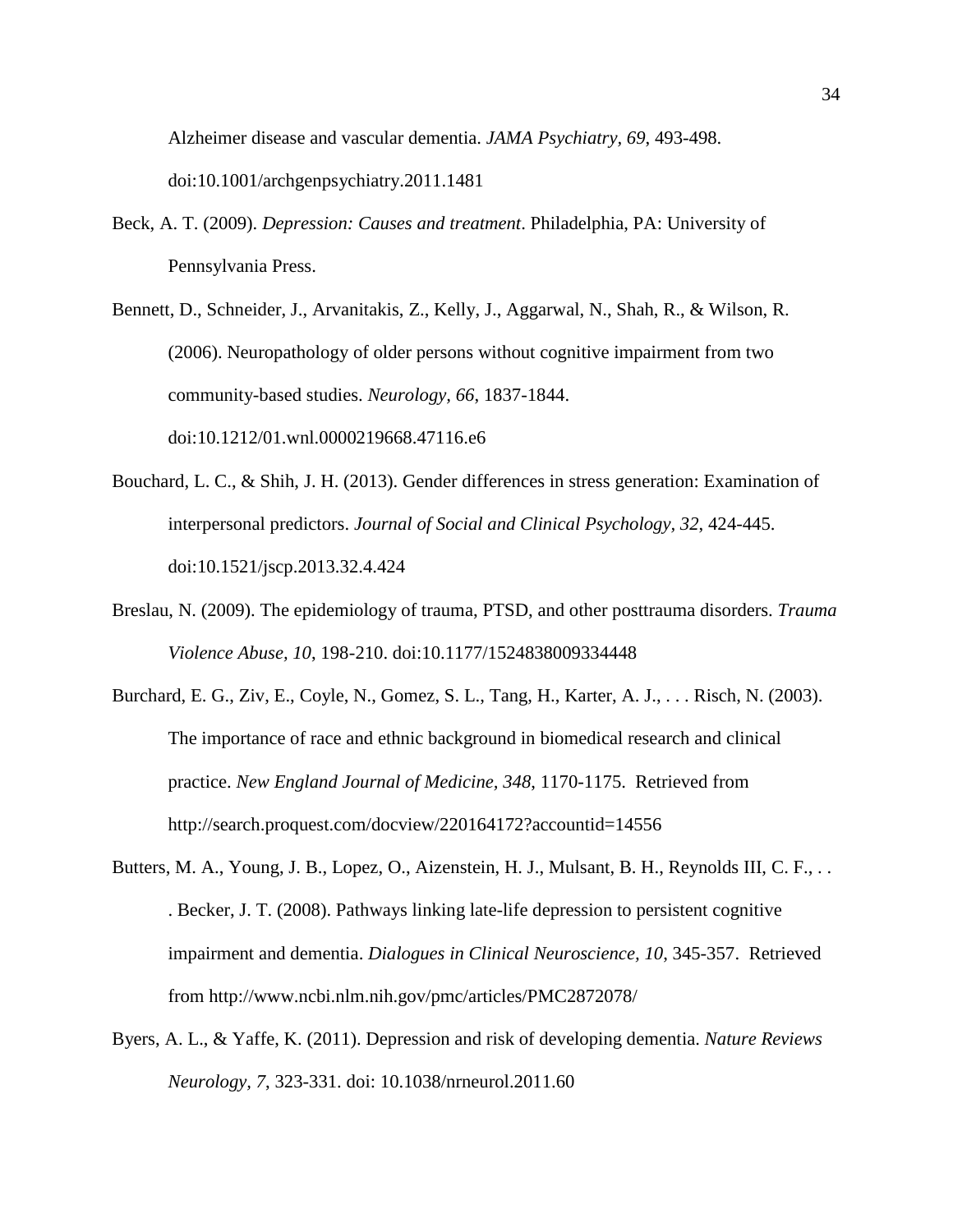- <span id="page-34-4"></span>Casey, D. A. (2012). Depression in the elderly: A review and update. *Asia-Pacific Psychiatry, 4*, 160-167. doi: 10.1111/j.1758-5872.2012.00191.x
- <span id="page-34-2"></span>Centers for Disease Control and Prevention. (2011). ICD-9-CM official guidelines for coding and reporting. Retrieved from http://www.cdc.gov/nchs/data/icd/icd9cm\_guidelines\_2011.pdf
- <span id="page-34-6"></span>Chen, C. S., Chong, M. Y., & Tsang, H. Y. (2007). Clinically significant non-major depression in a community-dwelling elderly population: Epidemiological findings. *International Journal of Geriatric Psychiatry, 22*, 557-562. doi:10.1002/gps.1714
- <span id="page-34-0"></span>Chen, J. H., Lin, K. P., & Chen, Y. C. (2009). Risk factors for dementia. *Journal of the Formosan Medical Association, 108*, 754-764. doi: 10.1016/S0929-6646(09)60402-2
- <span id="page-34-5"></span>Chen, R., Hu, Z., Wei, L., Qin, X., McCracken, C., & Copeland, J. R. (2008). Severity of depression and risk for subsequent dementia: Cohort studies in China and the UK. *The British Journal of Psychiatry, 193*, 373-377. doi:10.1192/bjp.bp.107.044974
- <span id="page-34-7"></span>Cheng, D., Huang, R., Lanham, I. S., Cathcart, H. M., Howard, M., Corder, E. H., & Poduslo, S. E. (2005). Functional interaction between APOE4 and LDL receptor isoforms in Alzheimer's disease. *Journal of Medical Genetics, 42*, 129-131. doi: 10.1136/jmg.2004.024968
- <span id="page-34-3"></span>Chodosh, J., Kado, D. M., Seeman, T. E., & Karlamangla, A. S. (2007). Depressive symptoms as a predictor of cognitive decline: MacArthur Studies of Successful Aging. *The American Journal of Geriatric Psychiatry, 15*, 406-415. doi: 10.1097/01.JGP.0b013e31802c0c63
- <span id="page-34-1"></span>Cole, M. G., & Dendukuri, N. (2003). Risk factors for depression among elderly community subjects: A systemic review and meta-analysis. *American Journal of Psychiatry, 160*, 1147-1156. doi: 10.1176/appi.ajp.160.6.1147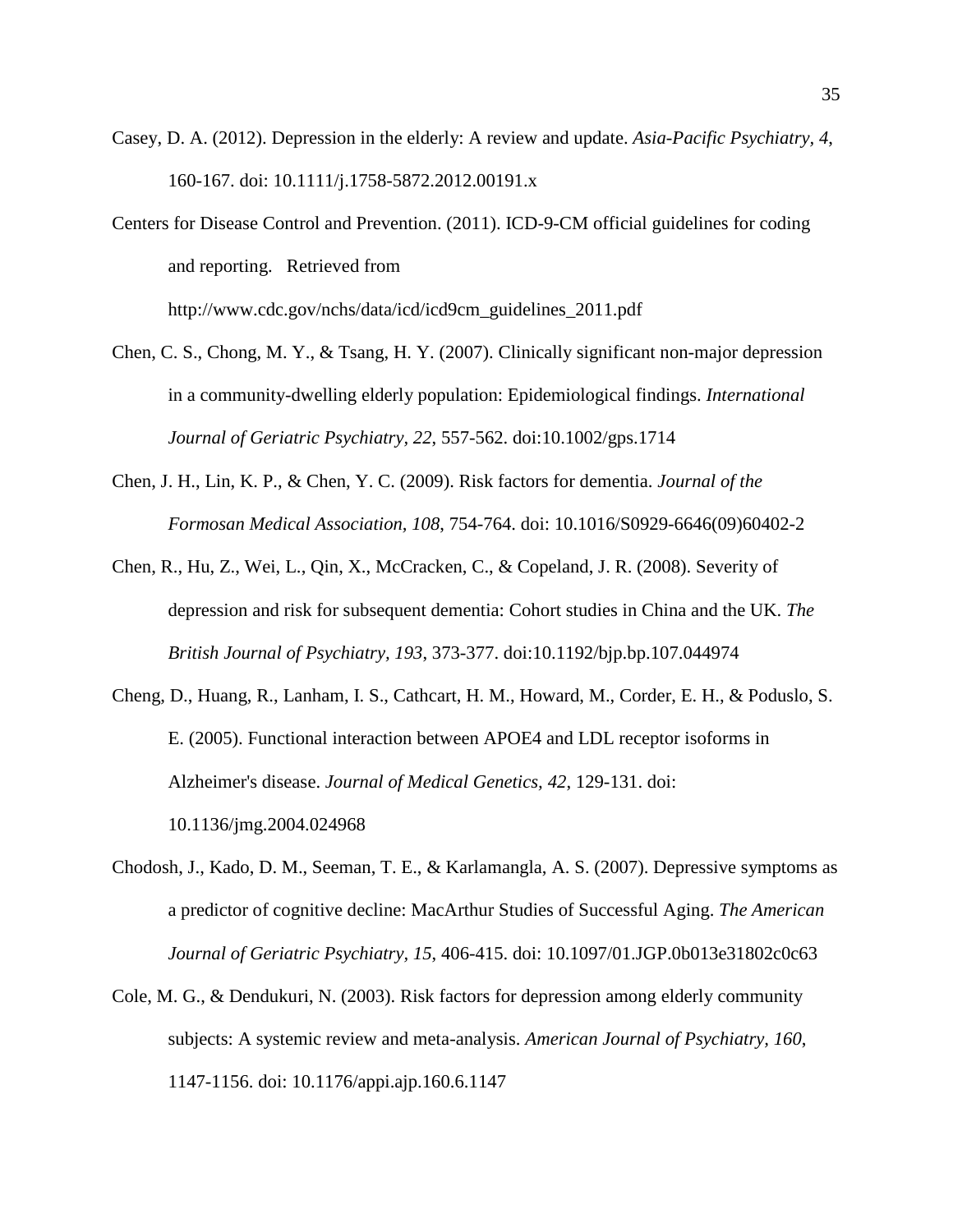- <span id="page-35-4"></span>Conner, K. O., Copeland, V. C., Grote, N. K., Rosen, D., Albert, S., McMurray, M. L., . . . Koeske, G. (2010). Barriers to treatment and culturally endorsed coping strategies among depressed African-American older adults. *Aging & Mental Health, 14*, 971-983. doi: 10.1080/13607863.2010.501061
- <span id="page-35-5"></span>Delgado, R., Stefancic, J., & Liendo, E. (2012). *Critical Race Theory: An introduction (2nd Ed.)*. New York, NY: New York University Press.
- <span id="page-35-0"></span>Djernes, J. K. (2006). Prevalence and predictors of depression in populations of elderly: A review. *Acta Psychiatrica Scandinavica, 113*, 372-387. doi: 10.1111/j.1600- 0447.2006.00770.x
- <span id="page-35-1"></span>Dobie, D. J., Kivlahan, D. R., Maynard, C., Bush, K. R., Davis, T. M., & Bradley, K. A. (2004). Posttraumatic stress disorder in female Veterans: Association with self-reported health problems and functional impairment. *JAMA Internal Medicine, 164*, 394-400. doi: 10.1016/j.socscimed.2008.03.019
- <span id="page-35-3"></span>Dovidio, J. F., Penner, L. A., Albrecht, T. L., Norton, W. E., Gaertner, S. L., & Shelton, J. N. (2008). Disparities and distrust: The implications of psychological processes for understanding racial disparities in health and health care. *Social Science & Medicine, 67*, 478-486. doi: 10.1016/j.socscimed.2008.03.019

<span id="page-35-2"></span>Dunlop, D. D., Song, J., Lyons, J. S., Manheim, L. M., & Chang, R. W. (2003). Racial/ethnic differences in rates of depression among preretirement adults. *American Journal of Public Health, 93*, 1945-1952. Retrieved from http://www.ncbi.nlm.nih.gov/pmc/articles/PMC1199525/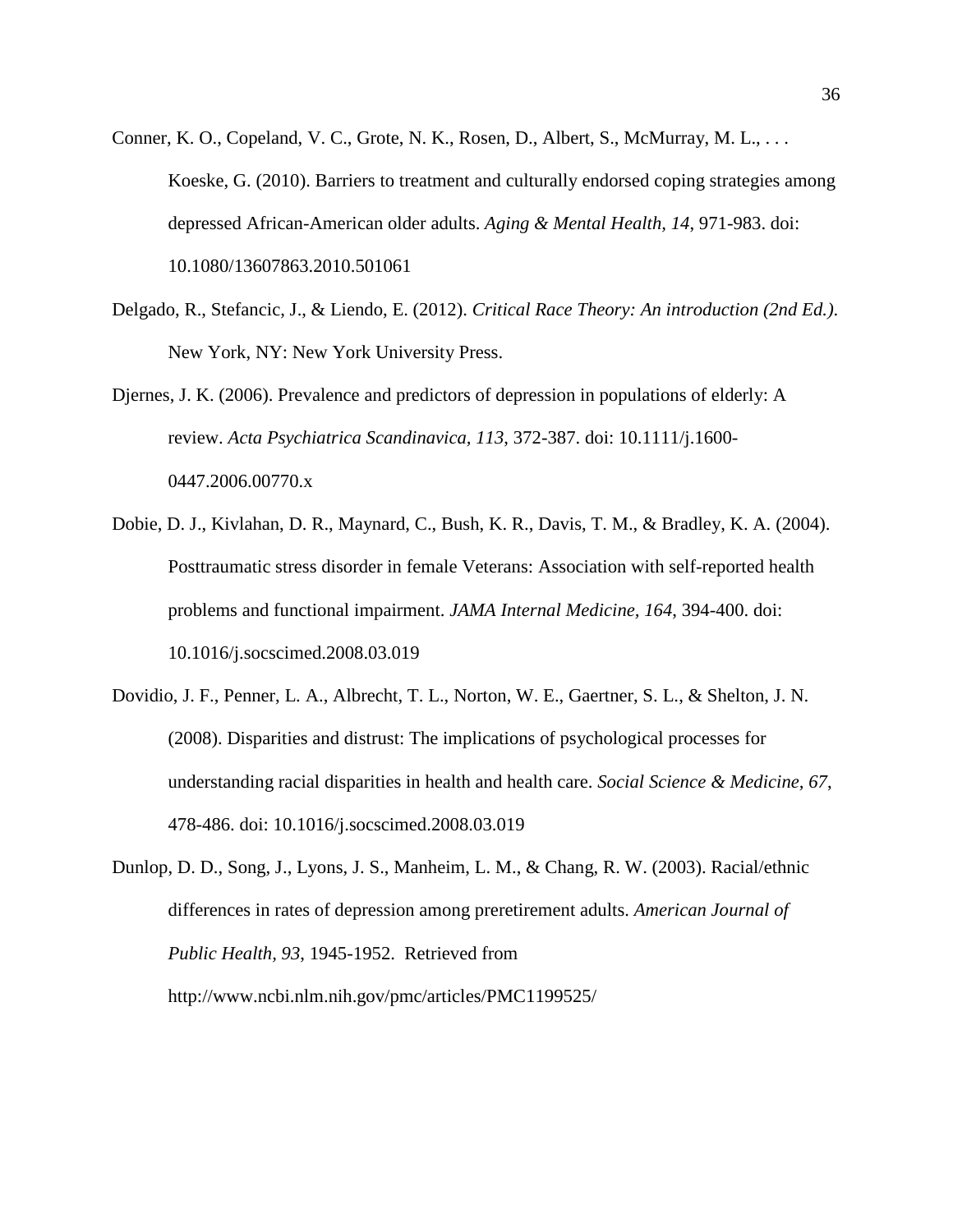- Essau, C. A., Lewinsohn, P. M., Seeley, J. R., & Sasagawa, S. (2010). Gender differences in the developmental course of depression. *Journal of Affective Disorders, 127*, 185-190. doi:10.1016/j.jad.2010.05.016
- Farlow, M. R., Miller, M. L., & Pejovic, V. (2008). Treatment options in Alzheimer's disease: Maximizing benefit, managing expectations. *Dementia and Geriatric Cognitive Disorders, 25*, 408-422. doi: 10.1159/000122962
- Ford, C. L., & Airhihenbuwa, C. O. (2010). The public health critical race methodology: praxis for antiracism research. *Social Science & Medicine, 71*, 1390-1398. doi: 10.1016/j.socscimed.2010.07.030
- Fournier, J. C., DeRubeis, R. J., Hollon, S. D., Dimidjian, S., Amsterdam, J. D., Shelton, R. C., & Fawcett, J. (2010). Antidepressant drug effects and depression severity: A patient-level meta-analysis. *JAMA, 303*, 47-53. doi:10.1001/jama.2009.1943
- Frans, O., Rimmo, P. A., Aberg, L., & Fredrikson, M. (2005). Trauma exposure and posttraumatic stress disorder in the general population. *Acta Psychiatrica Scandinavica, 111*, 291-299. doi: 10.1111/j.1600-0447.2004.00463.x
- Geerlings, M. J., den Heijer, T., Koudstaal, P. J., Hofman, A., & Breteler, M. M. B. (2008). History of depression, depressive symptoms, and medial temporal lobe atrophy and the risk of Alzheimer's disease. *Neurology, 70*, 1258-1264. doi: 10.1212/01.wnl.0000308937.30473.d1
- Gerrard, M., Stock, M. L., Roberts, M. E., Gibbons, F. X., O'Hara, R. E., Weng, C.-Y., & Wills, T. A. (2012). Coping with racial discrimination: The role of substance use. *Psychology of Addictive Behaviors, 26*, 550-560. doi:10.1037/a0027711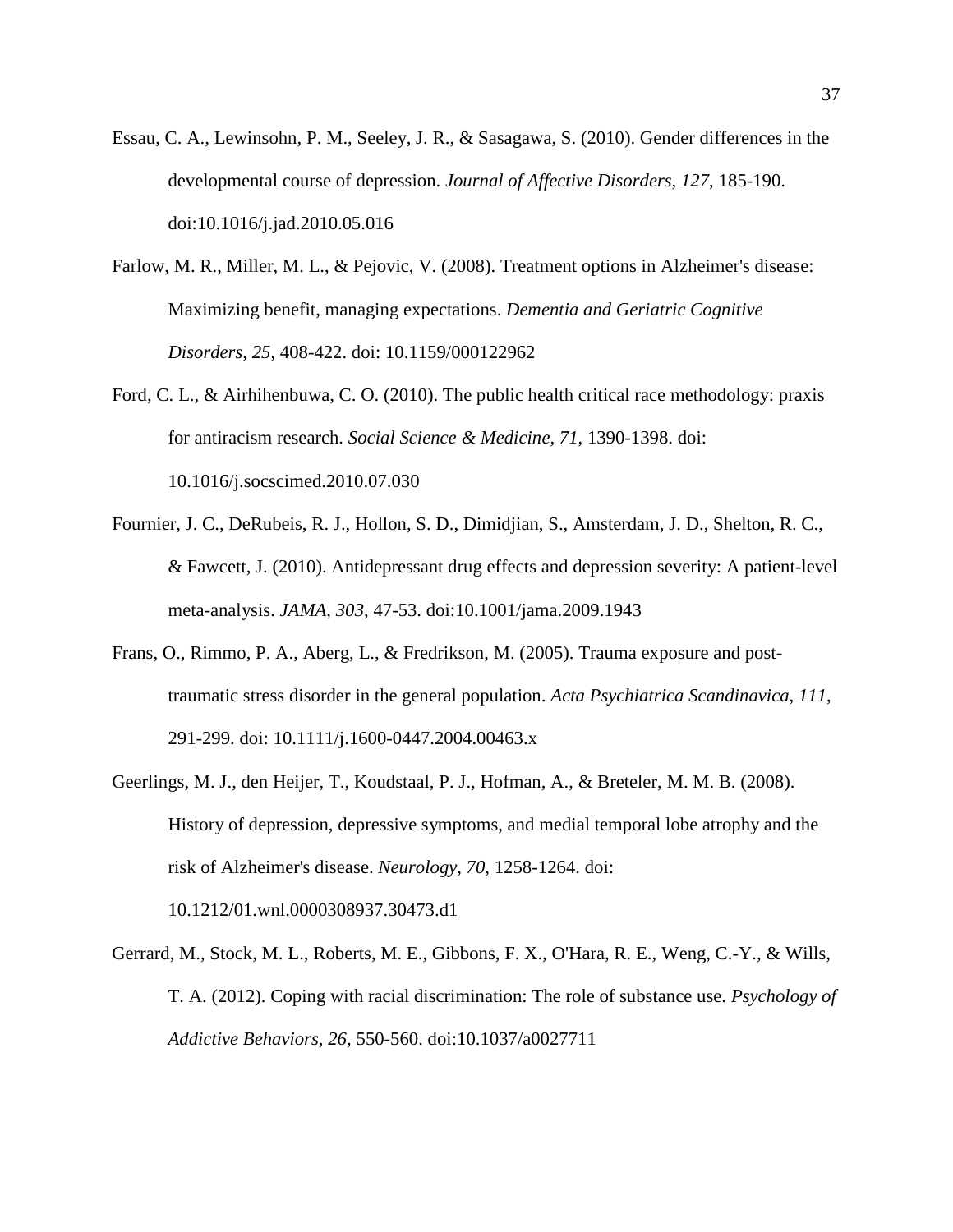- Goveas, J. S., Espeland, M. A., Woods, N. F., Wassertheil-Smoller, S., & Kotchen, J. M. (2011). Depressive symptoms and incidence of mild cognitive impairment and probable dementia in elderly women: The Women's Health Initiative Memory Study. *Journal of the American Geriatrics Society, 59*, 57-66. doi: 10.1111/j.1532-5415.2010.03233.x
- Gradus, J. L. (2007). Epidemiology of PTSD. *National Center for PTSD (United States Department of Veterans Affairs)*. Retrieved from http://www.ptsd.va.gov/professional/PTSD-overview/epidemiological-facts-ptsd.asp
- Green, R. C., Cupples, L. A., Go, R., Benke, K. S., Edeki, T., Griffith, P. A., . . . Bachman, D. (2002). Risk of dementia among white and African American relatives of patients with Alzheimer disease. *JAMA, 287*, 329-336. doi:10.1001/jama.287.3.329
- Hamilton, S. P. (2015). The promise of psychiatric pharmacogenomics. *Biological Psychiatry, 77*, 29-35. doi: 10.1016/j.biopsych.2014.09.009
- Haskell, S. G., Gordon, K. S., Mattocks, K., Duggal, M., Erdos, J., Justice, A., & Brandt, C. A. (2010). Gender differences in rates of depression, PTSD, pain, obesity, and military sexual trauma among Connecticut war Veterans in Iraq and Afghanistan. *Journal of Women's Health, 19*, 267-271. doi: 10.1089/jwh.2008.1262
- Himle, J. A., Baser, R. E., Taylor, R. J., Campbell, R. D., & Jackson, J. S. (2009). Anxiety disorders among African Americans, Blacks of Caribbean descent, and non-Hispanic Whites in the United States. *Journal of Anxiety Disorders, 23*, 578-590. doi: 10.1016/j.janxdis.2009.01.002
- Hirono, N., Kitagaki, H., Kazui, H., Hashimoto, M., & Mori, E. (2000). Impact of white matter changes on clinical manifestation of Alzheimer's disease a quantitative study. *Stroke, 31*, 2182-2188. doi: 10.1161/01.STR.31.9.2182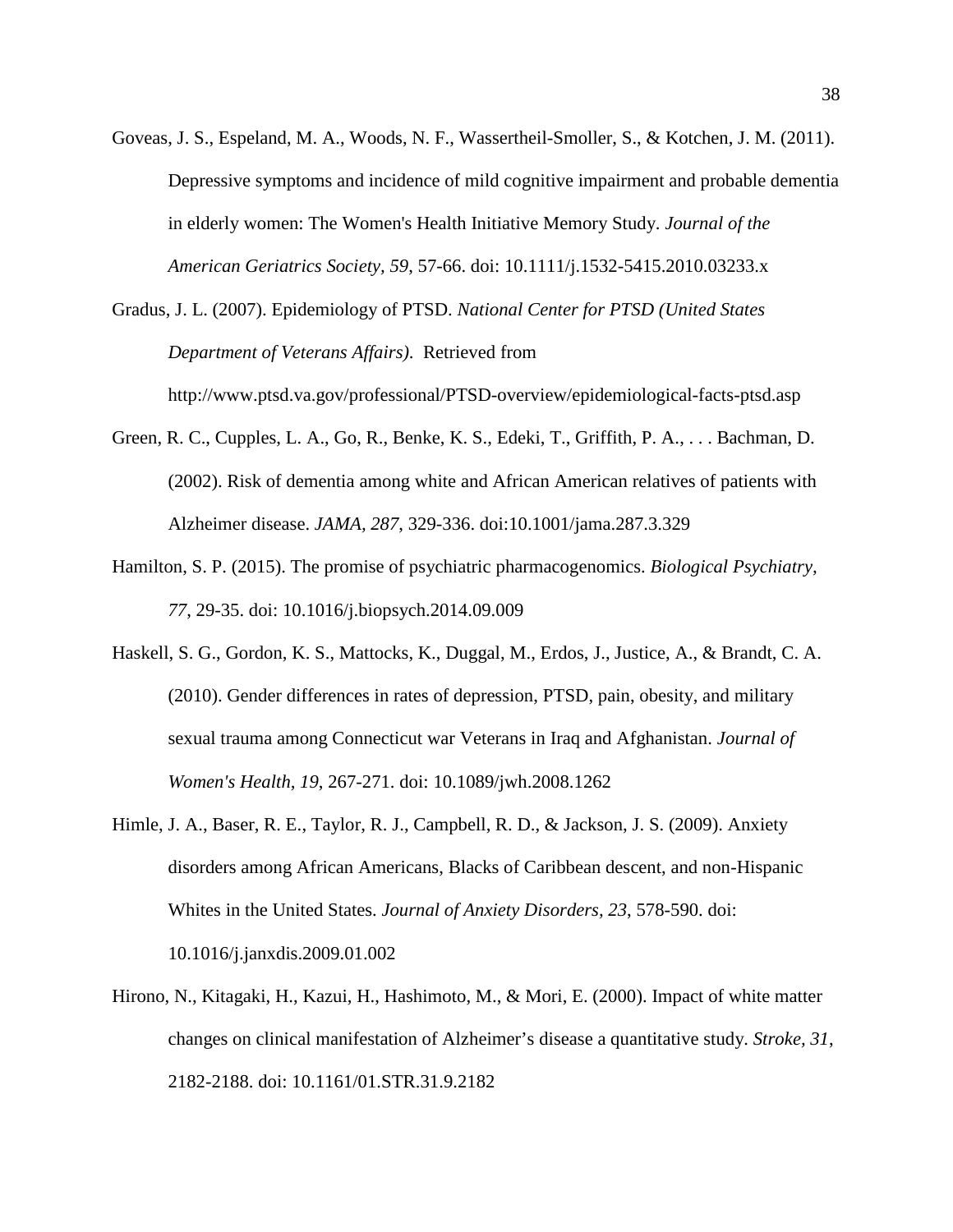- Hybels, C. F., Blazer, D. G., & Pieper, C. F. (2001). Toward a threshold for subthreshold depression: An analysis of correlates of depression by severity of symptoms using data from an elderly community sample. *The Gerontologist, 41*, 357-365. doi: 10.1093/geront/41.3.357
- Johnson, R. L., Roter, D., Powe, N. R., & Cooper, L. A. (2004). Patient race/ethnicity and quality of patient-physician communication during medical visits. *American Journal of Public Health, 94*, 2084-2090. doi: 10.2105/AJPH.94.12.2084
- Jorm, A. F. (2001). History of depression as a risk factor for dementia: An updated review. *Australian and New Zealand Journal of Psychiatry, 35*, 776-781. doi: 10.1046/j.1440- 1614.2001.00967.x
- Katz, M. J., Lipton, R. B., Hall, C. B., Zimmerman, M. E., Sanders, A. E., Verghese, J., . . . Derby, C. (2012). Age and sex specific prevalence and incidence of mild cognitive impairment, dementia, and Alzheimer's dementia in Blacks and Whites: A report from the Einstein Aging Study. *Alzheimer Disease and Associated Disorders, 26*, 335-343. doi:10.1097/WAD.0b013e31823dbcfc
- Kessler, R. (2003). Epidemiology of women and depression. *Journal of Affective Disorders, 74*, 5-13. doi: 10.1016/s0165-0327(02)00426-3
- Korczyn, A. D., & Halperin, I. (2009). Depression and dementia. *Journal of Neurological Sciences, 283*, 139-142. doi: 10.1016/j.jns.2009.02.346
- Launer, L., Andersen, K., Dewey, M., Letenneur, L., Ott, A., Amaducci, L., . . . Kragh-Sorensen, P. (1999). Rates and risk factors for dementia and Alzheimer's disease results from EURODEM pooled analyses. *Neurology, 52*, 78-78. Retrieved from http://www.neurology.org/cgi/content/full/52/1/78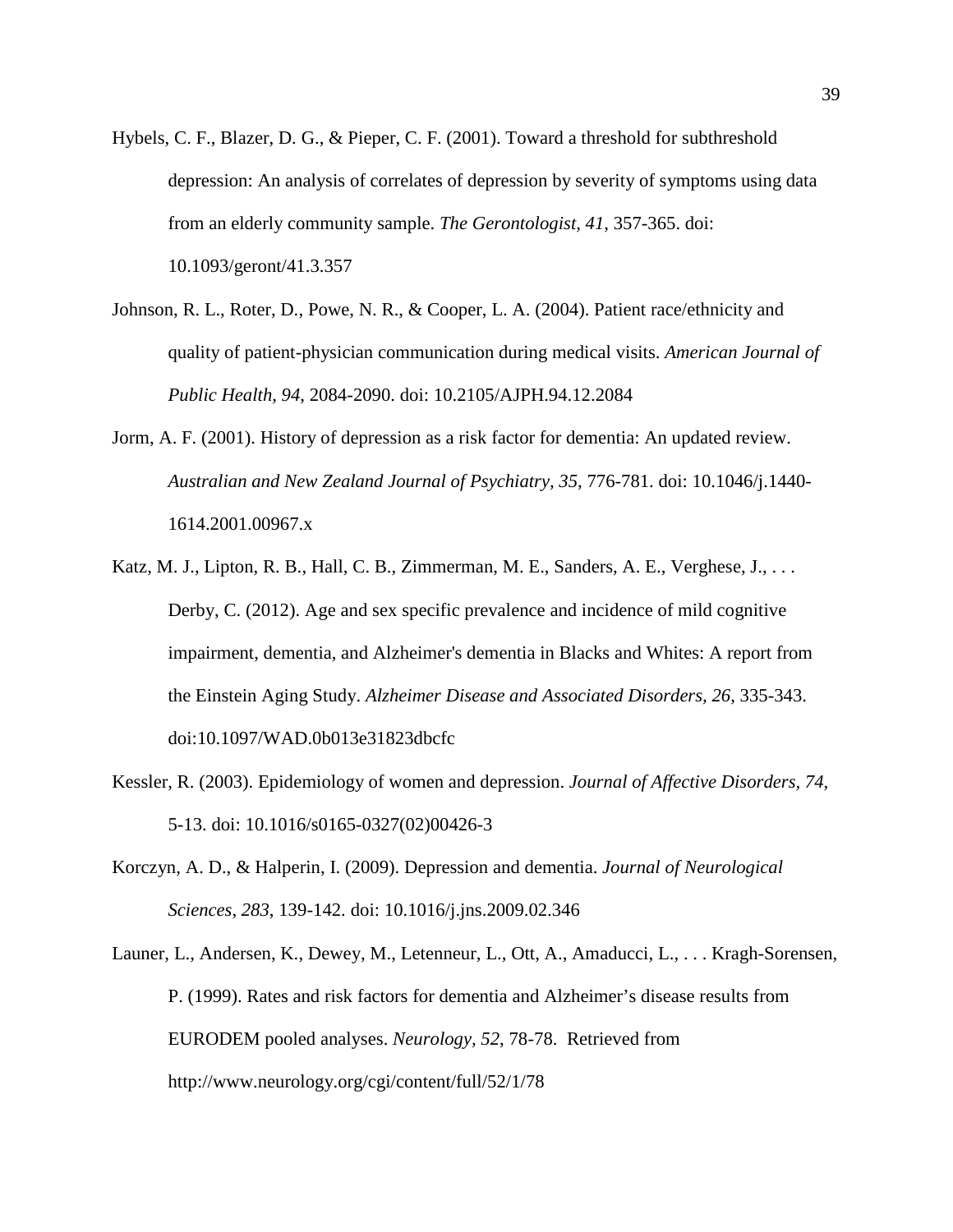- Letenneur, L., Launer, J., Andersen, K., Dewey, M., Ott, A., Copeland, J., . . . Brayne, C. (2000). Education and risk for Alzheimer's disease: Sex makes a difference. EURODEM Pooled Analyses. *American Journal of Epidemiology, 151*, 1064-1071. Retrieved from http://aje.oxfordjournals.org/content/151/11/1064
- Lohr, J. B., Palmer, B. W., Eidt, C. A., Aailaboyina, S., Mausbach, B. T., Wolkowitz, O. M., ... Jeste, D. V. (2015). Is post-traumatic stress disorder associated with premature senescence? A review of the literature. *The American Journal of Geriatric Psychiatry, 23*, 709-725. doi:10.1016/j.jagp.2015.04.001
- Manly, J. J. (2008). Critical issues in cultural neuropsychology: Profit from diversity. *Neuropsychological Review, 18*, 179-183. doi: 10.1007/s11065-008-9068-8
- Manly, J. J., & Mayeux, R. (2004). Ethnic differences in dementia and Alzheimer's disease. In N. B. Anderson, R. A. Bulatao, & B. Cohen (Eds.), *Critical perspectives on racial and ethnic differences in health in late life* (pp. 25-52).
- McGuire, T. G., & Miranda, J. (2008). New evidence regarding racial and ethnic disparities in mental health: Policy implications. *Health Affairs, 27*, 393-403. doi: 10.1377/hlthaff.27.2.393
- McKhann, G. M., Knopman, D. S., Chertkow, H., Hyman, B. T., Jack, C. R., Kawas, C. H., . . . Mayeux, R. (2011). The diagnosis of dementia due to Alzheimer's disease: Recommendations from the National Institute on Aging-Alzheimer's Association workgroups on diagnostic guidelines for Alzheimer's disease. *Alzheimer's & Dementia, 7*, 263-269. doi:10.1016/j.jalz.2011.03.005
- Meeks, T. W., Vahia, I. V., Lavretsky, H., Kulkarni, G., & Jeste, D. V. (2011). A tune in "A Minor" can "B Major": A review of epidemiology, illness course, and public health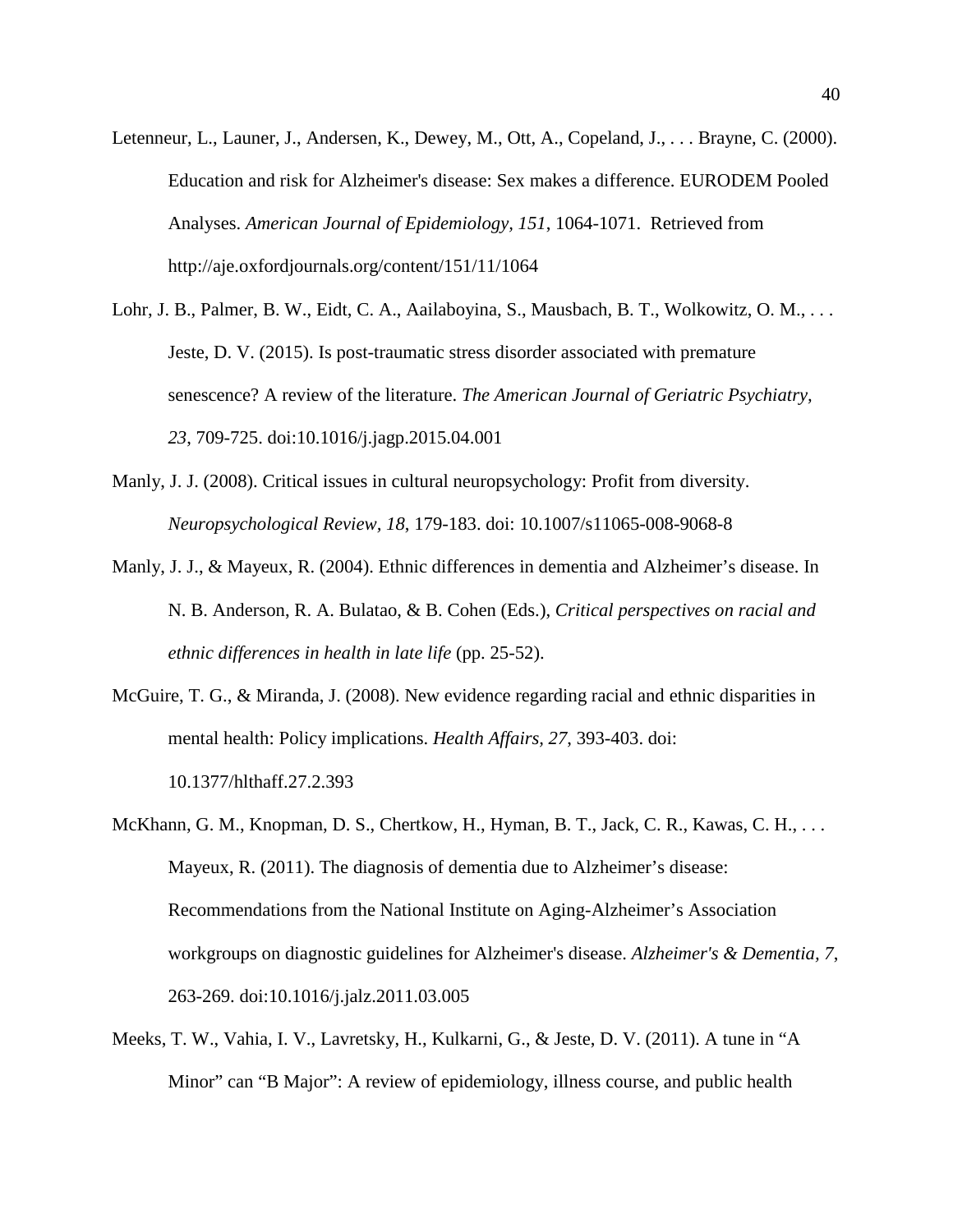implications of subthreshold depression in older adults. *Journal of Affective Disorders, 129*, 126-142. doi:10.1016/j.jad.2010.09.015

- Mezuk, B., Rafferty, J. A., Kershaw, K. N., Hudson, D., Abdou, C. M., Lee, H., . . . Jackson, J. S. (2010). Reconsidering the role of social disadvantage in physical and mental health: Stressful life events, health behaviors, race, and depression. *American Journal of Epidemiology, 172*, 1238-1249. doi: 10.1093/aje/kwq283
- Mielke, M. M., Vemuri, P., & Rocca, W. A. (2014). Clinical epidemiology of Alzheimer's disease: Assessing sex and gender differences. *Clinical Epidemiology, 6*, 37-48. doi:10.2147/CLEP.S37929
- Mindt, M. R., Byrd, D., Saez, P., & Manly, J. (2010). Increasing culturally competent neuropsychological services for ethnic minority populations: A call to action. *Clinical Neuropsychology, 24*, 429-453. doi:10.1080/13854040903058960
- National Center for Veterans Analysis and Statistics (NCVAS). (2014). *A Snapshot of our Nation's Veterans*. Retrieved from

http://www.va.gov/vetdata/docs/quickfacts/population\_slideshow.pdf.

- Nebes, R. D., Butters, M., Mulsant, B., Pollock, B., Zmuda, M., Houck, P., & Reynolds, C. (2000). Decreased working memory and processing speed mediate cognitive impairment in geriatric depression. *Psychological Medicine, 30*, 679-691. Retrieved from http://journals.cambridge.org
- Oh, S. S., Galanter, J., Thakur, N., Pino-Yanes, M. B., N.E., White, M. J., de Bruin, D. M., . . . Burchard, E. G. (2015). Diversity in clinical and biomedical research: A promise yet to be fulfilled. *PLOS Medicine, 12*, e1001918. doi:10.1371/journal.pmed.1001918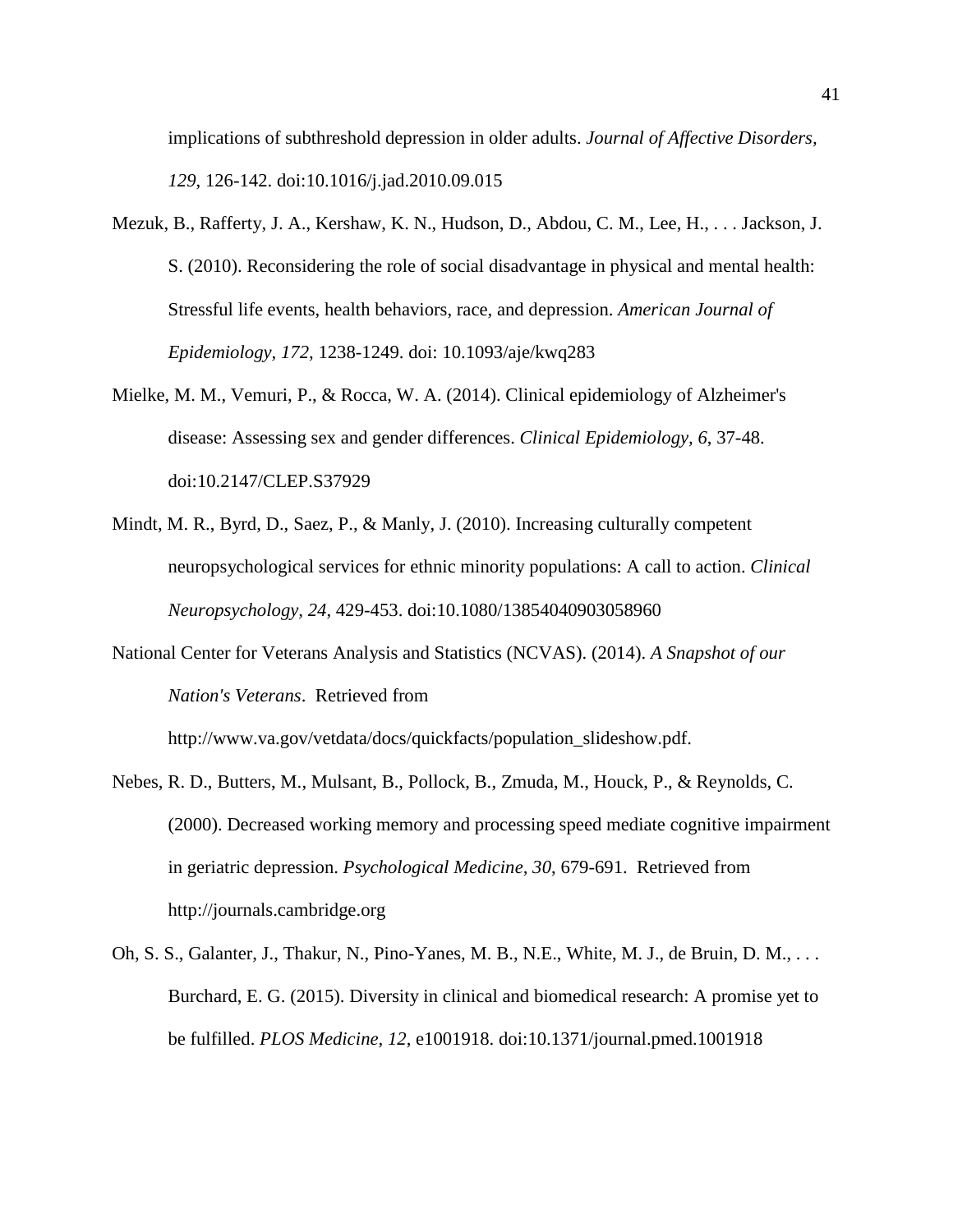- Piccinelli, M., & Wilkinson, G. (2000). Gender differences in depression: Critical review. *The British Journal of Psychiatry, 177*, 486-492. doi:10.1192/bjp.177.6.486
- Plassman, B. L., Langa, K. M., Fisher, G. G., Heeringa, S. G., Weir, D. R., Ofstedal, M. B., ... Wallace, R. B. (2007). Prevalence of dementia in the United States: The Aging, Demographics, and Memory Study. *Neuroepidemiology, 29*, 125-132. doi: 10.1159/000109998
- Qureshi, S. U., Kimbrell, T., Pyne, J. M., Magruder, K. M., Hudson, T. J., Petersen, N. J., . . . Kunik, M. E. (2010). Greater prevalence and incidence of dementia in older veterans with posttraumatic stress disorder. *Journal of the American Geriatrics Society, 58*, 1627-1633. doi: 10.1111/j.1532-5415.2010.02977.x
- Ramirez, M., Ford, M. E., Stewart, A. L., & Teresi, J. A. (2005). Measurement issues in health disparities research. *Health Services Research Journal, 40*, 1640-1657. doi: 10.1111/j.1475-6773.2005.00450.x
- Reddy, P. H., & Beal, M. F. (2008). Amyloid beta, mitochondrial dysfunction and synaptic damage: Implications for cognitive decline in aging and Alzheimer's disease. *Trends in Molecular Medicine, 14*, 45-53. doi: 10.1016/j.molmed.2007.12.002
- Riolo, S. A., Nguyen, T. A., Greden, J. F., & King, C. A. (2005). Prevalence of depression by race/ethnicity: Findings from the National Health and Nutrition Examination Survey III. *American Journal of Public Health, 95*, 998-1000. doi:10.2105/AJPH.2004.047225
- Roberts, A. L., Gilman, S. E., Breslau, J., Breslau, N., & Koenen, K. C. (2011). Race/ethnic differences in exposure to traumatic events, development of post-traumatic stress disorder, and treatment-seeking for post-traumatic stress disorder in the United States. *Psychological Medicine, 41*, 71-83. doi: 10.1017/S0033291710000401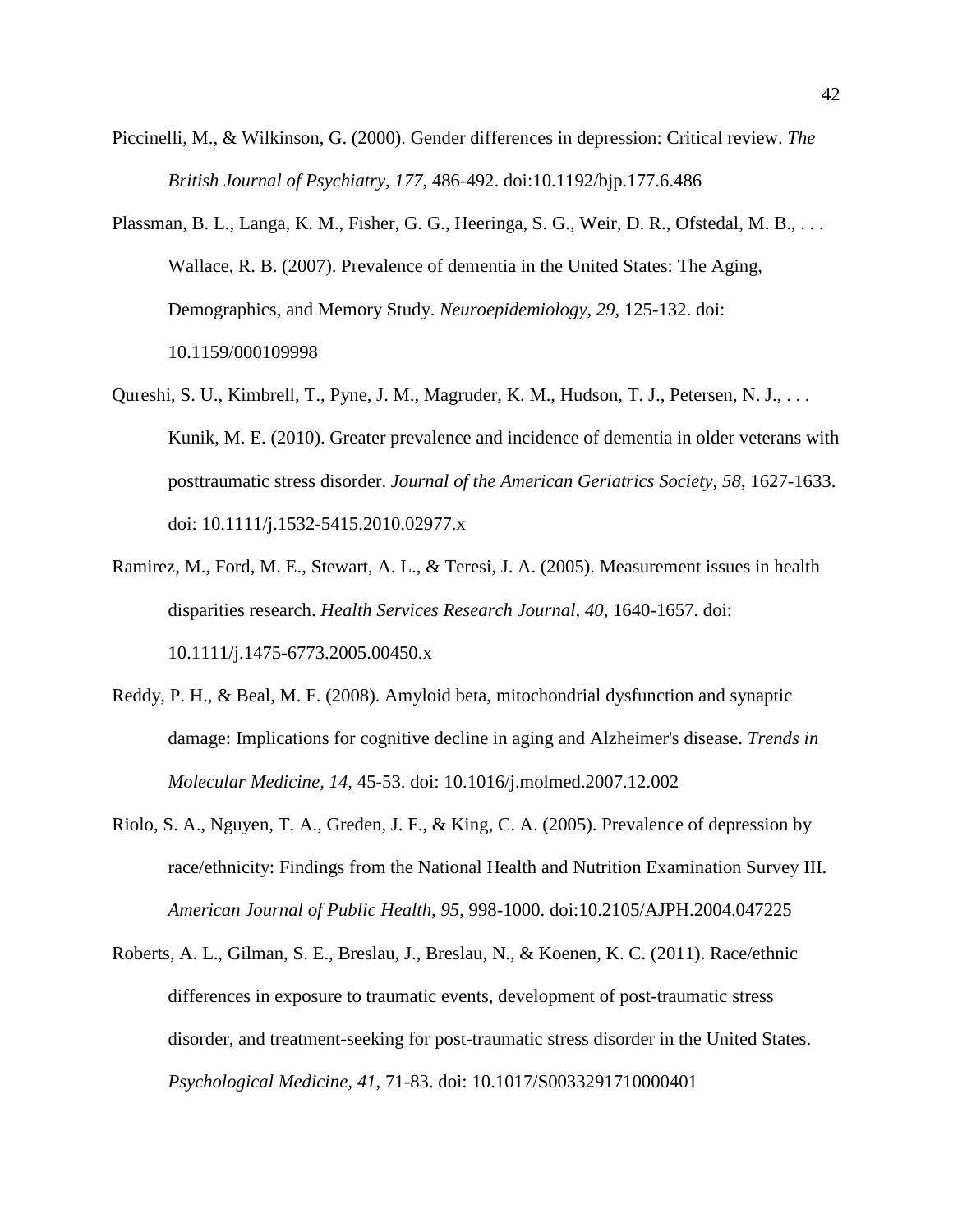- Sandica, B. A., & Pop, B. (2014). Risk Factors for PTSD. *Journal of Trauma & Treatment, s4: e002*. doi: 10.4172/2167-1222.S4-e002
- Schoevers, R., Beekman, A., Van Tilburg, W., Deeg, D., Jonker, C., Geerlings, M., & Penninx, B. (2000). Association of depression and gender with mortality in old age: Results from the Amsterdam Study of the Elderly (AMSTEL). *The British Journal of Psychiatry, 177*, 336-342. doi:10.1192/bjp.177.4.336
- Seal, K. H., Metzler, T. J., Gima, K. S., Bertenthal, D., Maguen, S., & Marmar, C. R. (2009). Trends and risk factors for mental health diagnoses among Iraq and Afghanistan veterans using Department of Veterans Affairs health care, 2002-2008. *American Journal of Public Health, 99*, 1651-1658. doi: 10.2105/AJPH.2008.150284
- Shadlen, M. F., Siscovick, D., Fitzpatrick, A. L., Dulberg, C., Kuller, L. H., & Jackson, S. (2006). Education, cognitive test scores, and Black-White differences in dementia risk. *Journal of the American Geriatrics Society, 54*, 898-905. doi: 10.1111/j.1532- 5415.2006.00747.x
- Sheline, Y. I., Gado, M. H., & Kraemer, H. C. (2003). Untreated depression and hippocampal volume loss. *American Journal of Psychiatry, 160*, 1516-1518. Retrieved from http://search.proquest.com.www2.lib.ku.edu/docview/220476754?accountid=14556
- Shively, S. B., & Perl, D. P. (2012). Traumatic brain injury, shell shock, and posttraumatic stress disorder in the military--Past, present, and future. *Journal of Head Trauma Rehabilitation, 27*, 234-239. doi: 10.1097/HTR.0b013e318250e9dd
- Sibener, L., Zaganjor, I., Snyder, H. M., Bain, L. J., Egge, R., & Carrillo, M. C. (2014). Alzheimer's Disease prevalence, costs, and prevention for military personnel and veterans. *Alzheimer's & Dementia, 10*, S105-110. doi: 10.1016/j.jalz.2014.04.011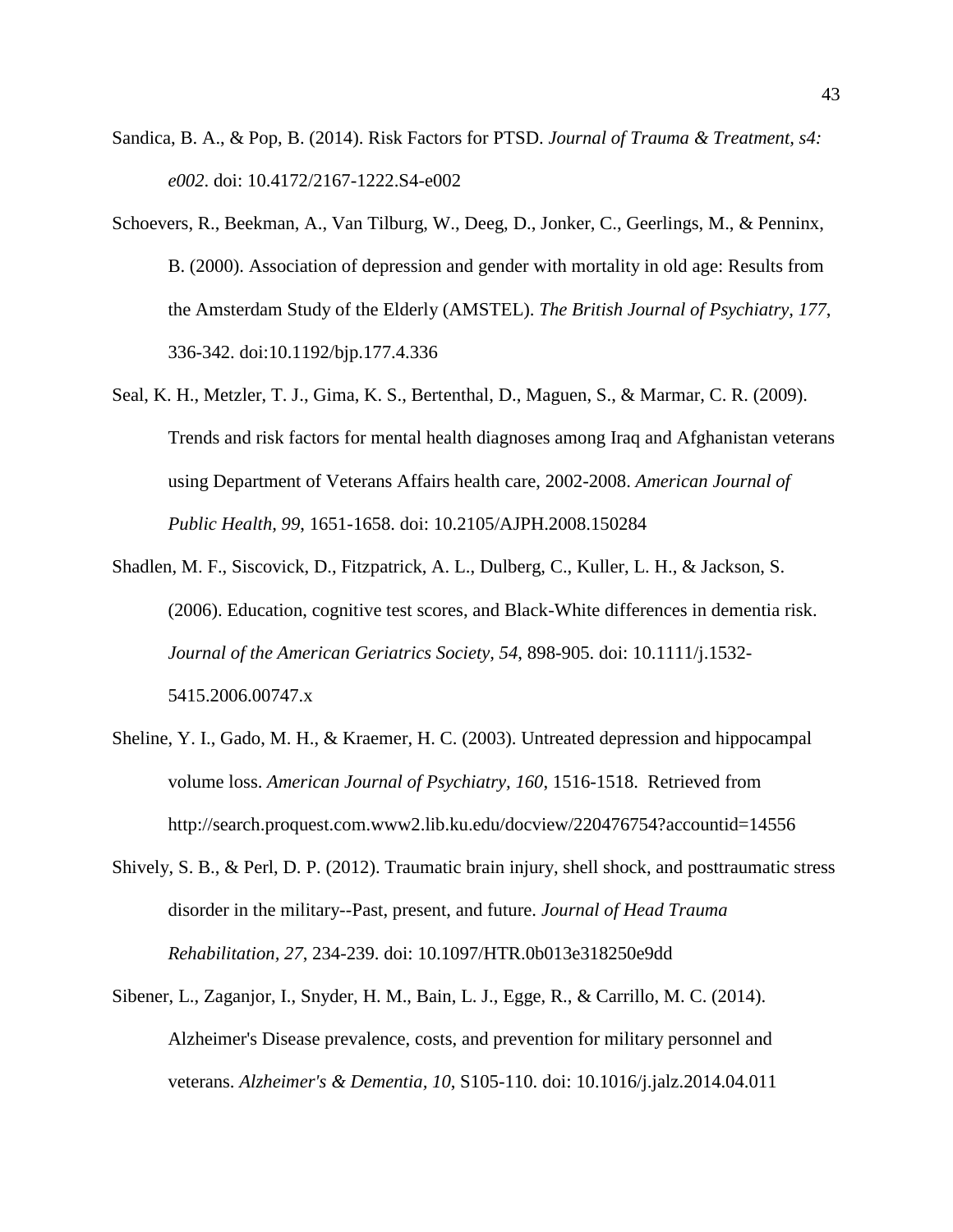- Siminoff, L. A., Graham, G. C., & Gordon, N. H. (2006). Cancer communication patterns and the influence of patient characteristics: Disparities in information-giving and affective behaviors. *Patient Education and Counseling, 62*, 355-360. doi: 10.1016/j.pec.2006.06.011
- Simpson, S. M., Krishnan, L. L., Kunik, M. E., & Ruiz, P. (2007). Racial disparities in diagnosis and treatment of depression: A literature review. *Psychiatric Quarterly, 78*, 3-14. doi:10.1007/s11126-006-9022-y
- Sonnenberg, C. M., Beekman, A. T., Deeg, D. J., & Tilburg, W. v. (2000). Sex differences in late‐life depression. *Acta Psychiatrica Scandinavica, 101*, 286-292. doi:10.1034/j.1600- 0447.2000.101004286.x
- Sperling, R. A., Aisen, P. S., Beckett, L. A., Bennett, D. A., Craft, S., Fagan, A. M., . . . Phelps, C. H. (2011). Toward defining the preclinical stages of Alzheimer's disease: recommendations from the National Institute on Aging-Alzheimer's Association workgroups on diagnostic guidelines for Alzheimer's disease. *Alzheimer's & Dementia, 7*, 280-292. doi: 10.1016/j.jalz.2011.03.003
- Strauss, E., Sherman, E. M. S., & Spreen, O. (2006). *A compendium of neuropsychological tests: Administration, norms, and commentary (3rd edition)*. New York, NY: Oxford University Press.
- Thrasher, A. D., Clay, O. J., Ford, C. L., & Stewart, A. L. (2012). Theory-guided selection of discrimination measures for racial/ethnic health disparities research among older adults. *Journal of Aging and Health, 24*, 1018-1043. doi: 10.1177/0898264312440322
- Tomlinson, B. E. (1968). Observations on the brains of non-demented old people. *Journal of the Neurological Sciences, 7*, 331-356. doi:10.1016/0022-510X(68)90154-8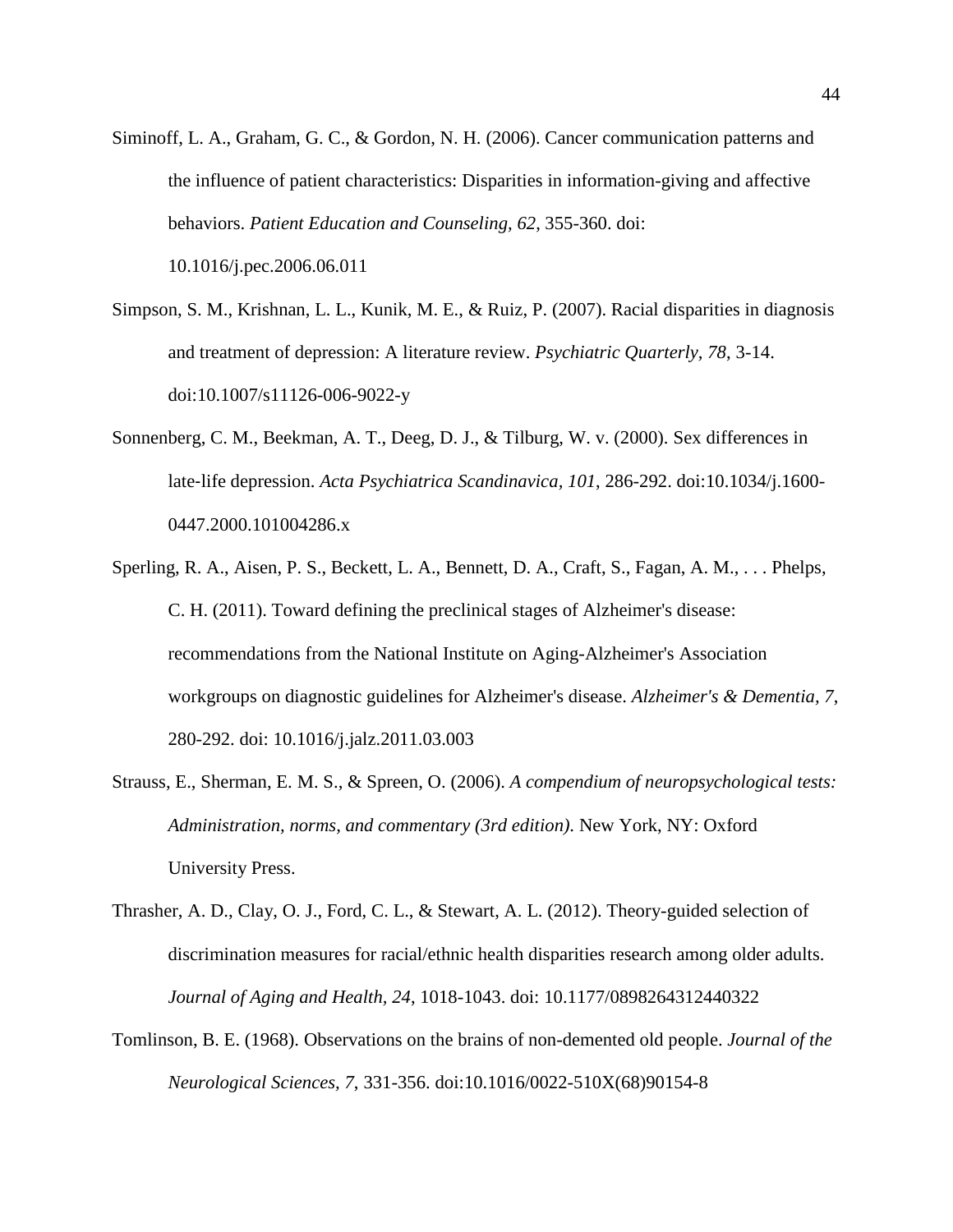- U.S. Census Bureau. (2008). An older and more diverse nation by midcentury. Retrieved from http://www.census.gov/newsroom/releases/archives/population/cb08-123.html
- U.S. Department of Health and Human Services. (2010). National Healthcare Disparities Report 2010. Retrieved from http://www.ahrq.gov/qual/qrdr10.htm
- Vallejo-Torres, L., Castilla, I., Gonzalez, N., Hunter, R., Serrano-Perez, P., & Perestelo-Perez, L. (2015). Cost-effectiveness of electroconvulsive therapy compared to repetitive transcranial magnetic stimulation for treatment-resistant severe depression: a decision model. *Psychological Medicine, 45*, 1459-1470. doi: 10.1017/S0033291714002554
- Van de Velde, S., Bracke, P., & Levecque, K. (2010). Gender differences in depression in 23 European countries: Cross-national variation in the gender gap in depression. *Social Science & Medicine, 71*, 305-313. doi:10.1016/j.socscimed.2010.03.035
- Van Ryn, M., & Fu, S. S. (2003). Paved with good intentions: Do public health and human service providers contribute to racial/ethnic disparities in health? *American Journal of Public Health, 93*, 248-255. doi:10.2105/AJPH.93.2.248
- Wild, J., & Gur, R. C. (2008). Verbal memory and treatment response in post-traumatic stress disorder. *The British Journal of Psychiatry, 193*, 254-255. doi: 10.1192/bjp.bp.107.045922

Williams, D. R., Gonzalez, H. M., Neighbors, H., Nesse, R., Abelson, J. M., Sweetman, J., & Jackson, J. S. (2007). Prevalence and distribution of major depressive disorder in African Americans, Caribbean Blacks, and non-Hispanic Whites: Results from the National Survey of American Life. *Archives of General Psychiatry, 64*, 305-315. doi:10.1001/archpsyc.64.3.305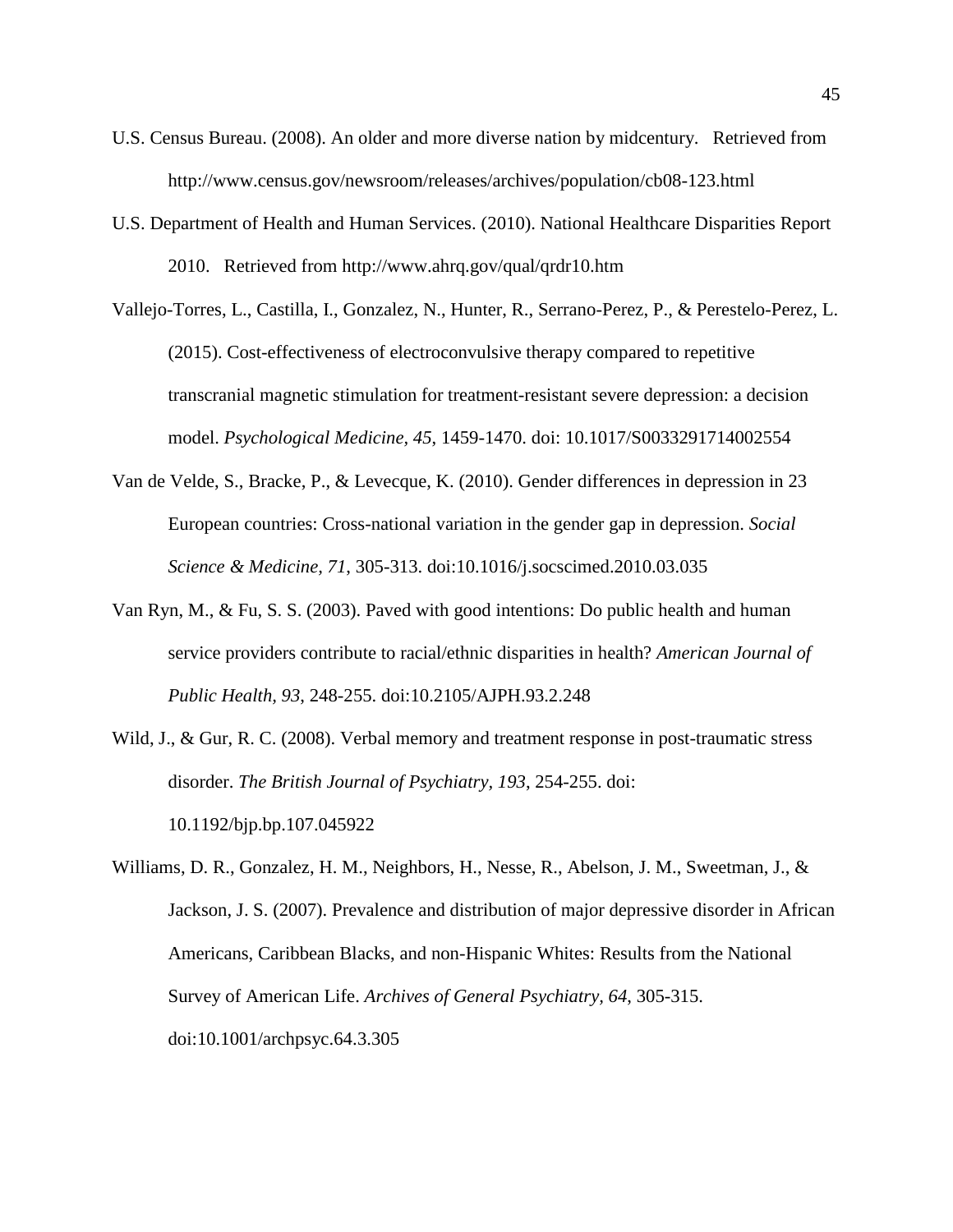- World Health Organization. (2002). Gender disparities in mental health. Retrieved from http://www.who.int/mental\_health/media/en/242.pdf
- World Health Organization. (2015). Dementia. Retrieved from http://www.who.int/mediacentre/factsheets/fs362/en/
- Yaffe, K., Vittinghoff, E., Lindquist, K., Barnes, D., Covinsky, K. E., Neylan, T., . . . Marmar, C. (2010). Posttraumatic stress disorder and risk of dementia among US veterans. *JAMA Psychiatry, 67*, 608-613. doi:10.1001/archgenpsychiatry.2010.61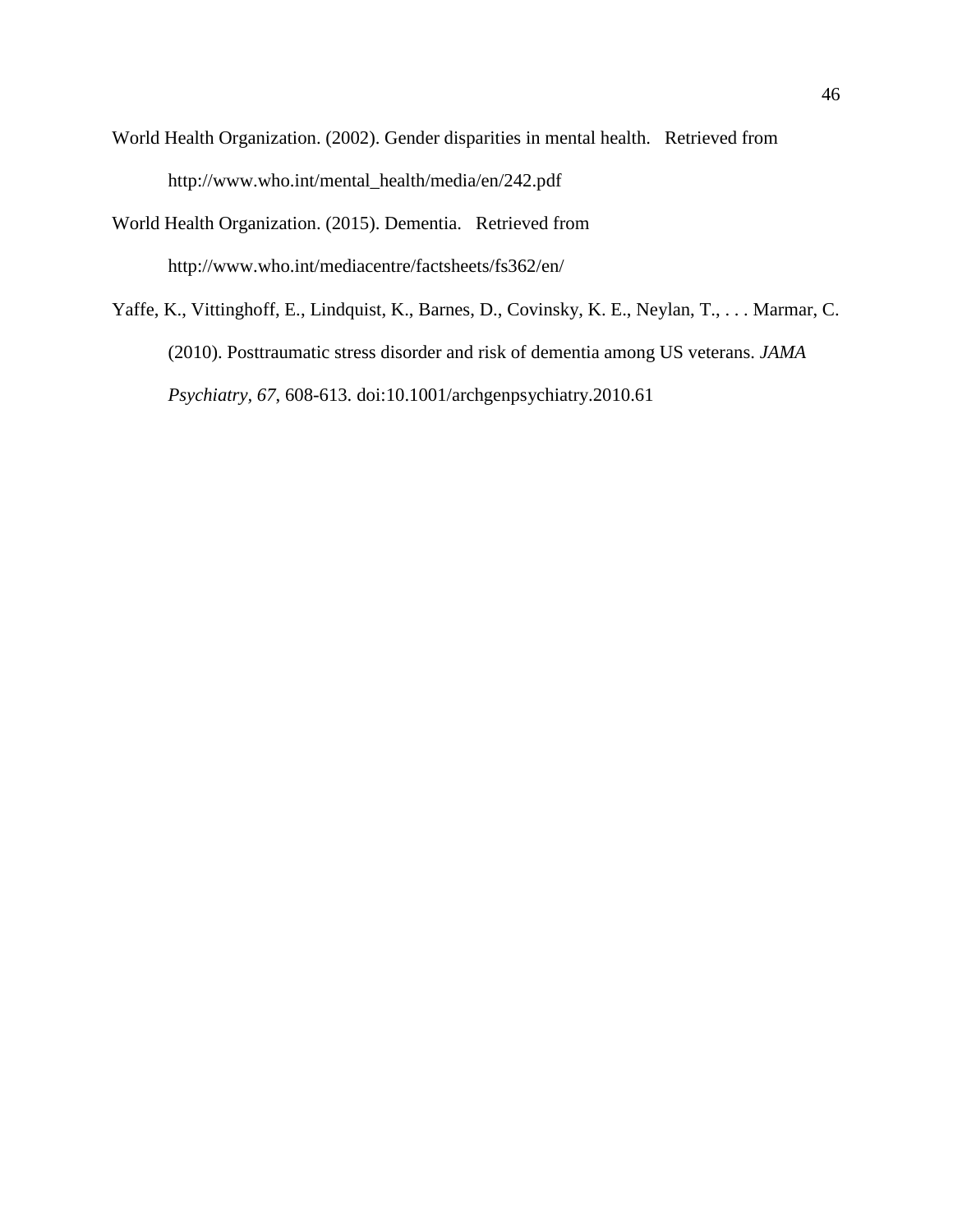### CHAPTER 2

#### Abstract

The objective of this study was to investigate major depressive disorder (MDD) and posttraumatic stress disorder (PTSD) first diagnosed at age < 55 years, as predictors of dementia and other forms of cognitive impairment not demented (CIND) in Veteran subjects aged  $\geq 60$ years ( $N = 4,800$ ). Sex (male or female) and race (Black or White) were analyzed as potential moderators. Based on the literature, it was hypothesized that subjects with MDD or PTSD history would have an increased risk of dementia/CIND compared to those without a history. Hypotheses related to sex and race were exploratory. There were twelve groups in this study, determined by psychiatric history (e.g., MDD, PTSD, or no psychiatric history), sex, and race. Two sets of hierarchical and backward logistic regression analyses were conducted to determine significant predictors of dementia/CIND. The outcome variable in the first set of analyses was dementia/CIND diagnosed at age  $\geq 60$ , and the findings of these data were largely insignificant. In the second set of analyses (dementia/CIND diagnosed at age  $\geq$  56), a history of MDD or PTSD both were associated with almost double the risk for developing dementia/CIND. When a history of MDD was indicated, Black Veterans' risk of dementia/CIND increased almost twofold. Further, given the differences in results from the first and second set of analyses, it is probable that Veteran subjects began experiencing dementia and cognitive impairment at an earlier age compared to the general population. Additional findings, limitations, and implications are also discussed.

*Keywords:* dementia, cognitive impairment, CIND, MDD, PTSD, race, and sex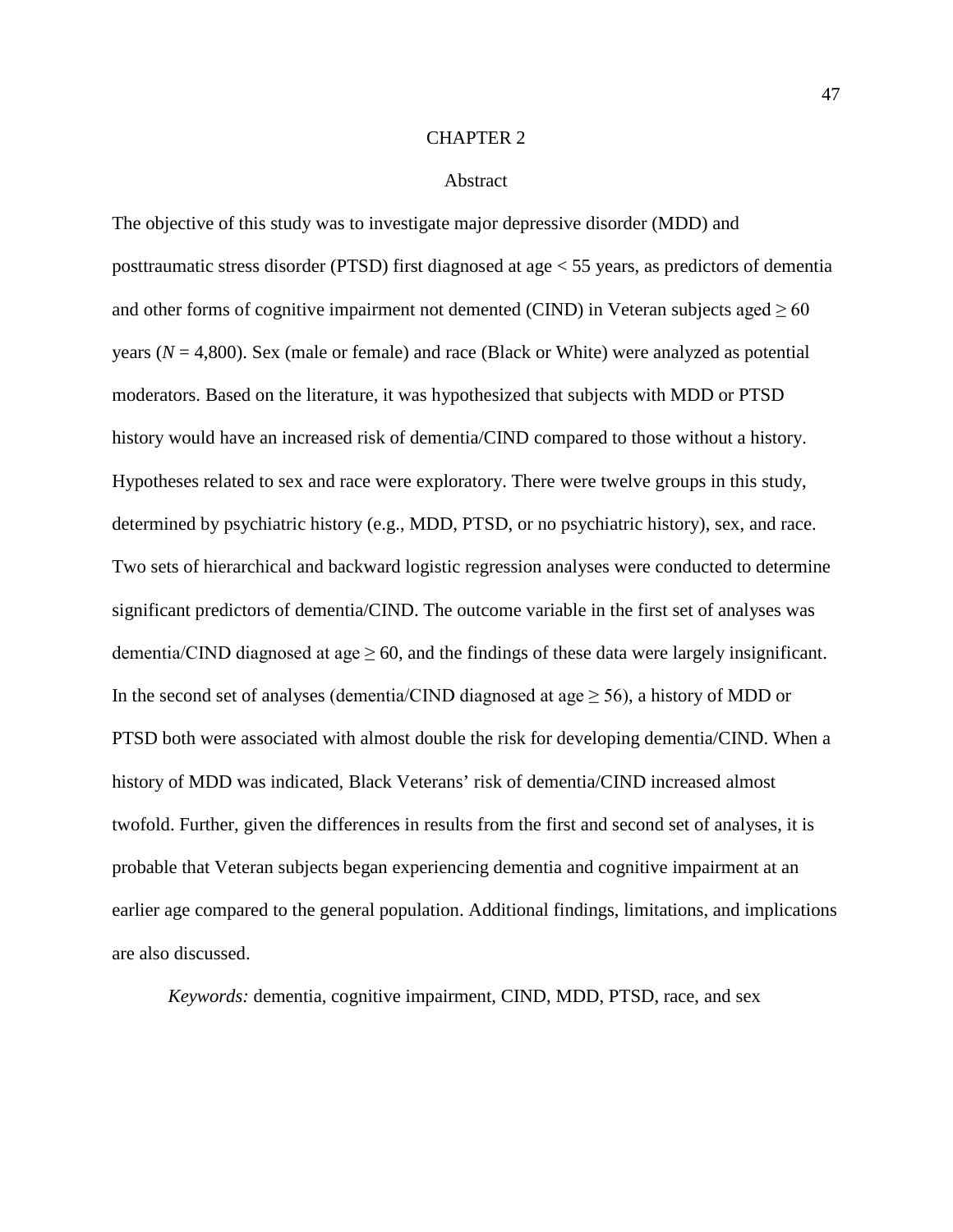# CHAPTER 2

# History of MDD and PTSD as Risk Factors for Dementia and Cognitive Impairment Not

Demented (CIND) among U.S. Veterans: A Retrospective Cohort Study

# based on Demographic Characteristics

Dementia and depression have a complex relationship, and this relationship has been receiving increased attention in the existing literature [\(Dotson, Beydoun, & Zonderman, 2010;](#page-113-0) [Korczyn & Halperin, 2009\)](#page-117-0). Due to the similarity between the two diagnoses, particularly the cognitive symptoms (e.g., reasoning and memory), one is commonly misdiagnosed as the other [\(Casey, 2012\)](#page-111-0). Both disorders are common occurrences in older individuals. Dementia is most common among adults aged  $\geq 65$  years, and older adults are at risk for depression due to ageassociated neurobiological changes, stressful events, role changes associated with loss, and more [\(Fiske, Wetherell, & Gatz, 2009\)](#page-115-0). Depression can possibly be a reaction to individuals experiencing a decline in memory, or it can also be an early symptom of dementia; thus, it is unclear if one can cause the other [\(Korczyn & Halperin, 2009\)](#page-117-0).

More recently, researchers have been studying the relationship between posttraumatic stress disorder (PTSD) and dementia, as symptoms of PTSD are related to depression and depression has been known to co-occur with PTSD. Notably, [Yaffe et al. \(2010\)](#page-127-0) found that Veterans with PTSD have a two-fold higher risk of developing dementia when compared to Veterans without PTSD, which can be explained by the co-occurrence of depression associated with both PTSD and dementia. Likewise, [Lohr et al. \(2015\)](#page-118-0) conducted a comprehensive review of empirical studies examining PTSD and the role it plays in aging, and determined that in a majority of studies, persons with PTSD have an increased risk of comorbidity of dementia, as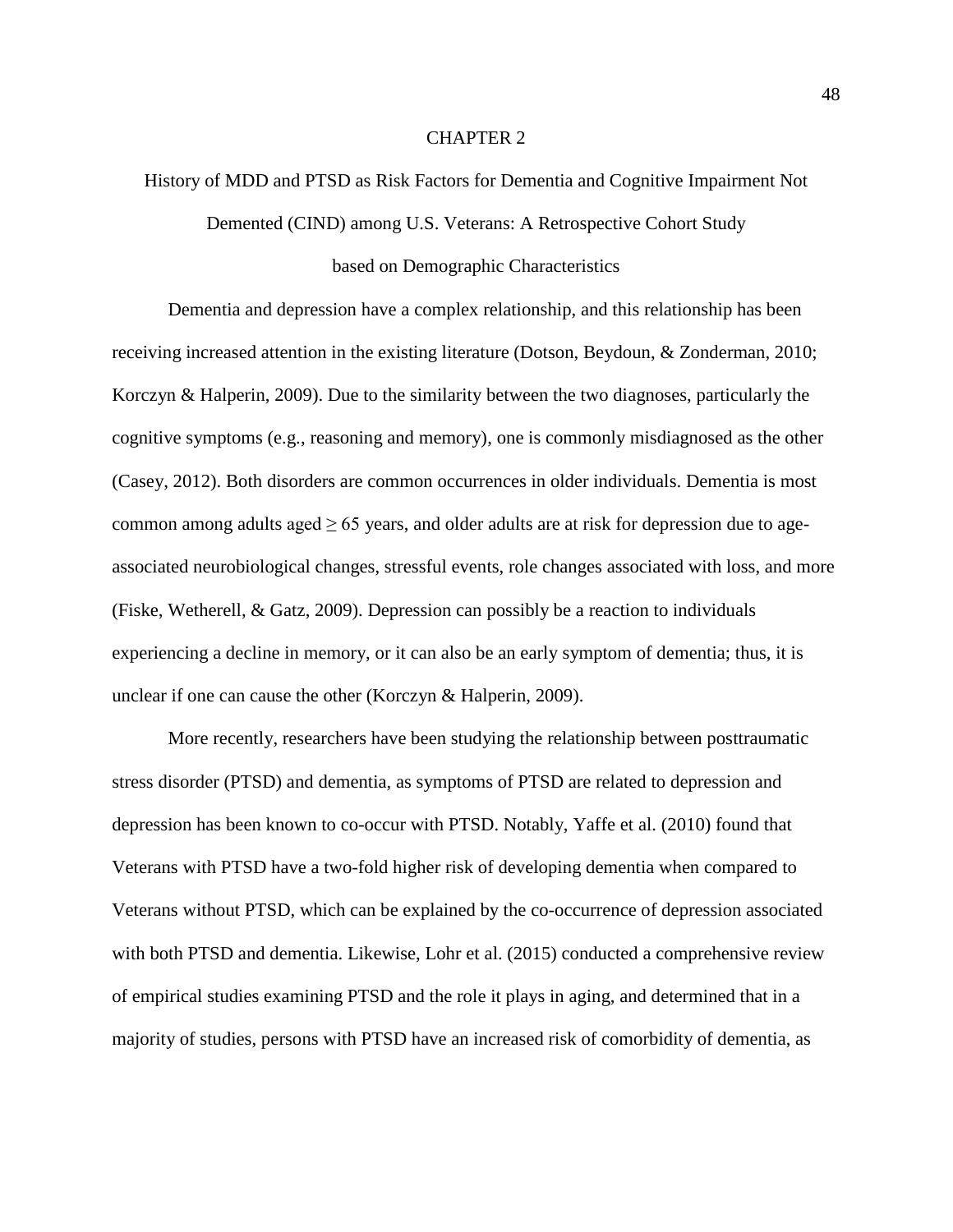well as several other conditions associated with aging (e.g., cardiovascular aging, type 2 diabetes, and gastrointestinal ulcer disease).

# **Cognitive Impairment Not Demented (CIND)**

It is worthwhile to note that conditions involving cognitive impairment extending beyond memory difficulties have been a significant focus of researchers in recent years [\(Albert et al.,](#page-109-0)  [2011;](#page-109-0) [McKhann et al., 2011;](#page-118-1) [Yaffe et al., 2011\)](#page-127-1). Across research and clinical populations, professionals are noticing large numbers of individuals experiencing cognitive difficulties, yet do not meet criteria for dementia [\(Chodosh, Kado, Seeman, & Karlamangla, 2007;](#page-112-0) [Farias, Mungas,](#page-115-1)  [Reed, Harvey, & DeCarli, 2009;](#page-115-1) [Yaffe et al., 2011\)](#page-127-1). Hence, data on diagnostic and evaluative criteria for various forms of cognitive impairment, such as cognitive disorder not demented (CIND) and mild cognitive impairment (MCI), have proliferated in the literature [\(Albert et al.,](#page-109-0)  [2011;](#page-109-0) [Rosenberg, Johnston, & Lyketsos, 2006\)](#page-122-0). Researchers identified persons meeting criteria for cognitive impairment not demented (CIND), such as MCI, as having an increased risk of developing dementia compared to those without CIND [\(Meyer, Xu, Thornby, Chowdhury, &](#page-119-0)  [Quach, 2002;](#page-119-0) [Rosenberg et al., 2006\)](#page-122-0).

[Reisberg and Gauthier \(2008\)](#page-122-1) found, from a thorough review of the literature, that subjective cognitive impairment (SCI) is a stage prior to mild cognitive impairment (MCI), which then increases odds for the eventual development of dementia. Considering these data, researchers have been highlighting the importance of recognizing deficits in a range of cognitive functions across research and clinical settings [\(Katz et al., 2012\)](#page-117-1). Such findings also demonstrate that patients reporting cognitive difficulties, although unobservable to providers and/or loved ones, are an important group to target for preventative treatment.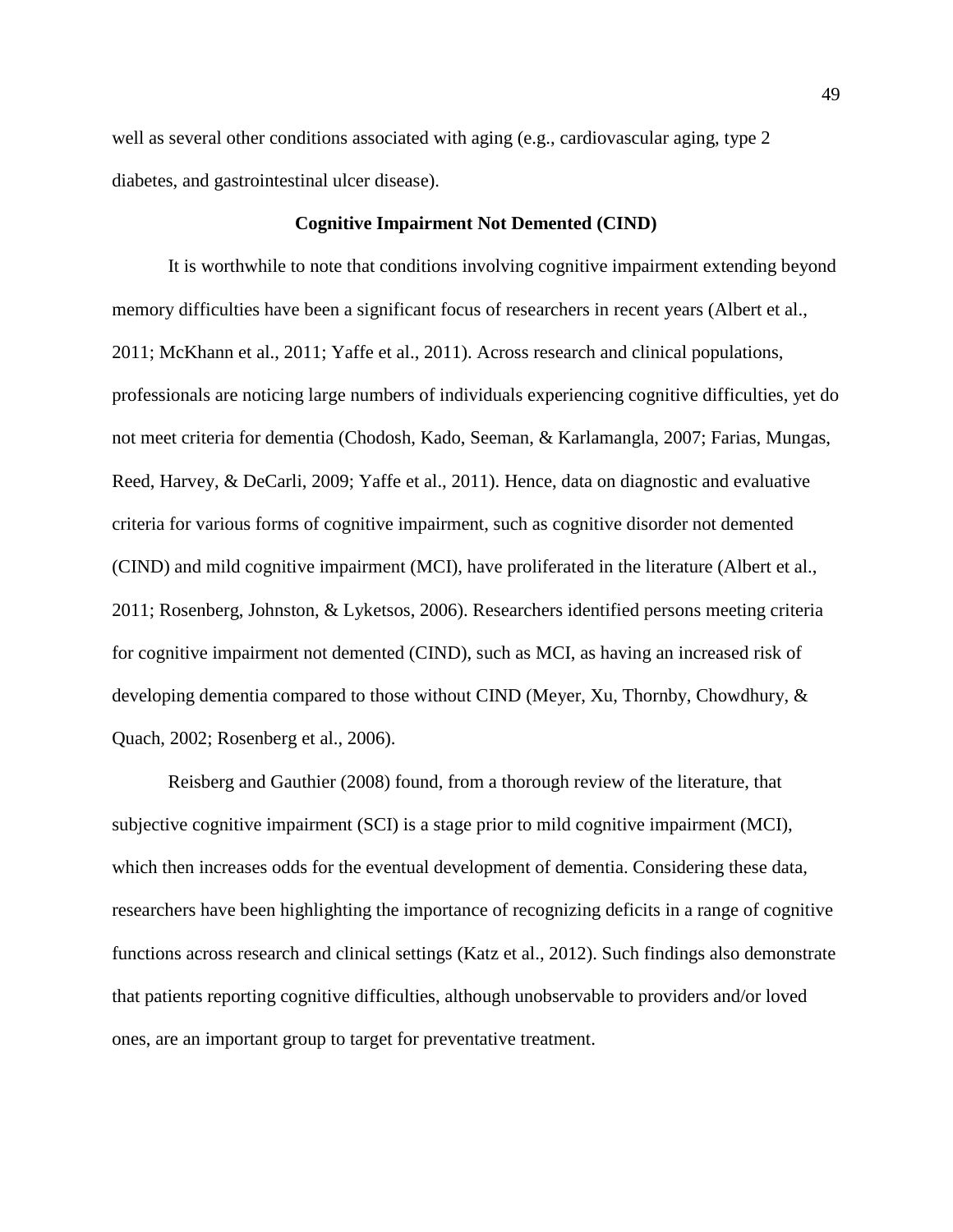Further, deficits in cognitive functioning (not classified as dementia) are important to examine when studying the impact of psychiatric disorders [\(Byers, Covinsky, Barnes, & Yaffe,](#page-111-1)  [2012;](#page-111-1) [Casey, 2012;](#page-111-0) [Yaffe et al., 2010\)](#page-127-0). A greater cumulative burden of depression, including more severe and chronic symptoms, has been linked with a higher likelihood of cognitive impairment [\(Kaup et al., 2016\)](#page-117-2). More chronic and severe depressive symptoms are the hallmark features of major depressive disorder (MDD), which is a condition specifically identified as a key predictor of dementia [\(Byers & Yaffe, 2011\)](#page-111-2). In fact, [Byers et al. \(2012\)](#page-111-1) reported that dementia and mortality are two outcomes that are associated with MDD, yet they remain largely underrecognized. PTSD is also associated with an increased risk of dementia, and well as overall worse cognitive performance particularly in domains of processing speed, learning/memory, and executive functions [\(Lohr et al., 2015\)](#page-118-0).

# **Chronic Stress: The Link between MDD and PTSD**

A characteristic found in both MDD and PTSD is the presence of chronic stress [\(Butters](#page-111-3)  [et al., 2008;](#page-111-3) [Veitch, Friedl, & Weiner, 2013\)](#page-125-0). Due to its link in many different facets of the aging process [\(Lohr et al., 2015\)](#page-118-0), chronic stress connects MDD with PTSD as substantial risk factors of dementia and other forms of cognitive impairment. For example, in the U.S., military deployment has been linked to chronic and acute stress, and MDD and PTSD are the two most common mental health illnesses found in the military and Veteran population [\(Veitch et al.,](#page-125-0)  [2013\)](#page-125-0).

Neurotransmitter changes, vascular brain disease, white matter changes in the brain, and hippocampal changes also provide evidence regarding how MDD, and other forms of depression, may be a risk factor for dementia/CIND [\(Byers & Yaffe, 2011;](#page-111-2) [Chen et al., 2008;](#page-112-1) [Hirono,](#page-116-0)  [Kitagaki, Kazui, Hashimoto, & Mori, 2000;](#page-116-0) [Korczyn & Halperin, 2009;](#page-117-0) [Sheline, Gado, &](#page-123-0)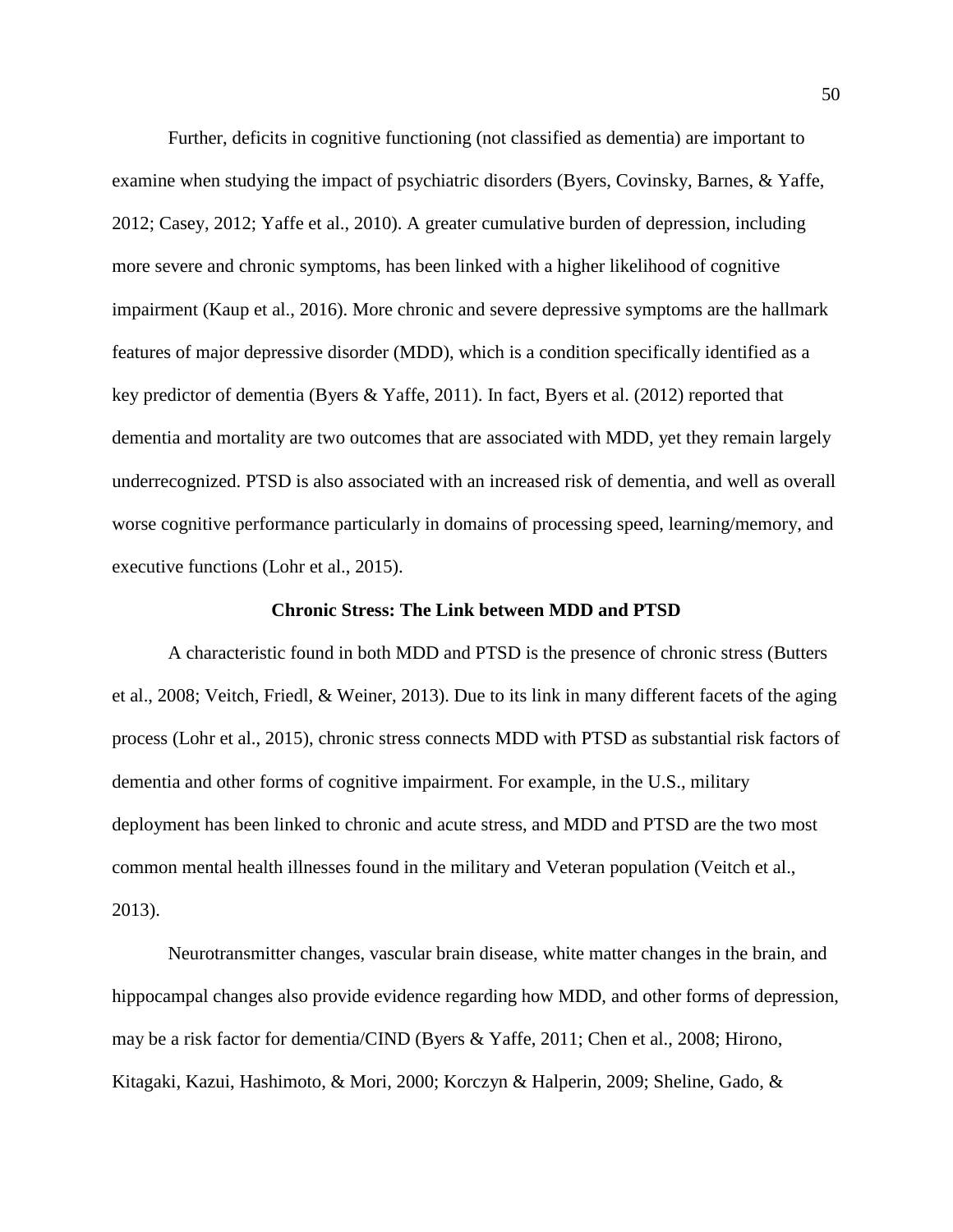[Kraemer, 2003\)](#page-123-0). Scholars are finding that early-life and mid-life (40 to 55 years of age) depression may act as a significant risk-factor for dementia and related conditions, whereas latelife depression may act as a prodrome for dementia [\(Barnes et al., 2012;](#page-110-0) [Byers & Yaffe, 2011;](#page-111-2) [Geerlings, den Heijer, Koudstaal, Hofman, & Breteler, 2008\)](#page-115-2). Similar conclusions have been reported for persons with a history of PTSD, which is not surprising considering the high comorbidity between the two disorders [\(Angelakis & Nixon, 2015;](#page-109-1) [Spinhoven, Penninx, van](#page-124-0)  [Hemert, de Rooij, & Elzinga, 2014\)](#page-124-0). For example, persons with MDD and those with PTSD were found to have smaller hippocampal volume; however, it remains unclear whether this leads to symptoms or such symptoms lead to decreased hippocampal volume [\(Byers & Yaffe, 2011;](#page-111-2) [Sandica & Pop, 2014\)](#page-123-1).

#### **Changes in the Population**

An important aspect to consider when studying relationships between dementia and related conditions is the rapidly changing demographic characteristics of the U.S. population. The [U.S. Census Bureau \(2008\)](#page-125-1) projected that ethnic minorities will become the majority group by 2043, rising from about 33 to 54 percent of the country's population. However, since some of these groups are underrepresented in research, there is a strong necessity to include diverse populations in studies in order to deliver up-to-date information to health care providers, as well as the general public [\(Mindt, Byrd, Saez, & Manly, 2010;](#page-120-0) [Ramirez, Ford, Stewart, & Teresi,](#page-122-2)  [2005\)](#page-122-2). Due to this underrepresentation, the research is somewhat limited, and inconsistent, regarding prevalence rates of certain diagnoses among diverse groups.

Similar to the general population, the U.S. Veteran population is also expected to become more diverse. The National Center for Veterans Analysis and Statistics [\(NCVAS; 2014\)](#page-120-1) published the *Projected Veteran Population 2013 to 2043* report demonstrating that, although the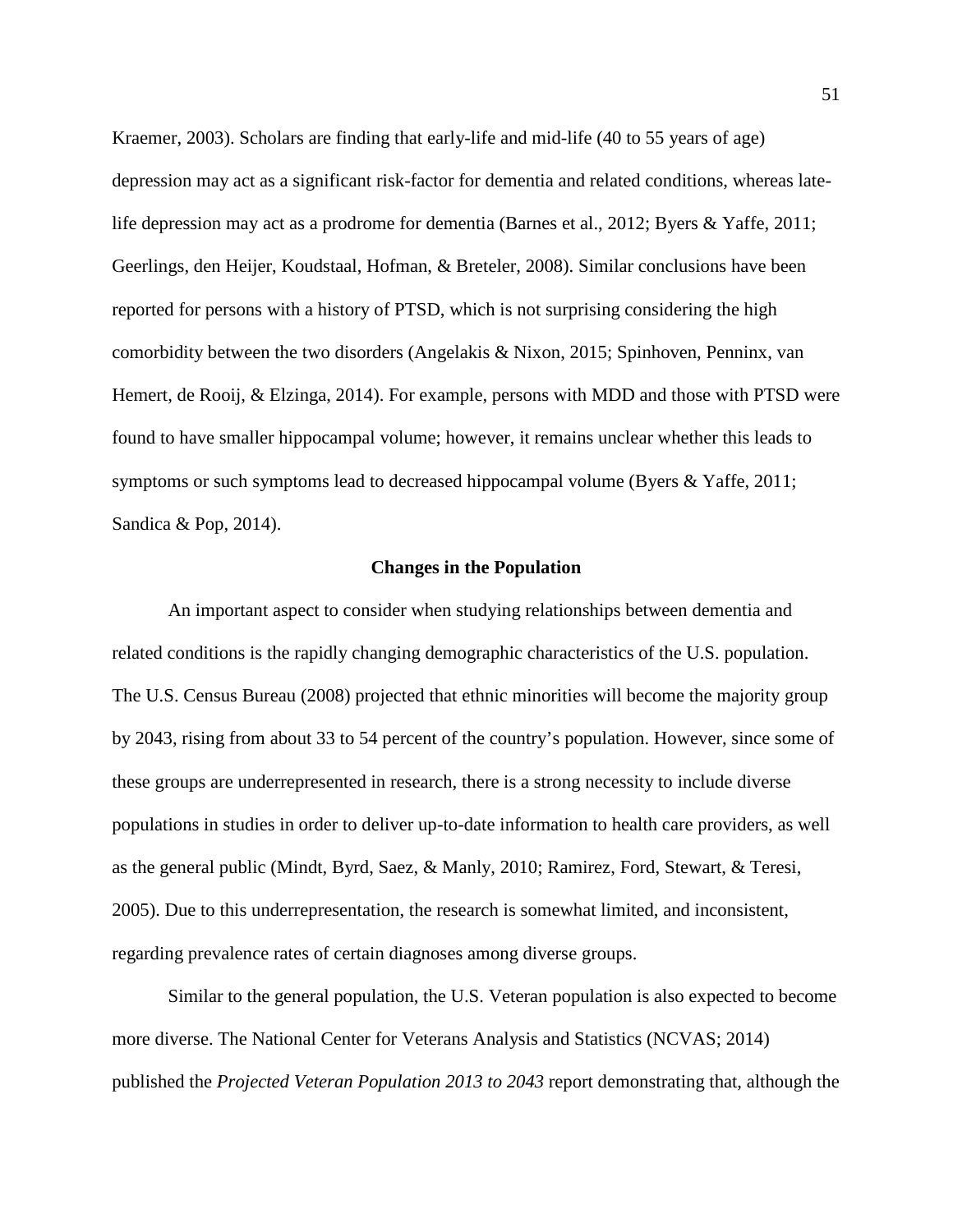size of the Veteran population is predicted to decline, the percentage of female and ethnic minority Veteran population will gradually increase. Thus, as this population increases, there is a growing need for health care providers who are competent in working with diverse individuals. Veterans are an important group to study, as scholars have identified them as having greater risk for dementia/CIND than the general population [\(Lohr et al., 2015;](#page-118-0) [Shively & Perl, 2012;](#page-124-1) [Sibener](#page-124-2)  [et al., 2014\)](#page-124-2). For example, increased age, Black racial background, and other disorders of the brain (e.g., depression) have been recognized as some of the key risk factors of dementia and related cognitive deficits [\(Lohr et al., 2015;](#page-118-0) [Shively & Perl, 2012\)](#page-124-1). Compared to the general U.S. population, the Veteran population, on average, consists of older individuals, greater proportion of Black individuals, and has higher incidence rates of TBI and PTSD, which are also related to depression [\(Sibener et al., 2014\)](#page-124-2).

# **Prevalence Rates**

# **Dementia and CIND**

**General Population.** Among persons aged  $\geq 60$  years, the estimated prevalence rate of dementia worldwide is between 5 to 7 percent [\(Prince et al., 2013\)](#page-121-0). Scholars have reported varying rates of dementia across demographic groups in the U.S. [\(Hebert, Weuve, Scherr, &](#page-116-1)  [Evans, 2013;](#page-116-1) [Manly & Mayeux, 2004;](#page-118-2) [Plassman et al., 2007\)](#page-121-1). The findings from the *Aging, Demographics, and Memory Study* (the *ADAMS* [study; Plassman et al., 2007\)](#page-121-1) indicated that among participants aged  $\geq$  71 years, Black individuals were at a greater risk for dementia than White individuals even after controlling for education, gender, and ApoE4 genotype. The ApoE (apolipoprotein E) genotype has three major alleles, with variant E4 being the largest genetic risk factor of late-onset Alzheimer's disease (AD; [Cheng et al., 2005;](#page-112-2) [Reddy & Beal, 2008\)](#page-122-3).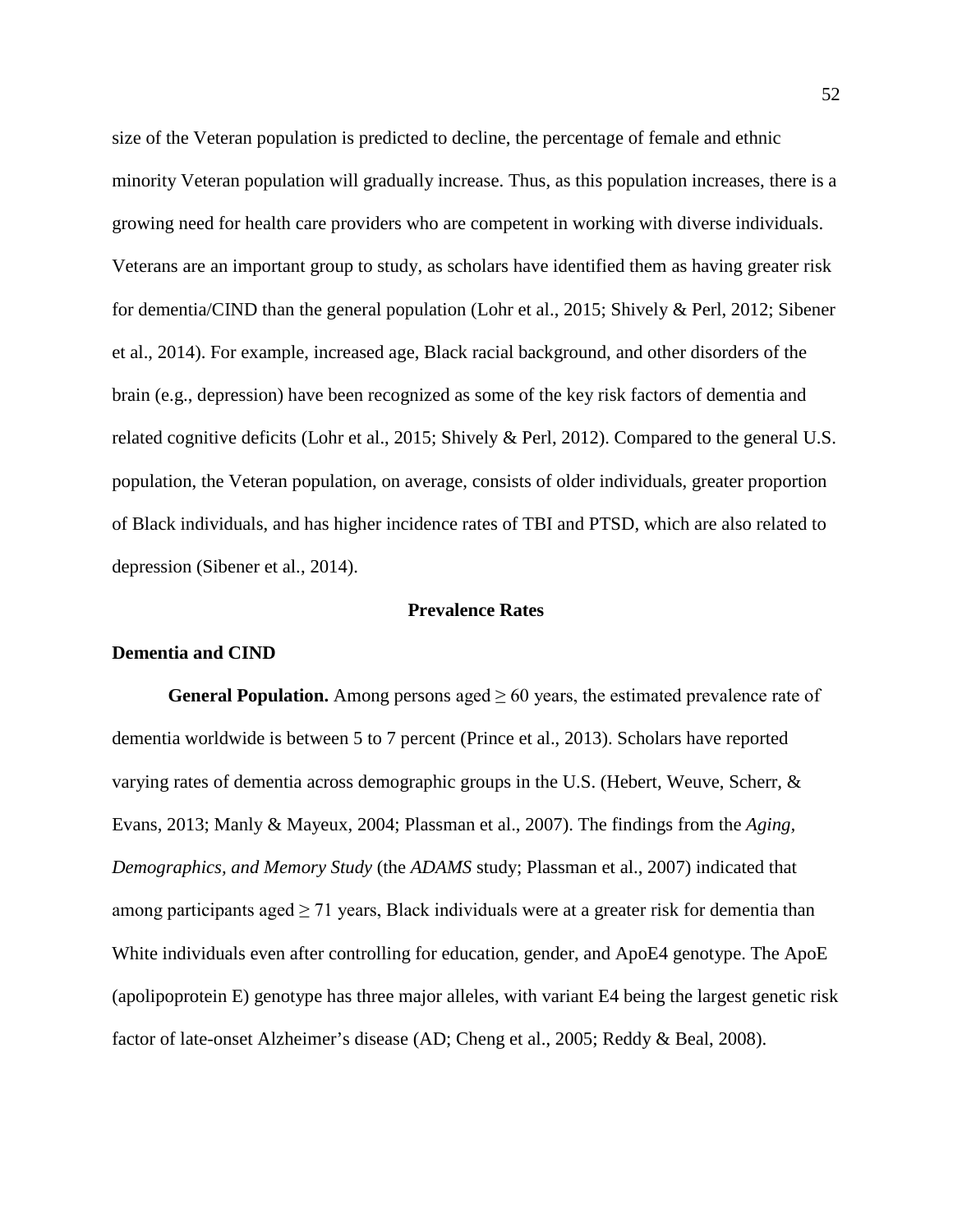The *ADAMS* study results did not indicate significant differences in rates of dementia between men and women [\(Plassman et al., 2007\)](#page-121-1). Nonetheless, other studies have long demonstrated the increased risk for women in the general population for developing dementia [\(Viña & Lloret, 2010\)](#page-125-2). For instance, [Mielke, Vemuri, and Rocca \(2014\)](#page-120-2) reported that women are disproportionally affected by dementia, particularly Alzheimer's disease, and it is possible men are more likely to be impacted by mild cognitive impairment (MCI). Other scholars have found that women have an increased risk for dementia compared to men at  $\text{age} \geq 90$  years, and that dementia rates among men and women younger than 90 were not significantly different [\(Katz et](#page-117-1)  [al., 2012\)](#page-117-1).

CINDs have been difficult to measure due to lack of diagnostic clarity [\(Albert et al.,](#page-109-0)  [2011\)](#page-109-0). To illustrate, [Plassman et al. \(2008\)](#page-121-2) found estimates ranging from 3 to 29 percent from a comprehensive review of the literature. In their study, they found cognitive impairment to be present in 22.2 percent of individuals aged  $\geq$  71 years, which is approximately 70 percent higher than the rate of dementia [\(Plassman et al., 2008\)](#page-121-2). The researchers also reported that compared to women, men were at a greater risk of having CIND. They did not find a significant relationship between racial background and CIND [\(Plassman et al., 2008\)](#page-121-2).

**Veteran Population.** Dementia rate estimates vary slighty for the Veteran population, yet they are largely consistent with the rates (5 to 8 percent) reported for the general population [\(Veitch et al., 2013;](#page-125-0) [Wray, Wade, Beehler, Hershey, & Vair, 2014\)](#page-127-2). Across disciplines, researchers are expecting this rate in the Veteran population to increase due to the aging population of the U.S. Specifically, among persons aged  $\geq 60$  years in the general U.S. population, 22 percent are Veterans. Moreover, half of the men in this population are Veterans. Due to the significant amount of comorbidity found in mental and cognitive disorders in this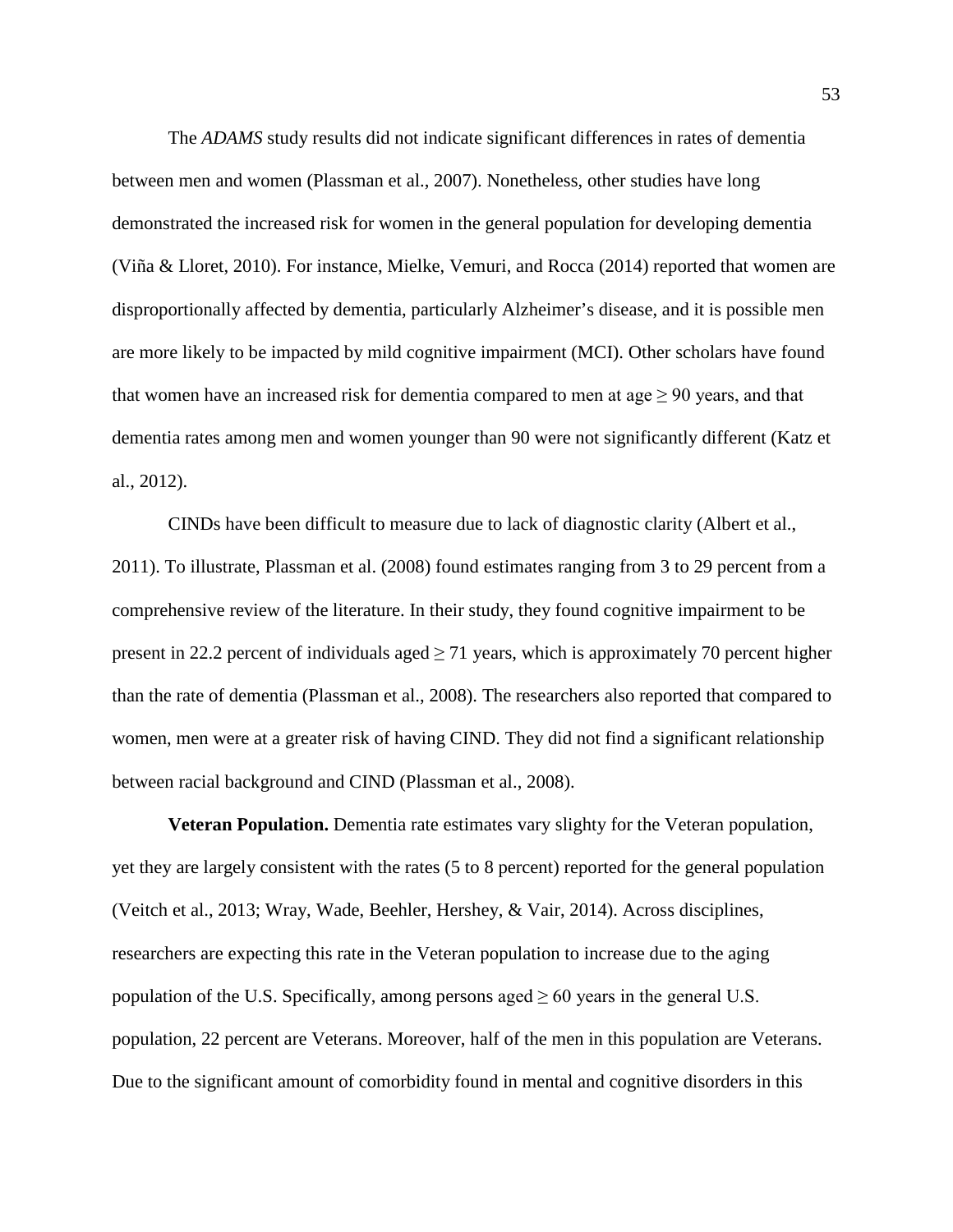population, CIND rates have not clearly been established but are thought to follow similar trends [\(Veitch et al., 2013\)](#page-125-0).

# **Depression and PTSD**

**General Population.** The lifetime prevalence rate of MDD in the general population is between 5.2 to 6.7 percent [\(Veitch et al., 2013\)](#page-125-0). Researchers indicated that White individuals have higher rates of MDD whereas Black and Mexican American individuals have higher rates of dysthymic disorder, which involves a chronic state of dysphoria [\(Riolo, Nguyen, Greden, &](#page-122-4)  [King, 2005;](#page-122-4) [Williams et al., 2007\)](#page-126-0). Riolo and colleagues [\(2005\)](#page-122-4) attributed this to possible effects of poverty, lack of education, less access to health care, and more. However, for adults between 54 to 65 years of age, [Dunlop, Song, Lyons, Manheim, and Chang \(2003\)](#page-114-0) found that MDD and associated factors were more prevalent in ethnic minority populations than White populations. Thus, although some literature exists that estimates the rates of these disorders across minority groups, the research is scant, and sometimes contradictory, due to small sample sizes across specific groups, lack of culturally appropriate measures, and more [\(Ramirez et al., 2005\)](#page-122-2).

Among men and women, scholars determined that women generally have greater rates of depression compared to their male counterparts [\(Essau, Lewinsohn, Seeley, & Sasagawa, 2010;](#page-114-1) [Piccinelli & Wilkinson, 2000;](#page-121-3) [Van de Velde, Bracke, & Levecque, 2010\)](#page-125-3). Such differences could be attributed to various factors, including but not limited to societal and cultural gender norms, higher risk of certain traumatic incidents, help seeking tendencies, and more (Bouchard & Shih, [2013\)](#page-110-1). Among older adults aged  $\geq 65$  years, the data on rates of depression is inconsistent [\(Djernes, 2006\)](#page-113-1). [Barefoot, Mortensen, Helms, Avlund, and Schroll \(2001\)](#page-110-2) found that the disparity in rates of depression decreases in late-life, whereas [Hybels, Blazer, and Pieper \(2001\)](#page-116-2) reported that among persons aged > 65 years, women consistently had greater rates of depression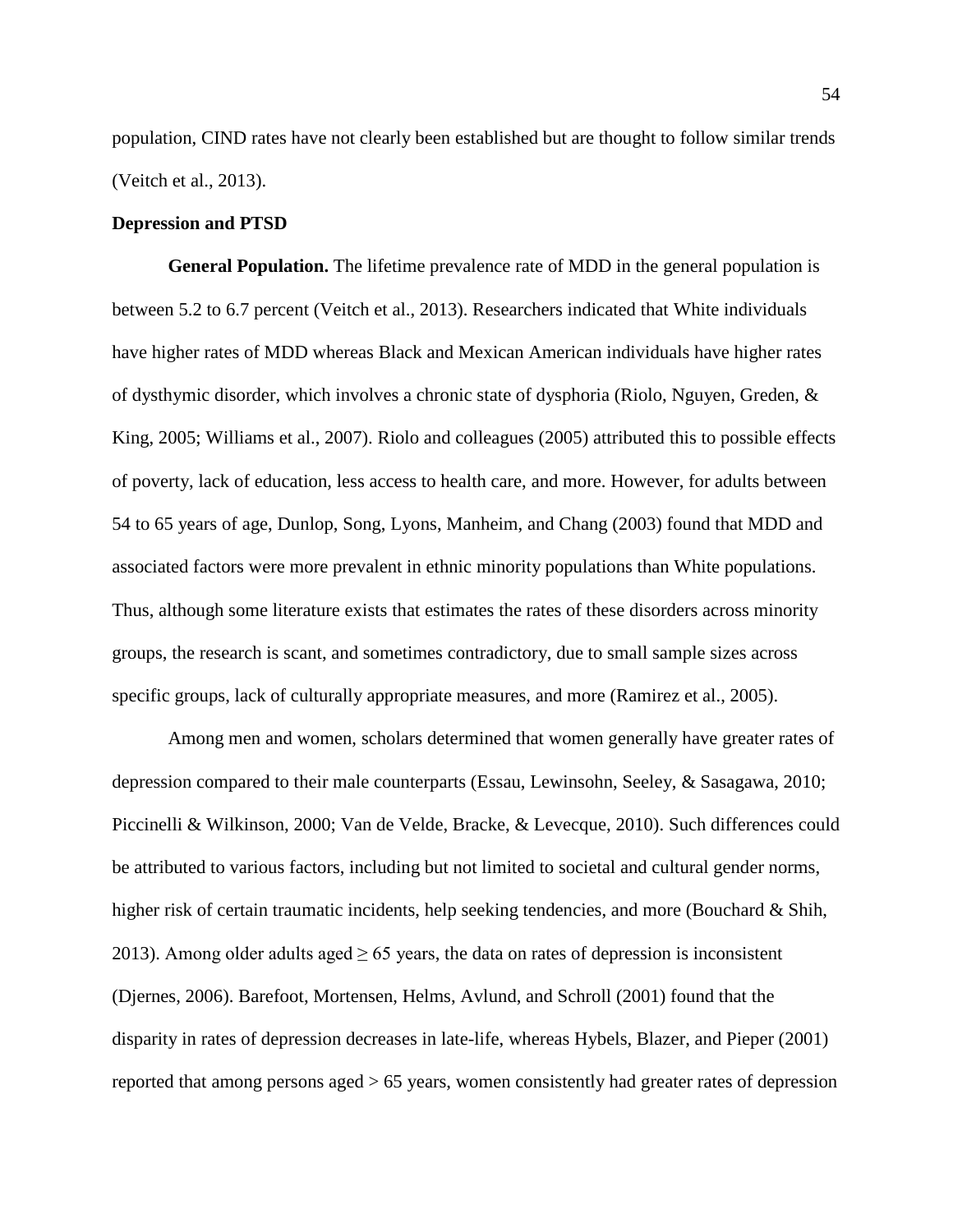compared to men. Similarly, among persons 55 to 85 years of age, the prevalence rate of depression in women was almost twice as high as it was for men [\(Sonnenberg, Beekman, Deeg,](#page-124-3)  [& Tilburg, 2000\)](#page-124-3). Schoevers and others [\(2000\)](#page-123-2) also found the rate of depression for women was double that for men, though men showed higher mortality risks than women amongst persons with severe levels of depression. More recently, researchers have determined that the female gender acts as a prominent risk factor for late-life depression [\(Meeks, Vahia, Lavretsky,](#page-119-1)  [Kulkarni, & Jeste, 2011\)](#page-119-1).

There is a higher prevalence of PTSD in the U.S. compared to other countries, with lifetime prevalence rates of 6 to 12 percent in the general population [\(Breslau, 2009;](#page-110-3) [Veitch et](#page-125-0)  [al., 2013\)](#page-125-0). Men reported experiencing more traumatic incidents than do women, yet women were twice as likely as men to develop PTSD after a traumatic incident [\(Breslau, 2009;](#page-110-3) [Dobie et al.,](#page-113-2)  [2004\)](#page-113-2). In the general population, Black individuals were more likely to have PTSD compared to their White counterparts, and all ethnic minorities were less likely to seek treatment for PTSD compared to White individuals [\(Asnaani, Richey, Dimaite, Hinton, & Hofmann, 2010;](#page-110-4) [Roberts,](#page-122-5)  [Gilman, Breslau, Breslau, & Koenen, 2011\)](#page-122-5). Furthermore, Black persons in the general population have higher lifetime prevalence rates of PTSD compared to other racial groups [\(Himle, Baser, Taylor, Campbell, & Jackson, 2009\)](#page-116-3).

**Veteran Population.** The Veteran population has greater prevalence rates of mental health diagnoses compared to the general population, with MDD and PTSD being the most common [\(Veitch et al., 2013\)](#page-125-0). The lifetime prevalence of PTSD among U.S. combat Veterans is between 6 to 31 percent, which is significantly greater than the rate of 6 to 12 percent for the general population. Compared to active duty Veterans aged > 40 years, Veterans aged < 25 have a greater risk for PTSD [\(Seal et al., 2009\)](#page-123-3). The rates of MDD in the Veteran population has been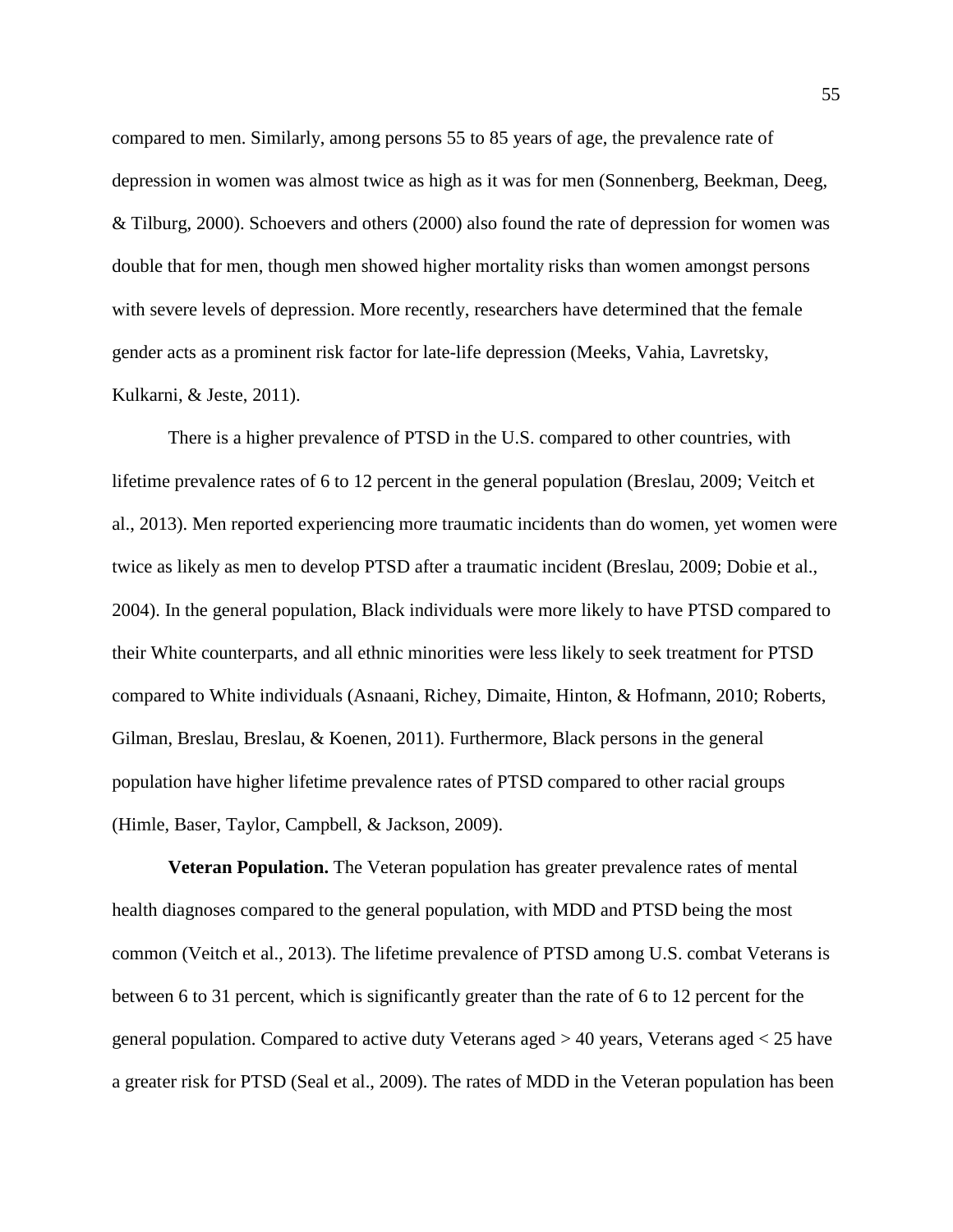difficult to measure, with estimates ranging from 12 to 30 percent [\(Veitch et al., 2013\)](#page-125-0). Female Veterans have been found less likely to screen positive for PTSD, yet more likely to screen positive for depression and military sexual trauma [\(Haskell et al., 2010\)](#page-115-3). [Dobie et al. \(2004\)](#page-113-2) found a 21 percent prevalence rate of PTSD for female Veterans, and 20 percent for male Veterans; however, additional research is necessary to determine more accurate estimates between male and female Veterans.

In their analysis of a subsample of Veterans from the *National Vietnam Veterans Readjustment Study* (*NVVRS*), [Dohrenwend, Turner, Turse, Lewis](#page-113-3)‐Fernandez, and Yager (2008) found that Black Veterans had elevated rates of chronic PTSD, which they explained could potentially be due to greater exposure to war-zone stressors. Black persons were also identified as having a greater risk in a study of Veterans involved in recent Operation Enduring Freedom/Operation Iraqi Freedom conflicts [\(Dursa, Reinhard, Barth, & Schneiderman, 2014\)](#page-114-2). Importantly, [Villa \(2002\)](#page-125-4) determined that Black Veterans have continually been disadvantaged with respect to health and other factors associated with daily living across all war cohorts prior to Operation Enduring Freedom (OEF), Operation Iraqi Freedom (OIF), and Operation New Dawn (OND).

The comorbidity of MDD and PTSD among Veterans has been an important topic for researchers, as the exact relationship between the two has been described as "likely to be complex, involving bidirectional causality, common risk factors, and common vulnerabilities" [\(Angelakis & Nixon, 2015, p. 2\)](#page-109-1). As two of the most common mental health disorders found in this population, it is not a surprising finding that the comorbidity rates of MDD and PTSD is very high for Veterans [\(Veitch et al., 2013\)](#page-125-0).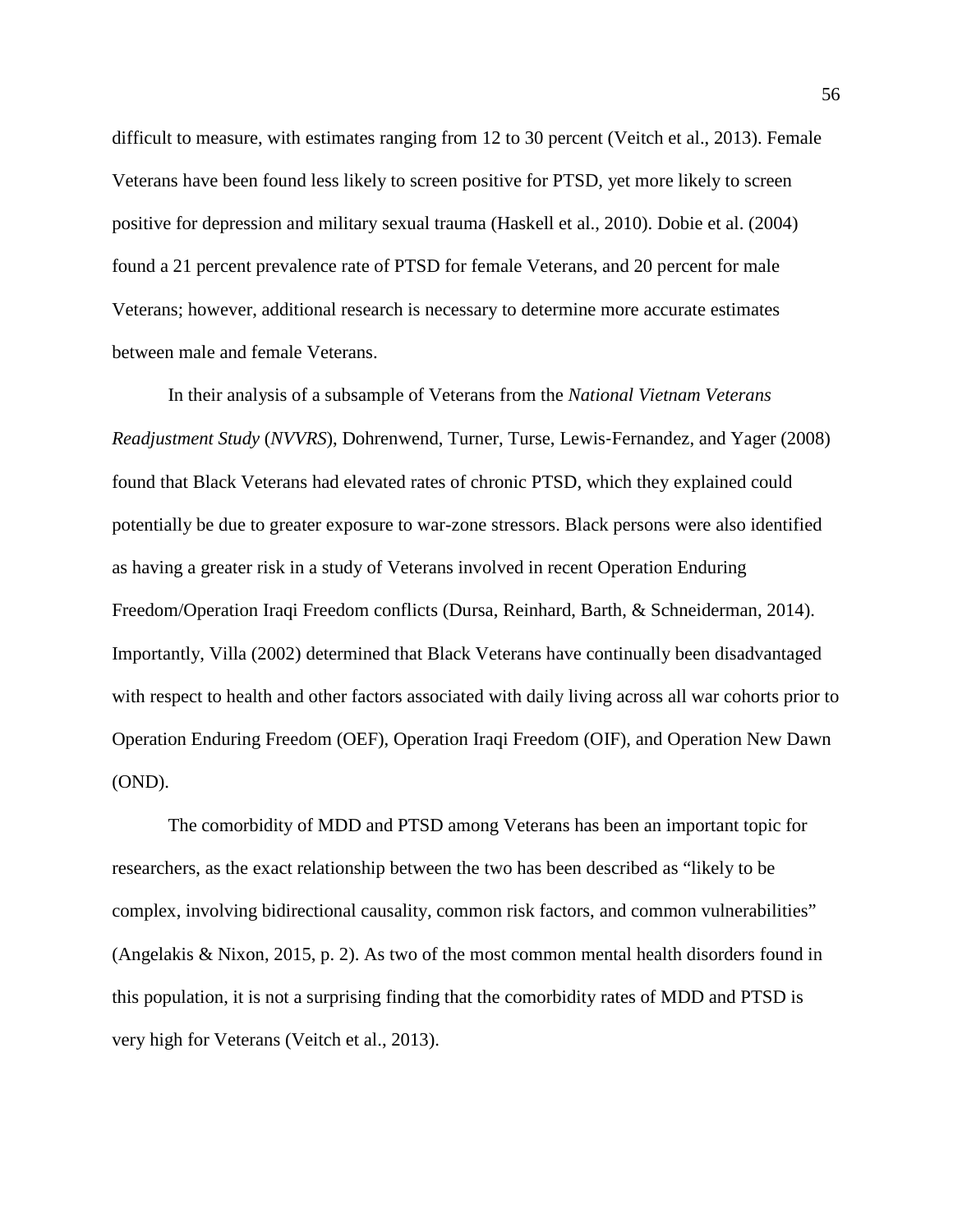#### **Role of Sex and Race**

Examining the role of sex and race in dementia/CIND diagnosis is crucial due to the enduring health disparities that exist among these groups. However, the literature is lacking consistent data on prevalence rates of dementia and many other major conditions across different populations [\(Katz et al., 2012\)](#page-117-1). The [U.S. Department of Health and Human Services \(2010\)](#page-125-5) published the *National Healthcare Disparities Report 2010*, and found that although quality of health care in the U.S. is improving, access and disparities are not improving. Such disparities were related to disadvantaged groups based on race, SES, and more.

Specifically, Black, American Indian, and Alaska Native individuals received worse care compared to their White counterparts in almost half of the core measures of health care (e.g., preventative care, chronic disease management). Fewer than 20% of these disparities showed evidence of lessening between periods ranging from 2000-2002 to 2006-2008. For example, the quality of and access to preventative care related to women's health (e.g., mammograms, pap smears) worsened over time. Further, the U.S. D.H.H.S. [\(2010\)](#page-125-5) underscored how racial and ethnic minorities, as well as persons from low SES backgrounds, often receive lower quality of care and encounter more barriers when trying to access health care.

Regrettably, similar patterns of racial disparities in health care and health outcomes have been found among Veterans [\(Ramirez et al., 2005;](#page-122-2) [Saha et al., 2008\)](#page-123-4). For example, [Saha et al.](#page-123-4)  (2008) found worse quantity and quality of health care for racial minorities, particularly Black Veterans, across many clinical content areas (e.g., arthritis/pain management, heart and vascular disease, mental health/substance abuse, and more) as well as by utilization or outcome measure (e.g., medication prescribing and adherence, basic services and processes of care, intermediate outcomes, patient care, and more).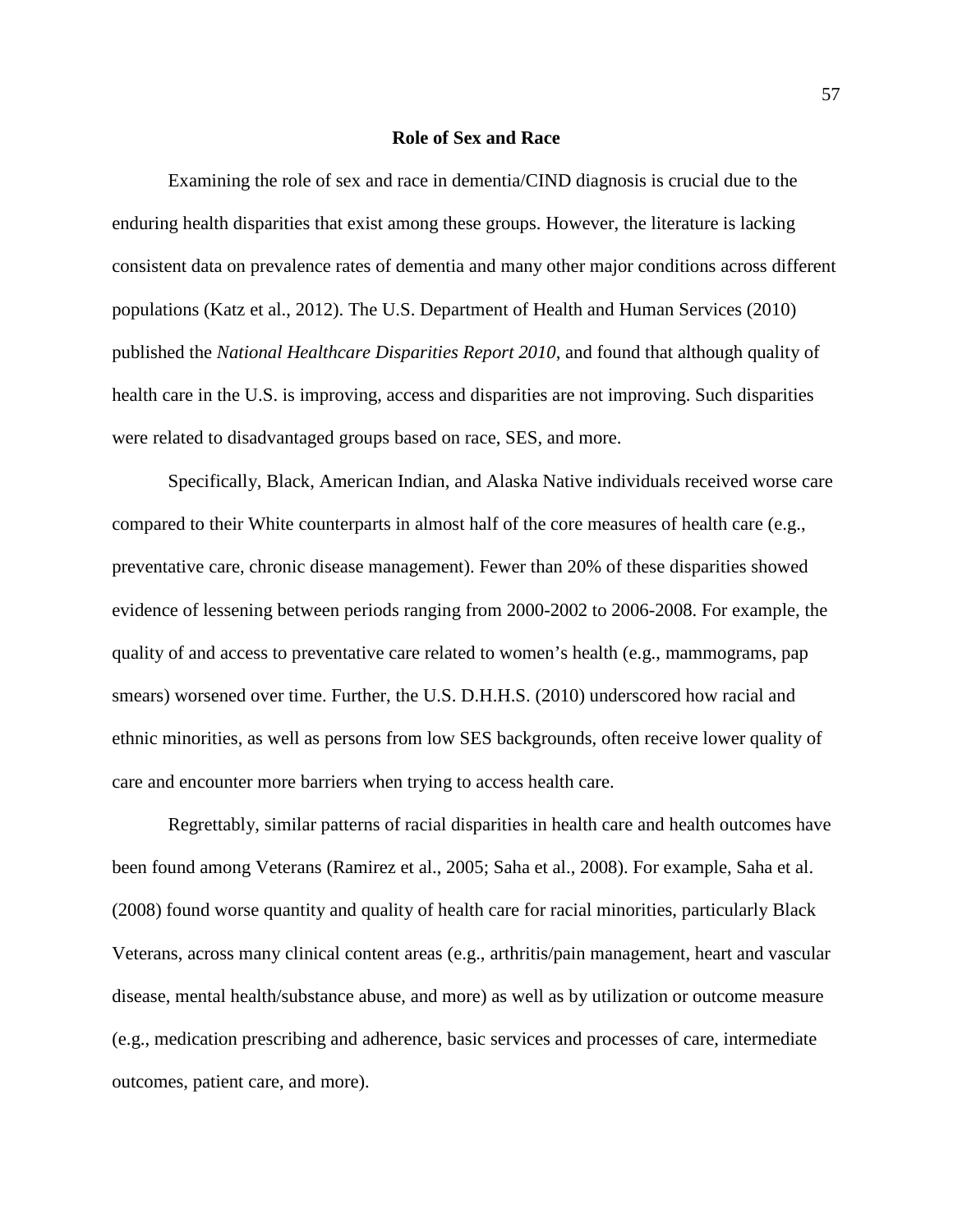Providers' diagnostic and treatment decisions were also found to vary based on patients' race [\(Lagomasino, Stockdale, & Miranda, 2015\)](#page-118-3). Ramirez and colleagues [\(2005\)](#page-122-2) asserted that among the Veteran and the general populations, older racial minority groups have higher incidences of several diseases (e.g., hypertension, heart disease, diabetes, and more) compared to their White counterparts. It is important to note that scholars have also identified studies based on secondary and administrative Veterans Health Administration (VHA) data that are often missing race/ethnicity data [\(Long, Bamba, Ling, & Shea, 2006\)](#page-118-4), leaving researchers with an incomplete picture of existing disparities.

#### **Patients' Demographic Characteristics and Providers' Impressions**

Patients' demographic features were found to be associated with variations in providers' diagnostic and treatment impressions, which researchers have recognized as one of the leading causes of the existing health disparities [\(Alarcón et al., 2009;](#page-109-2) [Gara, Vega, Arndt, & et al., 2012;](#page-115-4) [Hyde, Mezulis, & Abramson, 2008\)](#page-117-3). It is widely known now that women under 65 are more likely to be diagnosed with depression than men, which can be attributed to various factors, such as emotional expression, gender stereotypes, willingness to seek help, and more [\(Angst et al.,](#page-110-5)  [2002;](#page-110-5) [Hyde et al., 2008\)](#page-117-3). Health care providers are more likely to diagnose women with depression compared with men, even when they report similar symptoms [\(WHO; World Health](#page-127-3)  [Organization, 2002\)](#page-127-3). It is also probable that women are more likely to be diagnosed with depression and dementia due to their increased willingness to express emotion-related symptomology and help-seeking behaviors compared to their male counterparts [\(Hyde et al.,](#page-117-3)  [2008\)](#page-117-3). For greater diagnostic accuracy, it is important for researchers and clinicians to consider how sex many influence their impressions and conclusions, particularly because many conditions such as depression and dementia have similar symptoms.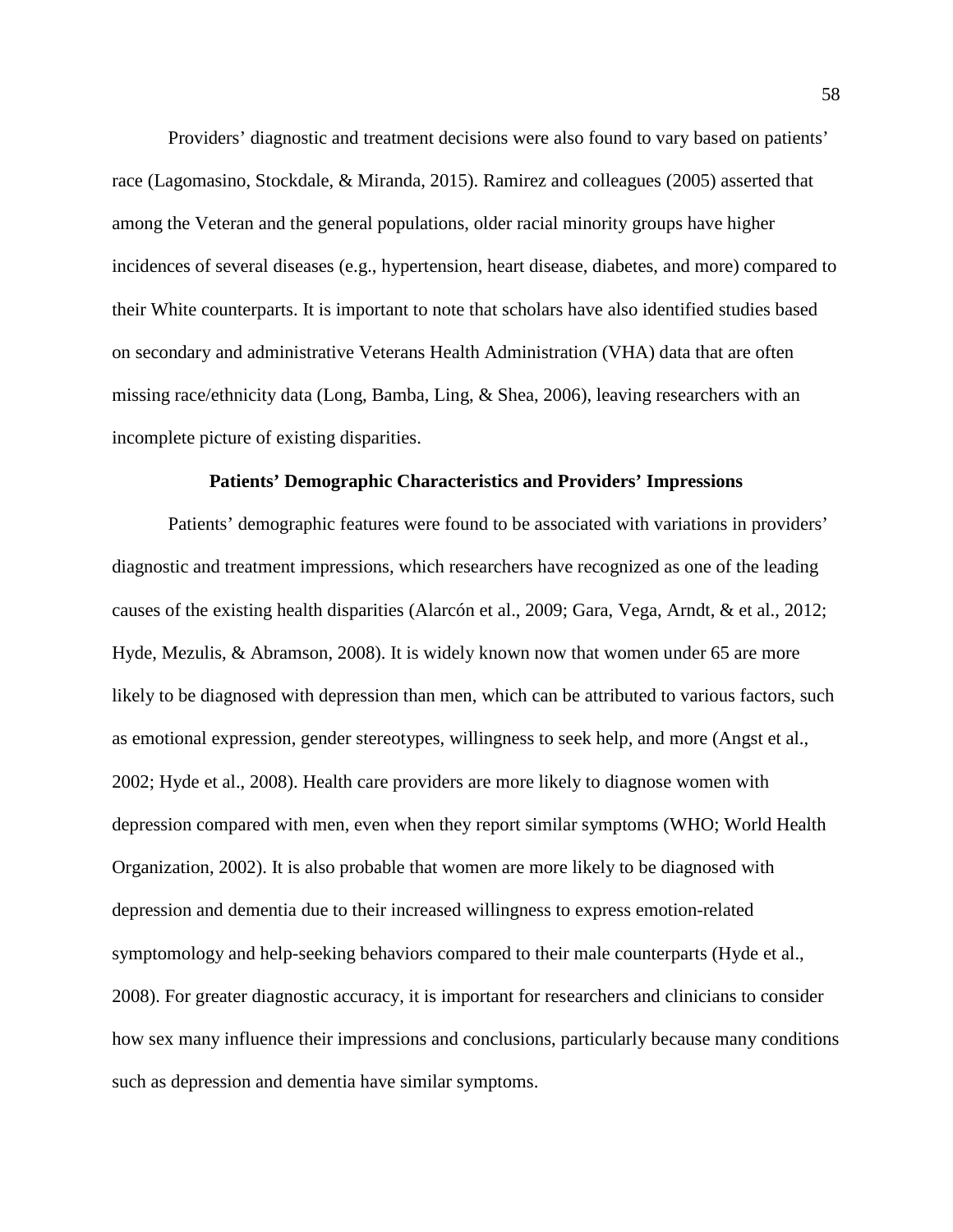Race is another important demographic variable for researchers and clinicians to consider, particularly because racial health disparities have persisted in the U.S. for many decades [\(U.S. Department of Health and Human Services, 2010\)](#page-125-5). For example, many scholars have provided evidence for the greater risk of misdiagnosis that Black individuals have compared to other racial groups [\(Alarcón et al., 2009;](#page-109-2) [Neighbors, Trierweiler, Ford, & Muroff,](#page-120-3)  [2003\)](#page-120-3). In a seminal article by Neighbors and colleagues [\(2003\)](#page-120-3), Black individuals were more likely to be diagnosed with schizophrenia whereas White individuals were more often diagnosed with mood disorders. Since then, the examination of how patients' race/ethnicity influences providers' diagnostic impressions has grown in the literature [\(Dovidio et al., 2008;](#page-113-4) [Gara et al.,](#page-115-4)  [2012;](#page-115-4) [Lagomasino et al., 2015;](#page-118-3) [McLean et al., 2014\)](#page-119-2). Notably, almost one decade later, [Gara et](#page-115-4)  al. (2012) found that "clinicians appeared to minimize the possibility of mood disorder diagnosis or failed to carefully apply the diagnostic criteria of these disorders" for Black individuals, and also that symptoms were interpreted as "psychotic" for Black persons more than for other racial groups [\(p. 598\)](#page-115-4). In another study, [Eack, Bahorik, Newhill, Neighbors, and Davis \(2012\)](#page-114-3) reported that providers' perceptions of patients' honesty was significant in predicting a schizophrenia diagnosis only among Black individuals. Findings such as these have significant implications in health care [\(Oh, Galanter, Thakur, Pino-Yanes, Barcelo, et al., 2015\)](#page-120-4).

Interestingly, Kales and others [\(2005\)](#page-117-4) contended that providers may also be forming diagnostic impressions based on factors related to socioeconomic status (SES) of certain groups, rather than racial characteristics. Indeed, the *National Health Disparities Report 2010*, reported that individuals of lower SES encounter barriers to accessing health care, and also receive lower quality of care [\(U.S. D.H.H.S., 2010, p. 214\)](#page-125-5). However, [Diemer and Ali \(2009\)](#page-113-5) asserted that due to the intertwining of socioeconomic status and race in historical and contemporary U.S. society,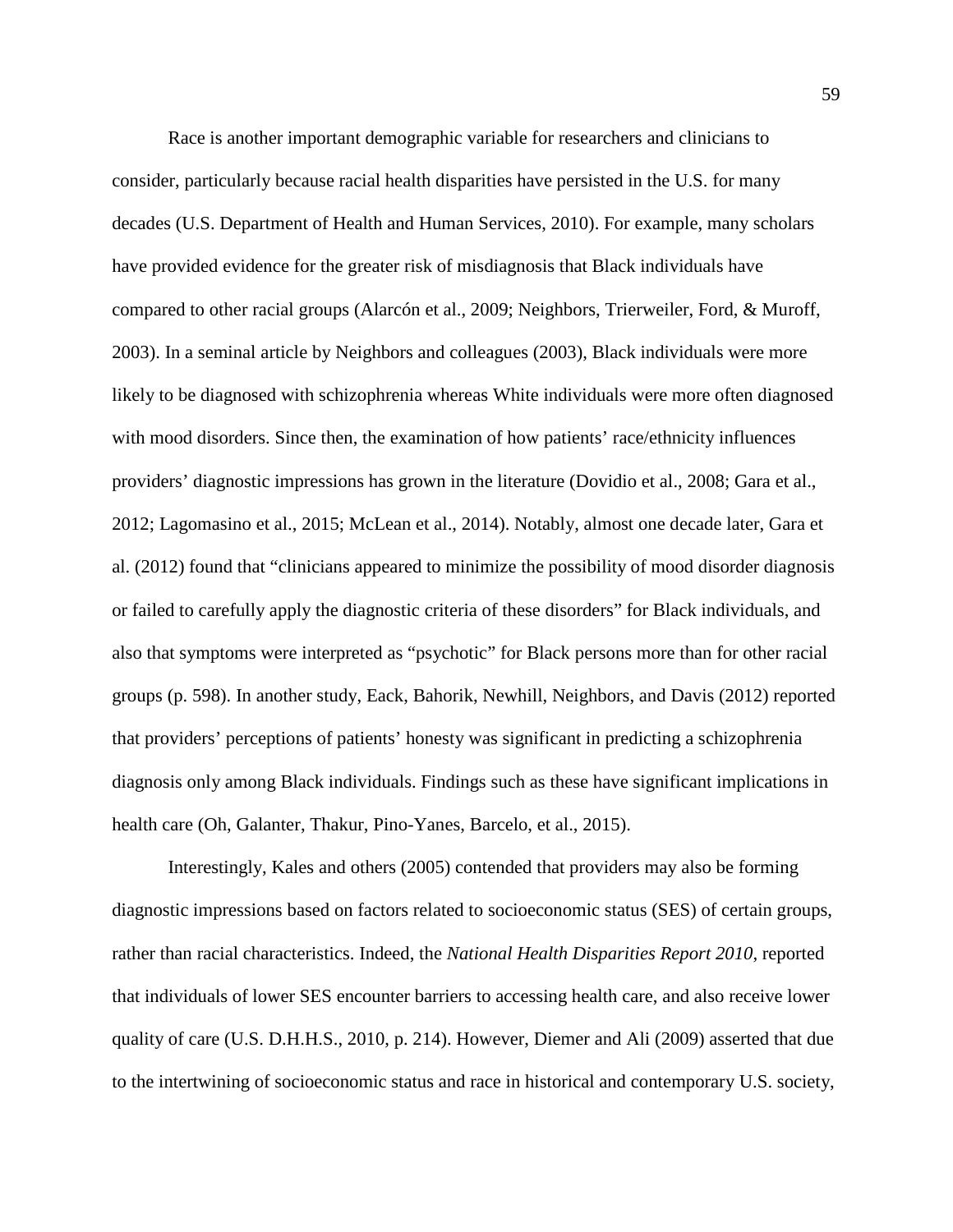it is difficult to disentangle the complex relationship between the two. Hence, ignoring racial/ethnic background and/or highlighting other factors instead that are nevertheless related to race (e.g., SES), can be rather detrimental, as apparent racial disparities have persisted across varying health care contexts for numerous decades [\(Burchard et al., 2003;](#page-110-6) [Oh, Galanter, Thakur,](#page-120-5)  [Pino-Yanes, White, et al., 2015\)](#page-120-5). Researchers have also emphasized the damage that it can cause for minority populations because they are already underrepresented in research [\(Burchard et al.,](#page-110-6)  [2003;](#page-110-6) [Mindt et al., 2010\)](#page-120-0). Ignoring race/ethnicity in research would minimize such inequities and the experiences of ethnic minority group members, thus hindering the progress that has been made thus far in eliminating racial disparities in the U.S. health care system [\(Burchard et al.,](#page-110-6)  [2003;](#page-110-6) [Oh, Galanter, Thakur, Pino-Yanes, White, et al., 2015\)](#page-120-5).

#### **Objectives and Rationale of the Present Study**

The objectives of this study included: (1) examine major depressive disorder (MDD) and posttraumatic stress disorder (PTSD) as predictors of dementia/CIND, and; (2) explore how sex and race moderated the relationship between the disorders. The acronym CIND (cognitive impairment not demented) is used to identify diagnoses primarily characterized by cognitive impairment selected for this study (see Appendix A for a complete list). Although definitions are slightly varied across studies, researchers commonly use CIND to denote cognitive decline and "mild impairment on memory tests and/or other cognitive domains, with at least most mild functional impairment in daily activities" [\(Williams, Plassman, Burke, Holsinger, & Benjamin,](#page-126-1)  [2010, p. 29\)](#page-126-1).

The objectives were based on the following rationale: (1) the relationship between MDD and PTSD with dementia/CIND is still not clear [\(Williams et al., 2010;](#page-126-1) [Wilson, Arnold, Beck,](#page-127-4)  [Bienias, & Bennett, 2008\)](#page-127-4); (2) the general population [\(U.S. Census Bureau, 2008\)](#page-125-1) and the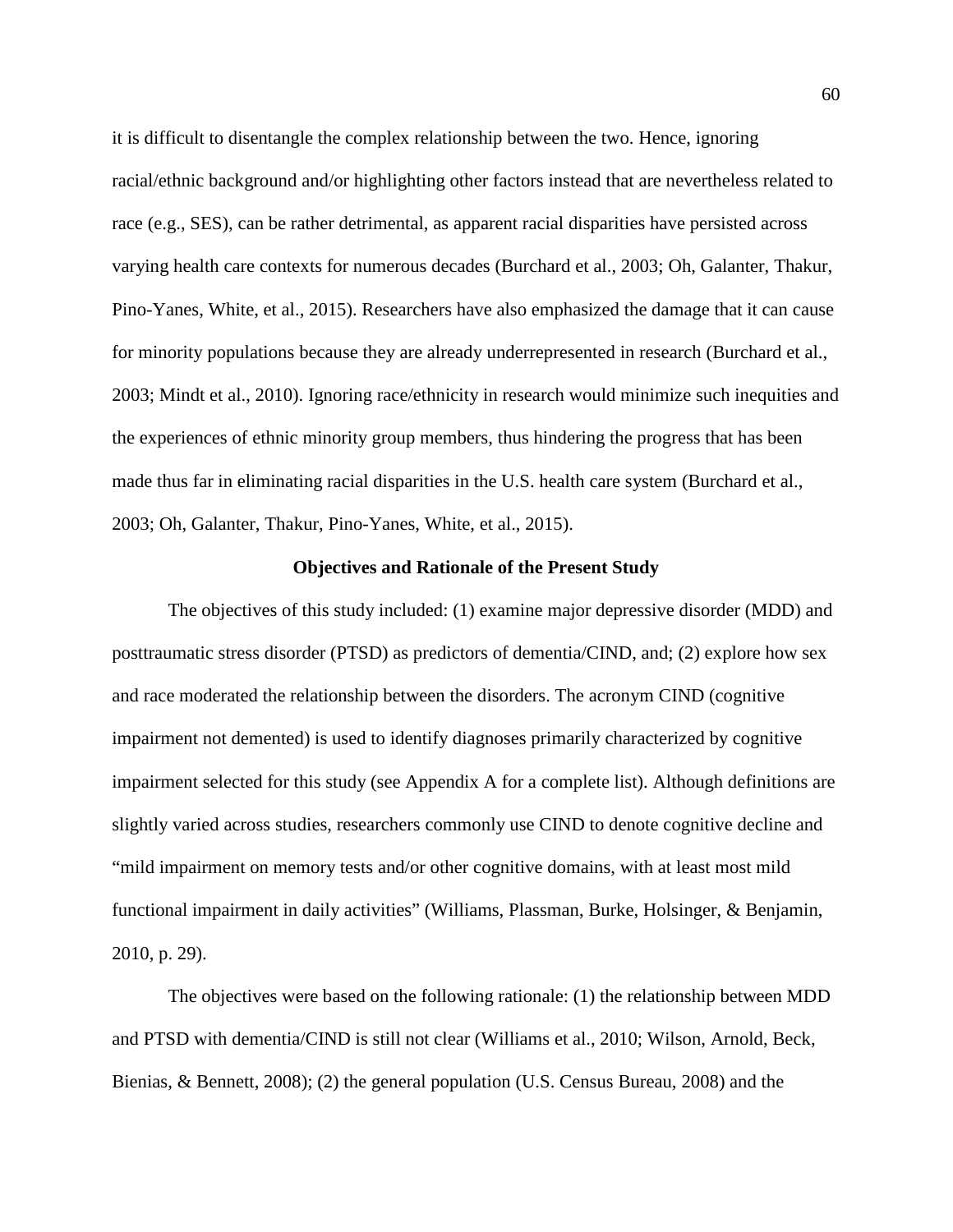Veteran population [\(NCVAS, 2014\)](#page-120-1) are rapidly diversifying; (3) racial minorities experience lower quality of health care and additional barriers to access of health care, compared to their White counterparts [\(U.S. Department of Health and Human Services, 2010;](#page-125-5) [Yaffe et al., 2013\)](#page-127-5), and this has been found in the Veteran population as well [\(Saha et al., 2008\)](#page-123-4), and; (4) patients' demographic characteristics may influence health care providers' diagnostic impressions and treatment [\(Dovidio et al., 2008\)](#page-113-4).

The participants of this study were U.S. Veterans, as this group has a higher likelihood of developing dementia/CIND when compared to the general population, particularly due to the unique circumstances they encounter (e.g., greater incidents of traumatic brain injury and PTSD; [Lohr et al., 2015;](#page-118-0) [Shively & Perl, 2012;](#page-124-1) [Sibener et al., 2014\)](#page-124-2). Racial health disparities have been found across a wide range of clinical service areas within the VA system, despite being a system where financial barriers are minimized [\(Saha et al., 2008\)](#page-123-4). Importantly, race/ethnicity information has been missing from VHA data in past decades [\(Long et al., 2006\)](#page-118-4), and this study intended to aid in efforts to close this gap. The existing literature on U.S. Veterans' risk of dementia/CIND includes largely male samples, who predominantly self-identify as White [\(Byers](#page-111-1)  [et al., 2012;](#page-111-1) [Yaffe et al., 2013\)](#page-127-5). Research on female Veterans has increased in recent years, yet due to the missing data on race/ethnicity, it has been a difficult task for researchers to include a sample that is representative of different racial groups [\(Long et al., 2006\)](#page-118-4). This is particularly an important endeavor for future researchers as the Veteran population increasingly diversifies.

Based on the existing literature, it was hypothesized that Veteran subjects with a history of MDD or PTSD at age < 55 would have a greater likelihood of receiving a diagnosis of dementia/CIND at age > 55, compared to subjects without a history of MDD or PTSD. The predictive utility of race and sex were also analyzed. Further, the relationship between these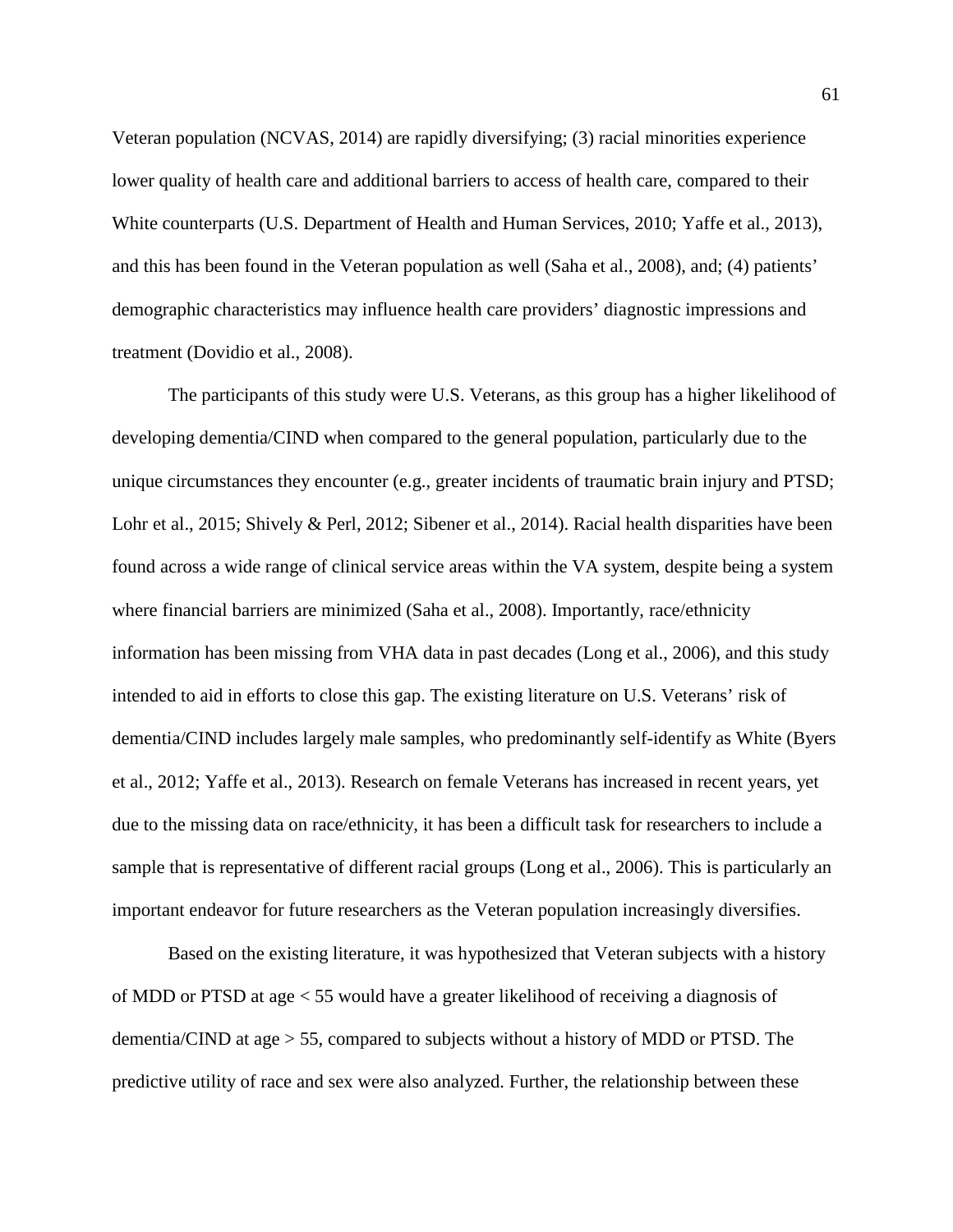factors and the chronicity (i.e., number of years since the first diagnosis) of MDD and PTSD was assessed.

# **Methods**

<span id="page-61-0"></span>This was a retrospective cohort study consisting of a review of Veterans' medical records, which were obtained through the Department of Veterans Affairs (VA) Informatics and Computing Infrastructure [\(VINCI; U.S. Department of Veterans Affairs, 2014\)](#page-125-6) and the Corporate Data Warehouse (CDW). The purpose of VINCI is to provide researchers with access to integrated national VA datasets, while ensuring Veterans' privacy and data security. A Veteran's data is entered into the VA database through Veterans Health Information Systems and Technology Architecture (VISTA), and/or the Computerized Patient Record System (CPRS). It is then stored nightly in the CDW, and VINCI is then used to extrapolate information from patient medical records as stored in the CDW.

Based on the inclusion and exclusion criteria outlined below, the final dataset for this study consisted of 4,800 Veterans' medical records retrieved via Microsoft SQL Server in the VINCI workspace. Structured Query Language (SQL), a standard interactive programming language designed for managing and manipulating data in relational database management systems, was used to select and organize relevant data. Veteran information (e.g., age, race, sex, and marital status) were retrieved from consolidated datasets from national clinical and administrative VA data sets [\(U.S. Department of Veterans Affairs, 2014\)](#page-125-6).

Data related to Veterans' diagnostic history (e.g., ICD-9 codes and descriptions and dates of diagnosis) used for this study were obtained specifically from Veterans' outpatient visits at VA medical centers across the nation. The visits were from a variety of clinical service areas, such as psychiatry or psychology (individual or group treatment methods). Generally, only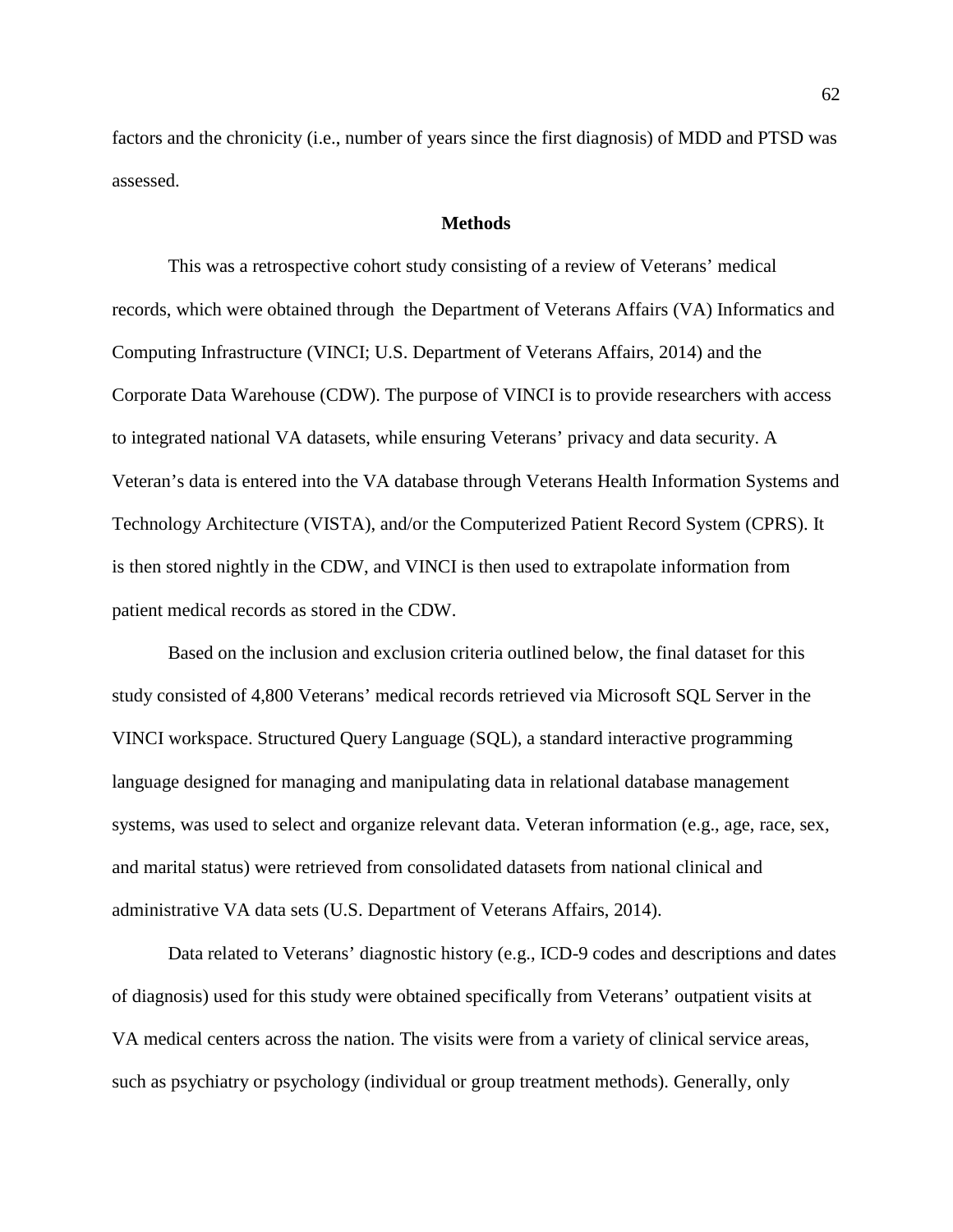licensed independent providers (LIP) can generate new diagnoses for Veterans. Other service providers, such as social workers, can verify that their work with a Veteran targeted a given diagnosis. Inpatient diagnoses were not included given that it is typically mandated for all Veterans with inpatient visits to have a follow-up outpatient visit within seven days of their discharge from the inpatient unit.

# **Inclusion and Exclusion Criteria**

According to the *Diagnostic and Statistical Manual of Mental Disorders* (5<sup>th</sup> ed.; *DSM-5*), the prevalence rates of dementia, across all subtypes, gradually increase with age for individuals aged  $\geq 60$  [\(American Psychological Association \[APA\], 2013\)](#page-109-3). Taking this into consideration, the following inclusion criteria were applied: (1) Veterans aged  $\geq 60$  years [born] before January 1, 1954]; (2) Veterans who identified as male or female; and (3) Veterans who self-identified as having a Black or White racial background. Secondarily, for each of the four groups (sex by race), subjects were included who met the following criteria at age  $\lt 55$  years: (1) diagnosed with MDD, or (2) diagnosed with PTSD, or (3) had no psychiatric history (ICD-9 codes 290.00 to 319.00).

Exclusion criteria for this study included: (1) Veterans aged < 60 years [born after January 1, 1954]; (2) Veterans diagnosed with dementia/CIND at age < 56, (3) Veterans who did not self-identify as either Black or White; (4) Veterans who did not fit into the three identified groups based on psychiatric history (e.g., second set of inclusion criteria outlined above), and; (5) Veterans aged  $\geq 60$  years were excluded from the study if they were diagnosed with MDD or PTSD at age  $\geq$  55.

Classifications of dementia and CINDs [\(Appendix A\)](#page-143-0), depression [\(Appendix B\)](#page-144-0), and PTSD [\(Appendix B\)](#page-144-0) were outlined using the *International Classification of Diseases, Ninth*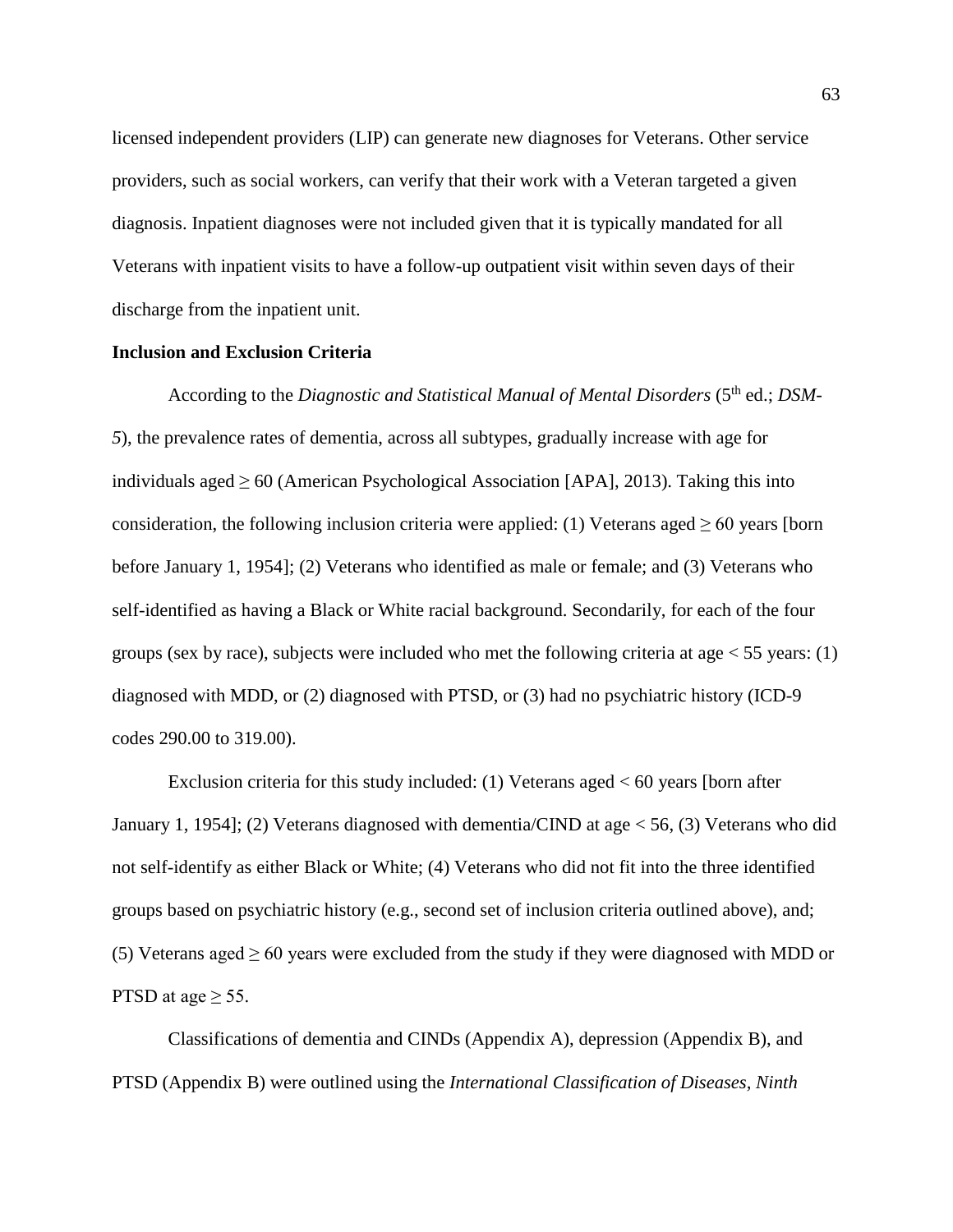*Revision* [\(ICD-9; Centers for Disease Control and Prevention, 2011\)](#page-111-4) because the ICD-9 was used by VA employees nationwide for coding diagnoses prior to October 1<sup>st</sup>, 2015. Veterans who did not meet diagnostic criteria based on the ICD-9 codes listed in [Appendix A](#page-143-0) and [Appendix B](#page-144-0) were excluded from the study, such as Veterans diagnosed with any other mental health condition (e.g., bipolar disorder or schizophrenia) at age < 55.

The second exclusion criteria (i.e., Veterans diagnosed with dementia/CIND at age  $<$  56) was defined in order to maintain at least a one year gap between the first MDD or PTSD diagnosis and the first dementia or CIND diagnosis, thus allowing for the analysis of the predictive utility of MDD and PTSD. Although dementia generally increases in persons aged  $\geq$ 60 years, researchers have highlighted the larger prevalence rates of CINDs in the population, which is seen prior to dementia onset [\(Williams et al., 2010\)](#page-126-1). Persons with CINDs are at a greater risk of developing dementia compared to those without [\(Artero, Petersen, Touchon, &](#page-110-7)  [Ritchie,](#page-110-7) 2006; [Visser, Kester, Jolles, & Verhey, 2006\)](#page-126-2).

There are more people in the general and Veteran populations with pathological cognitive decline than persons diagnosed with dementia, and due to their increased risk, they are an important group to include in research [\(Artero et al., 2006;](#page-110-7) [Chodosh et al., 2007;](#page-112-0) [Rosenberg et](#page-122-0)  [al., 2006\)](#page-122-0). It has been estimated that there are 70 percent more individuals with cognitive impairment than there are persons with dementia [\(Plassman et al., 2008\)](#page-121-2). Artero and colleagues [\(2006\)](#page-110-7) outlined the development of new criteria to identify those with cognitive deficits (not limited to memory) that do not meet dementia diagnostic criteria, and emphasized that such conditions could be associated with "early and subtle changes" that could potentially lead to more serious conditions. With the aim of identifying Veterans who potentially fall in this category, subtypes of dementias and additional ICD-9 code diagnoses primarily characterized by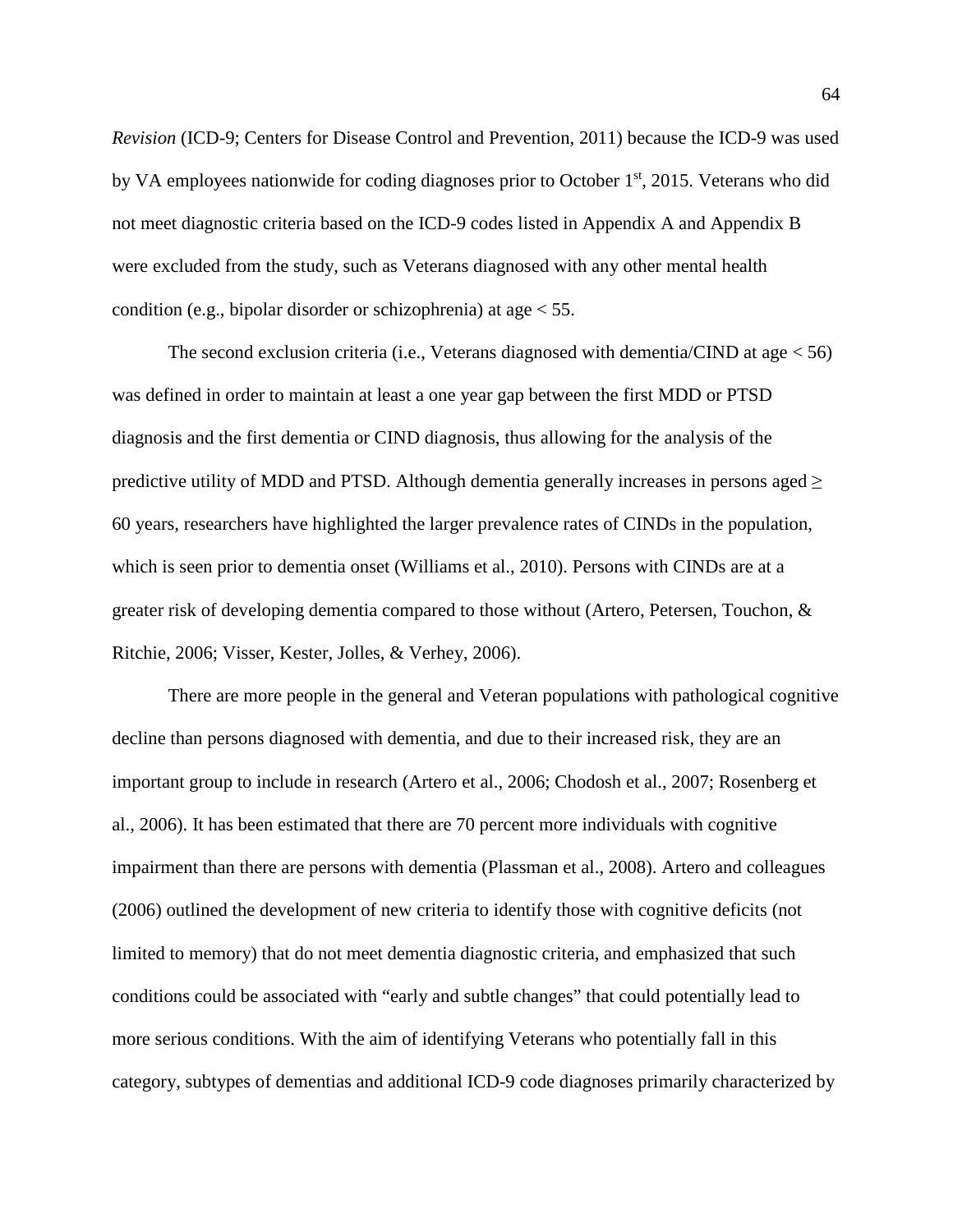memory and cognitive impairment (referred to as CIND) were included in this study (e.g., 310.89 Mild memory disturbance, 331.83 Mild cognitive impairment, 294.90 Cognitive Disorder NOS, 294.80 Dementia NOS, and 780.83 Memory loss; see Appendix A).

In the U.S., the onset of MDD typically occurs as individuals enter puberty and tends to peak in their 20's [\(APA, 2013\)](#page-109-3). Moreover, due to the growing incidence of MDD in individuals from young adulthood to middle age, as well as the variable nature of depression onset, studying the role of early-life to mid-life depression onset in predicting dementia and other forms of cognitive impairment is advantageous [\(Byers & Yaffe, 2011\)](#page-111-2). Hence, Veterans who were first diagnosed with MDD any time before age 55 were considered for this study. Likewise, Veterans first diagnosed with PTSD prior to age 55 were also considered to examine the predictive value of having a PTSD history.

Veterans diagnosed with MDD or PTSD at age  $\geq$  55 were excluded from the present study. The existing literature provides evidence that late-life depression may be a prodrome of dementia rather than a risk factor [\(Barnes et al., 2012;](#page-110-0) [Byers & Yaffe, 2011;](#page-111-2) [Geerlings et al.,](#page-115-2)  [2008\)](#page-115-2). However, scholars indicate that the duration of the prodromal phase of dementia is unclear [\(Wilson et al., 2008\)](#page-127-4). In their study, Wilson and colleagues [\(2008\)](#page-127-4) examined depression as a prodrome to dementia in terms of three to four years before the onset of Mild Cognitive Impairment (MCI). The rationale for this was to ensure as much as possible that they assessed depressive symptoms prior to the onset of dementia, and measuring symptoms years before MCI reduced the risk of missing prodromal symptoms that may begin earlier than expected.

Similarly, [Qureshi et al. \(2010\)](#page-121-4) found that for Veterans with an average age of 61, those who met criteria for PTSD had twice the incidence and prevalence of dementia compared to Veterans who did not have PTSD. The researchers stated that PTSD could possibly be "an early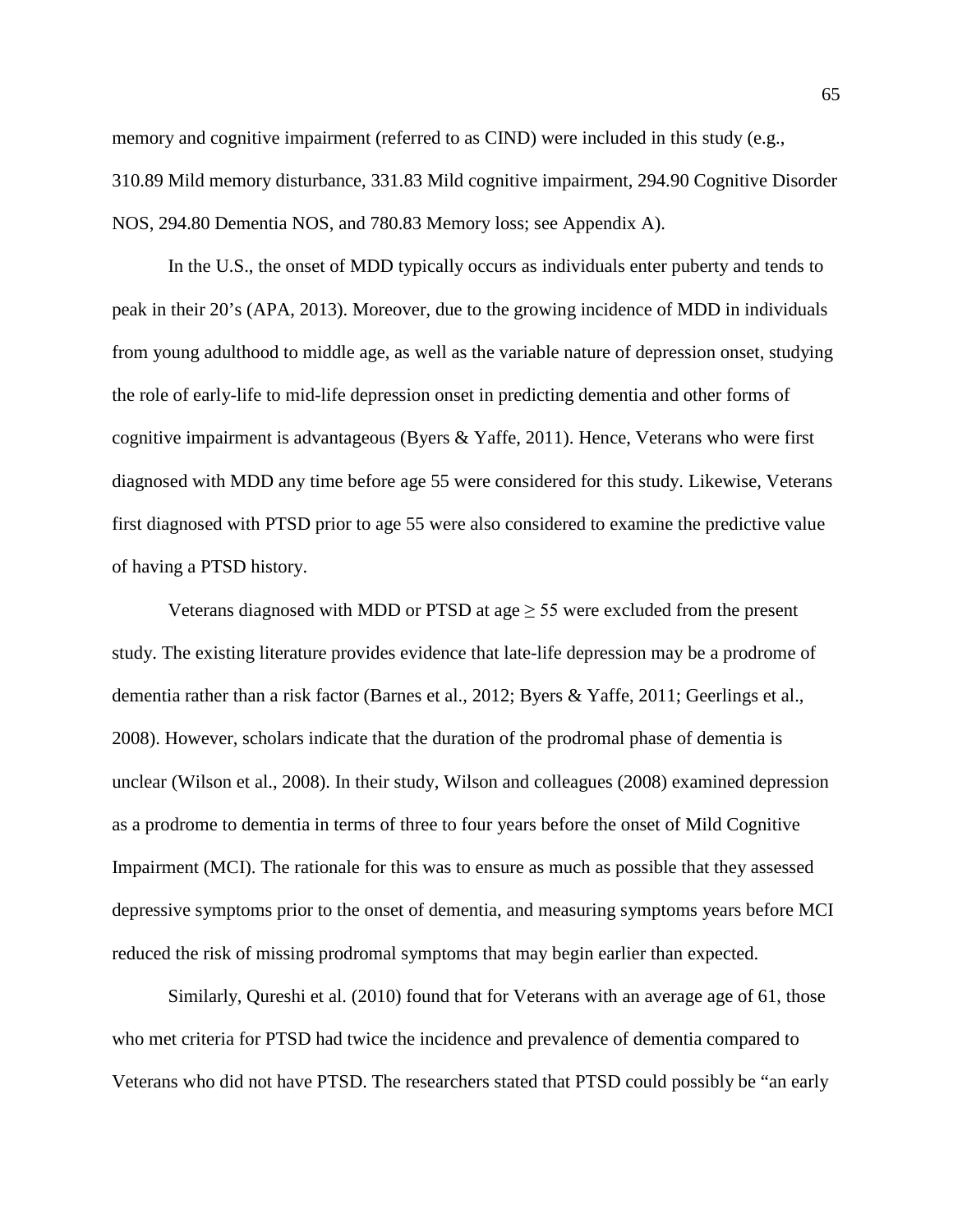marker of dementia" [\(Qureshi et al., 2010, p. 1632\)](#page-121-4). To ensure a minimum of a one year gap between the first MDD or PTSD diagnosis and dementia/CIND diagnosis, and also to gather data on varying forms of cognitive impairment before the typical onset of dementia (i.e., 60 years of age), Veterans diagnosed with MDD or PTSD at age  $\geq$  55 and/or diagnosed with dementia/CIND at age  $\leq$  55 were omitted from the final sample.

The strong association between MDD and PTSD was an important consideration when evaluating inclusion and exclusion criteria for this study [\(Yaffe et al., 2010\)](#page-127-0). It is important to note that Veterans diagnosed with *both* MDD and PTSD were omitted in efforts to examine the role of each condition exclusively. To meet criteria, a Veteran could have only been diagnosed with one or the other at age < 55. Further, Veterans diagnosed with any other mental health conditions (ICD-9 codes 290.00 to 319.00) except those specified for each group in [Appendix B](#page-144-0) were not included in this study.

Younger Veterans (circa 25 years of age) are known to be at a greater risk for PTSD than older Veterans [\(Seal et al., 2009\)](#page-123-3). Many of these younger Veterans are involved in Operation Enduring Freedom/Operation Iraqi Freedom (OIF/OEF) and are an important group to target for PTSD treatment; in 2007, approximately 300,000 OEF/OIF Veterans were diagnosed with PTSD or depression [\(Qureshi et al., 2010\)](#page-121-4). Studying how early- or mid-life PTSD, as well as depression, may influence dementia and CINDs later in life will provide findings that may aid in the treatment of younger Veterans, particularly with regard to MDD/PTSD treatment as a preventative treatment of dementia and related conditions.

# **A Priori Statistical Power Analysis**

G\*Power was utilized to compute an a priori statistical power analysis for sample size estimation before data was extracted through VINCI. The power analysis indicated a sample size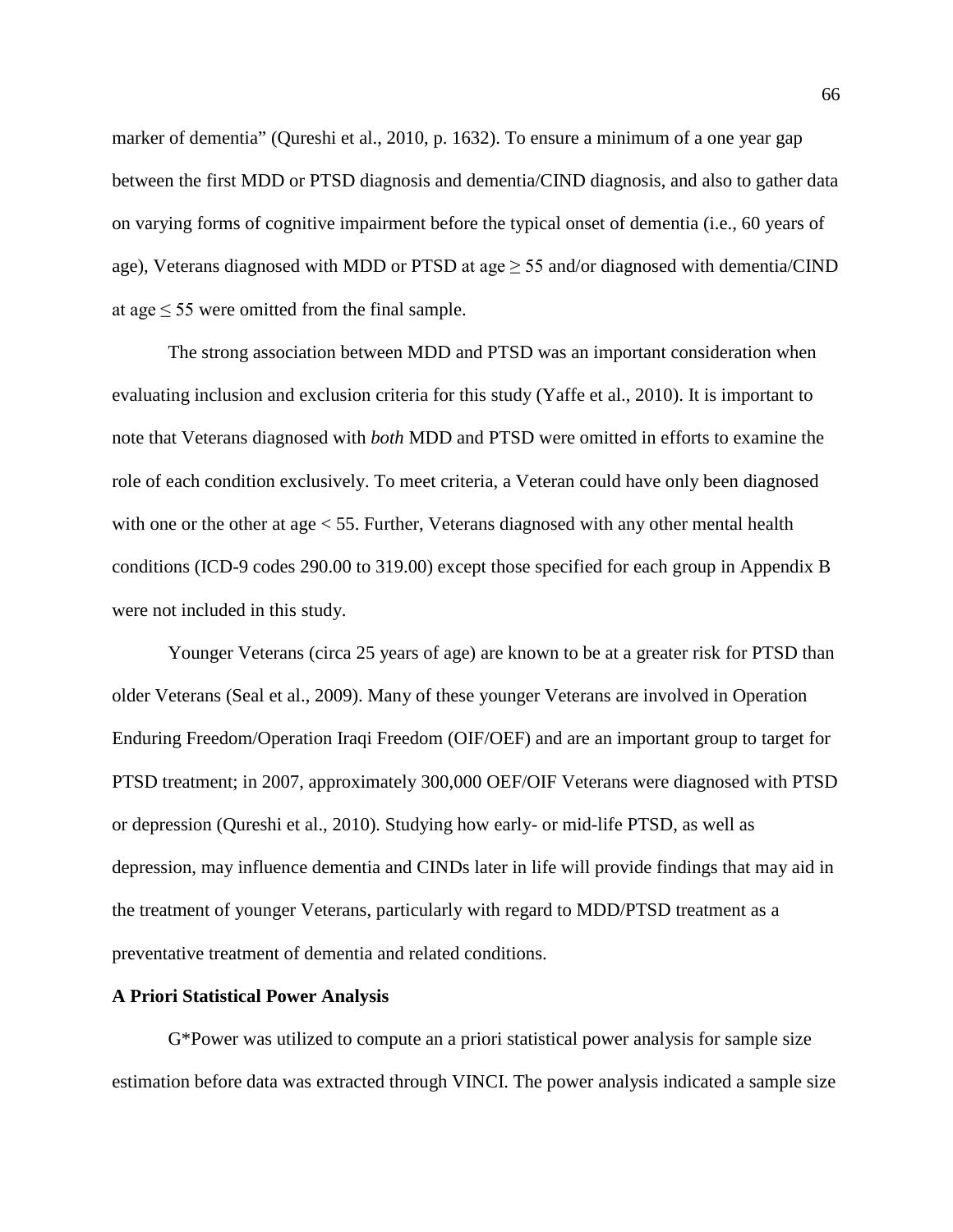of 1,680 would be adequate to detect small to medium changes in the logistic regression model  $(OR = 2.25; 1 - \beta = .95; p < .05)$ . In logistic regression, the best effect size measure has been identified as the odds ratio (*OR*) by many researchers [\(Faul, Erdfelder, Buchner, & Albert-](#page-115-5)[Georg, 2009;](#page-115-5) [Field, 2013;](#page-115-6) [Rosenthal, 1996\)](#page-122-6). The *OR* has become particularly important when studying diseases with lower than a 10 percent prevalence rate [\(Chen, Cohen, & Chen, 2010\)](#page-111-5), making it an appropriate measure of effect size for this study with the prevalence rate of dementia/CIND in the Veteran and general population being approximately 7 percent [\(Dotson et](#page-113-0)  [al., 2010;](#page-113-0) [Plassman et al., 2007;](#page-121-1) [Veitch et al., 2013;](#page-125-0) [Yaffe et al., 2010\)](#page-127-0). [Chen et al. \(2010\)](#page-111-5) calculated equivalent *OR* values for Cohen's *d* [\(Cohen, 1992\)](#page-112-3) across studies where disease rates were low (less than 10 percent), with Cohen's interpretation recommendations of  $d = .2$  (small), .5 (medium), and .8 (large) considered within the context of the study. For a disease with a prevalence rate of 7 percent, [Chen et al. \(2010\)](#page-111-5) presented odds ratio values with equivalent Cohen's *d* values as the following: 1.1 to 1.4 equivalent to  $d < 0.20$  ("weak association"); 1.5 to 4.0 with *d* > 0.20 and *d* < 0.80 ("moderate association"); and 5.0 to 30.0 with *d* > 0.80 [\("strong](#page-111-5)  [association"; see Tables 1 and 2 on pp. 862-863 for more information\)](#page-111-5).

Participants were divided into two racial categories, Black and White, due to the demographic data of the U.S. Veteran population. The [U.S. Census Bureau \(2012\)](#page-125-7) reported that the Veteran population comprised of 11 percent Black and 80 percent White individuals, leaving 9 percent for other minority groups. Grouping all the minority subgroups into one group may have been the only way to obtain adequate statistical power for purposes of this study, as data with a sufficient number of participants in each minority subgroup was not available. However, due to the variability between, as well as within, specific minority subgroups [\(Oh, Galanter,](#page-120-4)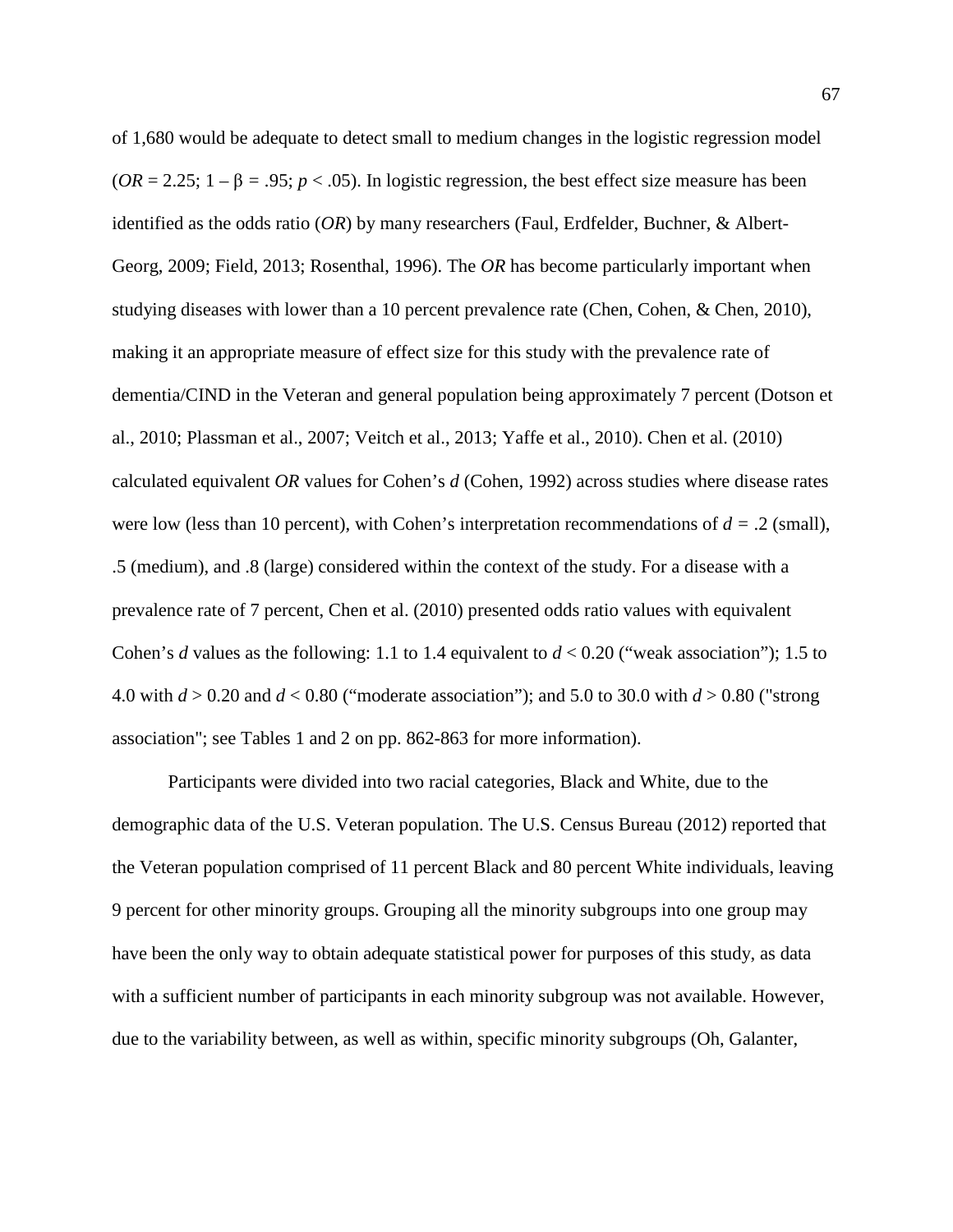[Thakur, Pino-Yanes, Barcelo, et al., 2015;](#page-120-4) [Pinquart & Sorensen, 2005\)](#page-121-5), only Black and White individuals were included in this study.

# <span id="page-67-0"></span>**Sampling Procedures**

**Initial sample.** The initial cohort consisted of 13,812,853 Veteran subjects whose records were obtained through VINCI [\(U.S. Department of Veterans Affairs, 2014\)](#page-125-6). From this cohort, 7,723,634 subjects were omitted due to possible invalid identifiers and/or for not meeting inclusion criteria related to sex (i.e., male or female) and race (i.e., Black or White). Five subjects were removed from the sample due to having multiple sex identifiers (e.g., identifying as both male and female), and 20,941 records were omitted for having multiple race identifiers (e.g., identifying as both Black and White). This resulted in a final sample of 6,068,273 subjects.

**Creation of three cohort tables.** From the sample of 6,068,273, subjects meeting criteria for MDD, PTSD, and no mental health history were selected and a separate table was created for each cohort in Microsoft SQL Server. Cohort 1 included 115,245 subjects meeting criteria for MDD, as outlined in [Appendix B.](#page-144-0) Cohort 2 consisted of 146,688 subjects meeting criteria for PTSD, also listed in [Appendix B.](#page-144-0) Cohort 3 consisted of 861,905 subjects without any mental health diagnosis (ICD-9 codes 290 to 319) prior to age 55. Then, subjects with dementia/CIND diagnosis (listed in [Appendix A\)](#page-143-0) prior to age 56 were removed from each cohort. Thus, the final sample for Cohort 1 consisted of 55,076 subjects after exclusion of 60,169 with dementia/CIND prior to age 56. The final sample for Cohort 2 included 84,853 subjects after exclusion of 61,835 with dementia/CIND prior to age 56. Cohort 3 had a final sample of 620,403 after exclusion of 241,502 subjects with dementia/CIND prior to age 56.

**Twelve subgroups.** From each of the three final cohort tables, four separate tables were created for Veterans with distinct demographic backgrounds (resulting in a total of 12 tables): (1)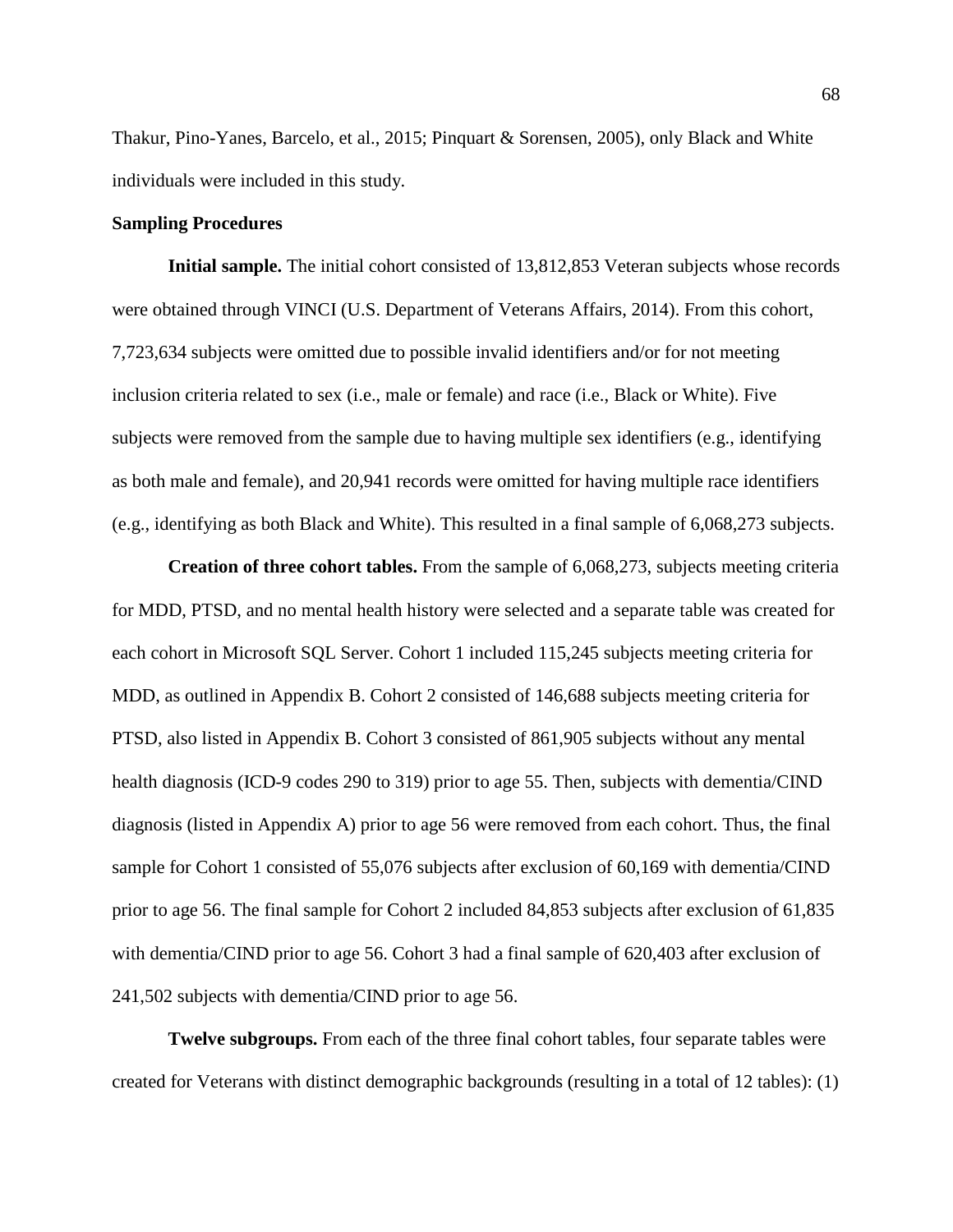Black/female, (2) White/female, (3) Black/male, and (4) White/male. Then, for the final sample of this study, an equal number of Veterans were randomly selected from each of these 12 tables in Microsoft SQL Server using standardized SQL query language statements of random selection of information from databases. An a priori power analysis was previously employed for sample size estimation also considering that most U.S. Veterans aged  $\geq 60$  are White and male (U.S. [Census Bureau, 2012\)](#page-125-7), thus it was possible that there would not be enough data for female Veterans aged  $\geq 60$  who self-identified as Black. Further, considering the low prevalence rates of dementia (5 to 8 percent), a larger sample than specified by the power analysis ( $N = 1.680$ ) was intended to be selected [if available] to increase the likelihood of detecting varying levels of predictive ability of the IVs. The smallest of the 12 tables (Black/female group in Cohort 2 – PTSD) consisted of 495 Veterans' records, thus, a total of 400 subjects from each of the 12 tables were randomly selected, resulting in a total sample size 4,800 Veteran subjects.

Initially, using equal sample sizes was implemented in research studies to make casual inferences. Recently, scholars have used this method for other objectives, such as conducting observational epidemiological studies [\(Rubin, 1973\)](#page-123-5). Many have attempted to achieve equal group sizes particularly when examining topics such as racial health disparities, sex, socioeconomic status, etc. [\(Dore, Waldstein, Evans, & Zonderman, 2015;](#page-113-6) [Polednak, 2001\)](#page-121-6). Accordingly, given that demographic variables such as race were examined in this study, an equal number of Veterans per subgroup was intended to reduce bias [\(Rubin, 1973\)](#page-123-5). A flowchart of the sampling procedures and numbers of subjects at each step can be found in [Figure 1.](#page-138-0)

# **Participants**

The sample for this study consisted of 4,800 Veterans aged  $\geq 60$  years. The participants were randomly selected from cohort tables for MDD, PTSD, and no mental health history (i.e.,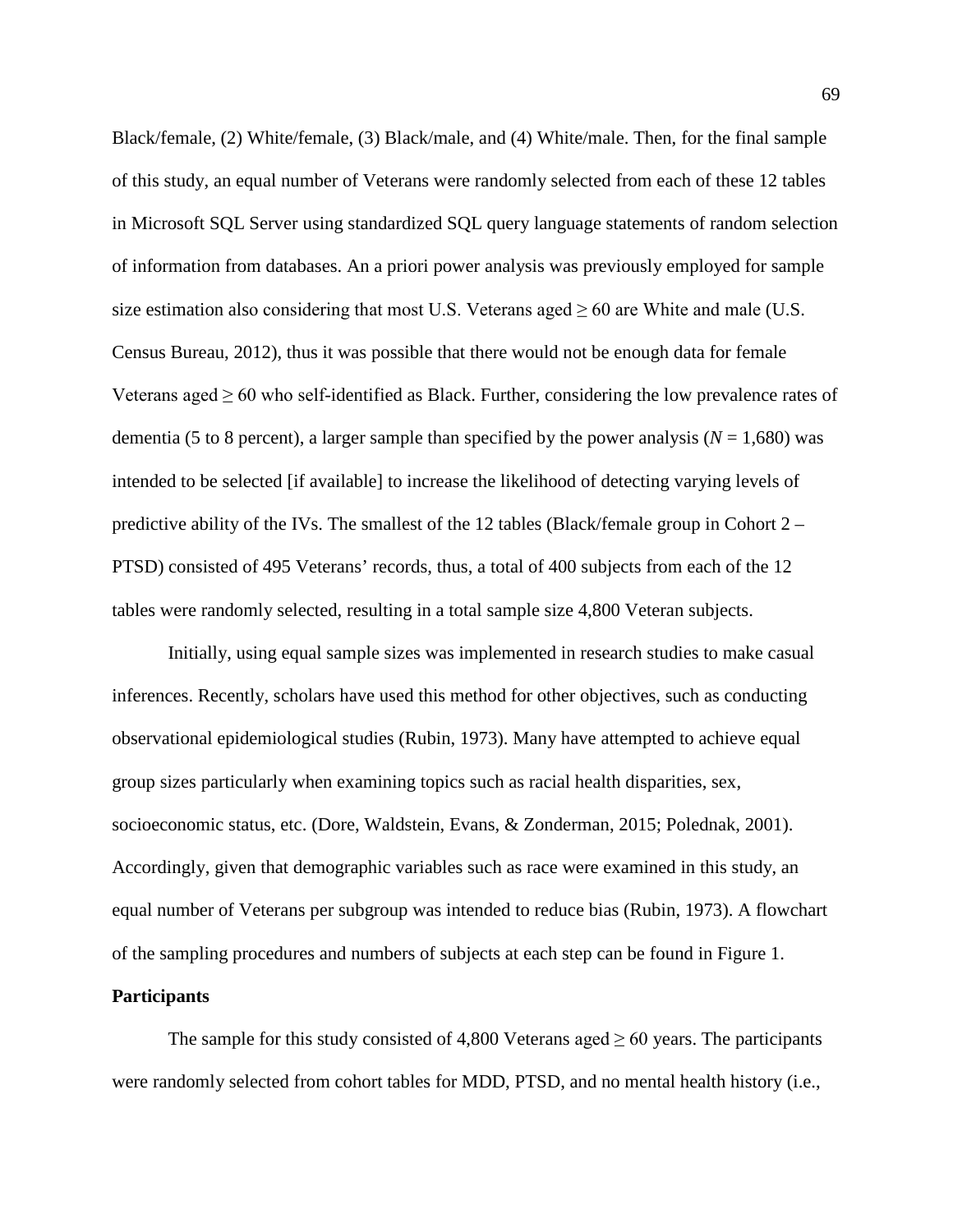None) in order to create 12 separate subgroups based on demographic characteristics (see Table 1). Baseline age, in years, was calculated for all subjects on March of 2016. Participant (*N =*  4,800) age ranged from 61 to 71 ( $M = 64.57$ ,  $SD = 2.58$ ), with age rounded to the nearest year. The 12 subgroups included an equal number of subjects in each demographic group (*n* = 2,400 per each), and the age range (rounded to the nearest year) for Veterans in each subgroup was also 61 to 71 years. The mean (with standard deviation) age, in years, for women ( $n = 2,400$ ) and men  $(n = 2,400)$  were 63.94 (*SD* = 2.41) and 65.20 (*SD* = 2.60), respectively. The mean (with standard deviation) ages, in years, for Black ( $n = 2,400$ ) and White ( $n = 2,400$ ) Veterans were 64.31 ( $SD = 2.53$ ) and 64.83 ( $SD = 2.61$ ). Marital status (with mean age, in years, and standard deviations) was reported as 38.5% married (*n* = 1,853; *M* = 64.81, *SD =* 2.67), 39.5% divorced or separated ( $n = 1,896$ ;  $M = 64.48$ ,  $SD = 2.52$ ), 14.4% single or never married ( $n = 693$ ;  $M =$ 64.17,  $SD = 2.48$ ), widowed ( $n = 306$ ;  $M = 64.54$ ,  $SD = 2.57$ ), and 1.1% unknown or missing (*n*  $= 52$ ; *M* = 64.75, *SD* = 2.15).

**Cohort 1** (C1): **History of MDD** before age 55. The age range for subjects in C1 ( $n =$ 1,600) ranged from 61 to 71 (*M* = 64.05, *SD* = 2.39). C1 consisted of subgroups 1 to 4, with 400 (8.3% of *N*) in each. Age during the first MDD diagnosis ranged from 45 to 54 ( $M = 50.80$ ,  $SD =$ 2.47), and the number of years since the first MDD diagnosis ranged from 7 to 17 ( $M = 13.25$ ,  $SD = 2.39$ ). Marital status of subjects in C1 was reported as 32.7% ( $n = 523$ ) married, 44.6% ( $n =$ 712) divorced or separated, 15.1% (*n* = 241) single or never married, and 7.6% (*n* = 122) widowed.

**Cohort 2** (C2): **History of PTSD before age 55.** The age range for subjects in C2 ( $n =$ 1,600) ranged from 61 to 71 (*M =* 64.94, *SD =* 2.59). C2 consisted of subgroups 5 to 8, with 400 (8.3% of *N*) in each. Age during the first PTSD diagnosis also ranged from 45 to 54 (*M =* 51.34,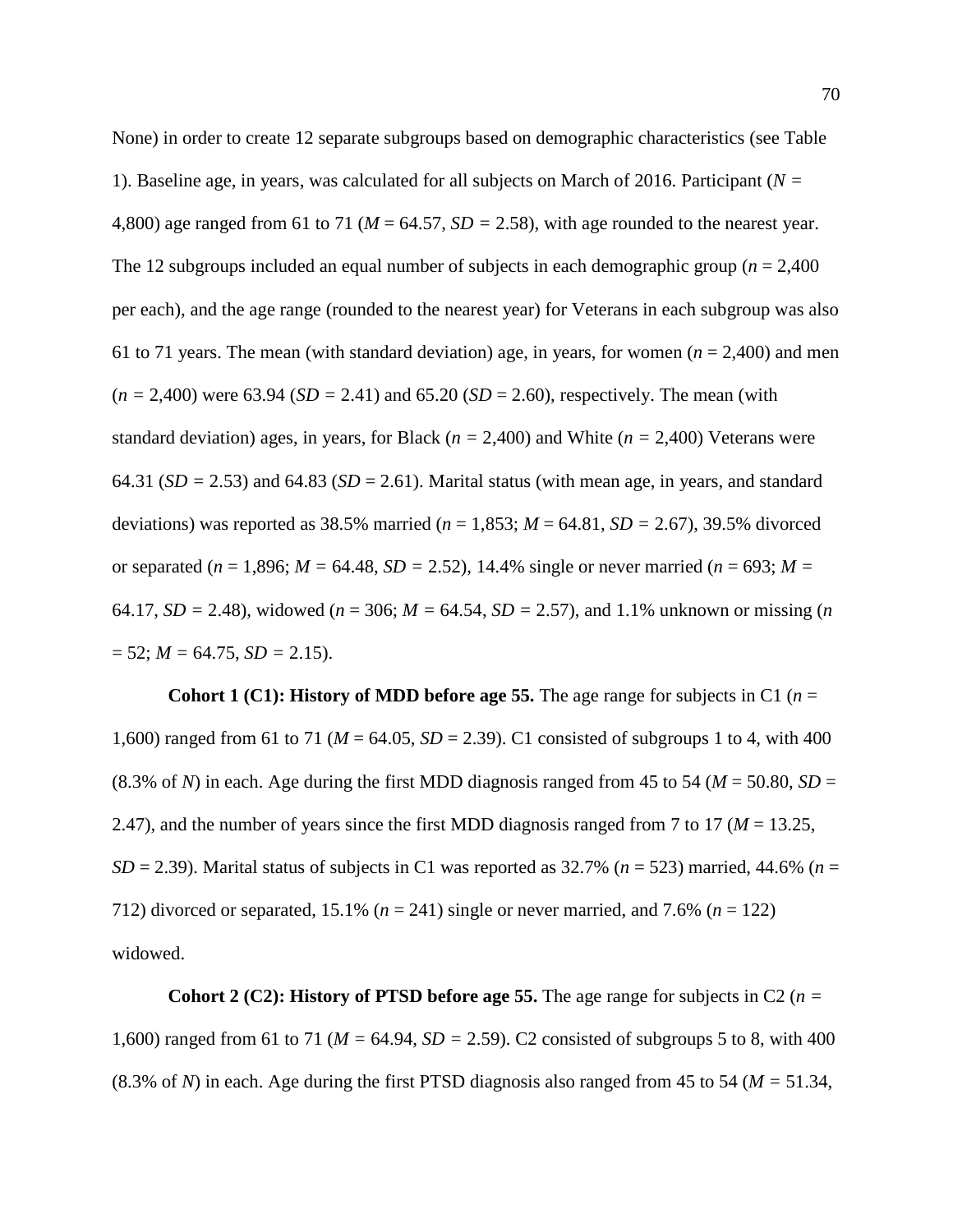$SD = 2.29$ ), and the number of years since the first PTSD diagnosis ranged from 7 to 17 ( $M =$ 13.60, *SD* = 2.46). Marital status of subjects in C2 was reported as 40.1% (*n* = 639) married, 39.9% (*n =* 636) divorced or separated, 14.4% (*n =* 230) single or never married, and 5.6% (*n =*  90) widowed.

**Cohort 3 (C3): No mental health diagnosis before age 55.** The age range for subjects in C3 (*n =* 1,600) ranged from 61 to 71 (*M =* 64.72, *SD =* 2.68). C3 consisted of subgroups 9 to 12, with 400 (8.3% of *N*) in each. Marital status of subjects in C3 was reported as 44.4% (*n =*  691) married, 35.2% (*n* = 548) divorced or separated, 14.3% (*n =* 222) single or never married, and  $6.0\%$  ( $n = 94$ ) widowed.

Additional information on participant characteristics are presented in Table 2. Differences between participants based on cohorts, subgroups, and other characteristics are reported in the Results section below.

# **Data Analysis**

The data for this study were analyzed in three sequential steps, beginning with the a priori statistical power analysis. The first dataset included Veterans diagnosed with dementia/CIND at age  $\geq 60$  years, and the second dataset included Veterans diagnosed at age  $\geq 56$  years. The findings from the second dataset will be the main focus of this study. G\*Power, a statistical power analysis program, Microsoft Excel, and the Statistical Package for the Social Sciences (SPSS) were used to examine the data.

**First analysis: Veterans diagnosed with dementia/CIND at**  $age \ge 60$ **. Descriptive** analyses and crosstabulations with chi-square were conducted to gather demographic and baseline characteristics of the sample. Chi-square  $(\chi^2)$  and independent samples *t*-tests were employed to examine differences between groups. The Pearson product moment correlation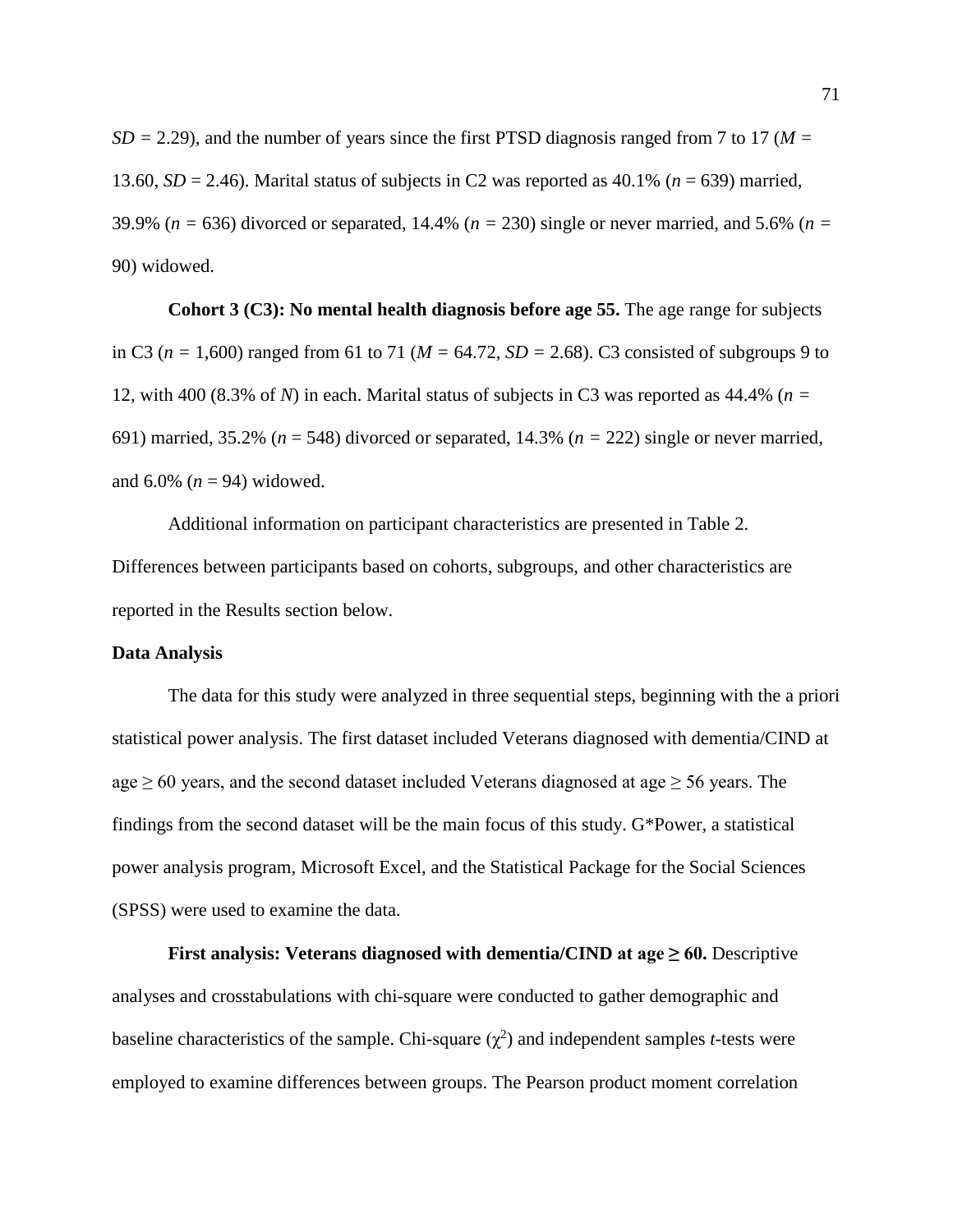coefficient (*r*) was used to determine correlations between the outcome and predictor variables. The variance inflation factor (VIF) value, tolerance value, and variance proportions were analyzed to determine if there was collinearity among the study variables. Linearity of the logit and potentially influential outliers (using Cook's distance and Mahalanobis distance) were also inspected to discover if the assumptions of logistic regression were met.

The primary analysis consisted of binary logistic regression to examine preexisting MDD and PTSD as predictors of dementia/CIND. Additional covariates that were examined for their predictive utility included race, sex, and their interactions with MDD and PTSD. Other risk factors of dementia/CIND identified in the literature were also studied, including subjects' current age and approximate duration of MDD/PTSD symptoms [\(Byers & Yaffe, 2011;](#page-111-2) [Kaup et](#page-117-2)  [al., 2016\)](#page-117-2). The first logistic regression analysis included the examination of MDD, PTSD, race, and sex as predictors of dementia/CIND diagnosed in Veterans aged  $\geq 60$  years. Sampling procedures for this initial dataset involved removing subjects from each Cohort who were diagnosed with dementia/CIND prior to age 60, rather than age 56 (as described in the [Methods](#page-61-0) – [Sampling Procedures](#page-67-0) section).

There were 210 subjects in the initial sample diagnosed with dementia/CIND at age  $\geq 60$ . Although the overall logistic regression model was statistically significant, the predictive utility of individual variables were weak. Based on the Nagelkerke  $R^2$  value of .14, which resembles the  $R^2$  in linear regression, the overall model accounted for a very small amount variance in the DV. This statistic should, however, be interpreted with caution, as it is considered a pseudo  $R^2$  value. The model was able to correctly classify 45.2% of the dementia/CIND cases, suggesting a less than 50-50 chance of accurately identifying persons with dementia/CIND.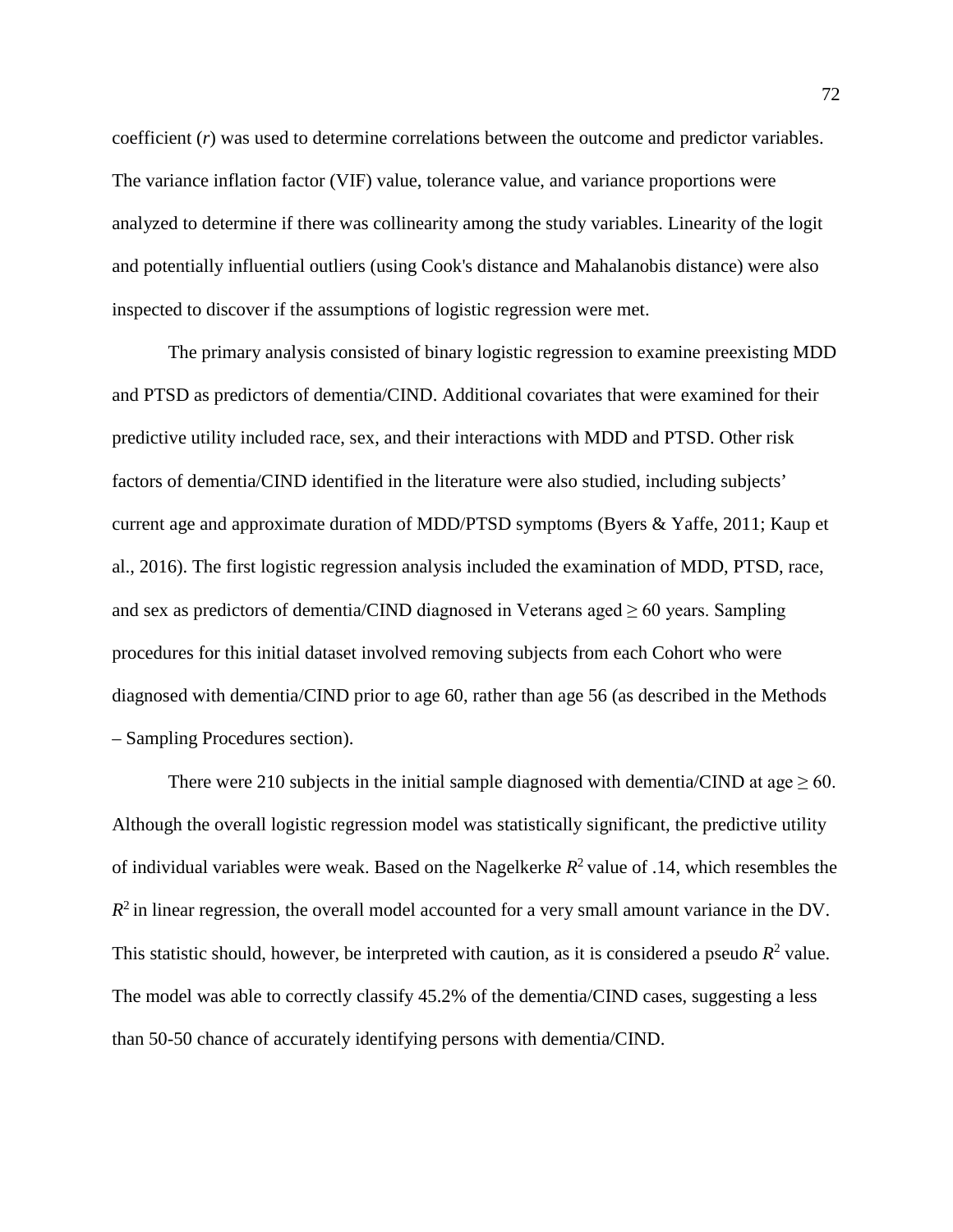**Second analysis:** Veterans diagnosed with dementia/CIND at age  $\geq$  56. Given that the results from the first set of analyses were largely insignificant, data obtained through VINCI were further analyzed for variables that could potentially have an impact on dementia/CIND. A second dataset was created, which included Veterans diagnosed with dementia/CIND at age > 56, rather than age  $\geq 60$ . This ensured that there would remain a one year gap between MDD/PTSD and potential dementia/CIND, which would be important to examine predictive utility of the disorders. It also included a total of 336 subjects with positive dementia/CIND status, which was 126 more subjects with dementia/CIND within a four year duration (from ages 56 to 59) who were not included in the first analysis. This dataset was also extracted from the same three cohorts created from the initial sample of 6,068,273. Information about the three tables for Cohorts 1, 2, and 3 are highlighted in gray in [Figure 1.](#page-138-0)

The finding that difficulties with cognitive functioning were present in this Veteran population earlier than the typical age of onset of dementia in the general population (age  $\geq 60$ ) is not surprising, considering that many scholars have reported Veterans are at an increased risk of senescence-associated medical conditions at an earlier age [\(Lohr et al., 2015;](#page-118-0) [Sibener et al.,](#page-124-0)  [2014\)](#page-124-0). Therefore, the rationale for the second set of analyses was the growing need to study an increasing population of aging Veterans who are at a higher risk for accelerated cognitive decline that potentially onsets earlier than observed in the general population [\(Sibener et al., 2014\)](#page-124-0).

Descriptive data, group differences, and correlations among all variables were analyzed with this second dataset of Veterans diagnosed with dementia/CIND after age 55. Variables that were significant in the bivariate analyses or relevant to the hypothesis of this study were then analyzed using logistic regression, which consisted of dementia/CIND as the dependent variable (DV), and MDD history, PTSD history, race, and sex as the predictor variables. It should be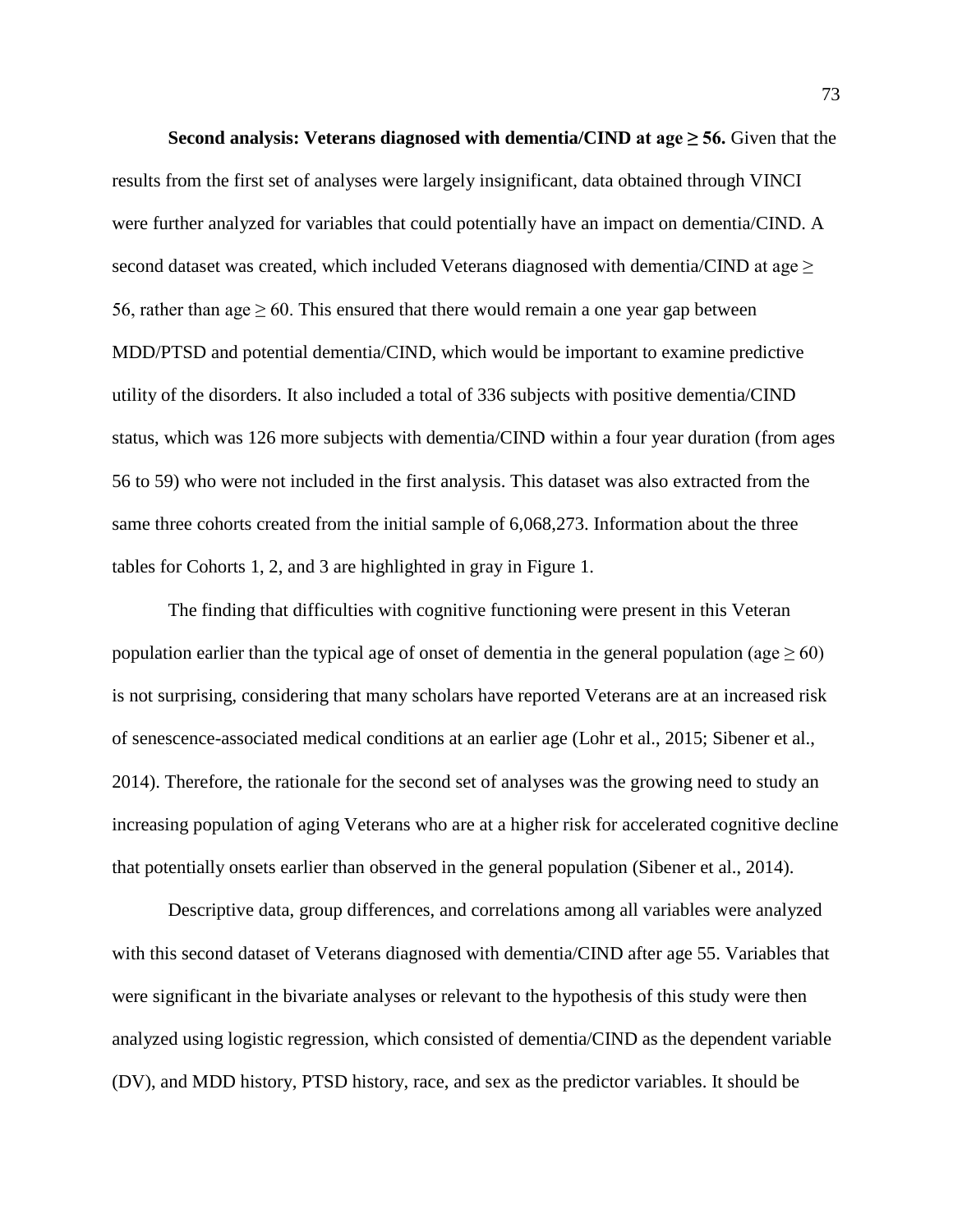noted that because age has been well-established as a risk factor of dementia/CIND [\(Chen, Lin,](#page-111-0)  [& Chen, 2009;](#page-111-0) [World Health Organization, 2015\)](#page-127-0), it was adjusted for in all the logistic regression models unless otherwise stated. In addition, scholars have found that the type of depressive symptoms may also influence the amount of risk a person has of developing dementia and related conditions. Specifically, depressive symptoms that were more severe and continued to increase were predictive of the highest level of dementia risk [\(Kaup et al., 2016\)](#page-117-0). Accordingly, in this study, the number of years since the first MDD/PTSD diagnosis were calculated to discover the impact, if any, the chronicity or duration of MDD/PTSD had on the development of dementia/CIND. The amount of time since the first MDD/PTSD diagnosis was used to measure chronicity because symptoms of both conditions are known to typically endure throughout a person's life, sometimes despite efforts to obtain treatment or occurrence of remission periods [\(Kaup et al., 2016;](#page-117-0) [Veitch et al., 2013\)](#page-125-0).

After the bivariate analyses, binary logistic regression was employed to test the predictive utility of MDD and PTSD, with dementia/CIND diagnosis as the dichotomous DV. The two conditions were examined separately, and then together. These set of analyses were repeated a second time adjusting for the influence of CurrentAge. The remaining logistic regression analyses involved three separate models, all with dementia/CIND diagnosis as the DV. The steps taken during the analyses are denoted with superscript alphabetical letters, such as Model  $1^a$ ,  $1^b$ , and 1<sup>c</sup>, and are based on recommended model building strategies from the literature. Three common model building strategies used for logistic regression include direct, hierarchical, and stepwise methods [\(Peng, Lee, & Ingersoll, 2002\)](#page-120-0). The direct model building approach is typically employed when a priori hypotheses are lacking, whereas the hierarchical method is suitable for clarifying patterns of casual relationships between predictor and outcome variables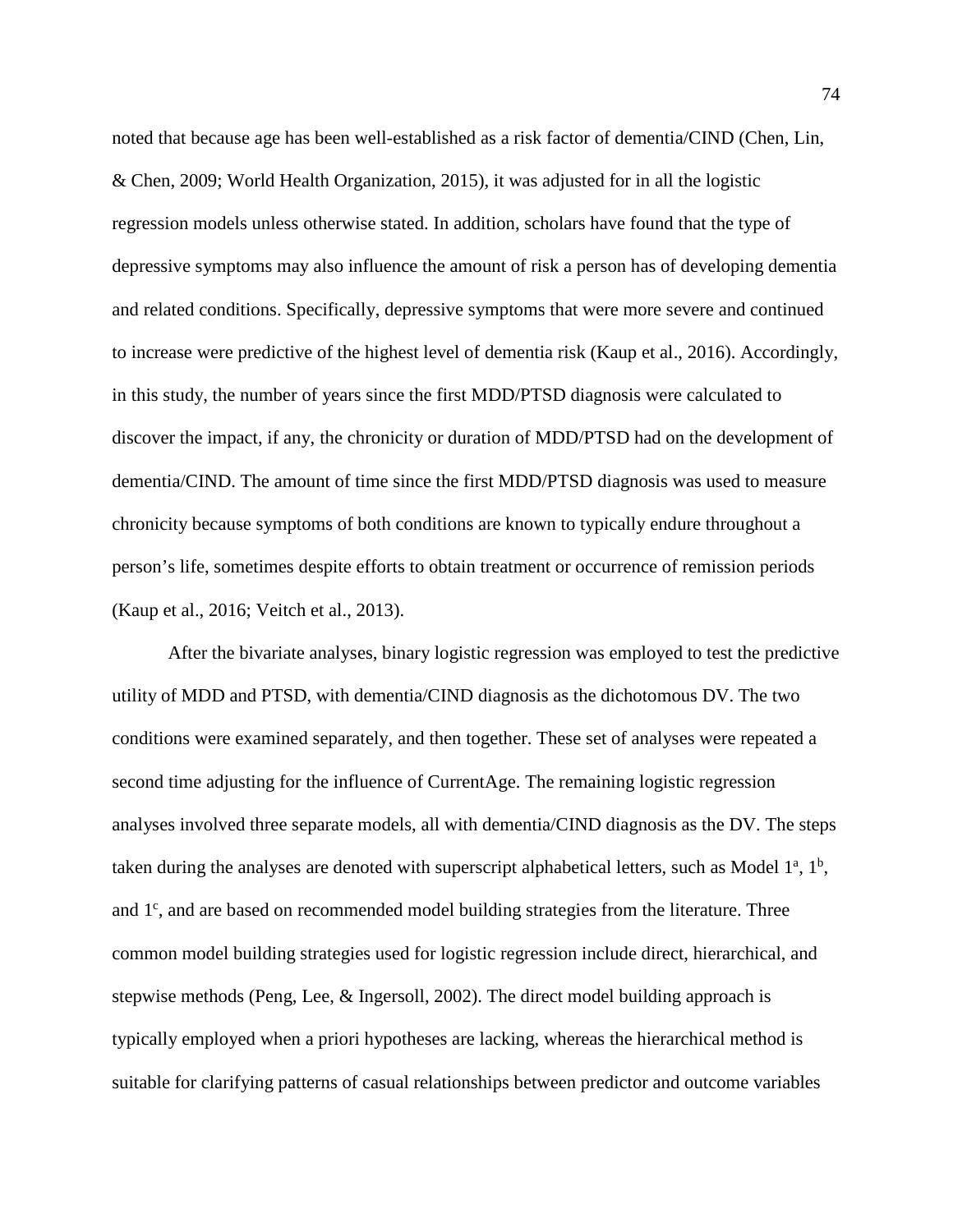[\(Stoltzfus, 2011\)](#page-124-1). Further, although stepwise regression techniques have been considered controversial by some researchers, they have nonetheless been worthwhile for preliminary screening and hypothesis testing [\(Reed & Wu, 2013;](#page-122-0) [Stoltzfus, 2011\)](#page-124-1). Based on the current knowledgebase of prevalence rates and predictors of dementia/CIND among the general and Veteran populations, hierarchical and stepwise logistic regression methods were selected in this study for the logistic regression analyses.

Age, MDD, and recently PTSD, are well-established risk factors of dementia and CINDs [\(Byers et al., 2012;](#page-111-1) [Qureshi et al., 2010;](#page-121-0) [Yaffe et al., 2010\)](#page-127-1). In contrast, data on race and sex as risk factors varies and additional research is necessary for clarification [\(Akincigil et al., 2012;](#page-109-0) [Breslau, 2009;](#page-110-0) [Katz et al., 2012;](#page-117-1) [Plassman et al., 2008;](#page-121-1) [Plassman et al., 2007\)](#page-121-2). Therefore, each of the three models were originally built using hierarchical logistic regression to clarify the role of race and sex in predicting dementia/CIND, and also to determine whether the addition of new interaction variables added to the predictive validity of the model (Reed  $& Wu, 2013$ ).

Then, backward stepwise methods were employed in the last step of each model to further inspect the impact of individual variables, particularly the interactions between demographic variables and psychiatric history or chronicity. The stepwise method proved valuable for this purpose, especially due to the lack of consistent evidence in the literature about demographic variables as risk factors of dementia/CIND [\(Katz et al., 2012;](#page-117-1) [Reed & Wu, 2013;](#page-122-0) [Stoltzfus, 2011\)](#page-124-1). Research on the *chronicity* of MDD and PTSD as risk factors is also limited, and most existing studies have considered depressive symptoms only at one point in time [\(Barnes et al., 2012;](#page-110-1) [Kaup et al., 2016\)](#page-117-0). In this study, Models 2<sup>duration</sup> and 3<sup>duration</sup> were built with similar methods as those implemented for Model 2 and 3, respectively. However, MDDduration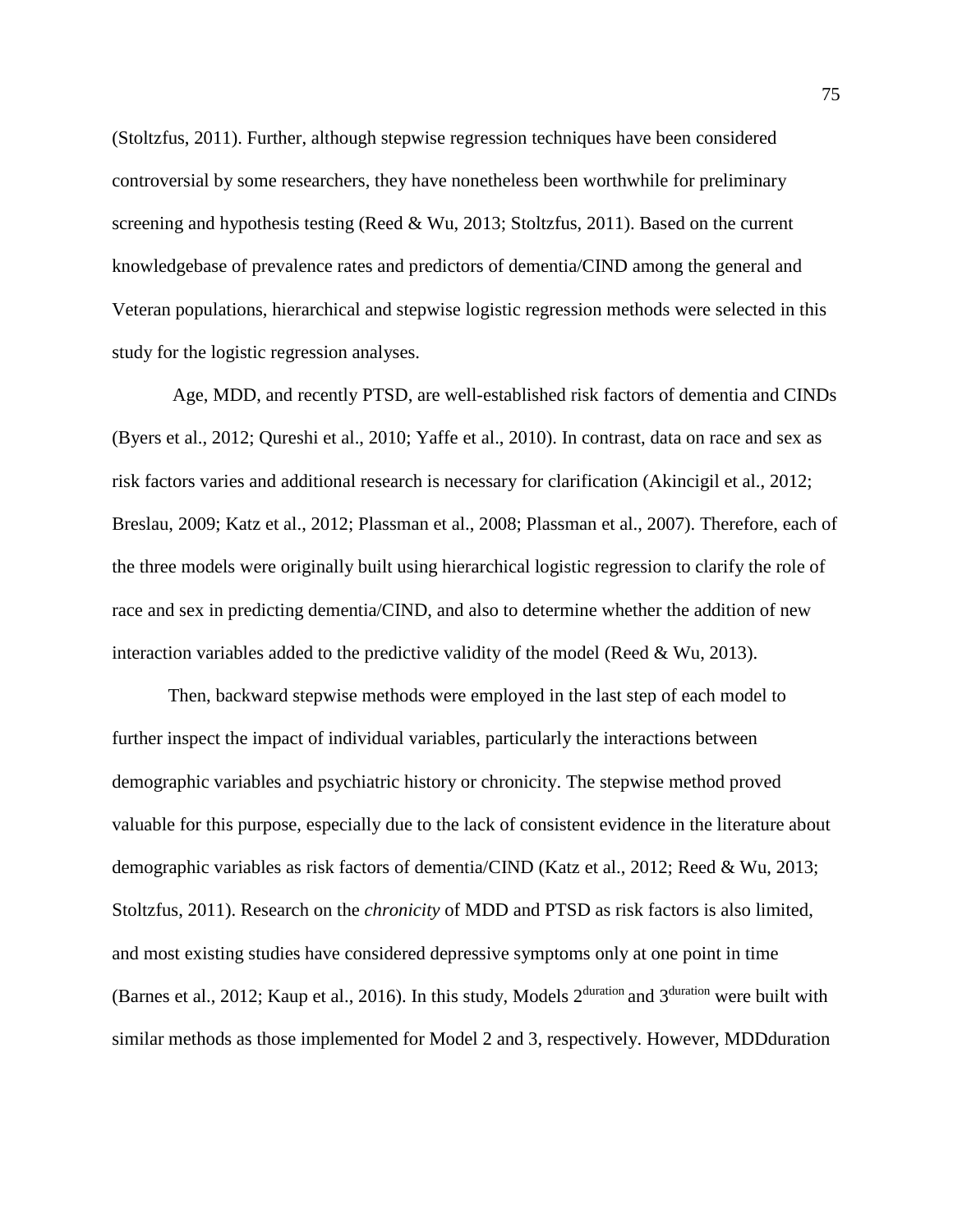and PTSD duration were the main predictor variables under investigation in Models 2<sup>duration</sup> and 3<sup>duration</sup>, rather than MDD and PTSD history.

Hierarchical logistic regression was used for Model 1<sup>a</sup>, which included MDD history, PTSD history, sex, and race as the predictors, while adjusting for current age. Age was entered in the first block, MDD and PTSD into the second block, and race and sex into the third block. In the second step (Model 1<sup>b</sup>), the interactions between sex with MDD (Sex\*MDD) and PTSD (Sex\*PTSD), and the interactions between race with MDD (Race\*MDD) and PTSD (Race\*PTSD) were included in the subsequent block.

Finally, all nine variables from Model  $1<sup>b</sup>$  were entered into one block using the backward stepwise method in Model 1<sup>c</sup>. Researchers have indicated that the backward, versus the forward, stepwise method is preferred when conducting exploratory analyses for logistic regression, because it begins with all predictors in the model and removes those based on their impact on the -2LL value [\(Reed & Wu, 2013\)](#page-122-0). If the -2LL value of the model significantly decreased after a certain variable was initially removed, then that variable was kept in the model. Provided that the existing findings on relevant demographic predictors of dementia/CIND are inconsistent, and that the individual predictors were largely significant in Model  $1^a$ , yet insignificant in Model  $1^b$ , the backward stepwise method was beneficial in Model  $1<sup>c</sup>$  for identifying if any of the new interaction variables were stronger than others in predicting dementia/CIND [\(Reed & Wu, 2013\)](#page-122-0).

Sex, MDD, PTSD, and the interactions between sex with MDD (sex\*MDD) and sex with PTSD (sex\*PTSD), while adjusting for current age, were examined in Model 2. In Model 2<sup>a</sup>, MDD and PTSD were entered into one block, and sex was entered in the following block. Then, the two interaction variables were added to the model in the subsequent block (Model  $2<sup>b</sup>$ ). The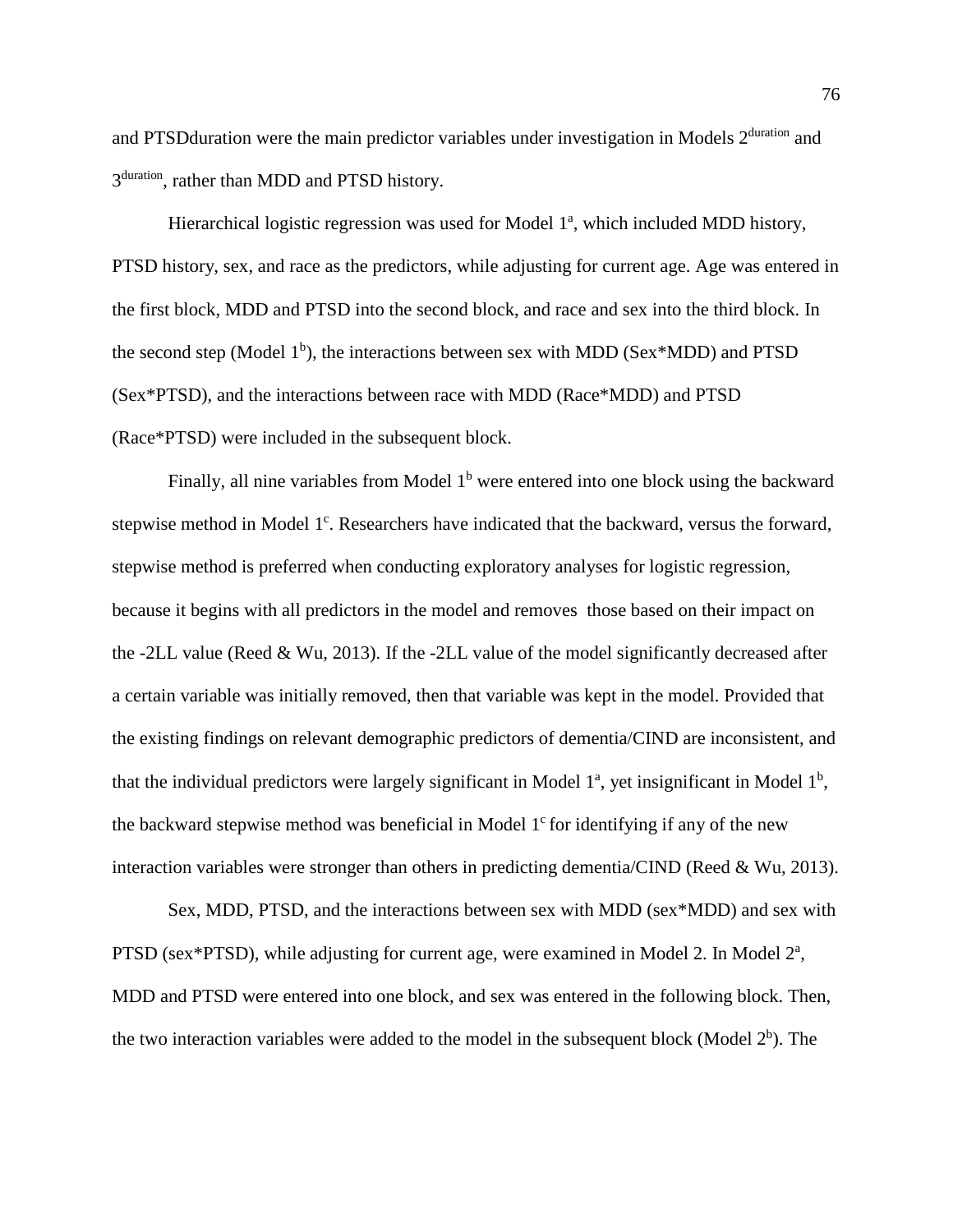third step, Model  $2^c$ , entailed entering all five variables in one block using the backward stepwise method.

The same methods were implemented for Model 3, however, race was the demographic variable under investigation. An additional analysis was conducted for both Models 2 and 3 that involved MDDduration and PTSDduration as the main predictors (rather than MDD and PTSD history) using the same procedures. The final step of these analyses [of MDD/PTSD duration] will be reported in the [Results –](#page-77-0) [Logistic Regression Analysis s](#page-84-0)ection below and presented in corresponding tables. These models are denoted with "duration" written in superscript format after the model number (e.g., Model 2duration and Model 3duration).

**Classification cutoff and Model Validity.** It should be noted that a classification cutoff of .07 was used for the logistic regression analysis based on the rate of positive dementia/CIND cases in the current study sample (7 percent). Researchers estimated prevalence rates for Veterans in similar age groups to be approximately 7.3 percent [\(Wray et al., 2014\)](#page-127-2). In addition to disease prevalence rates, sensitivity and specificity should be considered when determining the optimal cutoff criterion [\(Hanley & McNeil, 1982\)](#page-115-0). Accordingly, a receiver operating characteristic (ROC) curve analysis was conducted and the area under the curve (AUC) was analyzed to determine the optimal classification cutoff for the analysis.

The ROC curve is one of the most common methods for inspecting the discrimination ability of a model or test, and the AUROC (area under the ROC curve) has been described as the best quantitative index to describe the curve [\(Hanley & McNeil, 1982;](#page-115-0) [Kumar & Indrayan,](#page-117-2)  [2011\)](#page-117-2). The AUROC denotes "the probability of correctly identifying" positive and negative cases [\(Hanley & McNeil, 1982, p. 29\)](#page-115-0), and it continues to be used frequently, especially in biomedical research [\(Dalrymple-Alford et al., 2010;](#page-112-0) [Dujardin et al., 2010\)](#page-114-0). The ROC curve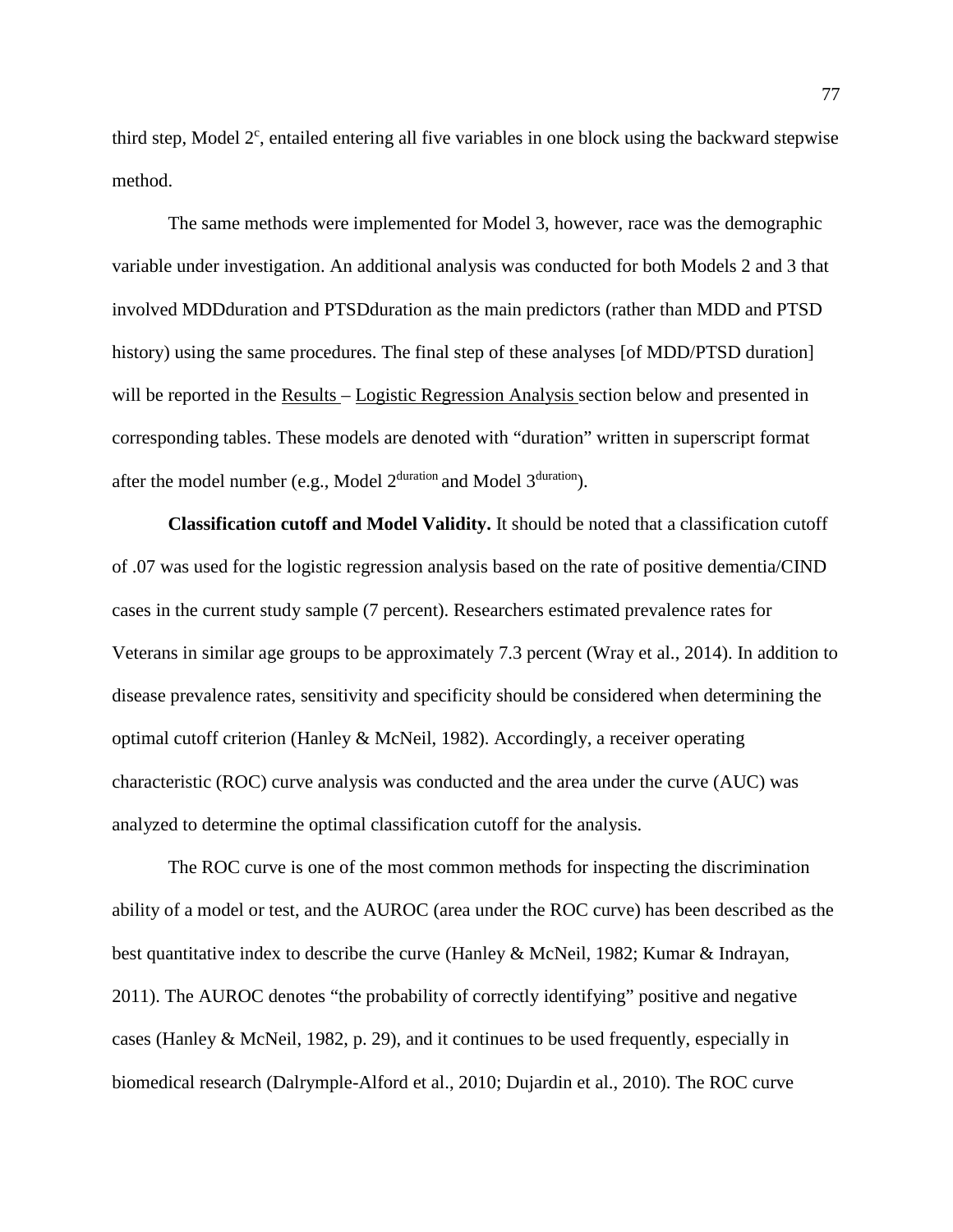shows the "full picture of trade-off between the sensitivity and specificity across a series of cutoff points" [\(Kumar & Indrayan, 2011, p. 277\)](#page-117-2).

For this study, the ROC curve indicated the probability that individuals who had dementia/CIND were correctly being classified as having the condition, and individuals who did not have dementia/CIND were correctly being identified as not having been diagnosed with dementia/CIND. The classification cutoff of .07 was applied based on the predicted probability values obtained from a logistic regression analysis with MDD, PTSD, race, and sex as the predictors, and then used for the ROC curve analysis. The cutoff was chosen because it maximized sensitivity (.631) and specificity (.490). After conducting the logistic regression analyses, the AUROC curve analysis was conducted again to determine the discrimination validity of Models 1, 2, and 3.

## **Results**

#### <span id="page-77-0"></span>**Demographic Characteristics**

Descriptive statistics of Veterans' demographic characteristics were calculated separately for all groups, including those with and without a dementia/CIND diagnosis (see Table 2). This retrospective study consisted of a total sample of 4,800 Veteran subject (*M* = 64.57, *SD =* 2.58), with 336 subjects having a dementia/CIND diagnosis at age  $>$  55. The mean age (with standard deviation) during which subjects ( $n = 336$ ) were first diagnosed with dementia/CIND was 60.83  $(SD = 3.18)$ . The prevalence rate of positive dementia/CIND cases (7 percent) was consistent with the rates reported in the existing literature among the general and Veteran population [\(Hebert et al., 2013;](#page-116-0) [Lohr et al., 2015;](#page-118-0) [Prince et al., 2013\)](#page-121-3).

**Current age.** There was a significant difference between the current age of Veterans diagnosed with dementia/CIND ( $n = 336$ ;  $M = 65.64$ ,  $SD = 2.50$ ) and those without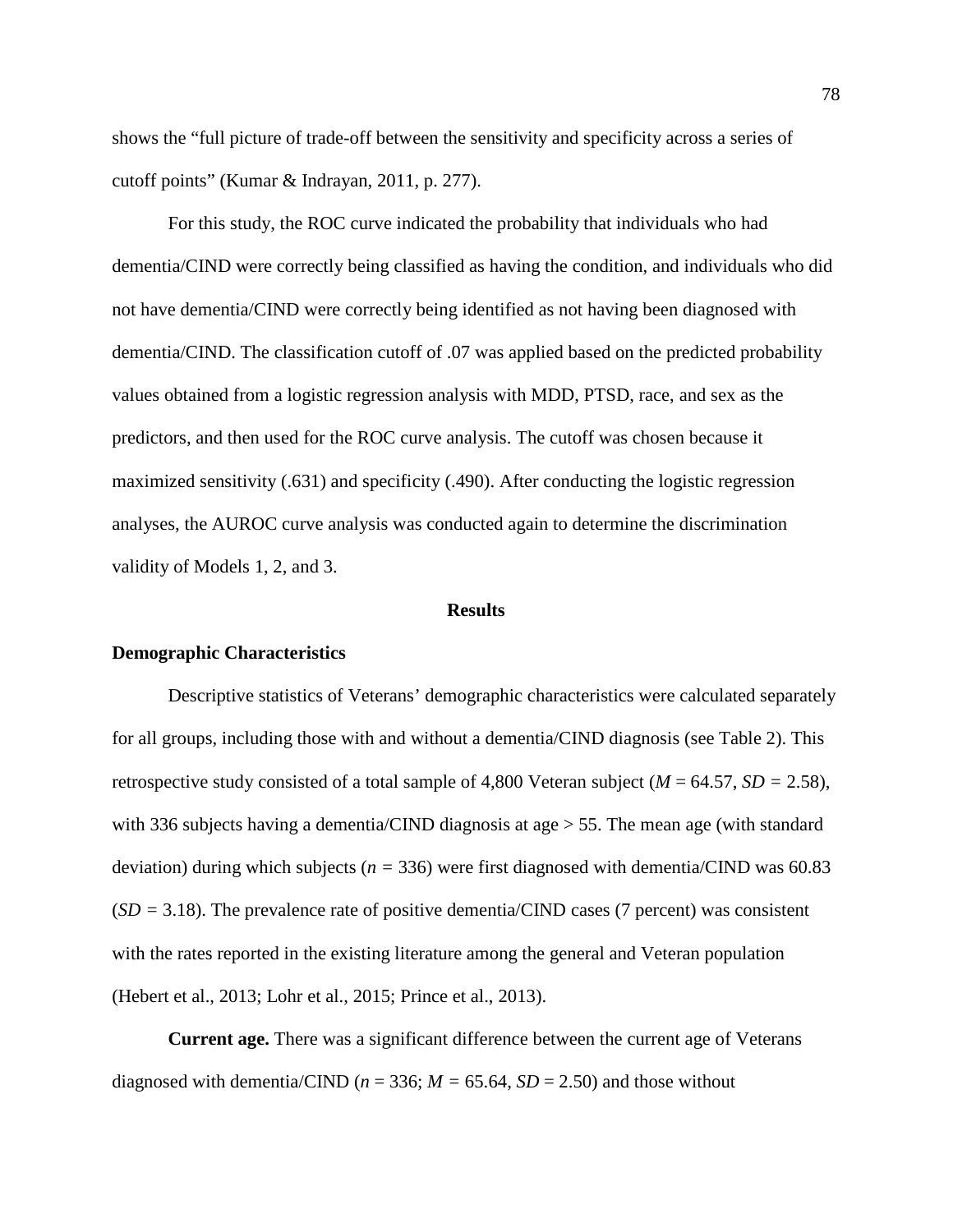dementia/CIND (*n* = 4,464; *M =* 64.49, *SD =* 2.57), *t*(4798) = -7.95, *p* < .000, with Veterans diagnosed with dementia/CIND being older.

**History of MDD (Cohort 1).** Of the Veterans with a history of MDD prior to age 55 (*n =* 1,600), 124 (7.8%) were diagnosed with dementia/CIND. These individuals made up 36.9% of the sample with dementia/CIND ( $n = 336$ ), and 2.6% of the total sample ( $N = 4,800$ ). The percentage of Veterans diagnosed with dementia/CIND after age 55 did not differ based on history of MDD,  $\chi^2(1, N = 4800) = 2.07$ ,  $p = .150$ . The mean chronicity of MDD, in years, was 13.76 (*SD =* 2.24) in positive cases of dementia/CIND, and 13.21 (*SD =* 2.40) in cases without dementia/CIND, which were found to be significantly different,  $t(1598) = -2.48$ ,  $p = .013$ . The average number of years between the first MDD diagnosis and first dementia/CIND diagnosis was 8.95 (*SD =* 3.40). Subjects with dementia/CIND were first diagnosed with MDD at a slightly older age ( $M = 51.26$ ,  $SD = 2.30$ ) compared to the age that subjects without dementia/CIND were first diagnosed with MDD (*M =* 50.76, *SD =* 2.48).

**History of PTSD (Cohort 2).** Among Veterans with a history of PTSD prior to age 55 (*n =* 1,600), 131 (8.2%) were diagnosed with dementia/CIND, which was 39.0% of the positive dementia/CIND cases (*n =* 336), and 2.7% of the total sample (*N =* 4,800). The percentage of Veterans diagnosed with dementia/CIND after age 55 were significantly different based on history of PTSD,  $\chi^2(1, N = 4800) = 5.20$ ,  $p = .023$ . Likewise, the mean chronicity of PTSD, in years, was determined to be statistically different among Veterans with (*M =* 14.28, *SD =* 2.26) and without ( $M = 13.54$ ,  $SD = 2.47$ ) dementia/CIND,  $t(159) = -3.58 = p < .000$ . Levene's test indicated unequal variances ( $F = 6.76$ ,  $p = .009$ ), thus degrees of freedom were adjusted from 1598 to 159. The average number of years between first PTSD diagnosis and first dementia/CIND diagnosis was 9.52 (*SD =* 3.29). Subjects with dementia/CIND were first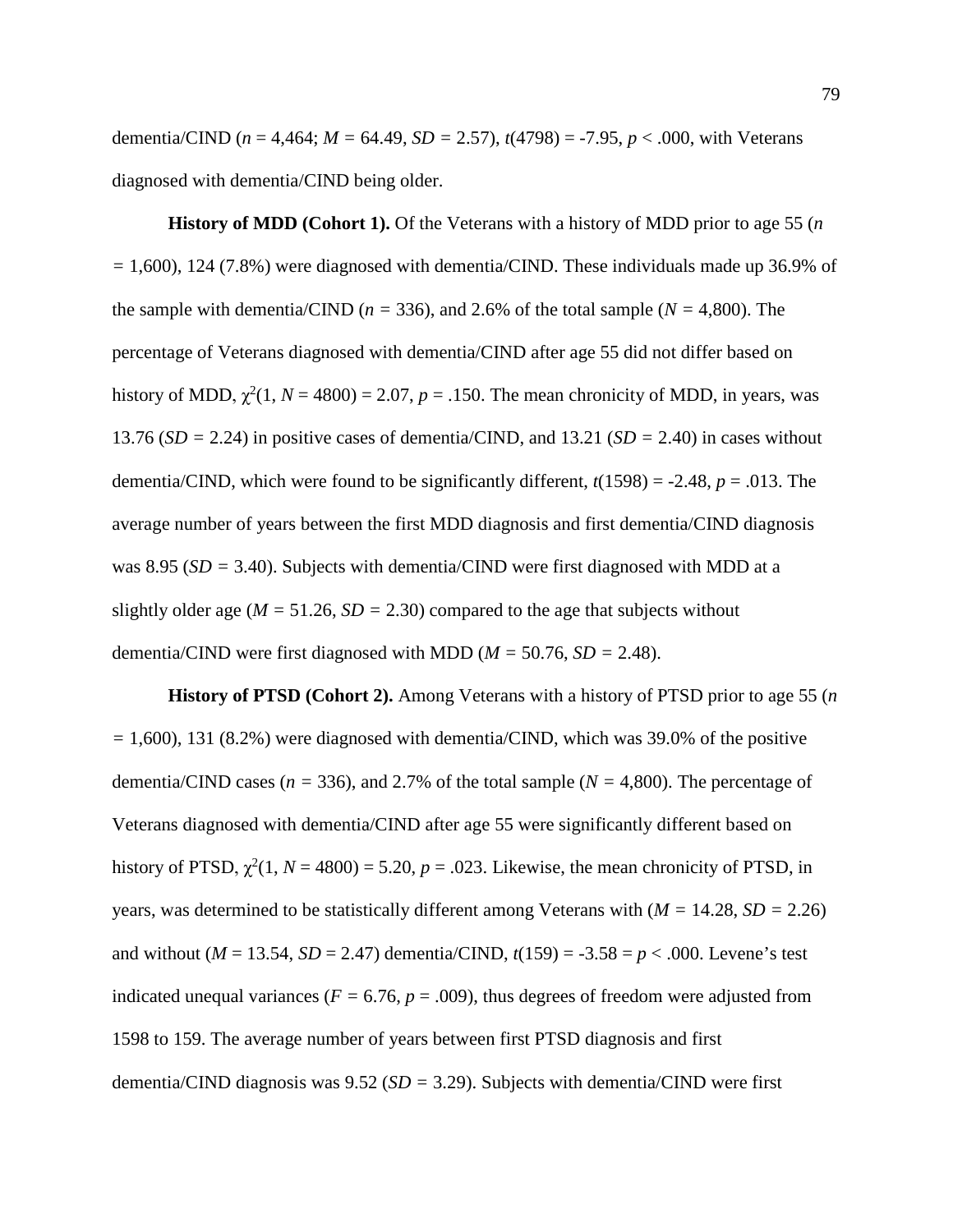diagnosed with PTSD at a slightly older age (*M =* 51.70, *SD =* 1.89) compared to the age that subjects without dementia/CIND were first diagnosed with PTSD  $(M = 51.31, SD = 2.32)$ .

**Sex: Female or male.** Veteran subjects diagnosed with dementia/CIND differed significantly by sex,  $\chi^2(1, N = 4800) = 17.52$ ,  $p < .000$ . There were 131 (5.5%) women and 205 (8.5%) men diagnosed with dementia/CIND. Among the positive dementia/CIND cases ( $n =$ 336), 39% were women and 61% were men.

**Race: White or Black.** The proportion of subjects with dementia/CIND also differed significantly by race,  $\chi^2(1, N = 4800) = 5.12$ ,  $p = .024$ . There were 148 (6.2%) Black individuals and 188 (7.8%) White individuals diagnosed with dementia/CIND. Among the positive dementia/CIND cases  $(n = 336)$ , 44% self-identified as Black whereas 56% of them selfidentified as White.

**Marital status: Single/unmarried, married, divorced/separated, and widowed.** The percentage of individuals with dementia/CIND did not differ significantly by marital status,  $\chi^2(3)$ ,  $N = 4748$ ) = 3.98,  $p = .263$ . There were 58 (8.4%) single/unmarried, 117 (6.3%) married, 136 (7.2%) divorced/separated, and 25 (8.2%) widowed subjects diagnosed with dementia/CIND. Among the 336 individuals with dementia/CIND, 17.3% were reported as single/unmarried, 34.8% as married, 40.5% as divorced/separated, and 7.4% as widowed. It should be noted that there were 52 (1.1% of *N*) cases with missing or unknown marital status, and these were coded as missing in the SPSS dataset. Additional information on demographic characteristics can be found in Table 2, including frequency (percentage), mean (standard deviation), and chi-square or *t* values.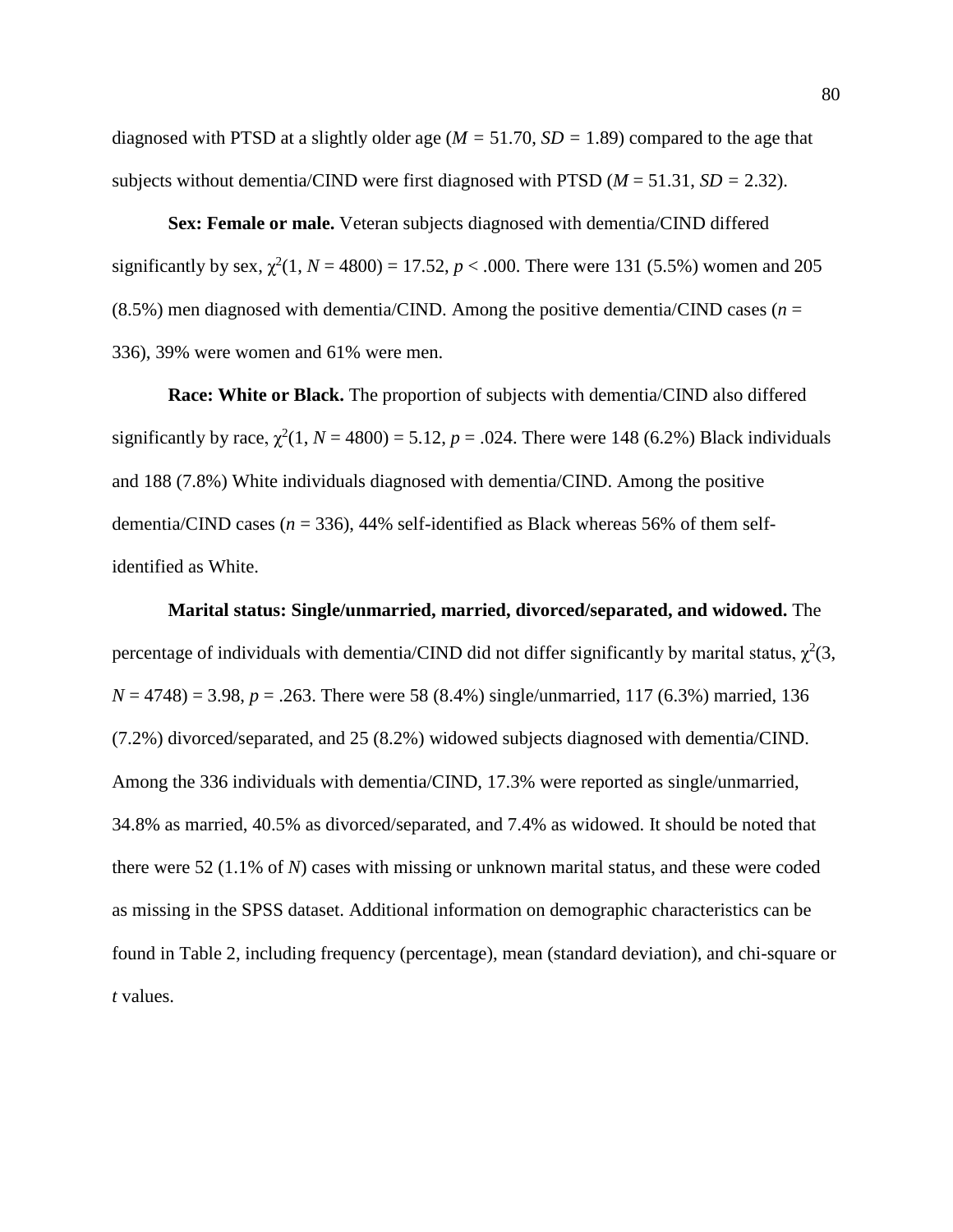## **Subgroup Characteristics**

Frequency (with percentage) and chi-square values were calculated for each of the 12 subgroups (Table 3). Each subgroup ( $n = 400$ ) was compared to the rest of the sample ( $n = 4,400$ ) in the 11 other subgroups). The percentage of subjects with and without dementia/CIND were significantly different for 2 of the 12 subgroups, one of which was the C2G8 (Cohort 2, Group 8) White/Male subgroup,  $\chi^2(1, N = 4800) = 20.28$ ,  $p < .000$ . Among the 400 men in C2G8, 50 (12.5%) subjects had dementia/CIND and 350 (87.5%) did not. Veterans in C2G8 had the highest rate of dementia/CIND compared to the rest of the sample, which suggested that among Veterans aged  $\geq 60$  years, White male Veterans with a history of PTSD were at greater risk compared to other Veterans (e.g., female Veterans, Veterans who self-identified as Black, and/or other White male Veterans who did not have a history of PTSD).

Subjects with and without dementia/CIND also significantly differed based on the C3G9 (Cohort 3, Group 9) Black/Female subgroup,  $\chi^2(1, N = 4800) = 12.11$ ,  $p = .001$ . There were 11 (2.8%) Veterans in C3G9 with dementia/CIND, which was the lowest rate found compared to the rest of the sample. This finding indicated that Black female Veterans without a psychiatric history prior to age 55 had lower chances of getting dementia/CIND when compared to other Veterans (e.g., male Veterans, White Veterans, and/or other Black female Veterans with a psychiatric history prior to age 55).

Although the chi-square tests did not reveal additional significant associations, patterns in prevalence rates of dementia/CIND were nonetheless observed across subgroups. For example, the three White/Male groups had the highest number of dementia/CIND cases  $(n = 114)$  when compared to the three Black/Male groups (*n =* 91), then White/Female groups (*n =* 74), and Black/Female groups (*n =* 57). Greater dementia/CIND rates were consistently observed for men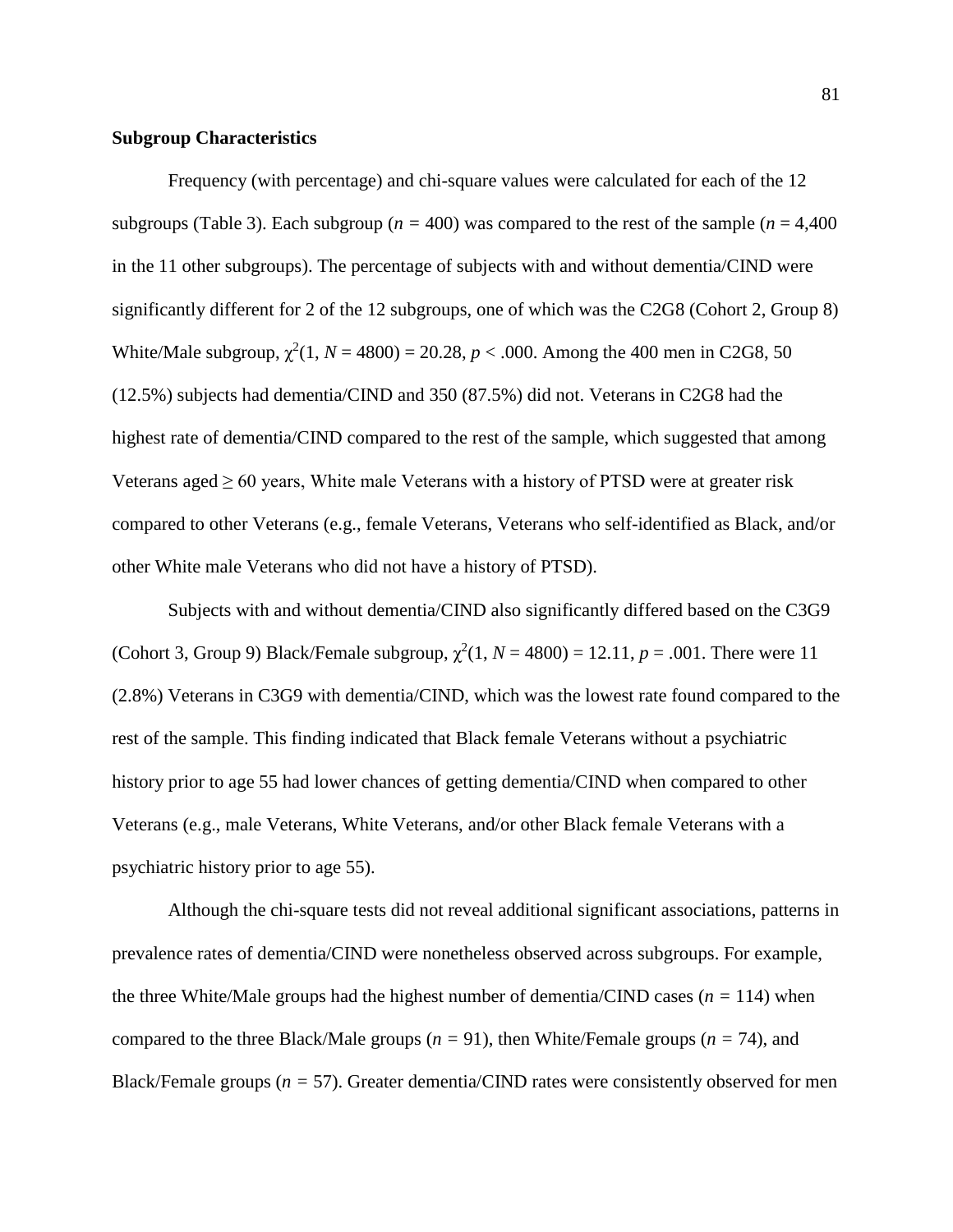compared to women across all three cohorts. With the exception of C1 (history of MDD), White men and women had higher rates compared to Black men and women, respectively. Importantly, the Black/Male group ( $n = 36, 9.0\%$ ) with a history of MDD (C1) had greater rates of dementia/CIND compared to the White/Male group (*n =* 34, 8.5%) in C1. The Black/Female and White/Female groups in C1 had the same rate of dementia/CIND (*n =* 27, 6.8% for both racial groups).

Further, the rate of dementia/CIND for White male Veterans without a psychiatric history (C3G12) was greater than the rate for both Black and White female Veterans with a history of MDD or PTSD. However, when a history of MDD was considered, rates for both Black and White female Veterans were 6.8%, which is not significantly lower than the rate for  $(7.5\%)$ White male Veterans without a psychiatric history. When comparing the rates of subgroups to the overall dementia/CIND prevalence rate found in this study (7%), White male Veterans across all Cohorts had higher rates, and Black male Veterans had higher rates if a history of MDD or PTSD was present. Interestingly, all six groups consisting of female Veterans had lower rates than 7%, except that in some instances, rates were only slightly lower (e.g., 6.8%). It is important to note that although White Veteran groups had higher rates than Black Veterans in Cohorts 2 and 3, Black male Veterans appeared to be at an increased risk if a history of MDD was present (Cohort 1). The number (with percentages) of positive and negative dementia/CIND cases within each of the 12 groups are reported in [Table 3](#page-130-0) and are presented in a bar graph format in [Figure 2.](#page-139-0)

### **Relationships among Predictor and Outcome Variables**

Results from the chi-square analyses and independent samples *t*-tests revealed statistically significant differences between Veterans with and without dementia/CIND based on the following variables (with descriptions): (1) CurrentAge (participants' current age, in years),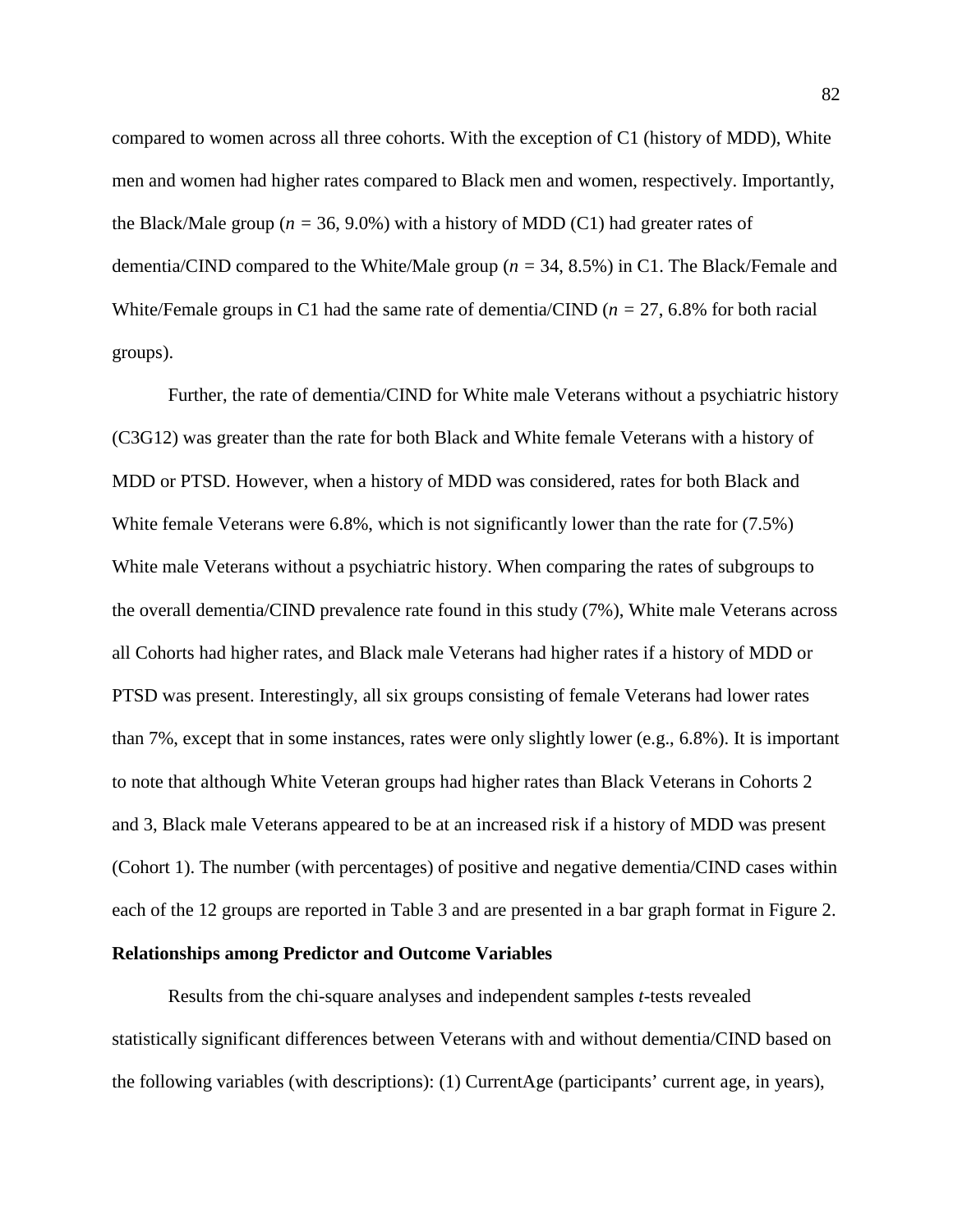(2) MDDduration (number of years since the first MDD diagnosis), (3) PTSD (history of PTSD prior to age 55) as a dichotomous predictor coded as "0" (no PTSD history) and "1" (with PTSD history), (4) PTSD duration (number of years since the first PTSD diagnosis), (5) sex coded as "0" (male) or "1" (female), and (6) race coded as "0" (White) or "1" (Black). These six variables were selected for analysis in the logistic regression models.

Although MDD history was not found to be statistically significant, it was nonetheless included in the logistic regression models based on the study hypothesis, and also the robust evidence that exists in the literature identifying it as a significant risk factor of dementia and other forms of cognitive impairment [\(Barnes et al., 2012;](#page-110-1) [Byers et al., 2012;](#page-111-1) [Byers & Yaffe,](#page-111-2)  [2011\)](#page-111-2). MDD as a predictor variable was coded in the same manner as PTSD, with "0" (no MDD history prior to age 55) and "1" (with MDD history prior to age 55). The dichotomous outcome variable, dementia/CIND diagnosed after age 55, was coded as "0" (without dementia/CIND) and "1" (with dementia/CIND). The predictor variables included in the logistic regression analyses and their frequency  $(\chi^2)$  or mean (*t* statistic) values as a function of dementia/CIND are presented in [Table 4.](#page-131-0)

Pearson product moment correlation coefficients (*r*) were also calculated for predictor and outcome variables (see [Table 5\)](#page-132-0). The coefficients for this study were interpreted as recommended by [Cohen \(1992\)—](#page-112-1)an *r* value of .10 indicates a small effect (1 percent of the total variance), .30 indicates a medium effect (9 percent of the total variance), and .50 and above indicates a large effect (25 percent of the total variance). Contrary to the existing literature, the relationship between dementia/CIND and history of MDD was not statistically significant in the current study,  $r(4798) = .021$ ,  $p = .150$ . However, although small, the correlation between dementia/CIND and MDDduration was statistically significant, *r*(1598) = .06, *p* < .05.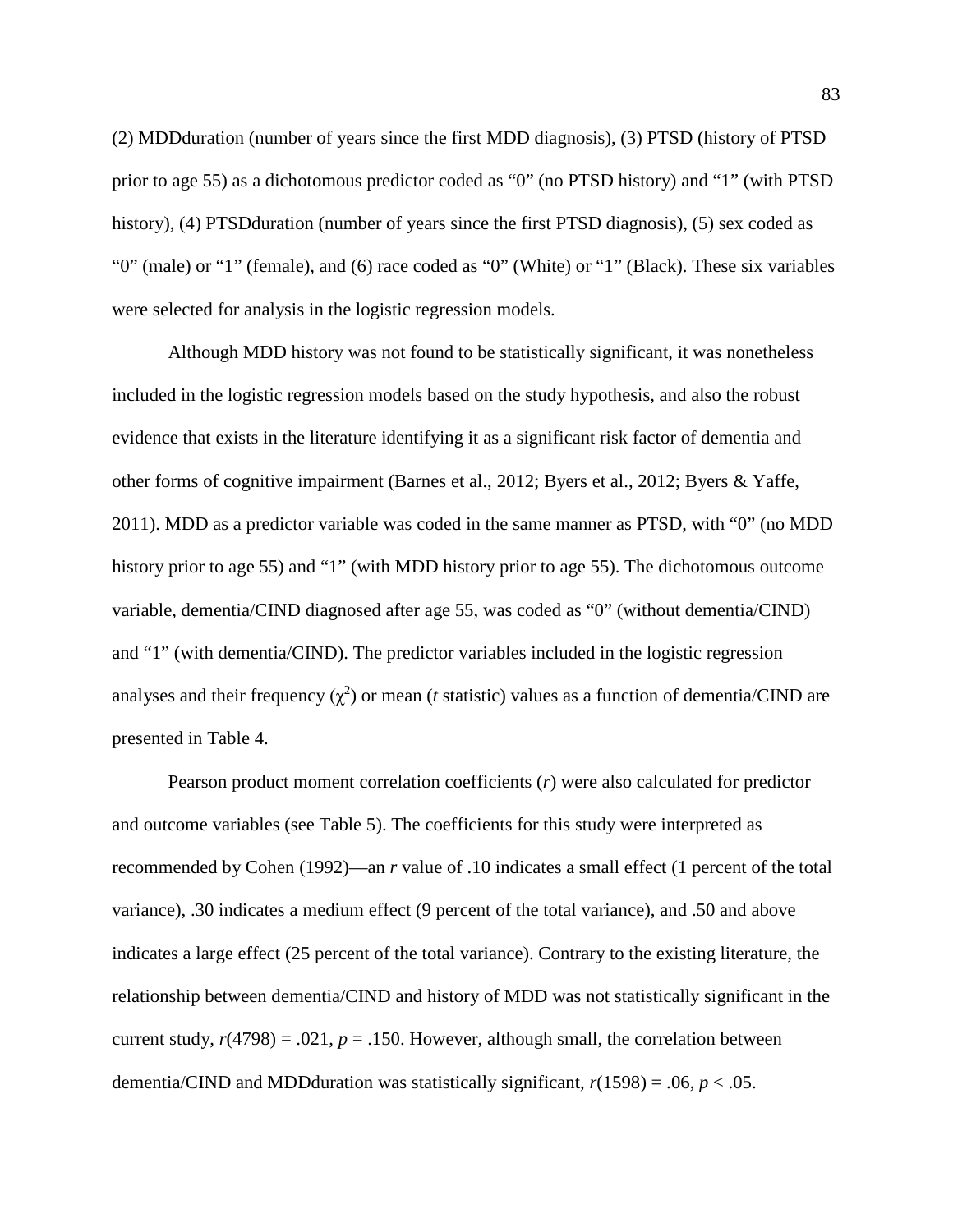The relationship between CurrentAge and the other variables were all statistically significant ( $p < .01$ ). CurrentAge was strongly correlated with MDDduration,  $r(1598) = .465$ ,  $p <$ .01, and PTSD duration,  $r(1598) = .590$ ,  $p < .01$ , which is to be expected because the duration of psychiatric symptoms depends on an individual's age. CurrentAge had smaller, yet significant positive relationships with dementia/CIND,  $r(4798) = .114$ ,  $p < .01$ , and PTSD history,  $r(4798)$  $= .101, p < .01$ . In contrast, it was negatively related to MDD history,  $r(4798) = -.142, p < .01$ ), sex,  $r(4798) = -.244$ ,  $p < .01$ , and race,  $r(4798) = -.100$ ,  $p < .01$ .

Although MDD was not significantly related to the outcome variable, it had a strong negative correlation with PTSD,  $r(4798) = -.500$ ,  $p < .01$ . PTSD,  $r(4798) = .033$ ,  $p < .05$ , and PTSD duration,  $r(1598) = .083$ ,  $p < .01$ , were both significantly related to dementia/CIND, though both of their effects were small. Sex,  $r(4798) = -.060$ ,  $p < .01$ , and race,  $r(4798) = -.033$ ,  $p < .05$ , were both negatively correlated with dementia/CIND, potentially suggesting that female Veterans (female was coded as "1" and male as "0"), and Black Veterans (Black was coded as "1" and White as "0"), were at lower risk of developing dementia/CIND when compared to male Veterans, and White Veterans, respectively.

Neither sex nor race were correlated with MDD,  $r(4798) = .000$ ,  $p = 1.00$ , or PTSD,  $r(4798) = .000$ ,  $p = 1.00$ . In addition, sex did not have a significant relationship with MDDduration,  $r(1598) = -0.021$ ,  $p = 0.397$ . Race, however, was negatively correlated with MDD duration, and this effect was statistically significant,  $r(1598) = -104$ ,  $p < .000$ . Both demographic variables were negatively related to PTSDduration, with a statistically significant moderate effect for sex,  $r(1598) = -.292$ ,  $p < .01$ ) and a statistically significant small effect for race,  $r(1598) = -0.060$ ,  $p < 0.05$ . The demographic variables were not correlated with each other,  $r(4798) = .000, p = 1.00.$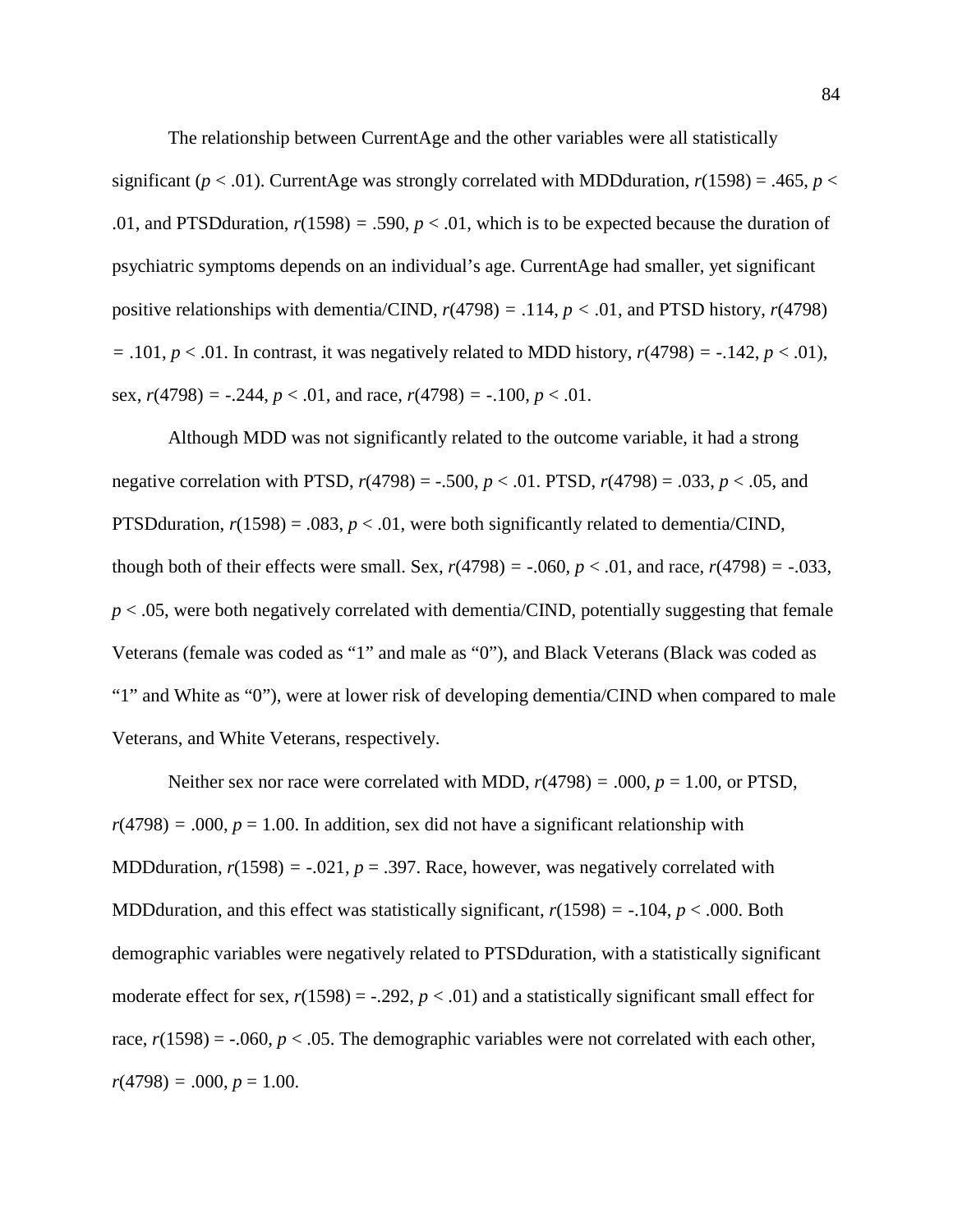Although the *r* coefficients indicated generally small effects and weak relationships between the variables, there were nonetheless many statistically significant correlations between the study variables. Moreover, many of the odds ratio (*OR*) values interpreted as effect size in the logistic regression analysis (which will be discussed in the next section) were significant and ranged from having small to medium effect sizes (based on Chen [et al., 2010;](#page-111-3) [Cohen, 1992\)](#page-112-1).

## <span id="page-84-0"></span>**Logistic Regression Analysis**

**Assumptions.** Veterans' data were first examined to ensure the assumptions of logistic regression were met. The assumptions, which are similar to those of linear regression, include absence of multicollinearity, independence of errors, linearity of the logit (for continuous variables), and lack of strongly influential outliers [\(Mertler & Vannatta, 2013;](#page-119-0) [Stoltzfus, 2011\)](#page-124-1).

*Absence of multicollinearity.* Employing a linear regression analysis in SPSS with the predictor variables, the variance inflation factor (VIF), tolerance values, and variance proportions were inspected for potential multicollinearity among the variables. Collinearity occurs when two variables are strongly correlated, whereas multicollinearity occurs when more than two predictor variables are intercorrelated [\(Field, 2013\)](#page-115-1). Generally, an *r* of .80 or higher is suggestive of two predictors measuring similar occurrences [\(Field, 2013;](#page-115-1) [Mertler & Vannatta, 2013\)](#page-119-0).

The strongest significant correlation among the variables in this study was  $r = -0.500$ between MDD and PTSD, indicating that about 25 percent of the variance in the predictors were related [\(Cohen, 1992\)](#page-112-1). Additionally, the variance proportions of MDD, PTSD, and CurrentAge were .41, .42, and .96, respectively, on condition 5, which had the smallest eigenvalue (see [Table](#page-133-0)  [6\)](#page-133-0). Researchers have stated that if multiple variables have high variance proportions on the same small eigenvalue (typically at the bottom of a [Collinearity Diagnostics table\)](#page-133-0), it is possible that dependency among the variables may be a problem [\(Field, 2013\)](#page-115-1). However, the tolerance values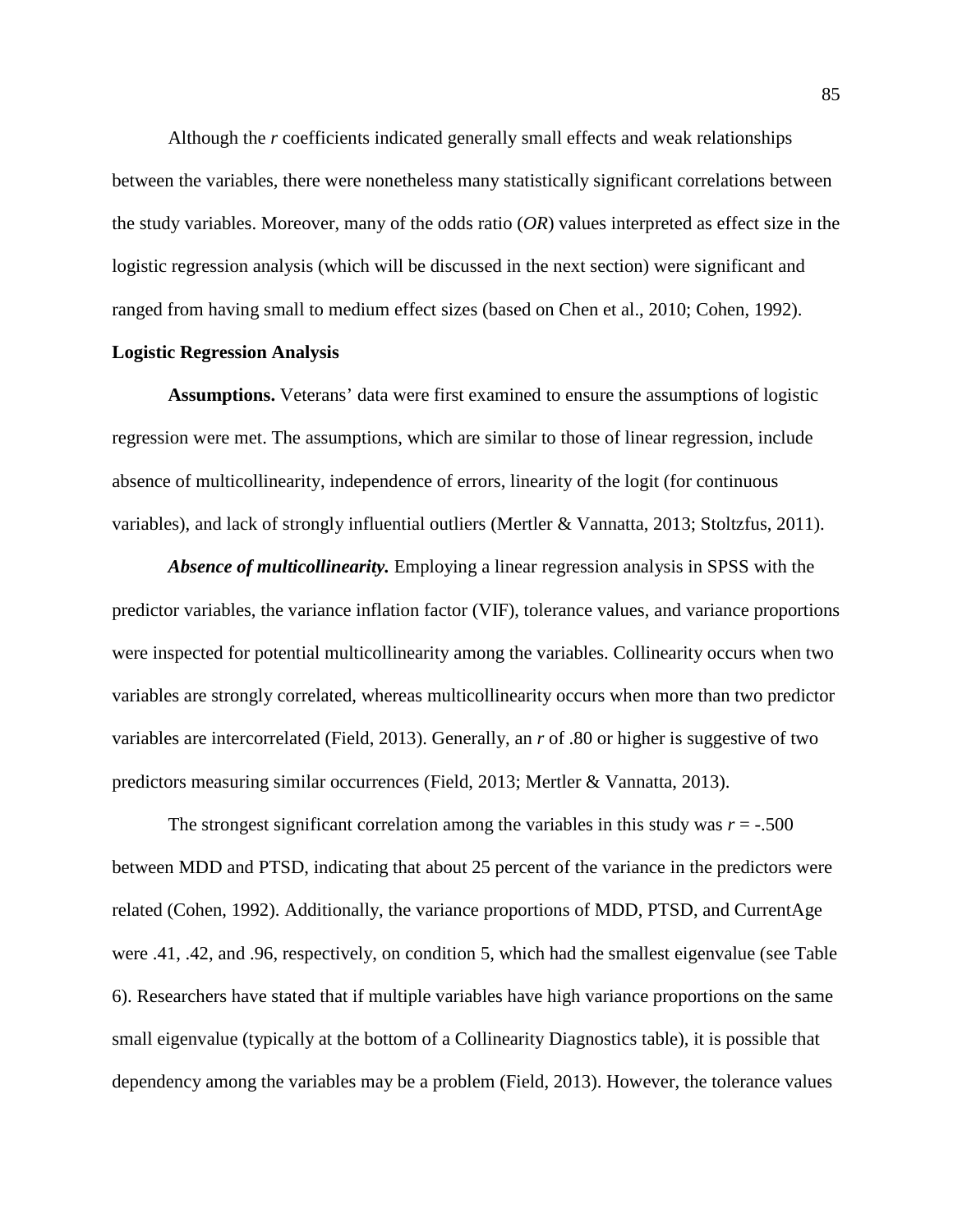for all variables were greater than .1, VIF values were all less than 10, and the mean of VIF values was 2.55, all of which researchers have recognized as indicators that multicollinearity is likely not a significant problem for the model [\(Field, 2013;](#page-115-1) [Mertler & Vannatta, 2013;](#page-119-0) [Stoltzfus,](#page-124-1)  [2011\)](#page-124-1).

*Linearity of the logit.* The continuous variables included in the logistic regression analyses (i.e., CurrentAge, MDDduration, and PTSDduration) were examined to ensure each was linearly related to the log of the outcome variable, dementia/CIND diagnosed after age 55 [\(Field,](#page-115-1)  [2013\)](#page-115-1). Each variable was interacted with the log of itself, and the resulting interaction variables were examined in a logistic regression analysis. The three interaction variables were not statistically significant, thus, demonstrating that the main effects did not violate the assumption of linearity of the logit.

*Influential outliers.* Cook's distance was used to analyze the overall influence of each case in the model. Values greater than 1 indicate there may be a case that is exerting additional influence on the model compared to other cases [\(Cook & Weisberg, 1983\)](#page-112-2). The Cook's distance values for the variables of this study ranged from .000 to .106, which did not suggest a problem.

The Mahalanobis distance  $(D^2)$  was also inspected to discover any potential multivariate outliers [\(Mertler & Vannatta, 2013\)](#page-119-0). This statistical procedure determines the distance of a case from the centroid (the point created by the means of all the variables) of the remaining cases. The distance is calculated as a chi-square  $(\chi^2)$  statistic with degrees of freedom (*df*) equal to the number of variables in the analysis [\(p. 31\)](#page-119-0). Researchers identify outliers as cases with a  $D^2$  value greater than the chi-square critical value significant beyond *p* < .001 [\(Cousineau & Chartier,](#page-112-3)  [2015;](#page-112-3) [Mertler & Vannatta, 2013\)](#page-119-0). In this study, there were no cases exceeding  $\chi^2(5) = 20.515$  at *p* < .001, thus suggesting a lack of outliers.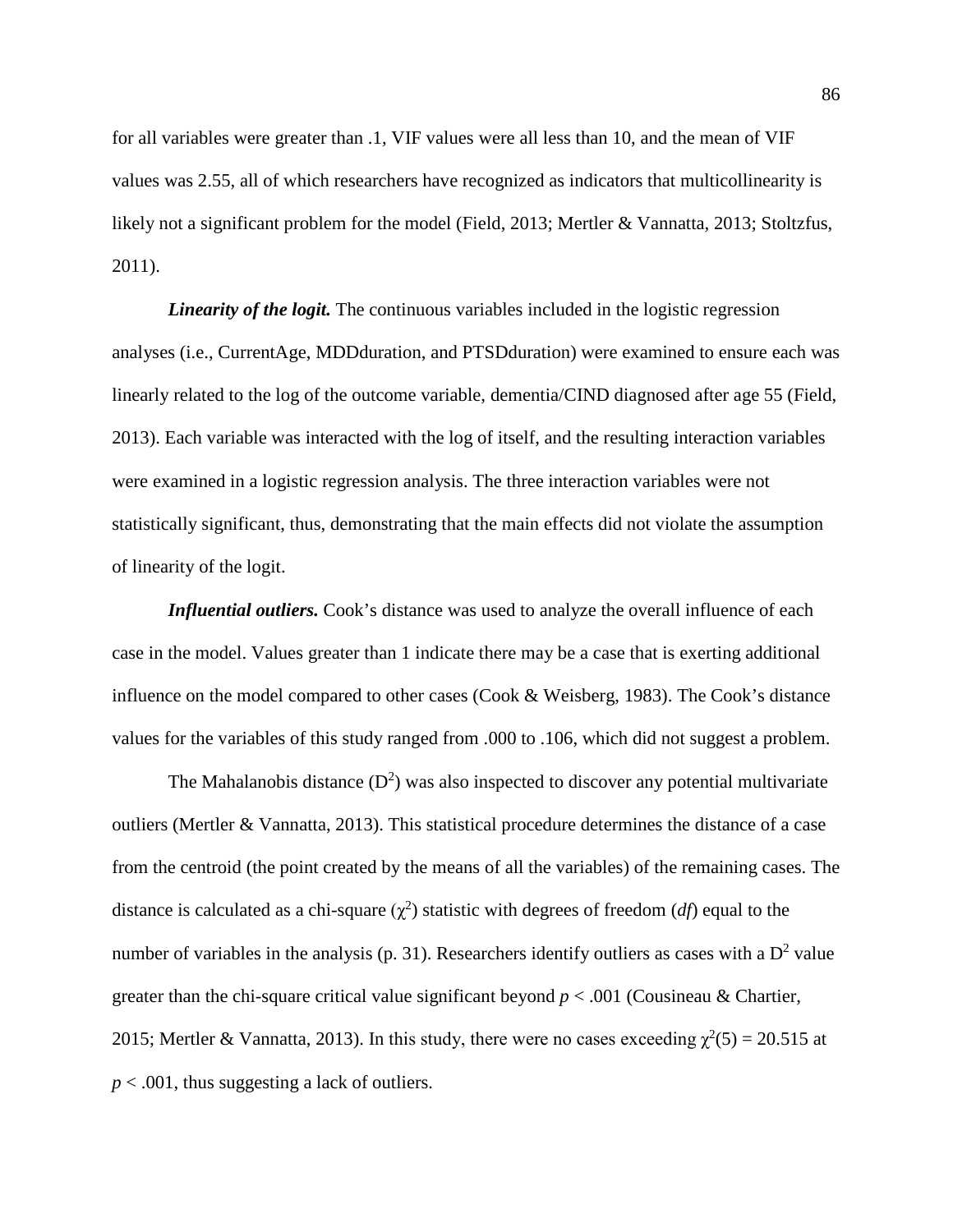**MDD and PTSD.** Prior to examining demographic risk factors, binary logistic regression analysis was conducted to determine the predictive utility of MDD and PTSD separately, and together, with and without the adjusting for CurrentAge. When the model only included MDD, it was not statistically significant,  $\chi^2(1, N = 4800) = 2.04$ ,  $p = .153$ . After adjusting for age, the model was significant when compared to a constant only model,  $\chi^2(2, N = 4800) = 67.98$ ,  $p <$ .000. This model correctly predicted 65.8% of positive dementia/CIND cases, and 56.9% of cases without dementia/CIND, for an overall classification success rate of 57.5%.

In accordance with Chen and colleagues' [\(2010\)](#page-111-3) recommendations for understanding the magnitude of odds ratio (*OR*) values as approximate equivalents to Cohen's d [\(Cohen, 1992\)](#page-112-1), the odds ratios of the predictor variables in the logistic regression analyses were interpreted as effect size based on the dementia/CIND disease rate of .07. *OR* values of 1.49 ("weak association"), 2.62 ("moderate association"), and 4.42 ("strong association") were recognized as being equivalent to Cohen's *d* of .2 (small), .5 (medium), and .8 (large), respectively [\(p. 862\)](#page-111-3).

When MDD history and CurrentAge were both included in the model, the risk of dementia/CIND increased significantly, *OR =* 1.38, 95% CI [1.09, 1.75], *p* .007. An *OR* of 1.38 is indicative of a weak association, with  $d > 0.13$  and  $d < 0.17$ . The same methods were then employed to examine the predictive utility of a history of PTSD, and interestingly, results for PTSD history were in contrast to those found for MDD history. A binomial logistic regression model with only PTSD was statistically significant,  $\chi^2(1, N = 4800) = 5.08$ ,  $p = .024$ . The odds ratio value of PTSD,  $OR = 1.30$ , 95% CI [1.04, 1.64],  $p = .023$ , was similar to that of MDD, suggesting a weak association among the conditions and dementia/CIND. When adjusting for age, the model with PTSD was considered statistically significant,  $\chi^2(2, N = 4800) = 63.09$ ,  $p <$ .000, yet PTSD was not independently significant,  $p = .133$ .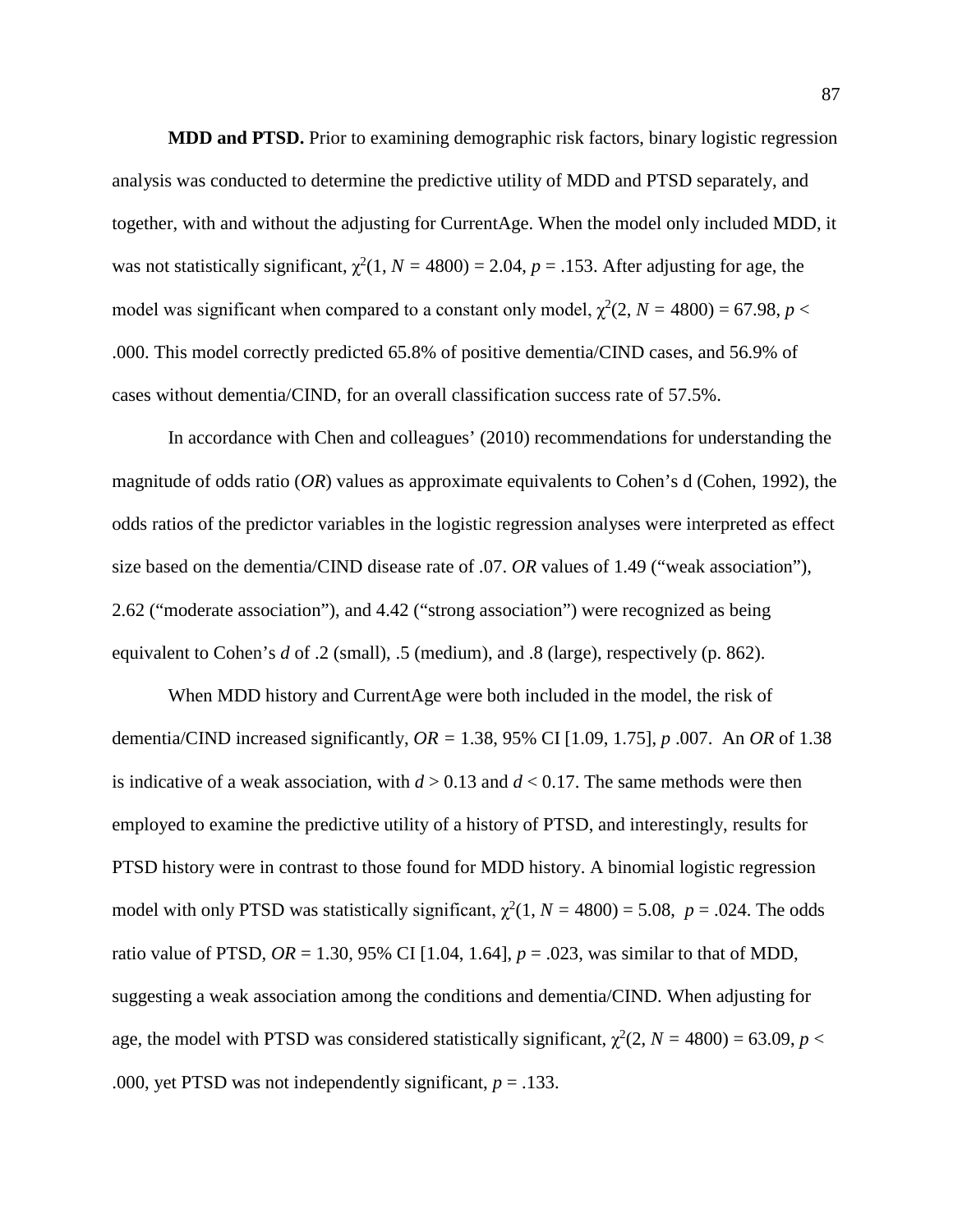A model with both MDD and PTSD was statistically significant compared to a constant only model,  $\chi^2(2, N = 4800) = 14.78$ ,  $p = .001$ . Further, MDD ( $b = .46$ , Wald  $\chi^2(1) = 9.50$ ,  $p =$ .002) and PTSD ( $b = .51$ , Wald  $\chi^2(1) = 12.40$ ,  $p < .000$ ) were also both significant in predicting dementia/CIND. Notably, Veterans with a history of MDD prior to age 55 experienced one and a half times as much increased risk of developing dementia/CIND when PTSD was held constant,  $OR = 1.58$ , 95% CI [1.18, 2.10]. Moreover, a history of PTSD (when controlling for MDD) resulted in almost double the chances of getting dementia/CIND, *OR =* 1.67, 95% CI [1.27, 2.25]. This analysis demonstrated that when controlling for the other, both MDD and PTSD had moderate associations with dementia/CIND. This model accurately classified 75.9% of individuals with dementia/CIND, and 34.0% of those without, with an overall classification success rate of 37.0%.

To further examine the predictive utility of MDD and PTSD, another model was built adjusting for CurrentAge. This model was statistically significant,  $\chi^2(3, N = 4800) = 79.40, p <$ .000. When age and PTSD were both held constant, a history of MDD almost doubled the risk of dementia/CIND,  $OR = 1.82, 95\%$  CI [1.36, 2.44], and showed a moderate association with the outcome. In contrast, when MDD and age were controlled for, the predictive utility of PTSD slightly decreased, yet remained statistically significant with a moderate association with dementia/CIND, *OR* = 1.63, 95% CI [1.22, 2.18].

To demonstrate the impact of MDD and PTSD with and without adjustment for CurrentAge, a line graph was created to represent the mean predicted probabilities by Veterans' current age, including both adjusted and unadjusted models of MDD and PTSD (see [Figure 3\)](#page-140-0). In the unadjusted model, the risk of dementia/CIND based on MDD history generally declined as subjects' age increased. The PTSD line was indicative of a higher risk as age increases, and then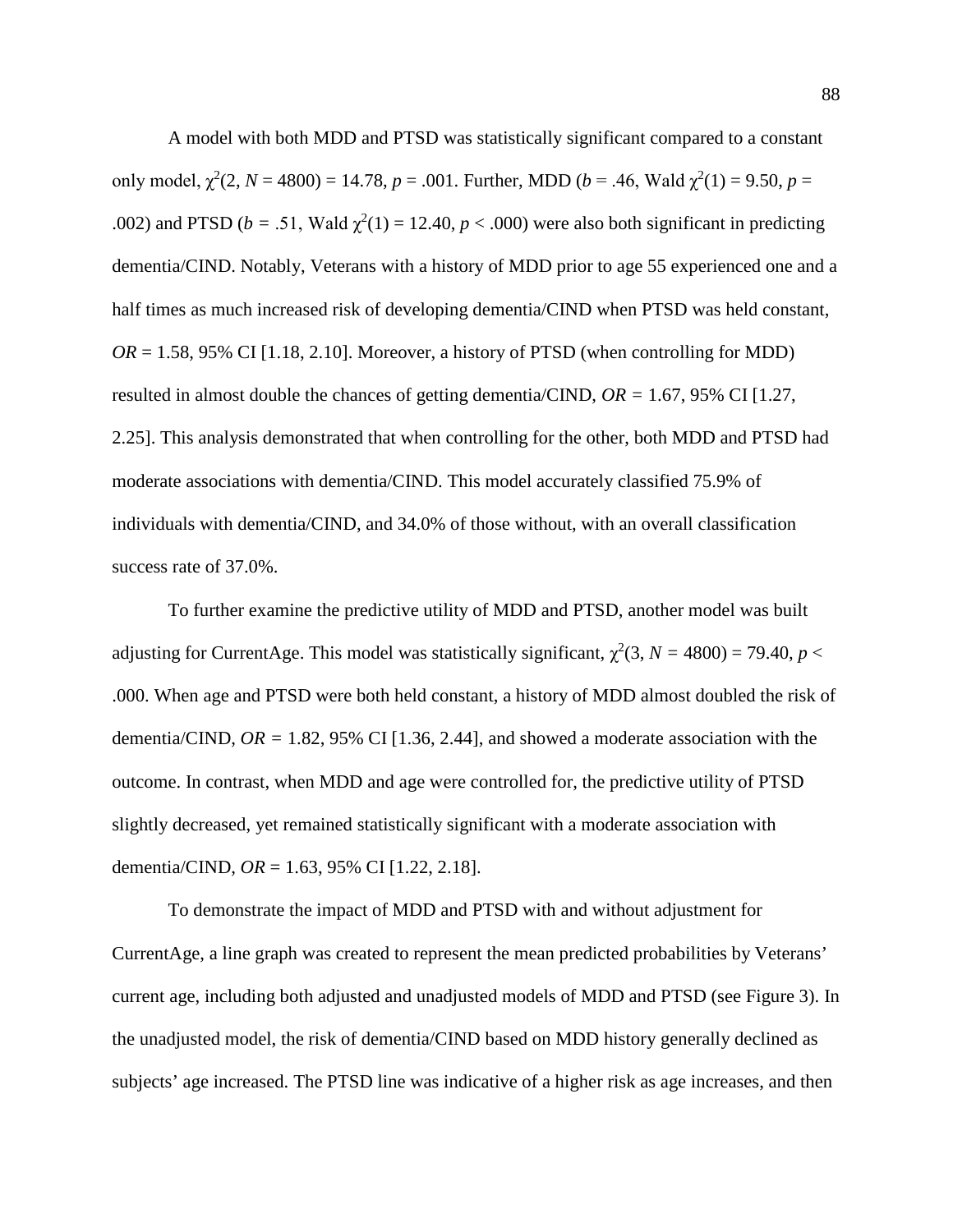a significant drop in risk the closer Veterans were to 70 year of age. This potentially suggested that MDD was a significant risk for dementia/CIND despite a Veteran's age, whereas PTSD (when controlling for age) increased the risk of dementia/CIND as Veterans become older. PTSD appeared to be the greatest risk factor in the unadjusted model, whereas MDD was the greatest risk factor in the adjusted model.

**Model 1: MDD, PTSD, sex, and race.** A hierarchical logistic regression analysis was conducted to examine the predictive utility of MDD, PTSD, and demographic variables as risk factors of dementia/CIND, adjusting for subjects' current age (Model 1<sup>a</sup>). CurrentAge, PTSD, sex, and race were entered into this model based on their significance in prior bivariate analyses. MDD was also included based on the literature in which several researchers have determined it to be a significant risk factor of dementia/CIND [\(Barnes et al., 2012;](#page-110-1) [Byers & Yaffe, 2011;](#page-111-2) [Chen](#page-111-0)  [et al., 2009;](#page-111-0) [Kaup et al., 2016\)](#page-117-0).

CurrentAge was entered into block 1, MDD and PTSD into block 2, and race and sex into block 3. Block 2 (MDD and PTSD) significantly contributed to the model, with a change in  $\chi^2$ value of 18.55,  $p < .000$ . Adding race and sex to the model resulted in a smaller, yet significant change in  $\chi^2$  value of 7.42,  $p = .024$ , with an overall statistically significant model,  $\chi^2$  (5, N =  $4800$ ) = 86.83, *p* < .000). However, the Nagelkerke *R*<sup>2</sup> of .05 indicated a weak relationship between prediction and grouping. The Hosmer-Lemeshow test was not significant  $\chi^2(8, N =$  $4800$ ) = 6.53,  $p = 0.589$ , thus supporting the assumption that the model adequately fit the data. With a classification cutoff of .07, the model was able to correctly classify 59.8% of subjects with dementia/CIND and 61.3% of subjects without dementia/CIND, for an overall success rate of 61.2%.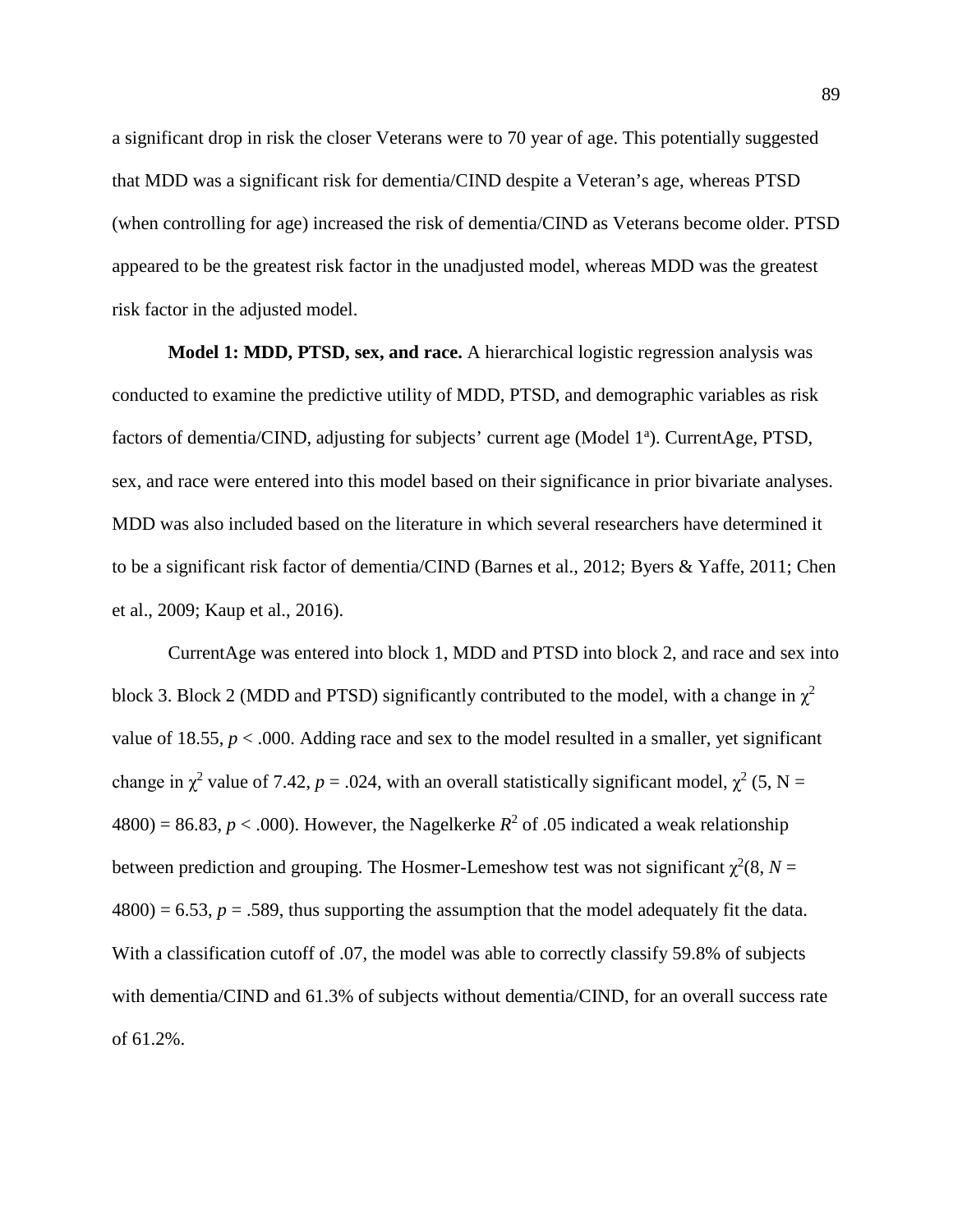When a .05 criterion of statistical significance was employed, three of the four variables, MDD ( $p < .000$ ), PTSD ( $p = .001$ ), and sex ( $p = .022$ ), were statistically significant when all other variables in the model were held constant (as shown in [Table 7\)](#page-134-0). A history of MDD was moderately associated with dementia/CIND, and Veterans with a history of MDD had almost twice the risk,  $OR = 1.80$ , 95% CI [1.34, 2.42]. Subjects with a history of PTSD ( $OR = 1.62$ , 95% CI [1.21, 2.16]) had over one and a half times the odds of getting dementia/CIND ( $b = .48$ , Wald  $\chi^2(1) = 10.63$ ,  $p = .001$ ) when compared to those without a history. While statistically significant  $(p = .022)$ , the odds for male Veterans were only slightly greater than the odds for female Veterans, *OR* = .76, 95% CI [.60, .96].

In the next step, Model 1<sup>b</sup>, interactions between sex (female = "1" and male = "0") and MDD, and sex and PTSD were added. Interactions between race and MDD, and race and PTSD were also included. CurrentAge was entered into the first block, MDD, PTSD, and the demographic variables into the second block, and the new interaction variables into the third block. Although the model as a whole was statistically significant,  $\chi^2(9, N = 4,800) = 91.81$ ,  $p <$ .000, the interactions did not significantly improve the model's prediction validity,  $\chi^2$ (4, *N* =  $4,800$ ) = 4.98,  $p = 0.289$ . When examining the effect of each variable when all others were held constant, only CurrentAge was statistically significant ( $p < .000$ ). Model 1<sup>b</sup> was able to correctly classify 60.1% of dementia/CIND incidents and 60.2% of non-dementia/CIND incidents, for an overall classification success rate of 60.2%.

To discover optimal grouping and achieve parsimony, all predictors from Model  $1<sup>b</sup>$  were entered into one block using a backward LR method for Model 1<sup>c</sup>. This method yielded the following predictors: CurrentAge, MDD, PTSD, sex, race, and Race\*MDD (see Model  $1<sup>c</sup>$  in [Table 7\)](#page-134-0). The model was statistically significant,  $\chi^2(6, N = 4,800) = 91.50, p < .000$ , however, the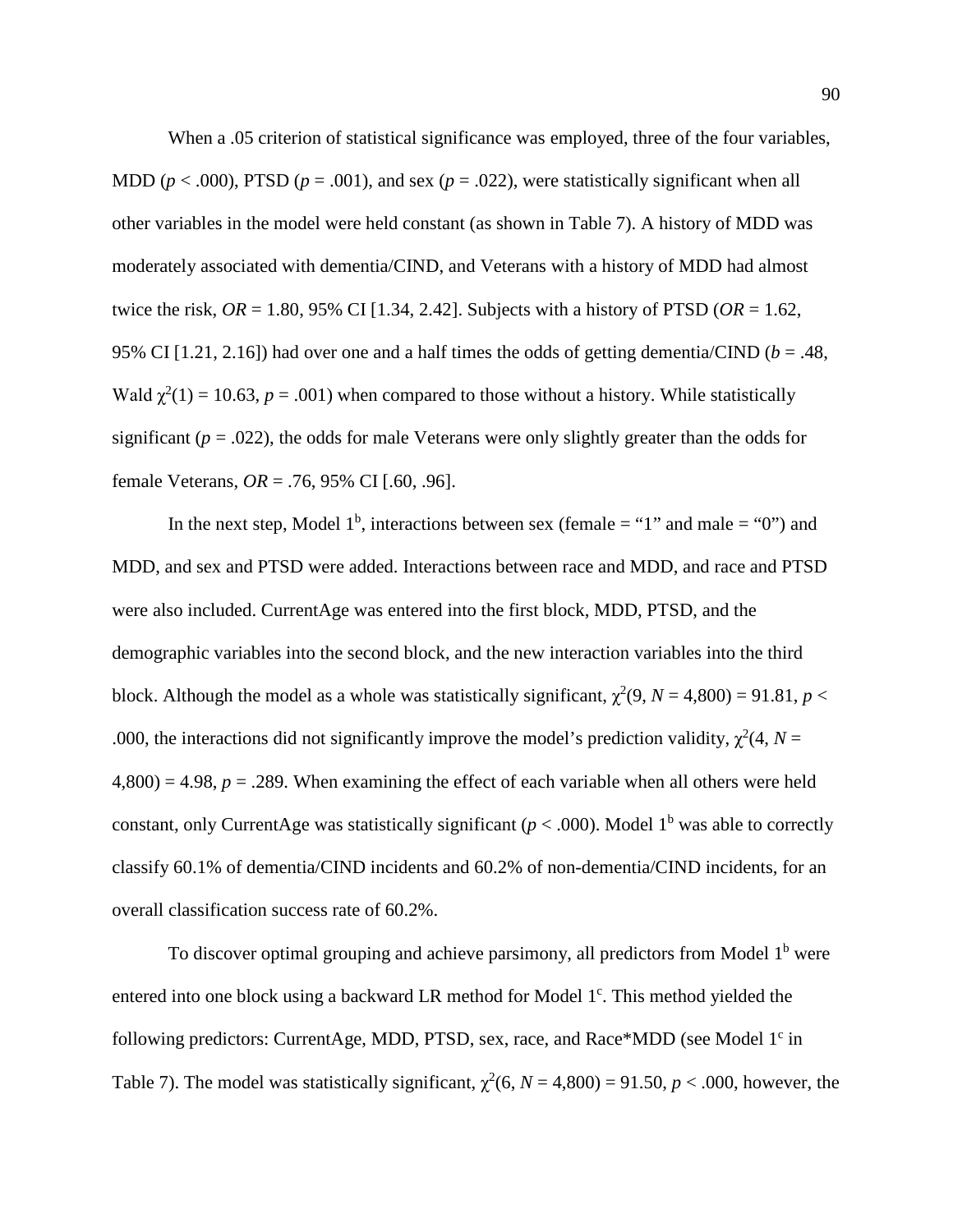overall models with this particular set of variables had similar predictive utility as Models 1<sup>a</sup> and  $1^{\rm b}$ .

When examining individual variables' predictive utility, five out of six variables were statistically significant ( $p < .05$ ), with MDD ( $p = .058$ ) being the only variable not significantly contributing to the model. Model  $1<sup>c</sup>$  was able to correctly classify 58.6% of dementia/CIND cases and 60.9% of non-dementia/CIND cases, for an overall success rate of 60.8% (see [Table 10](#page-137-0) for observed and predicted frequencies). Similar to Model 1<sup>a</sup>, a history of PTSD was associated with a 1.62, 95% CI [1.21, 2.16], greater likelihood of developing dementia/CIND ( $b = .48$ , Wald  $\chi^2(1) = 10.69$ , *p* = .001) in Model 1<sup>c</sup>. Men were .76, 95% CI [.60, .96], times more at risk of dementia/CIND compared to women. Interestingly, the strongest significant predictor of dementia/CIND in Model 1<sup>c</sup> was Race\*MDD,  $b = .52$ , Wald  $\chi^2(1) = 4.66$ ,  $p = .031$ , which showed that when compared to their White counterparts, Black Veterans had almost twice the risk of getting dementia/CIND when a history of MDD was also present, *OR* = 1.67, 95% CI [1.05, 2.67].

**Model 2: Sex, MDD, PTSD, MDDduration, and PTSDduration.** With the aim of specifying risk factors based on demographic characteristics, Model 2 was built using sex, MDD, PTSD, and interactions between the predictors (sex\*MDD and sex\*PTSD), continuing to adjust for CurrentAge (see [Table 8\)](#page-135-0). In Model 2<sup>a</sup>, a hierarchical logistic regression analysis was used in which CurrentAge was entered into the first block, MDD and PTSD into the second, and sex into the third. Adding sex to the model significantly improved the model, based on the increase in the chi-square value,  $\chi^2(1, N = 4800) = 5.16, p = .023$ .

Model 2<sup>a</sup>, overall, was also statistically significant,  $\chi^2(4, N = 4800) = 84.56$ ,  $p < .000$ , with a Nagelkerke  $R^2$  of .044. When examining individual variables' impact on the model, all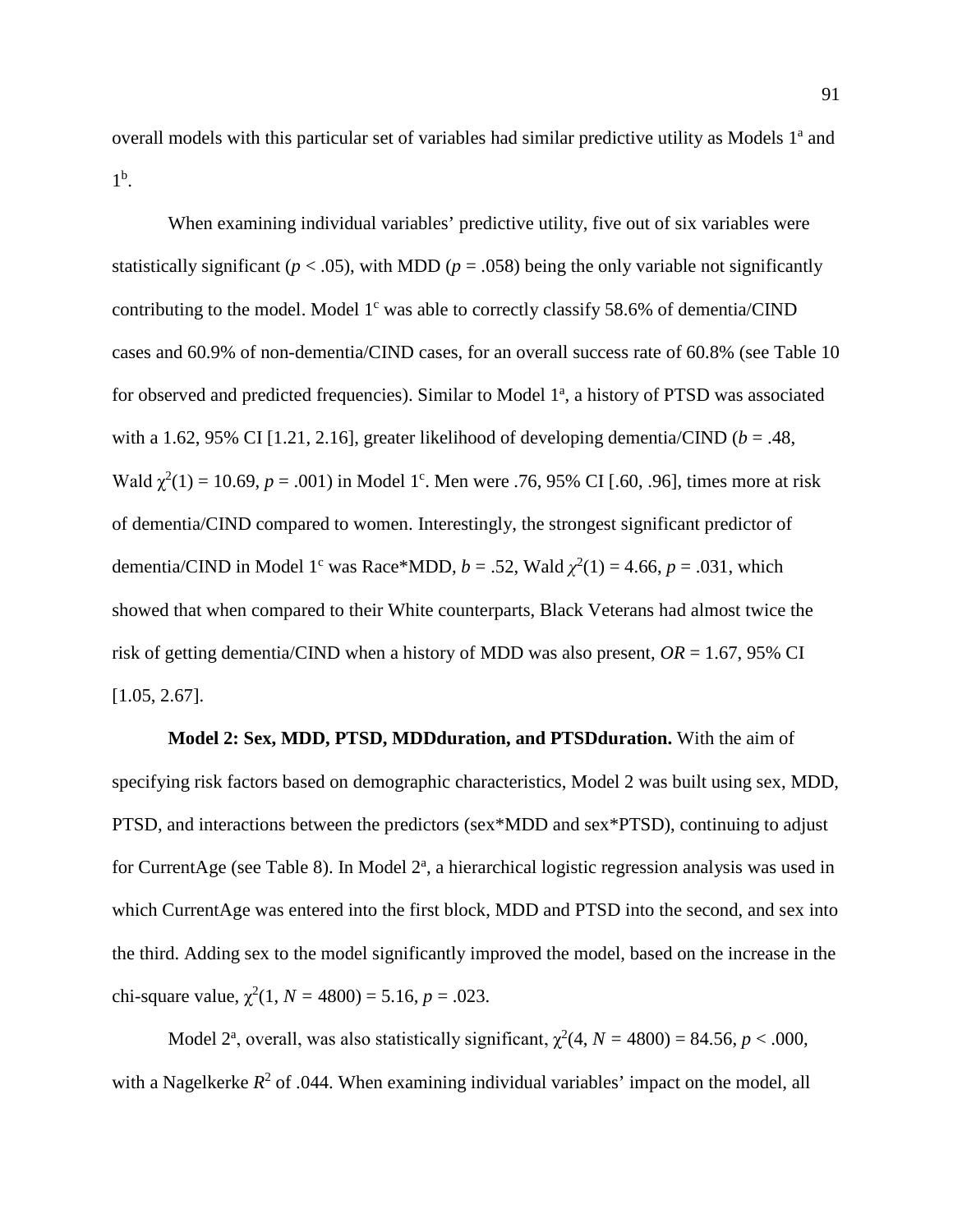three variables were statistically significant ( $p < .05$ ), with similar effects of MDD,  $OR = 1.81$ , 95% CI [1.35, 2.43], and PTSD,  $OR = 1.61$ , 95% CI [1.21, 2.15], as those found in Model 1<sup>a</sup>. However, sex was found to have a weak association with dementia/CIND, *OR* = 0.76, 95% CI [0.60, 0.97]. Model  $2^a$  was able to correctly classify 60.7% of dementia/CIND incidents and 61.2% of non-dementia/CIND incidents, for an overall classification success rate of 61.1% (see [Table 10\)](#page-137-0).

Model  $2<sup>b</sup>$  consisted of the examination of the two interaction variables between sex and MDD/PTSD. CurrentAge was entered into block 1, MDD, PTSD, and sex into block 2, and sex\*MDD, and sex\*PTSD into block 3. Although the overall model, when compared to a constant only model, was statistically significant,  $\chi^2(6, N = 4800) = 85.77, p < .000$ ), adding the interactions did not result in a significant improvement in the predictive validity of the model  $\chi^2(2, N = 4800) = 0.22, p = .898$ . Model 2<sup>b</sup> also yielded the same classification success rates as Model  $2^a$ . In the third step, a backward LR method was used to enter all the predictors from Model  $2^b$ . However, this method yielded a model identical to Model  $2^a$ , hence it was it not included in [Table 8.](#page-135-0)

Similar procedures were employed to analyze sex and MDDduration and PTSDduration. The steps taken in Model 2<sup>duration</sup> yielded comparable outcomes to steps taken in Model 2, but with smaller associations between predictor and outcome variables. The final step of Model 2<sup>duration</sup> is also included in [Table 8.](#page-135-0) Overall, Models 2 and 2<sup>duration</sup> suggested that when the effects of MDD and PTSD were held constant, male Veterans had a slightly greater risk for dementia/CIND compared to their female counterparts.

**Model 3: Race, MDD, PTSD, MDDduration, and PTSDduration.** As demonstrated in [Table 9,](#page-136-0) Model 3 consisted of similar procedures as those in Model 2, but with race as the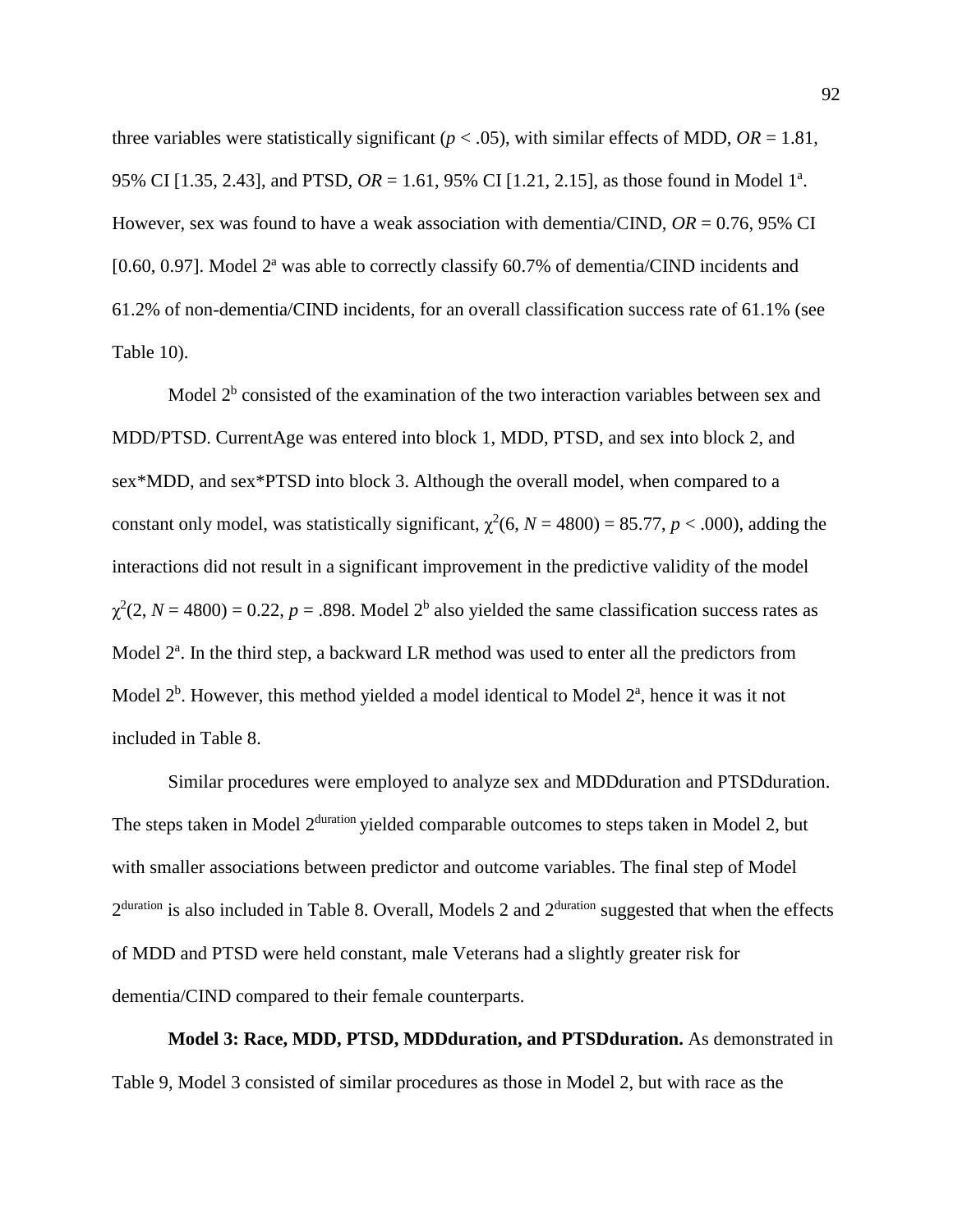demographic variable under investigation. Model 3<sup>a</sup>, which was adjusted for age and included race, MDD, and PTSD, was statistically significant when compared to a constant only model,  $\chi^2$ (4, *N* = 4800) = 81.52, *p* < .000, with a Nagelkerke *R*<sup>2</sup> of 0.04. However, adding race to the model did not significantly improve its prediction utility,  $\chi^2(1, N = 4800) = 2.11$ ,  $p = .146$ , nor was it statistically significant when holding all other predictors constant,  $p = .147$ . MDD,  $OR =$ 1.81, 95% CI [1.35, 2.42], and PTSD, *OR =* 1.64, 95% CI [1.23, 2.18], however, were significant and had moderate associations with dementia/CIND, with *OR* values comparable to those found in Models  $1^a$  and  $2^a$ . Model  $3^a$  was able to correctly classify 65.2% of dementia/CIND incidents and 58.7% of non-dementia/CIND incidents, for an overall classification success rate of 59.1%.

Race\*MDD and Race\*PTSD were included in Model  $3<sup>b</sup>$ , using the same block entry procedures as in Model  $2^b$ , which resulted in a statistically significant model,  $\chi^2(6, N = 4800) =$ 86.28,  $p < .000$ , with a Nagelkerke  $R^2$  value of .05. However, adding the interactions to the model did not significantly improve its predictive utility,  $\chi^2(2, N = 4800) = 4.76$ ,  $p = .092$ . Further, although neither interaction variable was statistically significant, the *p* value for Race\*MDD was .058, which was slightly greater than the criterion for statistical significance.

In Model  $3<sup>c</sup>$ , all the variables from  $3<sup>b</sup>$  were entered using backward LR method, which yielded CurrentAge, MDD, PTSD, race, and Race\*MDD in the last step. These variables resulted in a statistically significant model,  $\chi^2$ (5, *N* = 4800) = 86.18, *p* < .000, yet the models predictive utility decreased from that of Model 3<sup>a</sup>. Nonetheless, this model revealed a statistically significant moderate association between race and history of MDD, *OR =* 1.67, 95% CI [1.05, 2.67]. A history of PTSD was also associated with similar risks of developing dementia/CIND,  $OR = 1.64$ , 95% CI [1.23, 2.19]. Hence, although race was not found to be statistically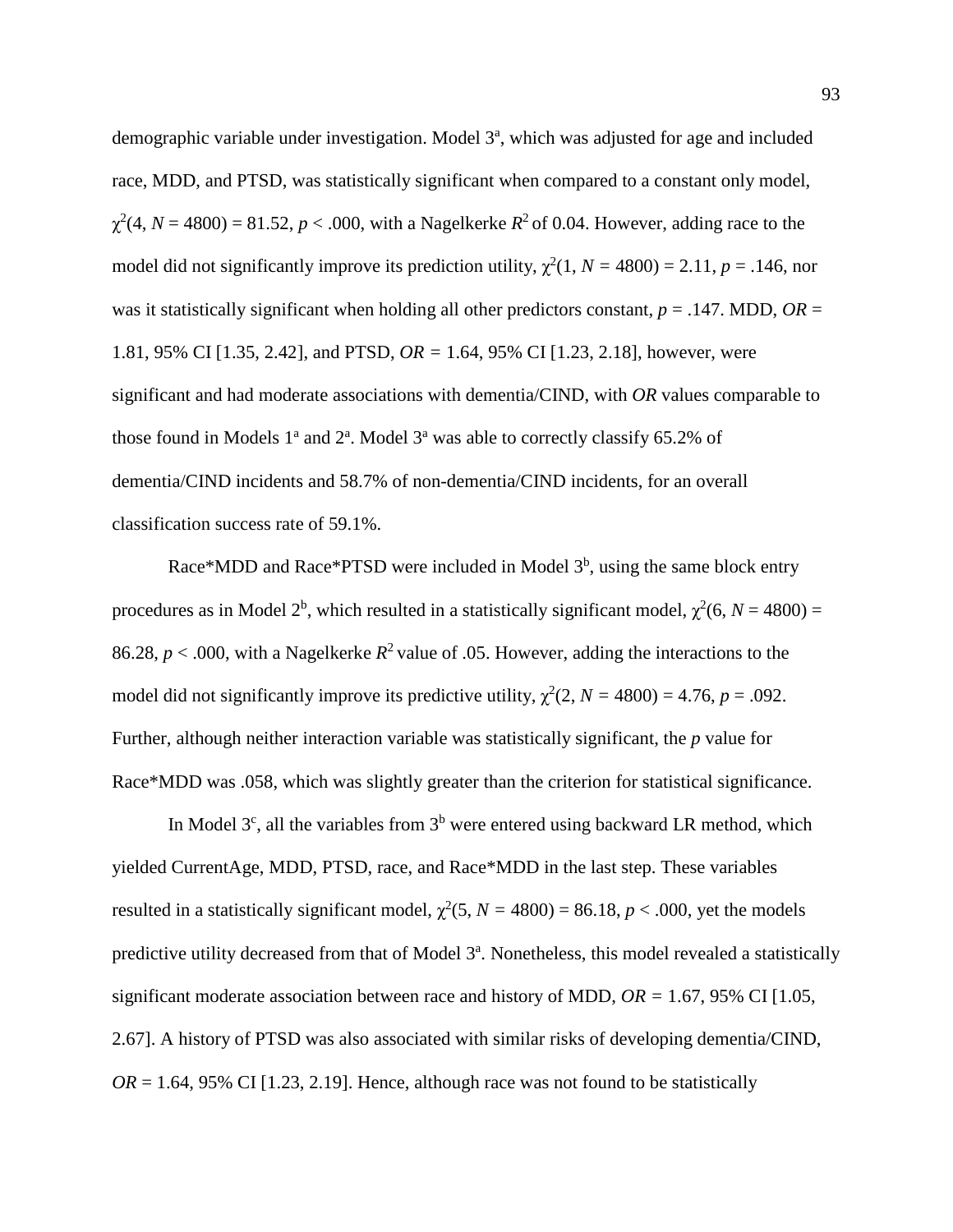significant in previous models (e.g., Models  $1^a$  and  $3^a$ ), its interaction with MDD (Race\*MDD) was associated with a 1.67, 95% CI [1.05, 2.67], increase in risk among Black Veterans for dementia/CIND.

The significant moderate association of Race\*MDD with dementia/CIND was also found in Model 1<sup>c</sup> where sex was also included in the model [\(Table 7\)](#page-134-0). In Model  $3<sup>duration</sup>$ , the same methods from Model 3 were employed and Race\*MDDduration was also the only interaction variable yielded in the backward LR analysis. The findings for the steps in Model  $3<sup>duration</sup>$  were also similar to those of Model 3, yet with smaller associations among predictor and outcome variables. Model  $3<sup>c</sup>$  correctly classified 62.2% of dementia/CIND incidents and 61.6% of nondementia/CIND incidents, for an overall classification success rate of 61.7% (see [Table 10\)](#page-137-0).

To further demonstrate the predictive validity of the logistic regression models with sex (Model  $2^2$ ) and race (Model  $3^c$ ), line graphs with mean predicted probabilities for dementia/CIND were created (see [Figure 4\)](#page-142-0). The line graph for Model  $2<sup>a</sup>$  shows the higher risk for male Veterans compared to female Veterans, despite differences in psychiatric history. The line graph for Model  $3<sup>c</sup>$  displays the increased risk for Black Veterans when a history of MDD was present. Consistent in both line graphs, Veterans who were male, and White, had the highest risk if a history of PTSD was present.

### **Model Validity and Discrimination Power**

The overall logistic regression models of this study were statistically significant in predicting dementia/CIND. The study hypothesis—Veterans with a history of MDD or PTSD (first diagnosed before age 55) would have a greater likelihood of dementia/CIND—was supported by the findings. However, Veterans' current age had an important influence on the amount of risk associated with each disorder. When controlling for the other, MDD and PTSD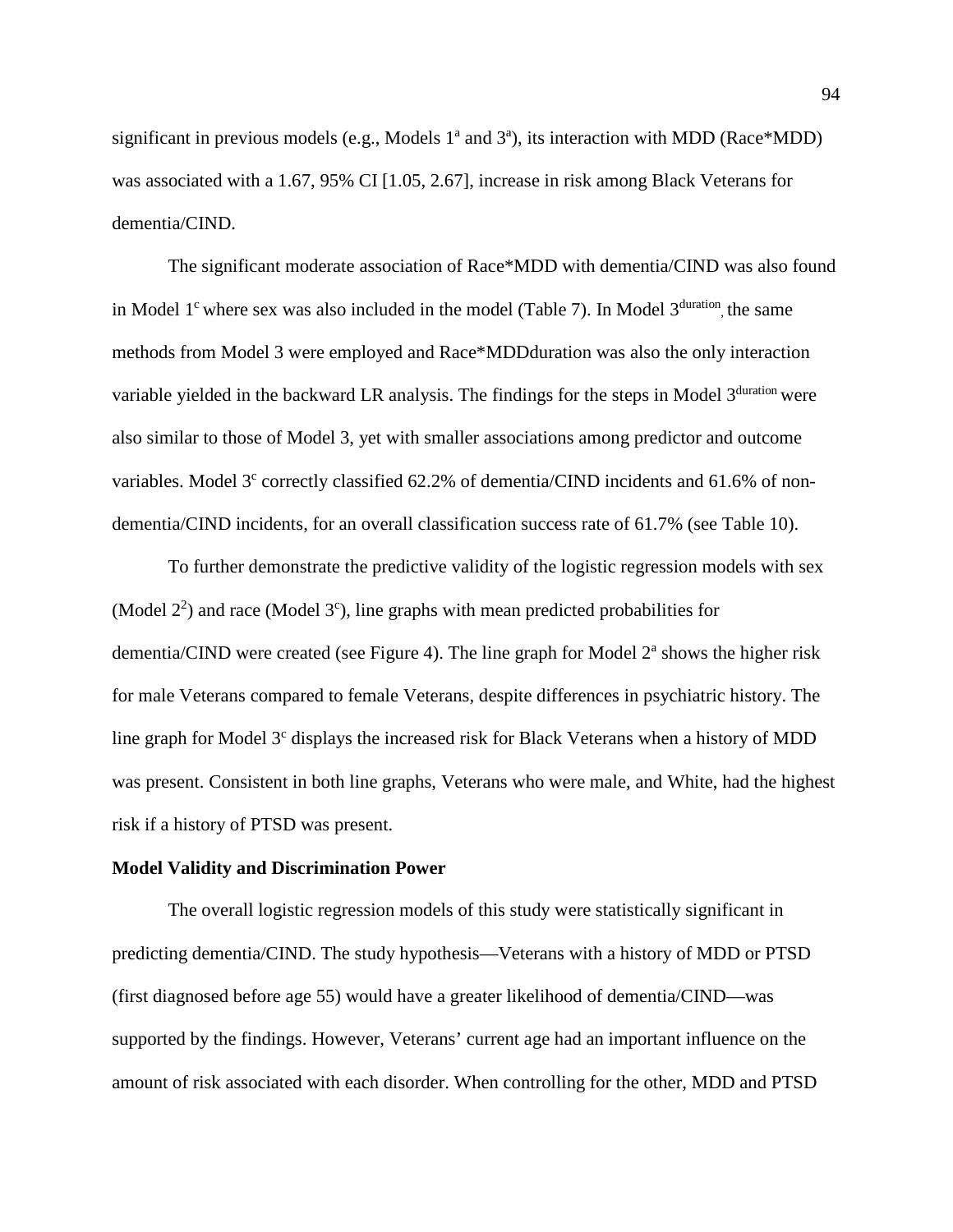increased the risk of dementia/CIND 1.5 to 2.0 times compared those without a history of the diagnoses. When age was adjusted for, the predictive ability of MDD increased, whereas the risk of PTSD decreased slightly. When demographic variables were examined for predictive ability, Black Veterans were 1.67 more likely to develop dementia/CIND if a history of MDD was present. The interaction between race and history of PTSD however, was not significant in this study. Further, male Veterans had a slightly greater risk than female Veterans.

To assess the overall effectiveness of the final models, receiver operating characteristic (ROC) curve analyses were conducted to obtain a visual of the proportion of true positives plotted against the proportion of false positives. The area under the ROC (AUROC) curve values for Model 1<sup>c</sup> (AUC = .654, 95% CI [.626, .683]), Model  $2^a$  (AUC = .648, 95% CI [.619, .677]), and Model  $3^{\circ}$  (AUC = .651, 95% CI [.623, .680]) are shown in [Figure 5.](#page-142-0) An AUC of 0.5 suggests a 50-50 chance of accurate discrimination among diagnosis [\(Kumar & Indrayan, 2011\)](#page-117-2). The closer the AUC is to 1.00, the better the diagnostic accuracy of the model or measure. AUC values from .70 to .80 have been considered fair/good in the existing literature [\(Maroco et al.,](#page-118-1)  [2011\)](#page-118-1).

Researchers have identified an AUROC median value of 0.72 as "acceptable" in research studies focusing on risk factors of dementia and related conditions [\(Maroco et al., 2011\)](#page-118-1). In this study, all three models had similar AUROC values ranging from .648 to .654, which fall below the "good" range of .70 to .80 [\(Hanley & McNeil, 1982\)](#page-115-0). However, all three models showed statistically significant predictive power ( $p < .000$ ), and the AUROC values fell slightly below the discrimination ability considered suitable within the context of this study. Further, based on the classification cutoff of .07 that was determined from disease rate, sensitivity values of 58%, 61%, and 62%, and specificity values of 62%, 61%, and 62% were determined for Models  $1^{\circ}$ ,  $2^{\circ}$ ,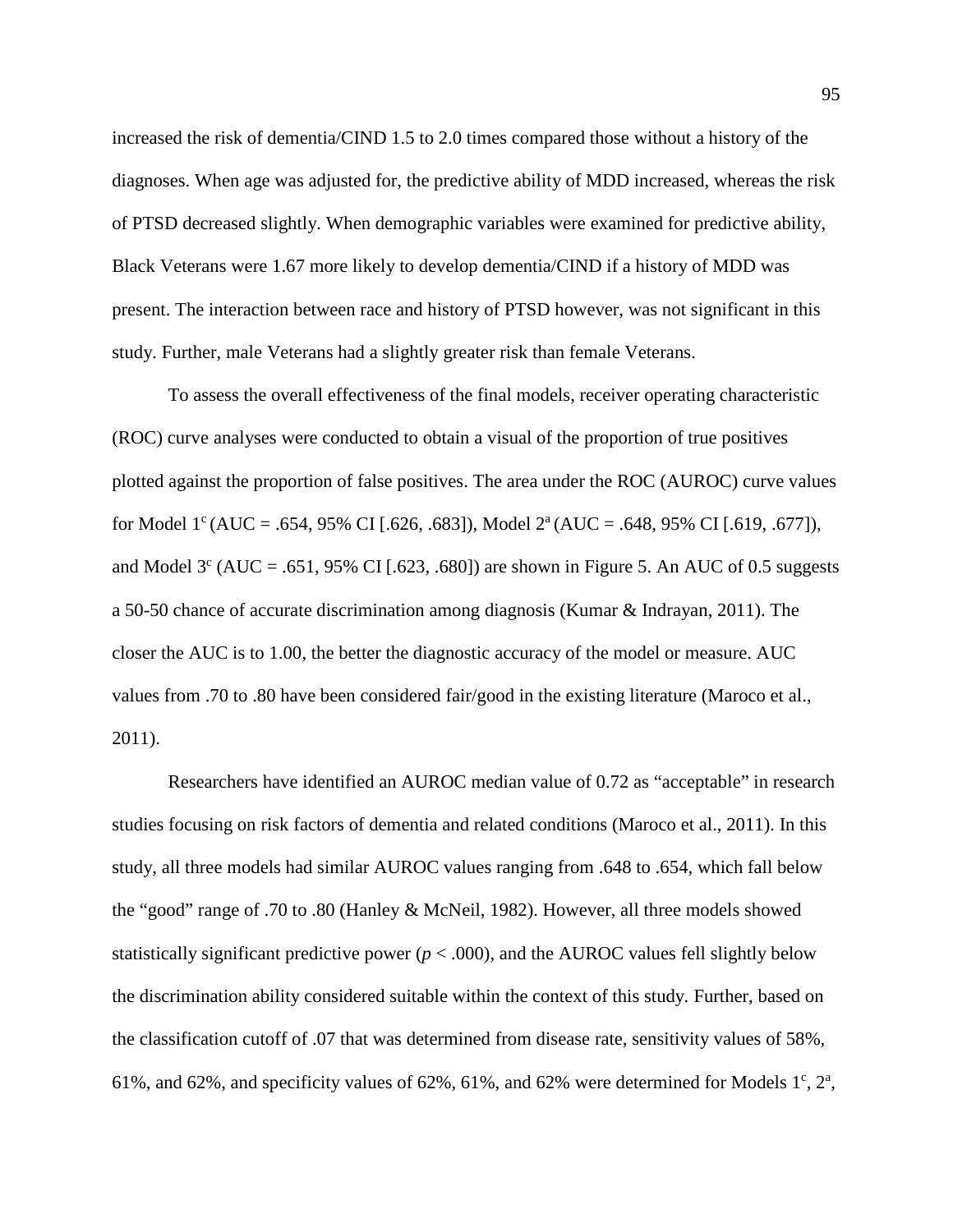and 3<sup>c</sup>, respectively. Predictive accuracy of the models did not differ based on history of MDD or PTSD, duration of MDD or PTSD, sex, and race, although the variables included in each model varied.

### **Discussion**

Researchers have made great strides in the inclusion of minority groups in recent studies involving the general population [\(Akincigil et al., 2012;](#page-109-0) [Alegria et al., 2008;](#page-109-1) [Mezuk et al., 2010;](#page-119-1) [Yaffe et al., 2013\)](#page-127-3). The current knowledgebase on risks of dementia/CIND, especially for different groups, has also proliferated [\(Barnes et al., 2012;](#page-110-1) [Mielke et al., 2014;](#page-120-1) [Plassman et al.,](#page-121-2)  [2007\)](#page-121-2). For example, it has been established that a substantial risk factor of dementia and other forms of cognitive impairment is hypertension, which disproportionately impacts Black individuals [\(Manly & Echemendia, 2007\)](#page-118-2). With the recent efforts of the VA to include women and racial minorities in research has also lead to an increase in studies including minority Veteran groups [\(Long et al., 2006\)](#page-118-3). However, there continues to be a need for further rigorous testing of risk factors of dementia and related conditions for the Veteran population, especially among racial minority groups [\(Long et al., 2006;](#page-118-3) [Saha et al., 2008\)](#page-123-0).

The current study is one of the few examining dementia/CIND risk factors for the Veteran population aged  $\geq 60$  and including equal numbers of persons from various demographic groups, such as Black, White, female, or male. The findings of this study further confirmed the significant risk that depression, specifically MDD [\(Byers et al., 2012\)](#page-111-1), and PTSD [\(Yaffe et al.,](#page-127-1)  [2010\)](#page-127-1) pose for this particular population, and also contributed to the larger efforts for VA studies to include minority groups [\(Long et al., 2006\)](#page-118-3) in studies related to dementia and other forms of cognitive impairment.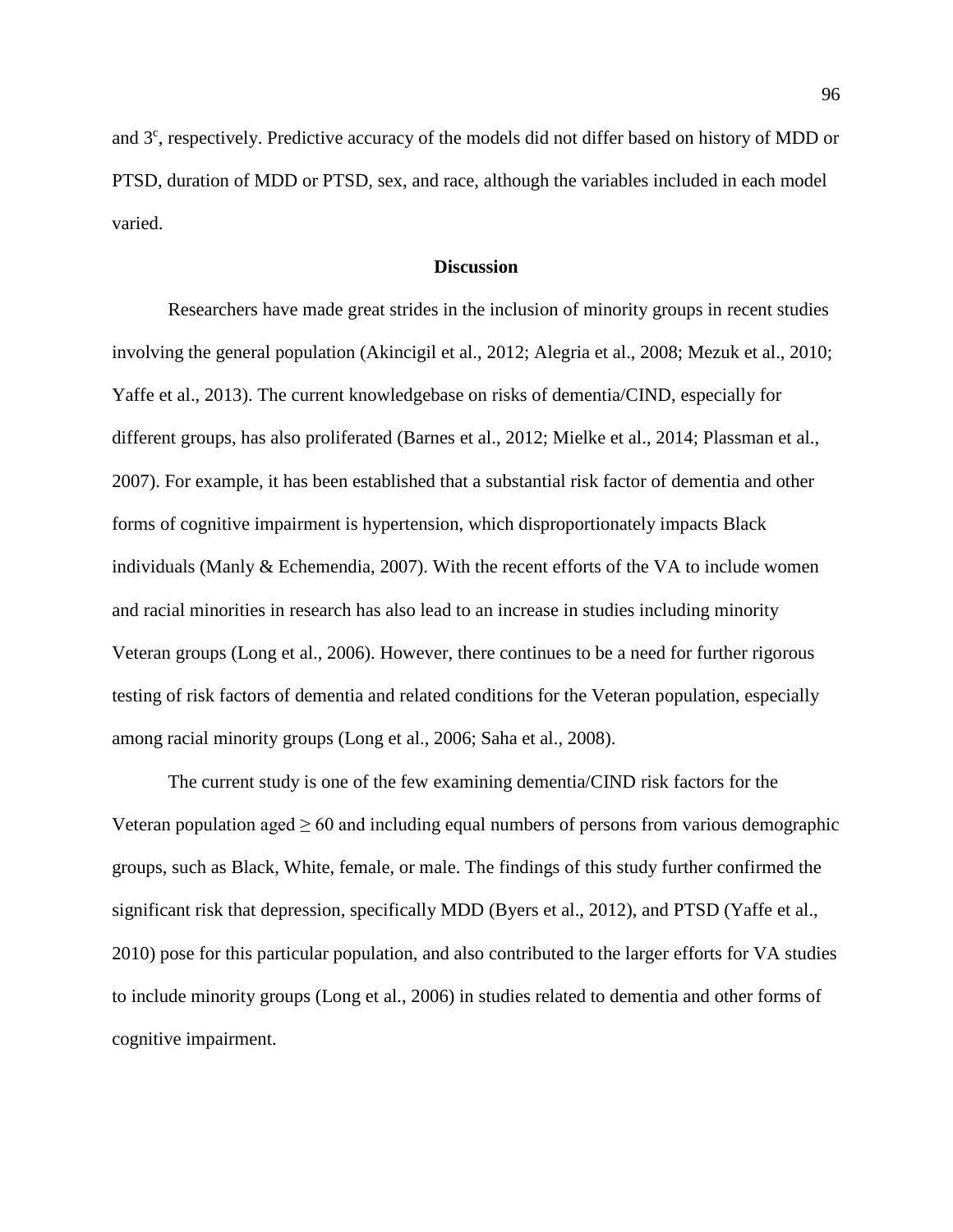The hypothesis (Veterans with a history of MDD or PTSD would be at greater risk of dementia/CIND) was confirmed by the findings. Specifically, when controlling for the other, MDD and PTSD increased Veterans' risk of developing dementia/CIND almost twofold. Regarding the predictive utility of race and sex, Black Veterans had almost double the risk of developing dementia/CIND compared to their White counterparts, if a history of MDD was indicated. Sex was a significant risk, which indicated that male Veterans had a greater risk compared to female Veterans; yet, the effects for sex were very small. Further, having a history of MDD or PTSD did not affect risk for dementia/CIND based on Veterans' sex (e.g., interactions between sex and the psychiatric conditions were not significant).

It is worthwhile to note that the interaction between race and PTSD was not statistically significant, and this finding was contrary to recent studies that show PTSD rates are significantly higher in Black Veterans than their White counterparts [\(Dursa et al., 2014\)](#page-114-1). For example, research on racial differences in PTSD rates among Veterans from OEF/OIF conflicts shows significantly higher PTSD rates among Black Veterans (Dursa et [al., 2014\)](#page-114-1). Further, when [Dohrenwend et al. \(2008\)](#page-113-0) studied PTSD prevalence rates of Vietnam Veterans utilizing recordbased exposure measures and clinical diagnoses of sub-samples, they also found greater rates of PTSD among Black (and Hispanic) Veterans for this age group. The researchers emphasized that previous research on racial differences in PTSD rates relied on retrospective self-reports and also focused on the presence of the disorder at the time the study was conducted, which frequently was several years after the Vietnam War.

Importantly, [David, Kutcher, and Mellman \(1999\)](#page-112-4) assessed comorbidities found among male Veterans, 91% of whom were from the Vietnam era, reporting psychotic symptoms of PTSD. They found psychotic symptoms were associated with MDD and that this comorbidity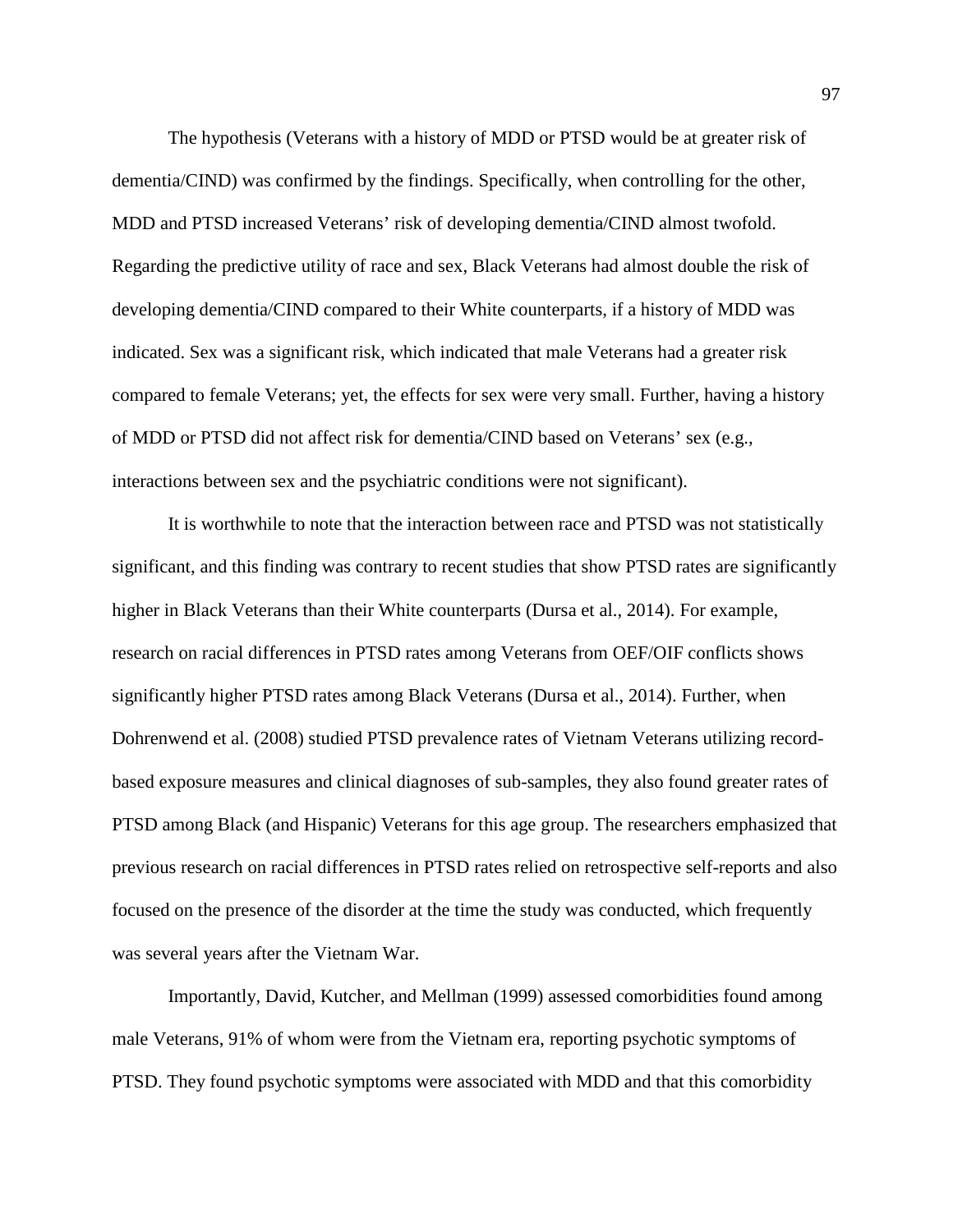was more common among Black and Hispanic Veterans compared to White Veterans. Such findings are noteworthy in the context of this study due to the age group (60 years or older) of the Veteran participants [in this study], as well as the war era in which they served. To attribute for the discrepancies between the current study and other recent research on racial differences in PTSD rates, consideration of David and colleagues' [\(1999\)](#page-112-4) findings is important. For instance, it is possible that Black Veterans in this age group were more likely to be diagnosed with MDD associated with psychotic features, whereas PTSD may have been a diagnosis that was more commonly found among White Veterans. However, additional studies addressing the limitations of inconsistent findings regarding PTSD rates are needed to fully understand the risk for different groups of Veterans.

# **Prevalence Rates**

The rates of dementia/CIND diagnosis in this Veteran population were similar to that of the general population, which is consistent with most of the existing literature [\(Veitch et al.,](#page-125-0)  [2013;](#page-125-0) [World Health Organization, 2015\)](#page-127-0). Although the numbers are slightly varied, researchers have also recently found similar prevalence rates of dementia in the Veteran population [\(Sibener](#page-124-0)  [et al., 2014;](#page-124-0) [Yaffe et al., 2010\)](#page-127-1). However, findings comparing prevalence rates of dementia/CIND in the general population versus the Veteran population is somewhat inconsistent and robust findings have yet to be reported [\(Veitch et al., 2013\)](#page-125-0). Prince and colleagues [\(2013\)](#page-121-3) reported that the worldwide prevalence rate of dementias range from 5 to 7 percent in the general population. It is probable there are 7 percent [the high end of the rates for the general population] of positive cases in the current study due to the inclusion of CINDs, as well as the additional risk U.S. Veterans have for developing memory impairment [\(Lohr et al.,](#page-118-0)  [2015\)](#page-118-0).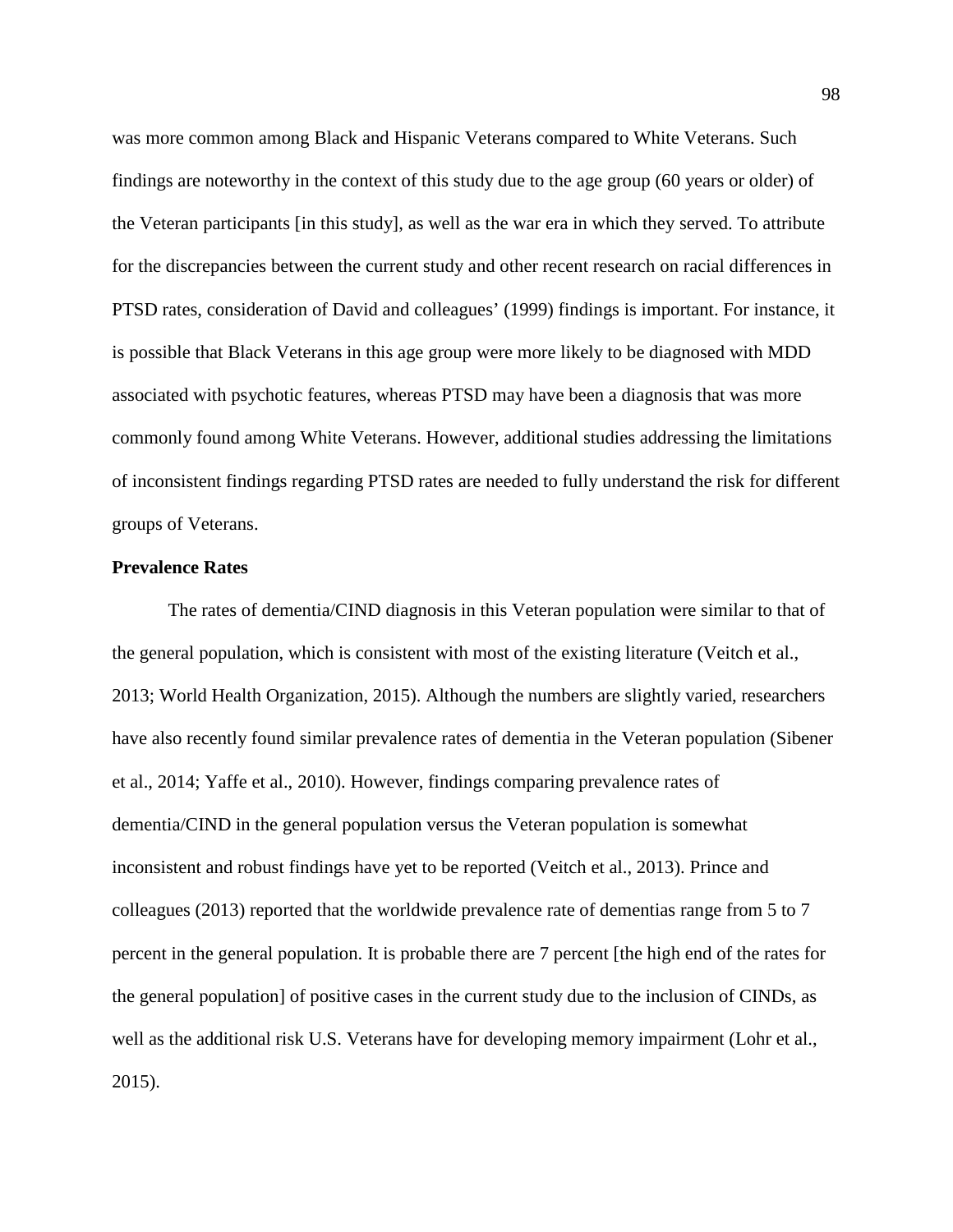Although slightly varied, the current prevalence rate of dementia of Veterans is expected to be similar to that of the general population; nonetheless, researchers are in agreement concerning the increased risk that U.S. Veterans are at of developing cognitive impairment and dementia [\(Veitch et al., 2013\)](#page-125-0). This is particularly so considering the "baby boomer" generation that makes up a large portion of the Veteran population and the increased risks they encounter [\(Sibener et al., 2014;](#page-124-0) [Veitch et al., 2013\)](#page-125-0). Of the U.S. population 60 years of age and older, 22 percent are Veterans. More specifically, almost half of the men aged 60 or older are Veterans [\(Veitch et al., 2013\)](#page-125-0), part of the "baby boomer" generation [\(Hebert et al., 2013\)](#page-116-0).

The "baby boomer" generation has been identified as anyone born between 1946 and 1964 [\(U.S. Census Bureau, 2008\)](#page-125-1). Researchers have already documented the steady rise in prevalence rates of dementia; for example, from about 4.5 million individuals in 2000 [\(Hebert,](#page-116-1)  [Scherr, Bienias, Bennett, & Evans, 2003\)](#page-116-1) to 4.7 million in 2010, and estimated to be 13.8 million by 2050 [\(Hebert et al., 2013\)](#page-116-0). This number is expected to continually rise as "baby boomers" approach age 70 and older [\(Hebert et al., 2013\)](#page-116-0). All subjects in this study are considered to be part of the "baby boomer" population given the U.S. Census Bureau's [\(2008\)](#page-125-1) definition of the term.

The findings of this study demonstrated that individuals diagnosed with dementia/CIND are older than those without, which is also consistent with the literature. However, important to highlight is that the first set of analyses conducted with Veterans diagnosed with dementia/CIND at age  $\geq 60$  ( $n = 210$ ) were largely insignificant. Yet, analyses of Veterans with dementia/CIND diagnosed at age  $\geq$  56 ( $n = 336$ ) resulted in generally significant findings and a much higher rate of dementia/CIND. The age subjects were diagnosed with dementia ranged from 60 to 70 (*M* = 63.13, *SD =* 2.52) in the first set of analyses, and 56 to 70 (*M* = 60.83, *SD =* 3.18) in the second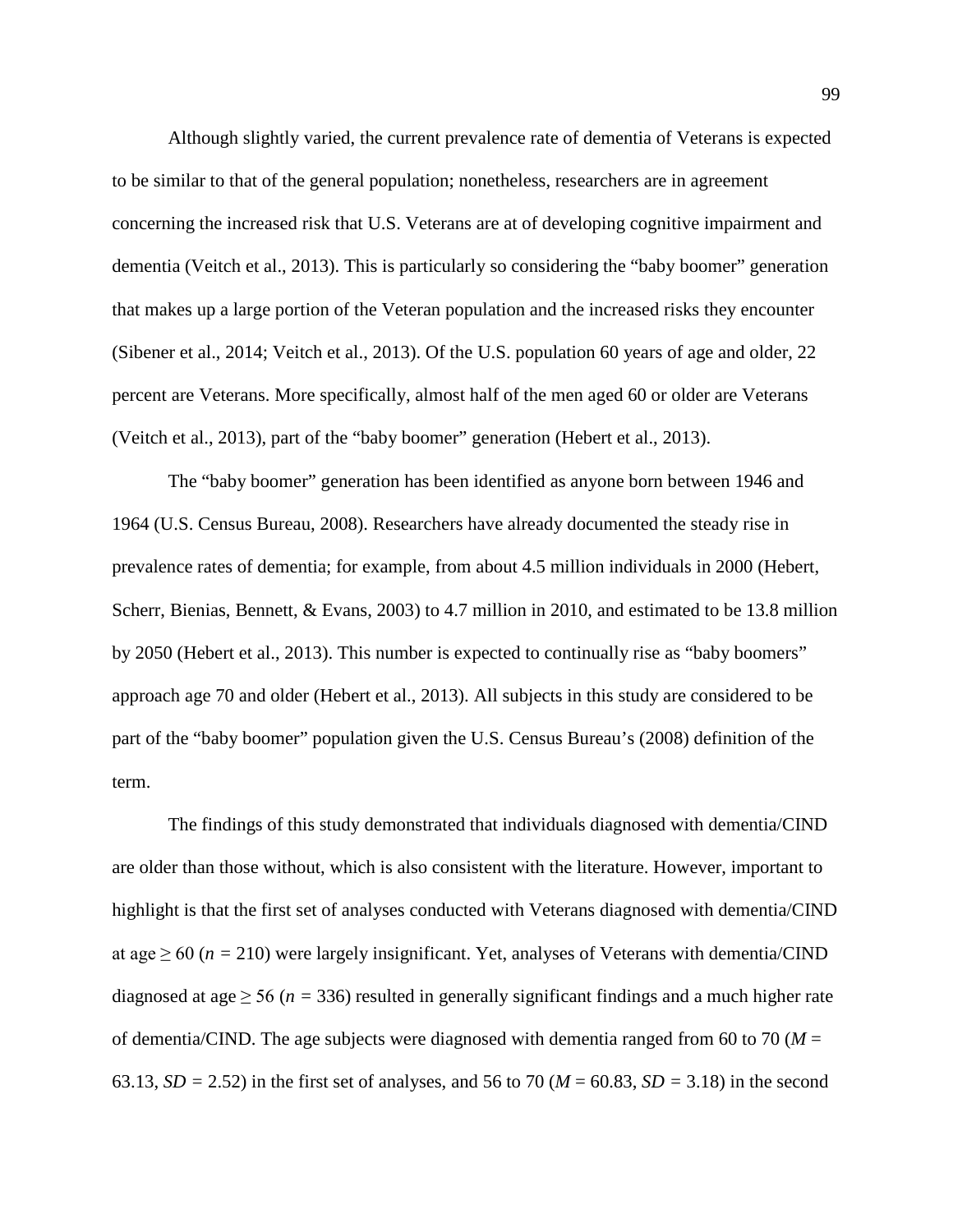set. Hence, across a span of four years (when subjects were diagnosed with dementia/CIND between ages 56 to 59), 126 additional Veterans were diagnosed. This potentially indicates that Veterans begin experiencing cognitive impairments earlier (at age 56) than the general population [\(at age 60; Prince et al., 2013\)](#page-121-3), which is not surprising given the increased risk this population has for diseases found among older adults.

### **MDD and PTSD**

In general, PTSD and MDD were both significant risk factors of dementia/CIND for Veterans, increasing their odds anywhere from about 1.5 to 2.0 times. Importantly, there were other factors, such as current age, that moderated these risk levels. MDD as a risk factor, when other variables were not considered, did not pose a significant threat. However, when the age of subjects was controlled for, MDD was associated with almost a twofold risk of dementia/CIND. Conversely, a history of PTSD, when other variables were not considered, was a strong risk factor. Yet, when controlling for Veterans' age, PTSD was not a statistically significant risk. This potentially indicated that PTSD as a significant risk varied based on a Veterans' age. A history of MDD alone [prior to age 55] acted as a significant risk for dementia and related conditions, whereas a history of PTSD acted as a strong risk factor especially later in life.

When each disorder (MDD and PTSD) was examined while holding the other constant, they were both significant risk factors and had a moderate association with dementia and related conditions. Notably, when current age, and either PTSD or MDD, were also controlled for, MDD became an even greater risk, whereas the risk that PTSD posed decreased slightly. Specifically, when controlling for PTSD and age, MDD almost doubled the risk of dementia/CIND, whereas PTSD increased the risk over one and a half times. Comparable, yet smaller, associations were found for MDD and PTSD chronicity.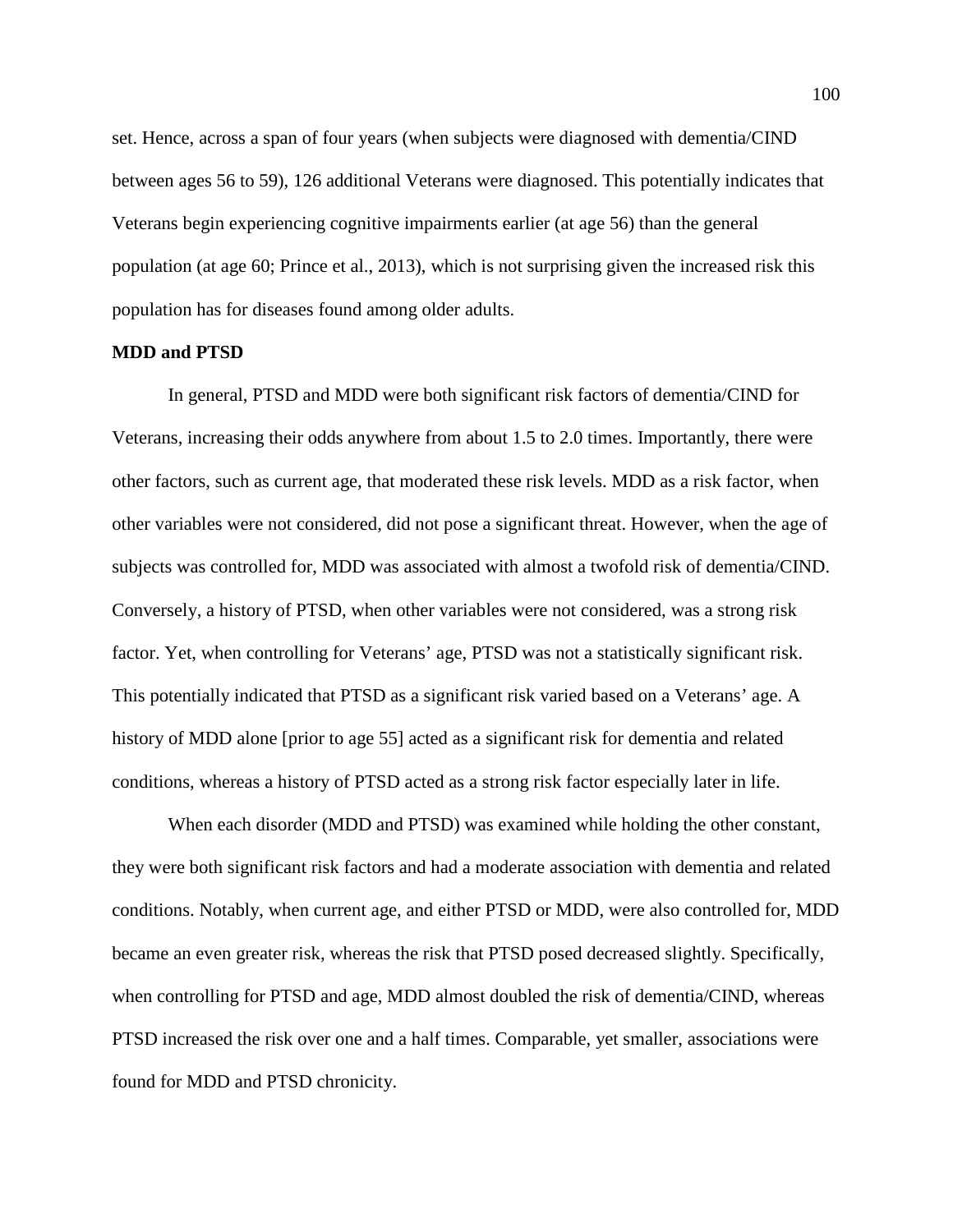## **Sex and Race**

A history of MDD or PTSD independently posed a greater risk for dementia/CIND compared to Veterans' demographic characteristics. Nevertheless, sex and race still were significant risk factors in different ways. Male Veterans were at a slightly higher risk of developing cognitive difficulties compared to female Veterans. Independently (when holding all other variables in the model constant), sex acted as a significant risk whereas race did not. Black Veterans' risk of dementia/CIND almost doubled when they had a history of MDD. This is an important finding, because researchers have found that Black individuals are less likely to have a depression diagnosis, and receive treatment for depression, compared to their White counterparts [\(Akincigil et al., 2012\)](#page-109-0). It is possible this phenomenon also occurs in the Veteran population, and that is why a combination of Black racial identification and a history of MDD resulted in a significantly greater risk. The relationship between sex and MDD, and sex and PTSD were not significant.

Without adjusting for other variables, men were at slightly greater risk compared to women. As age increased though, women's risk became greater, particularly at age 70 or older. White Veterans had generally higher rates of dementia/CIND than Black Veterans when a history of PTSD was present, whereas Black Veterans had greater risks if a history of MDD was present. Both female and male Black Veterans' risk increased almost twofold if a history of MDD was present.

## **Findings Unique to Veterans of**  $Age \geq 60$  **Years**

It is important to note particular findings that were unique to the Veteran population aged 60 or older, when compared to the general U.S. population. When studying the number of dementia/CIND cases in this study, White male Veterans with a history of PTSD had the higher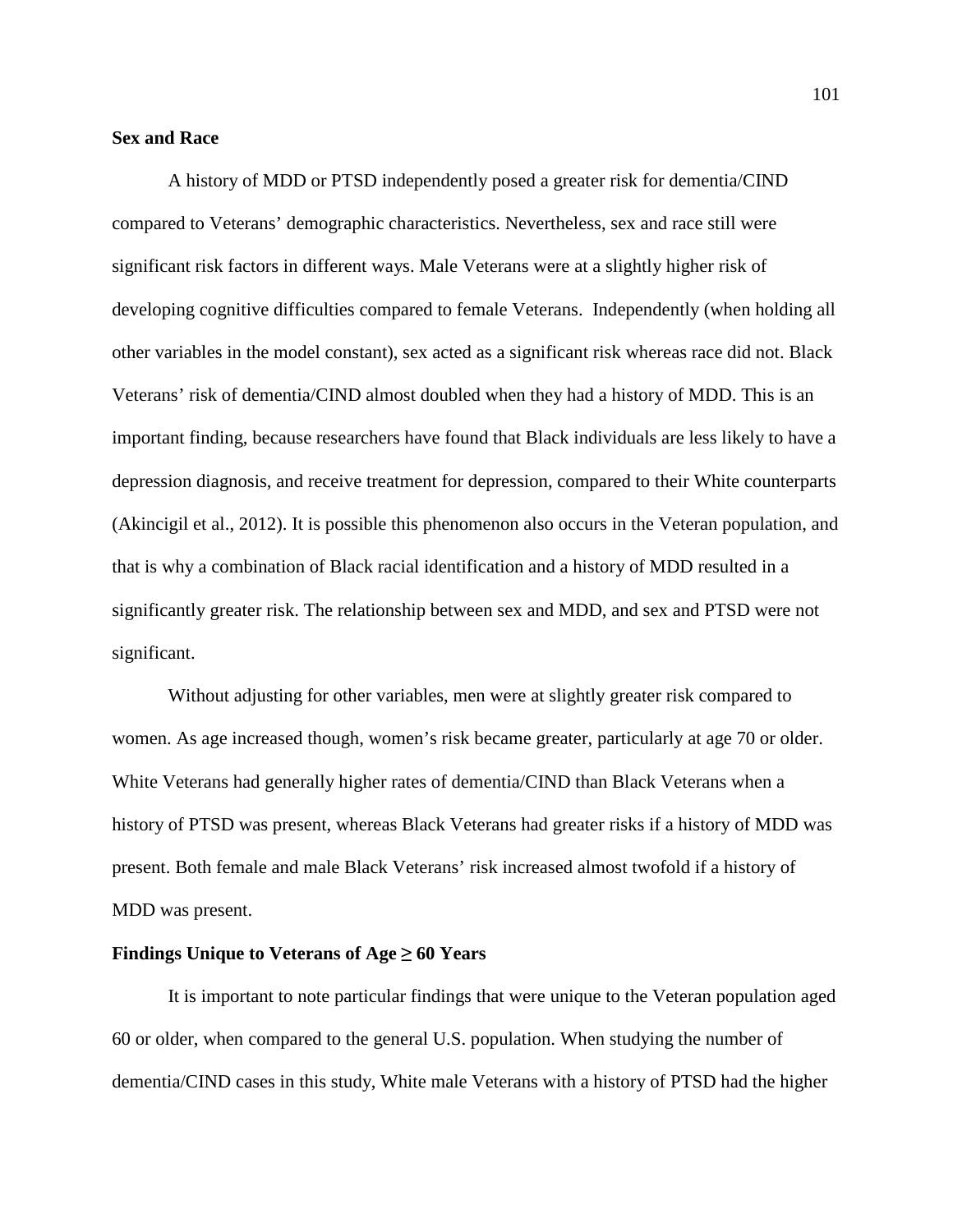number of diagnoses, with Black male Veterans with a history of MDD following. Women consistently had lower rates of dementia/CIND diagnosis, and the rates were similar for most of the Black female and White female Veteran groups.

In the general population, Black persons have a greater risk compared to their White counterparts for dementia and related conditions [\(Plassman et al., 2007;](#page-121-2) [Yaffe et al., 2013\)](#page-127-3). Race alone did not significantly affect risk for dementia/CIND in this study. However, Black Veterans had much greater odds of developing cognitive problems when a history of MDD was present. In a setting (VA medical centers) where barriers to health care costs are minimized and the population (Veterans) is unique in that it is exposed to greater amounts of adverse circumstances, Black Veterans nonetheless continue to be at a greater risk provided they have a history of MDD.

Further, male Veterans continually had greater risks for dementia/CIND compared to their female counterparts, which is understandable considering the different roles male and female Veterans (current age of  $\geq 60$ ) had when serving in the military [\(Vogt et al., 2011\)](#page-126-0). In the past, women's role in the military have been characterized as primarily clerical or nursing staff, whereas their roles in current conflicts in Afghanistan and Iraq entail much higher levels of combat exposure [\(Street, Vogt, & Dutra, 2009;](#page-124-2) [Vogt et al., 2011\)](#page-126-0). Nevertheless, this is a unique finding provided that most of the research on dementia prevalence rates identifies women as having significantly greater probabilities. There are some researchers, however, who have reported the higher rates could be due to women's longer longevity compared to that of men's, and others who indicate many other factors also influence women's higher levels of risk [\(Viña &](#page-125-2)  [Lloret, 2010\)](#page-125-2).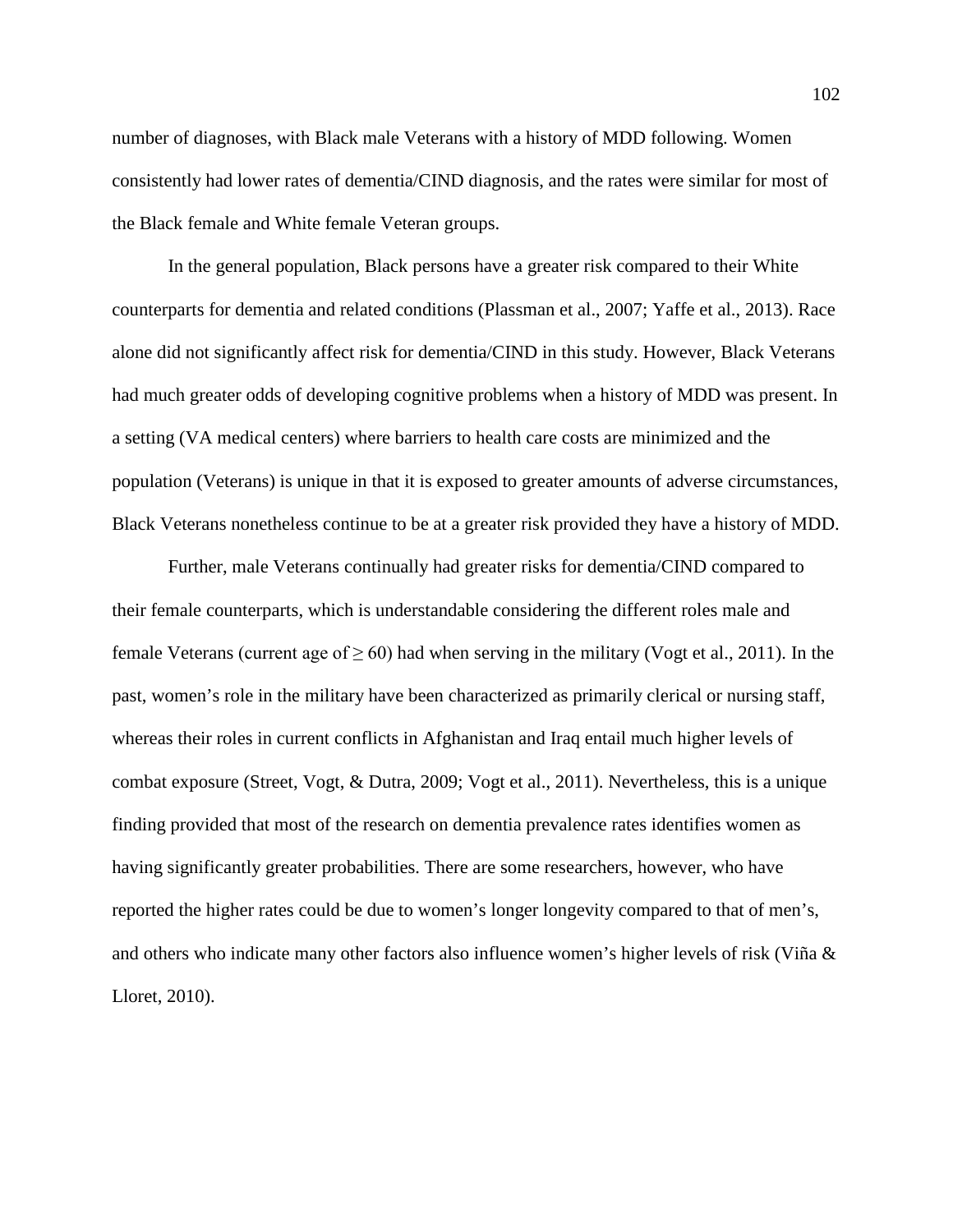### **Limitations**

Despite the significant impact that dementia and related conditions have on affected persons and their loved ones, it is a condition that is seen in older individuals and is rare among the general population. The [World Health Organization \(2015\)](#page-127-0) reported the prevalence rate of dementia for those aged 60 and older to be approximately 5 to 8 percent. Although this rate is expected to increase, particularly within the Veteran population [\(Veitch et al., 2013\)](#page-125-0), the current prevalence rate makes dementia and related conditions difficult to investigate and determine concrete findings. Thus, this study is not without its limitations.

Dementia and cognitive impairment not demented (CIND) were grouped together in this study, hence, it is possible potential differences or patterns among those diagnosed with dementia versus CINDs may have existed. This will be an important objective in future research—to examine how subtypes of dementia and related conditions differ with respect to risk factors. Although all specifiers were considered for major depressive disorder (duration, severity, presence of psychotic behavior, and remission status) and posttraumatic stress disorder (cute, brief, and chronic), these were two exclusive psychiatric conditions examined in this study. These disorders are known to impact Veterans at a greater rate, intensity, and duration [\(Veitch et](#page-125-0)  [al., 2013\)](#page-125-0), nonetheless, researchers should investigate other related psychiatric conditions as risks of dementia/CIND. Further, examination of the comorbidity of these conditions across diverse Veteran groups is also needed, especially due to the similarity in symptoms and high rates of comorbidity [\(Angelakis & Nixon, 2015\)](#page-109-2).

Likewise, other factors with strong predictive utility of dementia and related conditions identified in the literature, such as hypertension for Black individuals [\(Yaffe et al., 2013\)](#page-127-3), traumatic brain injury (TBI) for Veterans [\(Veitch et al., 2013\)](#page-125-0), and genetic risks of dementia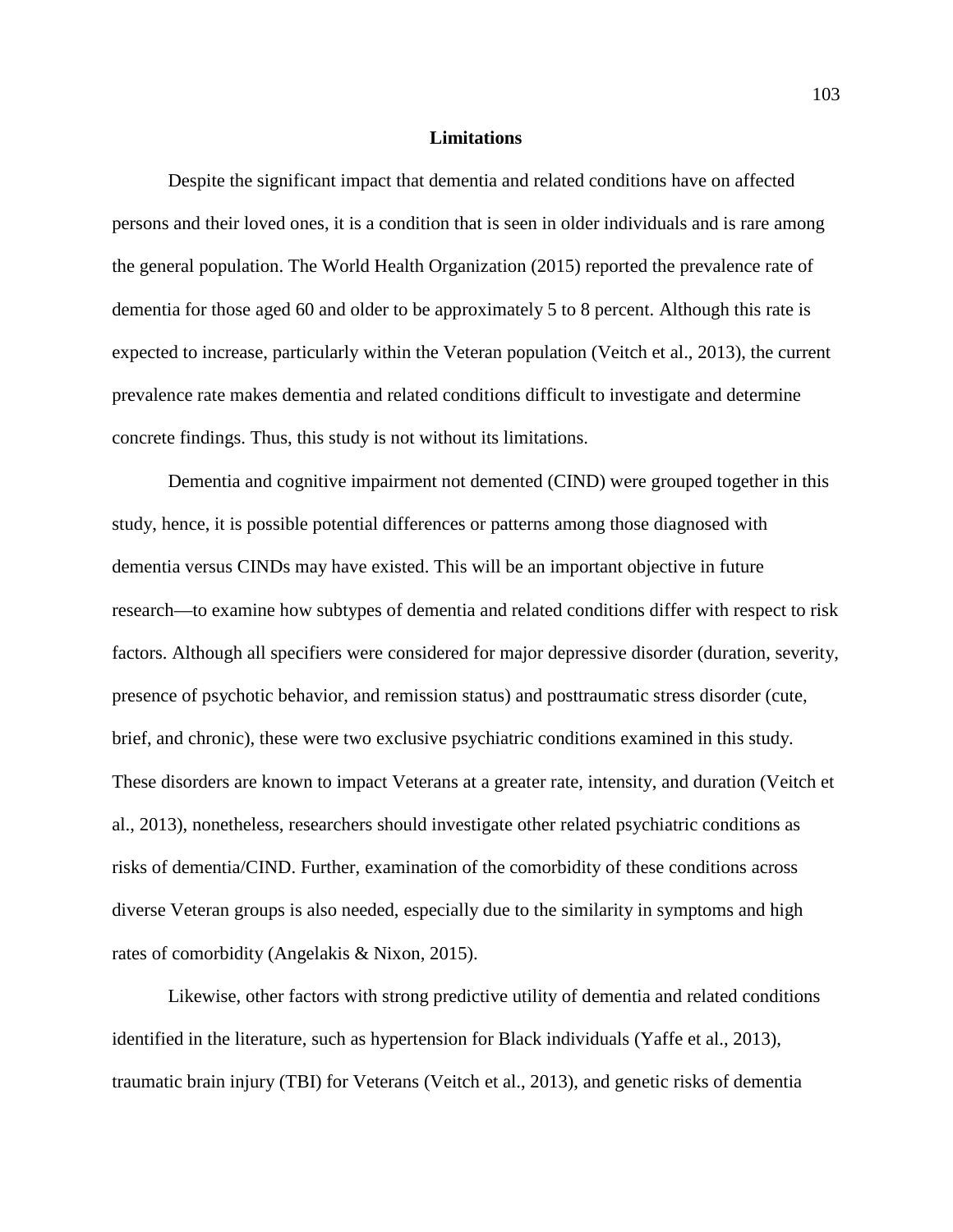[\(Chen et al., 2009\)](#page-111-0), were not examined in this study. It would be advantageous for researchers to study the influence of these variables on Veterans of various demographic backgrounds. Scholars have found that treatment of mental health conditions, such as MDD, can improve cognitive functioning in some persons [\(Herrera-Guzmán et al., 2010\)](#page-116-2), thus, researchers should also examine the potential impact that obtaining treatment for depression and PTSD might have on the outcome of risk of dementia/CIND. Moreover, the *diagnosis* of MDD and PTSD made by licensed independent providers were examined in this study, yet actual depressive or PTSD symptoms were not assessed. Thus, readers must remember that the findings are solely based on diagnoses that were made rather than the observation of actual symptoms via mood questionnaires (e.g., Geriatric Depression Scale), clinical interviews, etc.

In order to obtain adequate statistical power, this study included only Veterans who selfidentified as Black or White, thus, omitting other racial groups such as Veterans who identified as having more than one race (e.g., "mixed" or both Black and White). It should also be noted that the final sample in each of the 12 groups were randomly selected from the larger Cohort tables, which consisted of fewer records for women, particularly those who self-identified as Black, compared to the medical data available for men. As the Veteran population continues to diversify and data for other racial groups becomes available, it will be imperative for researchers to include data of these Veterans in future studies to provide findings applicable to more Veteran subpopulations.

Although statistically significant, the logistic regression models had small pseudo  $R^2$ values (e.g., Nagelkerke  $R^2$ ) ranging from .04 to .05. Further, the ROC curve analysis showed the discrimination ability of the models were slightly less than what is considered "acceptable" in the context of this study. To increase the chances of detecting prediction validity of study variables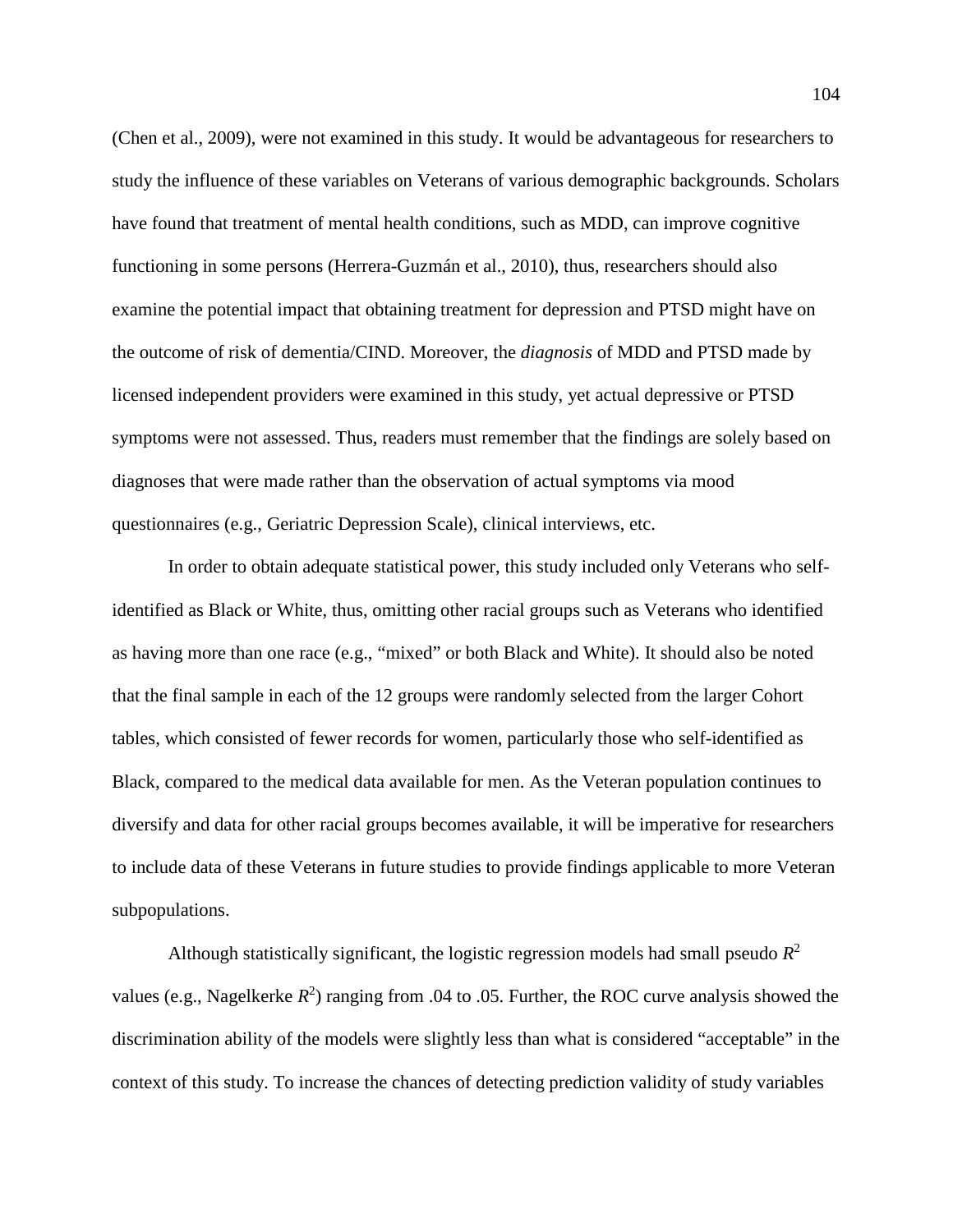based on a low disease rate of 7%, a larger sample than what was indicated by the a priori statistical power analysis was included in this study. This resulted in having statistical tests that were "overpowered," and smaller values or effects may have been determined to be statistically significant by inflated *p* values.

Taking this into consideration, the study findings were also largely interpreted using effect size as measured by the *odds ratio* values [\(Chen et al., 2010;](#page-111-3) [Cohen, 1992\)](#page-112-1), which were found to be in the weak to moderate range. This way, the amount of association that existed among variables were examined rather than basing the findings solely on *p* values. Furthermore, when statistical tests are potentially "overpowered," the clinical significance of the statistically significant results are called into question. Thus, both the statistical and clinical significance of the study findings will be considered when discussing implications.

## **Implications**

The findings of the current study have important implications for both clinicians and researchers. Notably, Veterans in this study were at an accelerated risk of cognitive difficulties they were more likely to experience cognitive impairment earlier than persons in the general population. Sperling and others [\(2011\)](#page-124-3) identified a "preclinical stage" that can be a major target for preventative treatment approaches of dementia/CIND, as changes in the brain are suspected to begin several years prior to the actual onset of symptoms related to cognitive impairment. Clinicians must take this, as well as the accelerated risk of Veterans, into consideration. Preventative efforts in this regard would be very advantageous, particularly for younger Veterans. For researchers, it is important to include Veterans from younger age groups to further examine the typical onset of cognitive difficulties for this special population. Researchers have determined younger Veterans are at a greater risk for PTSD, hence, these findings overall have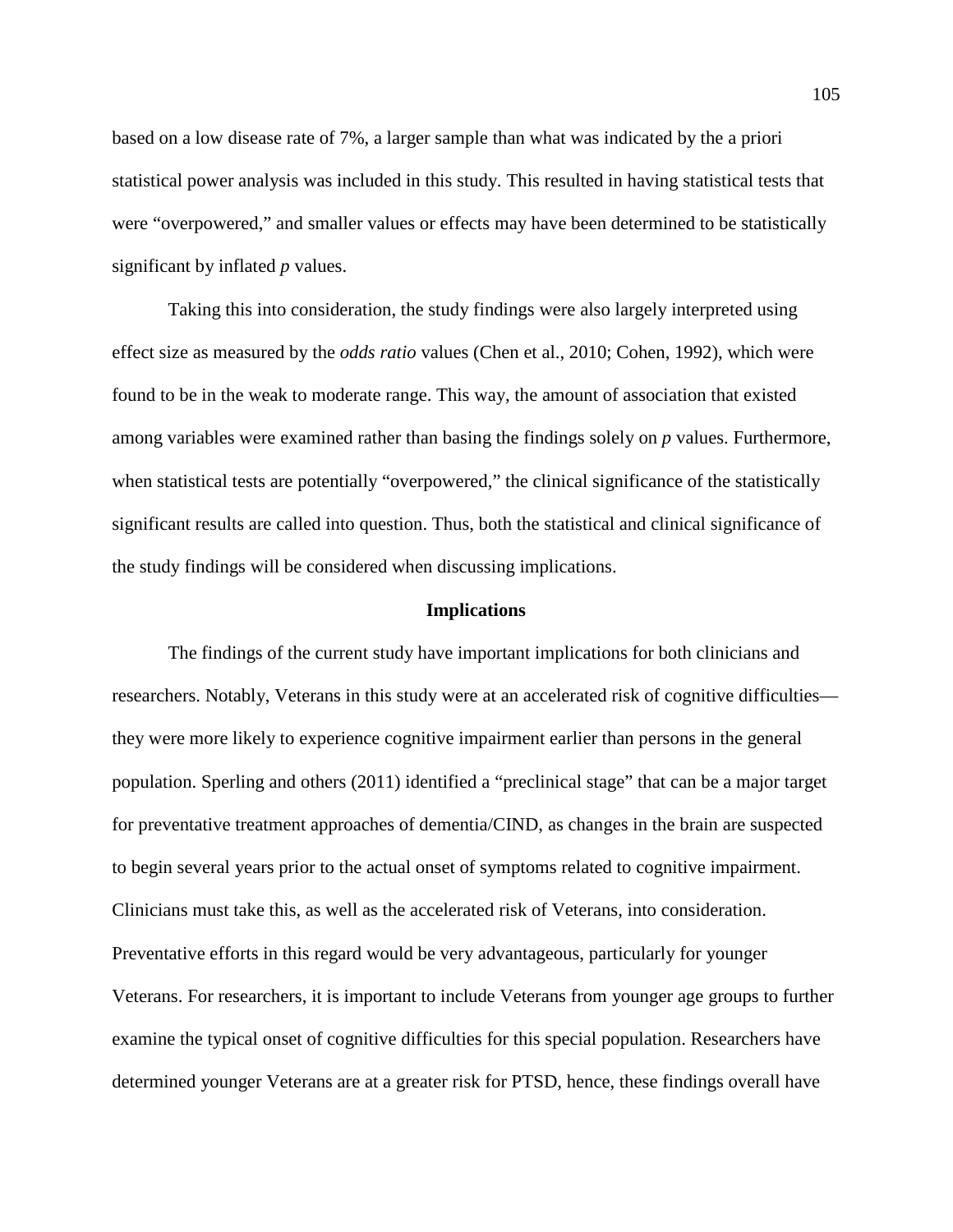significant implications particularly for those Veterans involved in recent OEF/OIF conflicts [\(Qureshi et al., 2010;](#page-121-0) [Seal et al., 2009\)](#page-123-1).

Based on the significance of both MDD and PTSD as risk factors for Veterans aged  $\geq 60$ years, greater attention to the assessment and treatment of depression and PTSD is warranted. MDD was a risk factor despite Veterans' current age, whereas PTSD generally appeared to be a significant risk factor as Veterans increased in age. Despite the examination of these conditions separately in this study, MDD and PTSD nonetheless have comparable symptoms [\(Asnaani et](#page-110-2)  [al., 2010;](#page-110-2) [Spinhoven et al., 2014\)](#page-124-4). Taking into consideration the significant effects of both conditions, it would be advisable for clinicians to conduct brief depression/PTSD screens especially for older Veterans [\(Byers et al., 2012;](#page-111-1) [Casey, 2012;](#page-111-4) [Djernes, 2006\)](#page-113-1); that way, if further assessment or treatment is warranted, there are increased chances it will be detected.

Important to note about MDD and PTSD symptoms is the difference in emotion and symptom expression among men and women, particularly for older adults and Veterans [\(Djernes,](#page-113-1)  [2006\)](#page-113-1). [Bouchard and Shih \(2013\)](#page-110-3) emphasized how men are less likely to express depressive symptoms compared to women, potentially due to societal gender stereotypes [\(Essau](#page-114-2) et al., [2010\)](#page-114-2). Women are more interpersonally oriented and have greater chances of experiencing interpersonal stress compared to their male counterparts, which researchers have attributed as one of the significant causes of such disparities in rates of depression [\(Bouchard & Shih, 2013\)](#page-110-3). For that reason, psychoeducation related to psychiatric symptoms and the differences in symptom expression among demographic groups is important to include in patient/Veteran treatment care. This is not to suggest that all male Veterans may attempt to conceal their psychiatric symptoms, but rather that due to socialization and gender stereotypes, men and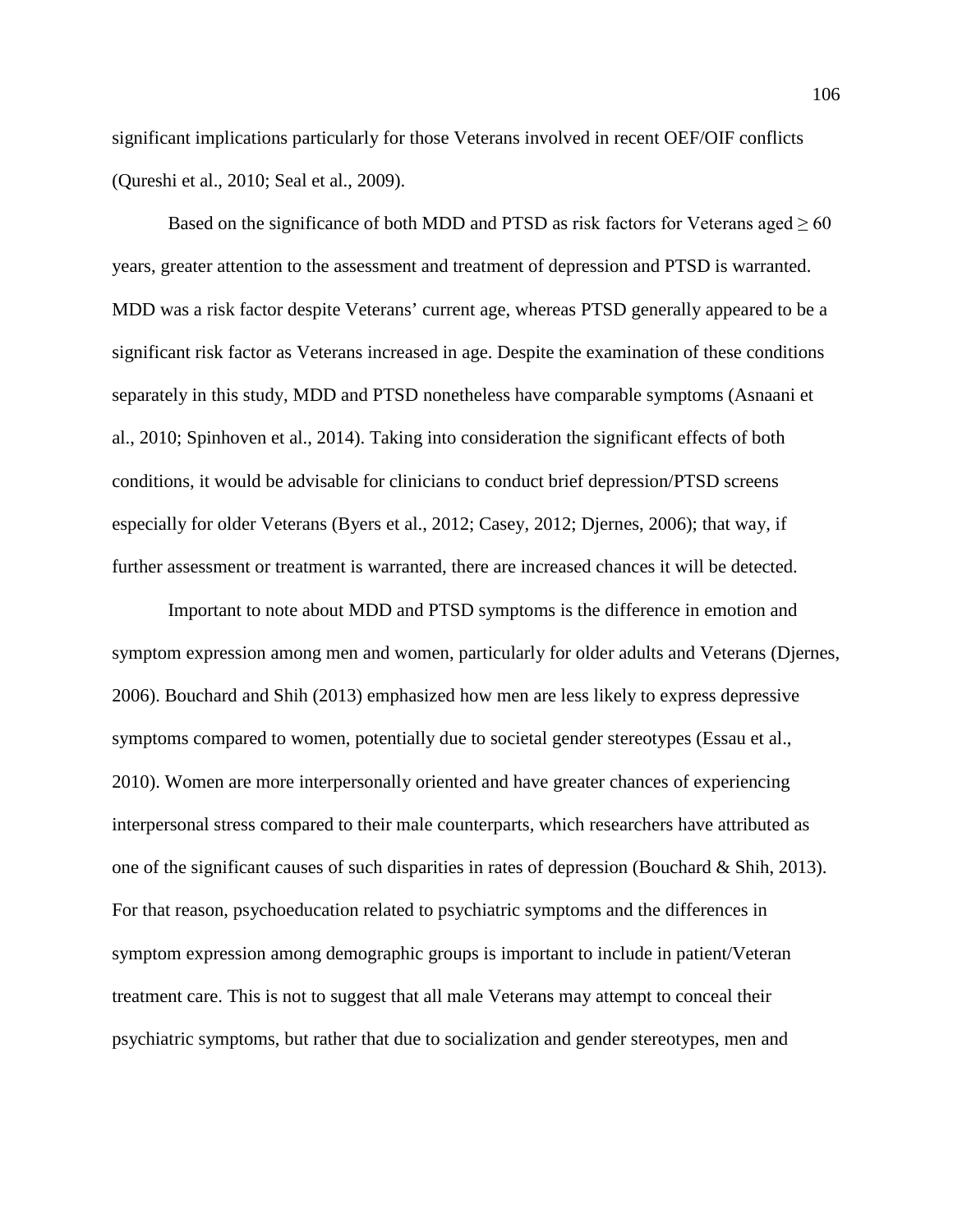women express these symptoms quite differently and it may be difficult to recognize symptoms in one versus the other [\(Essau et al., 2010\)](#page-114-2).

Time and time again, scholars have provided evidence of persons' racial background playing a significant role in their health outcomes [\(Alegria et al., 2008;](#page-109-1) [Oh, Galanter, Thakur,](#page-120-2)  [Pino-Yanes, White, et al., 2015\)](#page-120-2), and this proves to be no different for the Veteran population [\(Saha et al., 2008\)](#page-123-0). Specifically, Black Veterans with a history of MDD should be given additional consideration with respect to health care due to their increased risk of cognitive impairment. In this study, the interaction variable between history of MDD and race (Race\*MDD) was statistically significant and almost doubled the odds of a Black Veteran developing dementia or a related condition. This is particularly critical considering the racial disparities in diagnosis that disproportionately impact Black individuals [\(Eack et al., 2012\)](#page-114-3). Further, researchers must also consider the relationship between MDD and race in future studies, especially when studying the Veteran population.

Although the potentially "overpowered" statistical analyses of this study may have produced inflated *p* values resulting in statistical significance of smaller differences, it is important to inspect such results for their clinical significance. For example, the difference in mean PTSD duration among Veterans with dementia/CIND (*M =* 14.28 years, *SD =* 2.26) compared to those without ( $M = 13.54$  years,  $SD = 2.47$ ) was statistically significant, yet the absolute difference between the two age means, in years, is less than one year. This may cause readers to question the clinical significance of such a finding, however, it is important to consider the difference within the context of the study. Specifically, experiencing PTSD symptoms for an additional six months for a Veteran may be quite devastating and potentially result in a significantly lower quality of life, which could lead to higher risks for various medical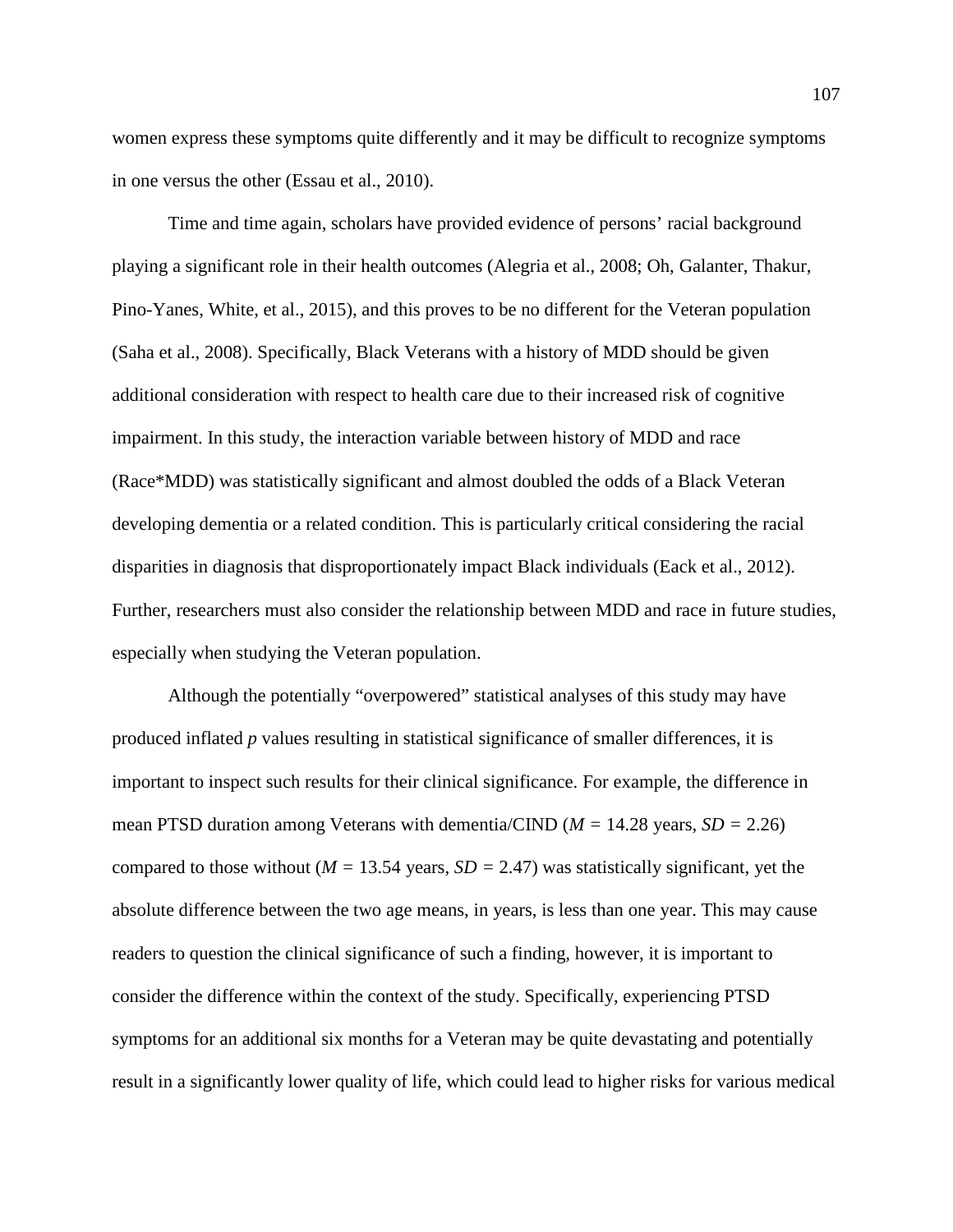conditions. The findings for MDD duration were similar. Thus, when working with Veterans experiencing mental health conditions, clinicians must be cautious not to minimize the toll that an additional six months of adverse mental symptoms can take. Likewise, researchers should also further inspect findings typically considered to be "small" based on the context of their study.

## **Conclusion**

As one of the few studies including various demographic groups of the Veteran population, the findings related to risk factors of dementia and related conditions can hopefully lay the groundwork for future researchers to investigate how risk factors of cognitive difficulties in the Veteran population differ from those found in the general population. MDD and PTSD were both identified as significant risk factors, particularly when the other was controlled for. Male Veterans had a slightly greater risk of developing cognitive difficulties compared to female Veterans of this study. Black Veterans had almost double the risk of developing dementia or related conditions when a history of MDD was indicated. The findings also indicated that the Veteran population may be more likely to experience an earlier onset of cognitive difficulties compared to the general population.

Continual brief assessment and treatment of symptoms [if warranted] related to depression, especially MDD, and PTSD will be an important initiative for providers working with Veterans [\(Casey, 2012;](#page-111-4) [Fanning & Pietrzak, 2013;](#page-114-4) [Kaup et al., 2016\)](#page-117-0). Practices such as these can potentially act as one of the greatest preventative treatment approaches for dementia and related conditions. As the aging Veteran population also diversifies based on sex and race [\(U.S. Census Bureau, 2012\)](#page-125-3), an essential task for researchers and clinicians is to consider such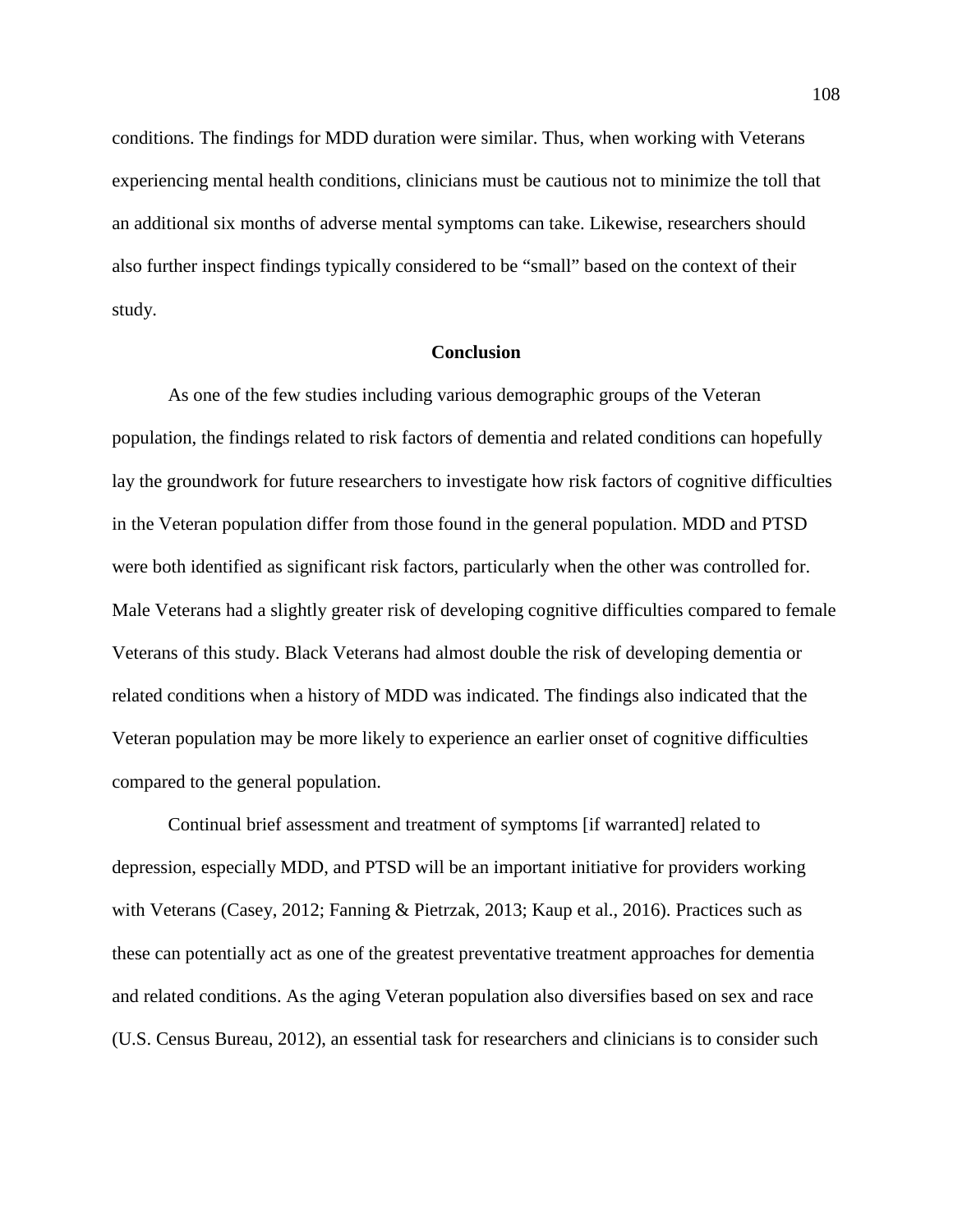demographic variables in their work to provide care employing best practices and better serve those who have served the country—U.S. Veterans.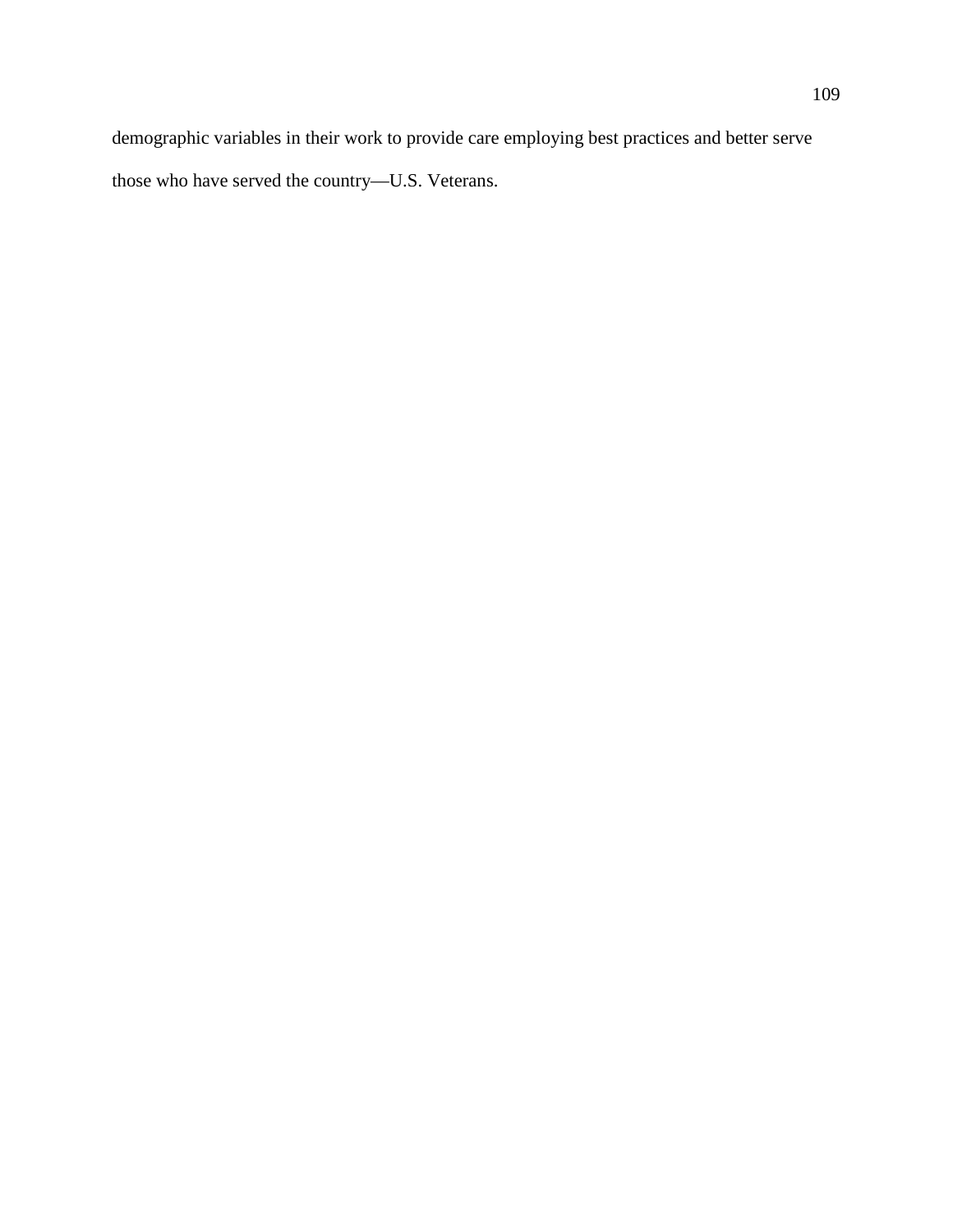- Akincigil, A., Olfson, M., Siegel, M., Zurlo, K. A., Walkup, J. T., & Crystal, S. (2012). Racial and ethnic disparities in depression care in community-dwelling elderly in the United States. *American Journal of Public Health, 102*, 319-328. doi: 10.2105/AJPH.2011.300349
- Alarcón, R. D., Becker, A. E., Lewis-Fernandez, R., Like, R. C., Desai, P., Foulks, E., . . . Lu, F. G. (2009). Issues for DSM-V: The role of culture in psychiatric diagnosis. *The Journal of Nervous and Mental Disease, 197*, 559-660. doi:10.1097/NMD.0b013e3181b0cbff
- Albert, M. S., DeKosky, S. T., Dickson, D., Dubois, B., Feldman, H. H., Fox, N. C., ... Petersen, R. C. (2011). The diagnosis of mild cognitive impairment due to Alzheimer's disease: Recommendations from the National Institute on Aging-Alzheimer's Association workgroups on diagnostic guidelines for Alzheimer's disease. *Alzheimer's & Dementia, 7*, 270-279. doi:10.1016/j.jalz.2011.03.008
- Alegria, M., Chatterji, P., Wells, K., Cao, Z., Chen, C. N., Takeuchi, D., . . . Meng, X. L. (2008). Disparity in depression treatment among racial and ethnic minority populations in the United States. *Psychiatric Services, 59*, 1264-1272. doi: 10.1176/appi.ps.59.11.1264
- American Psychiatric Association. (2013). *Diagnostic and Statistical Manual of Mental Disorders (5th ed.)*. Arlington, VA: American Psychiatric Association.
- Angelakis, S., & Nixon, R. D. (2015). The comorbidity of PTSD and MDD: Implications for clinical practice and future research. *Behaviour Change, 32*, 1-25. doi:10.1017/bec.2014.26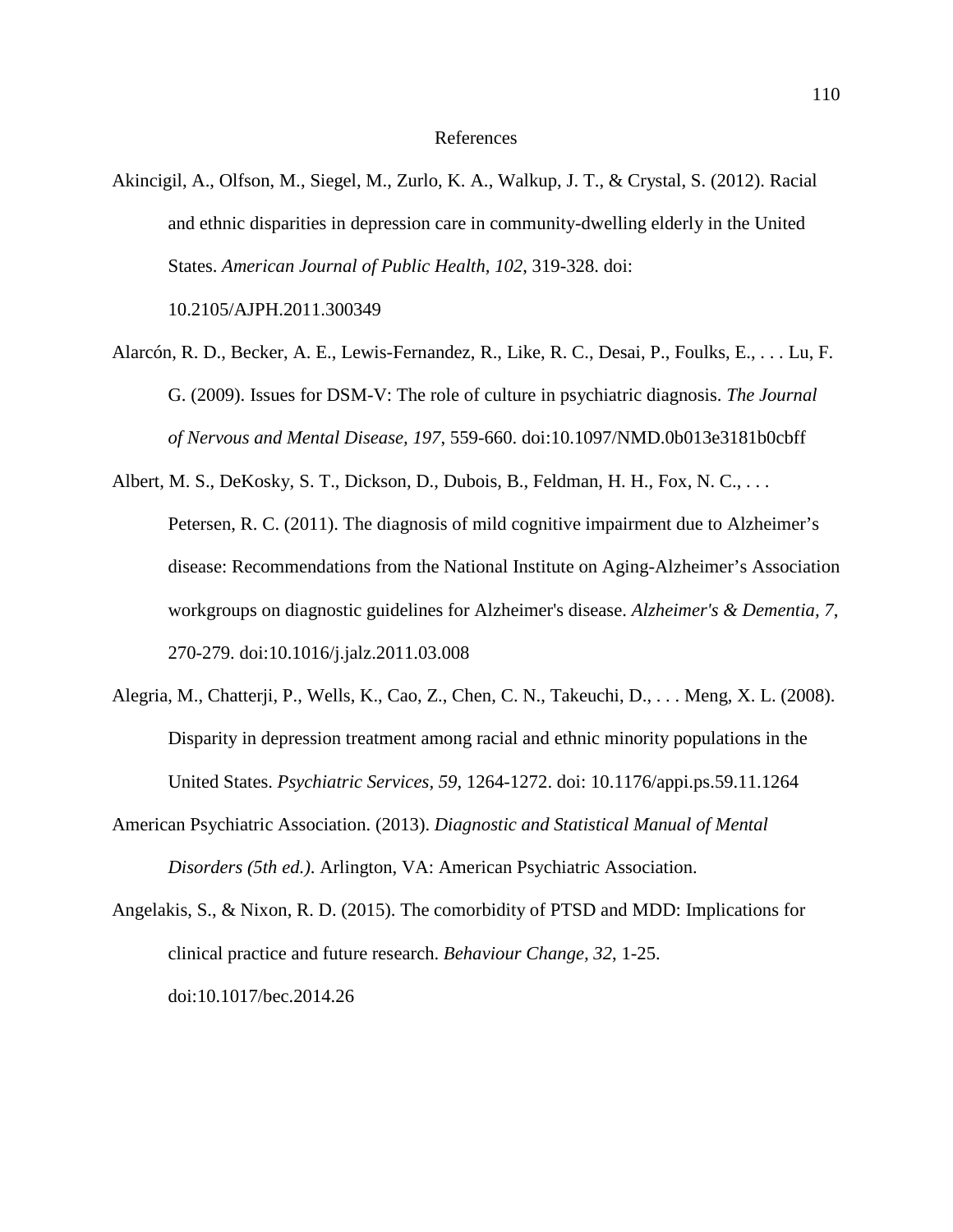- Angst, J., Gamma, A., Gastpar, M., Lepine, J. P., Mendlewicz, J., & Tylee, A. (2002). Gender differences in depression. *European Archives of Psychiatry and Clinical Neuroscience, 252*, 201-209. doi:10.1007/s00406-002-0381-6
- Artero, S., Petersen, R., Touchon, J., & Ritchie, K. (2006). Revised criteria for Mild Cognitive Impairment: Validation within a longitudinal population study. *Dementia and Geriatric Cognitive Disorders, 22*, 465-470. doi:10.1159/000096287
- Asnaani, A., Richey, J. A., Dimaite, R., Hinton, D. E., & Hofmann, S. G. (2010). A cross-ethnic comparison of lifetime prevalence rates of anxiety disorders. *The Journal of Nervous and Mental Disease, 198*, 551-555. doi:10.1097/NMD.0b013e3181ea169f
- Barefoot, J. C., Mortensen, E. L., Helms, M. J., Avlund, K., & Schroll, M. (2001). A longitudinal study of gender differences in depressive symptoms from age 50 to 80. *Psychology and Aging, 16*, 342-345. doi: 10.1037/70882-7974.16.2.342
- Barnes, D. E., Yaffe, K., Byers, A. L., McCormick, M., Schaefer, C., & Whitmer, R. A. (2012). Midlife vs late-life depressive symptoms and risk of dementia: Differential effects for Alzheimer disease and vascular dementia. *JAMA Psychiatry, 69*, 493-498. doi:10.1001/archgenpsychiatry.2011.1481
- Bouchard, L. C., & Shih, J. H. (2013). Gender differences in stress generation: Examination of interpersonal predictors. *Journal of Social and Clinical Psychology, 32*, 424-445. doi:10.1521/jscp.2013.32.4.424
- Breslau, N. (2009). The epidemiology of trauma, PTSD, and other posttrauma disorders. *Trauma Violence Abuse, 10*, 198-210. doi:10.1177/1524838009334448
- Burchard, E. G., Ziv, E., Coyle, N., Gomez, S. L., Tang, H., Karter, A. J., . . . Risch, N. (2003). The importance of race and ethnic background in biomedical research and clinical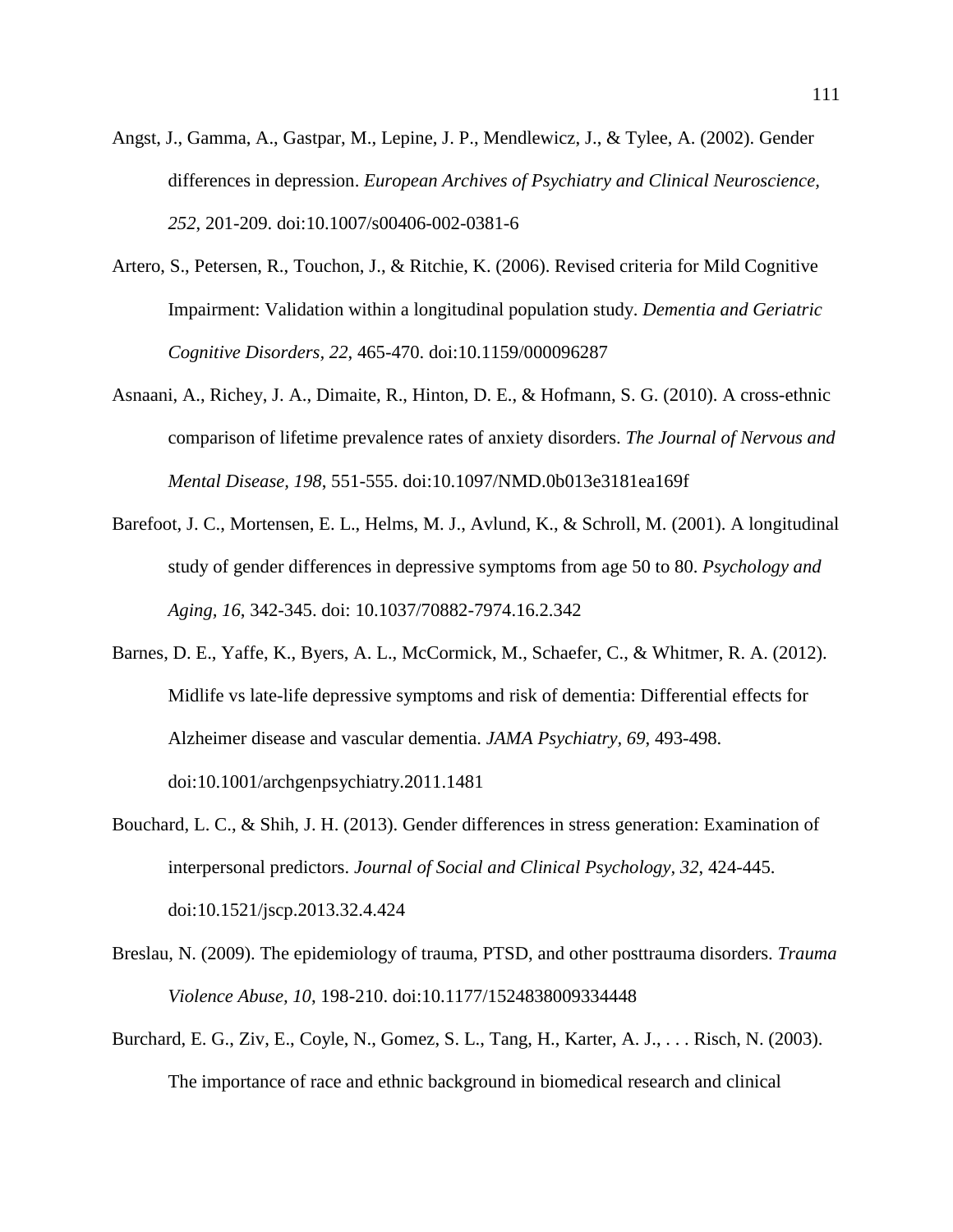practice. *New England Journal of Medicine, 348*, 1170-1175. Retrieved from http://search.proquest.com/docview/220164172?accountid=14556

- Butters, M. A., Young, J. B., Lopez, O., Aizenstein, H. J., Mulsant, B. H., Reynolds III, C. F., . . . Becker, J. T. (2008). Pathways linking late-life depression to persistent cognitive impairment and dementia. *Dialogues in Clinical Neuroscience, 10*, 345-357. Retrieved from http://www.ncbi.nlm.nih.gov/pmc/articles/PMC2872078/
- Byers, A. L., Covinsky, K. E., Barnes, D. E., & Yaffe, K. (2012). Dysthymia and depression increase risk of dementia and mortality among older Veterans. *The American Journal of Geriatric Psychiatry, 20*, 664-672. doi: 10.1097/JGP.0b013e31822001c1
- Byers, A. L., & Yaffe, K. (2011). Depression and risk of developing dementia. *Nature Reviews Neurology, 7*, 323-331. doi: 10.1038/nrneurol.2011.60
- Casey, D. A. (2012). Depression in the elderly: A review and update. *Asia-Pacific Psychiatry, 4*, 160-167. doi: 10.1111/j.1758-5872.2012.00191.x
- Centers for Disease Control and Prevention. (2011). ICD-9-CM official guidelines for coding and reporting. Retrieved from http://www.cdc.gov/nchs/data/icd/icd9cm\_guidelines\_2011.pdf
- Chen, H., Cohen, P., & Chen, S. (2010). How big is a big odds ratio? Interpreting the magnitudes of odds ratios in epidemiological studies. *Communications in Statistics—Simulation and Computation®, 39*, 860-864. doi:10.1080/03610911003650383
- Chen, J. H., Lin, K. P., & Chen, Y. C. (2009). Risk factors for dementia. *Journal of the Formosan Medical Association, 108*, 754-764. doi: 10.1016/S0929-6646(09)60402-2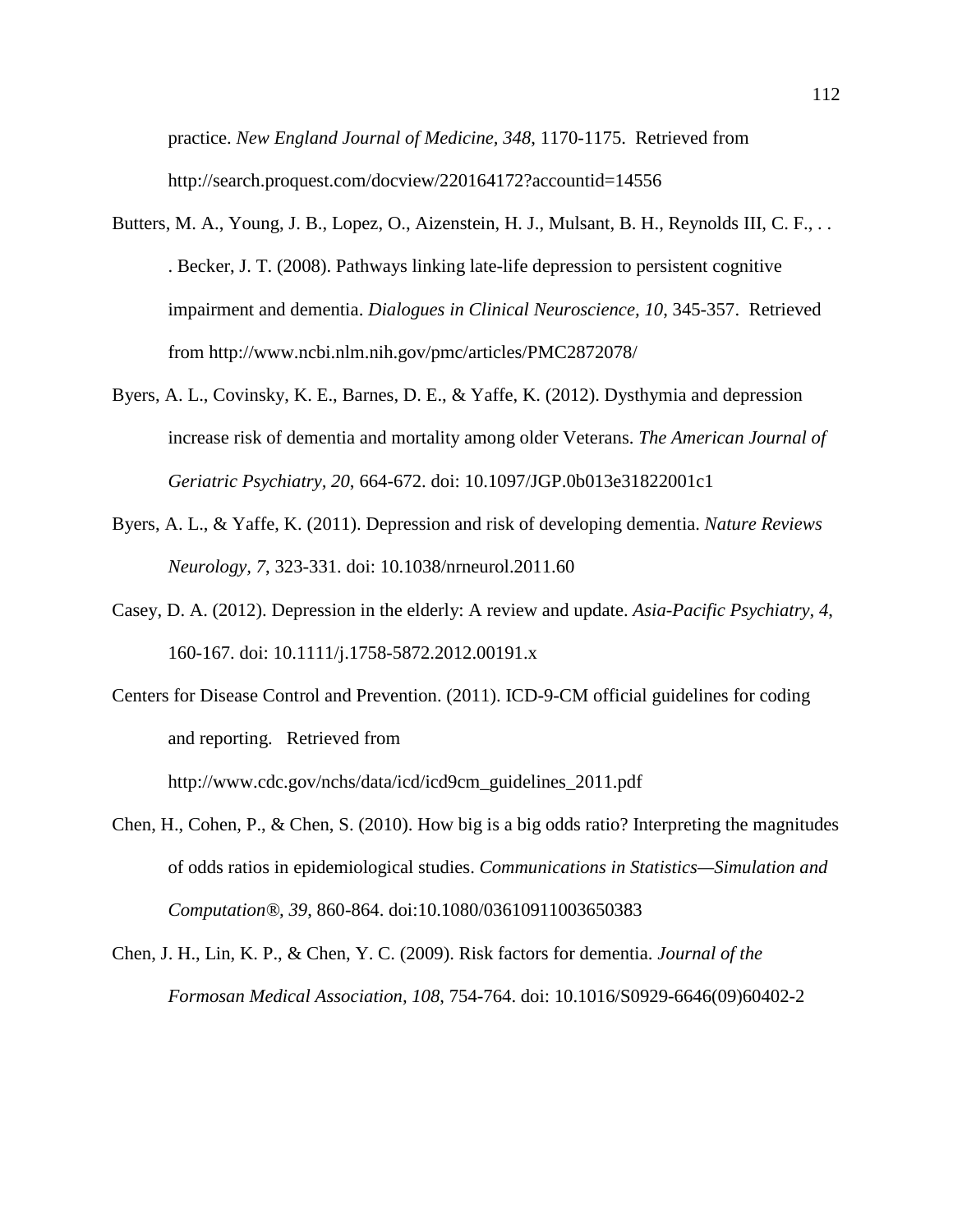Chen, R., Hu, Z., Wei, L., Qin, X., McCracken, C., & Copeland, J. R. (2008). Severity of depression and risk for subsequent dementia: Cohort studies in China and the UK. *The British Journal of Psychiatry, 193*, 373-377. doi:10.1192/bjp.bp.107.044974

Cheng, D., Huang, R., Lanham, I. S., Cathcart, H. M., Howard, M., Corder, E. H., & Poduslo, S. E. (2005). Functional interaction between APOE4 and LDL receptor isoforms in Alzheimer's disease. *Journal of Medical Genetics, 42*, 129-131. doi: 10.1136/jmg.2004.024968

- Chodosh, J., Kado, D. M., Seeman, T. E., & Karlamangla, A. S. (2007). Depressive symptoms as a predictor of cognitive decline: MacArthur Studies of Successful Aging. *The American Journal of Geriatric Psychiatry, 15*, 406-415. doi: 10.1097/01.JGP.0b013e31802c0c63
- Cohen, J. (1992). A power primer. *Psychological Bulletin, 112*, 155-159. doi:10.1037/0033- 2909.112.1.155
- Cook, R. D., & Weisberg, S. (1983). Diagnostics for heteroscedasticity in regression. *Biometrika, 70*, 1-10. doi:10.1093/biomet/70.1.1
- Cousineau, D., & Chartier, S. (2015). Outliers detection and treatment: A review. *International Journal of Psychological Research, 3*, 58-67. Retrieved from http://revistas.usb.edu.co/index.php/IJPR/article/view/844
- Dalrymple-Alford, J., MacAskill, M., Nakas, C., Livingston, L., Graham, C., Crucian, G., ... Wells, S. (2010). The MoCA well-suited screen for cognitive impairment in Parkinson disease. *Neurology, 75*, 1717-1725. doi:10.1212/WNL.0b013e3181fc29c9
- David, D., Kutcher, G. S., & Mellman, T. A. (1999). Psychotic symptoms in combat-related posttraumatic stress disorder. *Journal of Clinical Psychiatry, 60*, 29-32. doi:10.4088/JCP.v60n0106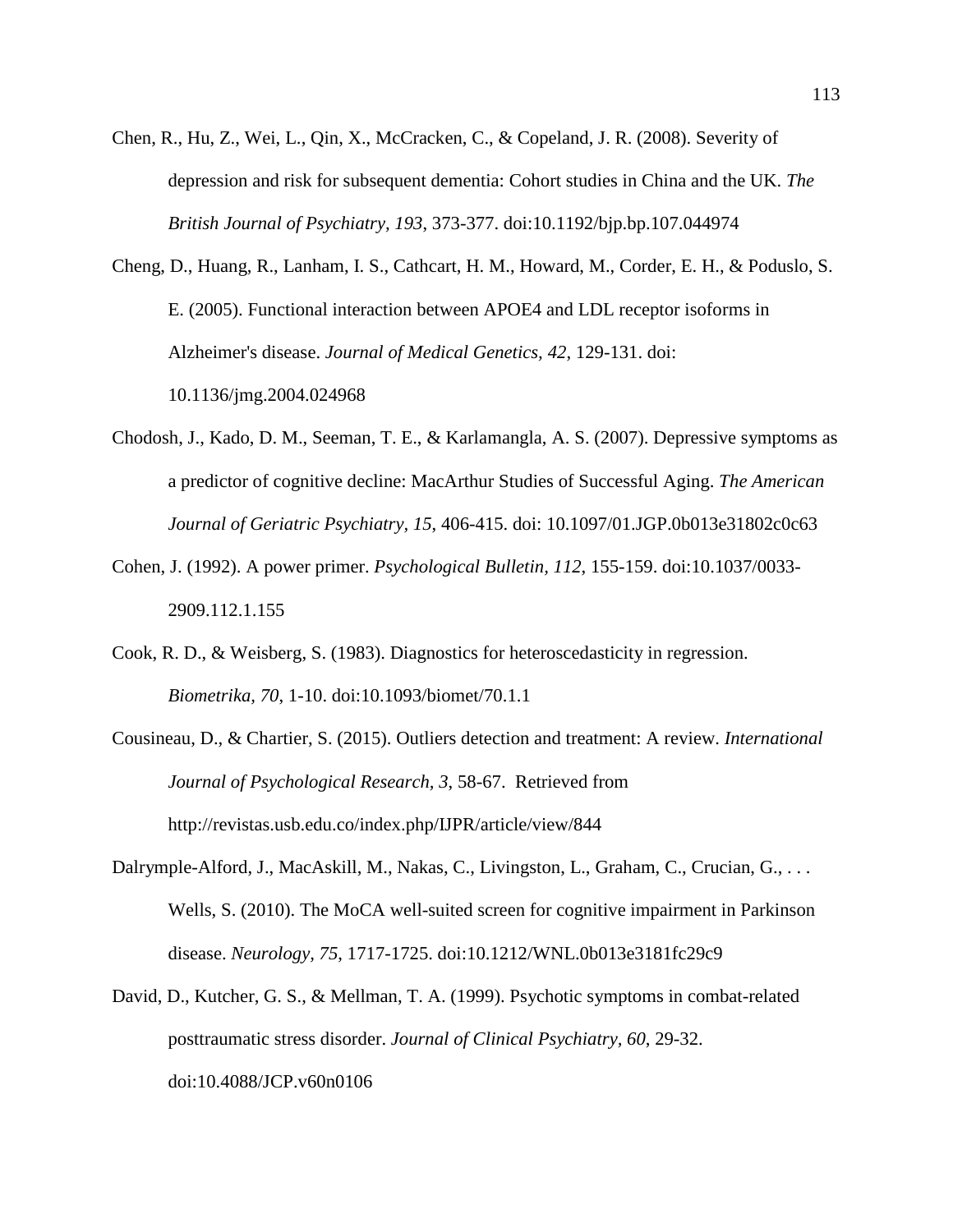- Diemer, M. A., & Ali, S. R. (2009). Integrating social class into vocational psychology: Theory and practice implications. *Journal of Career Assessment, 17*, 247-265. doi:10.1177/1069072708330462
- Djernes, J. K. (2006). Prevalence and predictors of depression in populations of elderly: A review. *Acta Psychiatrica Scandinavica, 113*, 372-387. doi: 10.1111/j.1600- 0447.2006.00770.x
- Dobie, D. J., Kivlahan, D. R., Maynard, C., Bush, K. R., Davis, T. M., & Bradley, K. A. (2004). Posttraumatic stress disorder in female Veterans: Association with self-reported health problems and functional impairment. *JAMA Internal Medicine, 164*, 394-400. doi: 10.1016/j.socscimed.2008.03.019
- Dohrenwend, B. P., Turner, J. B., Turse, N. A., Lewis‐Fernandez, R., & Yager, T. J. (2008). War-related posttraumatic stress disorder in Black, Hispanic, and majority White Vietnam veterans: The roles of exposure and vulnerability. *Journal of Traumatic Stress, 21*, 133-141. doi:10.1002/jts.20327
- Dore, G. A., Waldstein, S. R., Evans, M. K., & Zonderman, A. B. (2015). Associations between diabetes and cognitive function in socioeconomically diverse African American and White men and women. *Psychosomatic Medicine, 77*, 643-652. doi:10.1097/PSY.0000000000000196
- Dotson, V. M., Beydoun, M. A., & Zonderman, A. B. (2010). Recurrent depressive symptoms and the incidence of dementia and mild cognitive impairment. *Neurology, 75*, 27-34. doi:10.1212/WNL.0b013e3181e62124
- Dovidio, J. F., Penner, L. A., Albrecht, T. L., Norton, W. E., Gaertner, S. L., & Shelton, J. N. (2008). Disparities and distrust: The implications of psychological processes for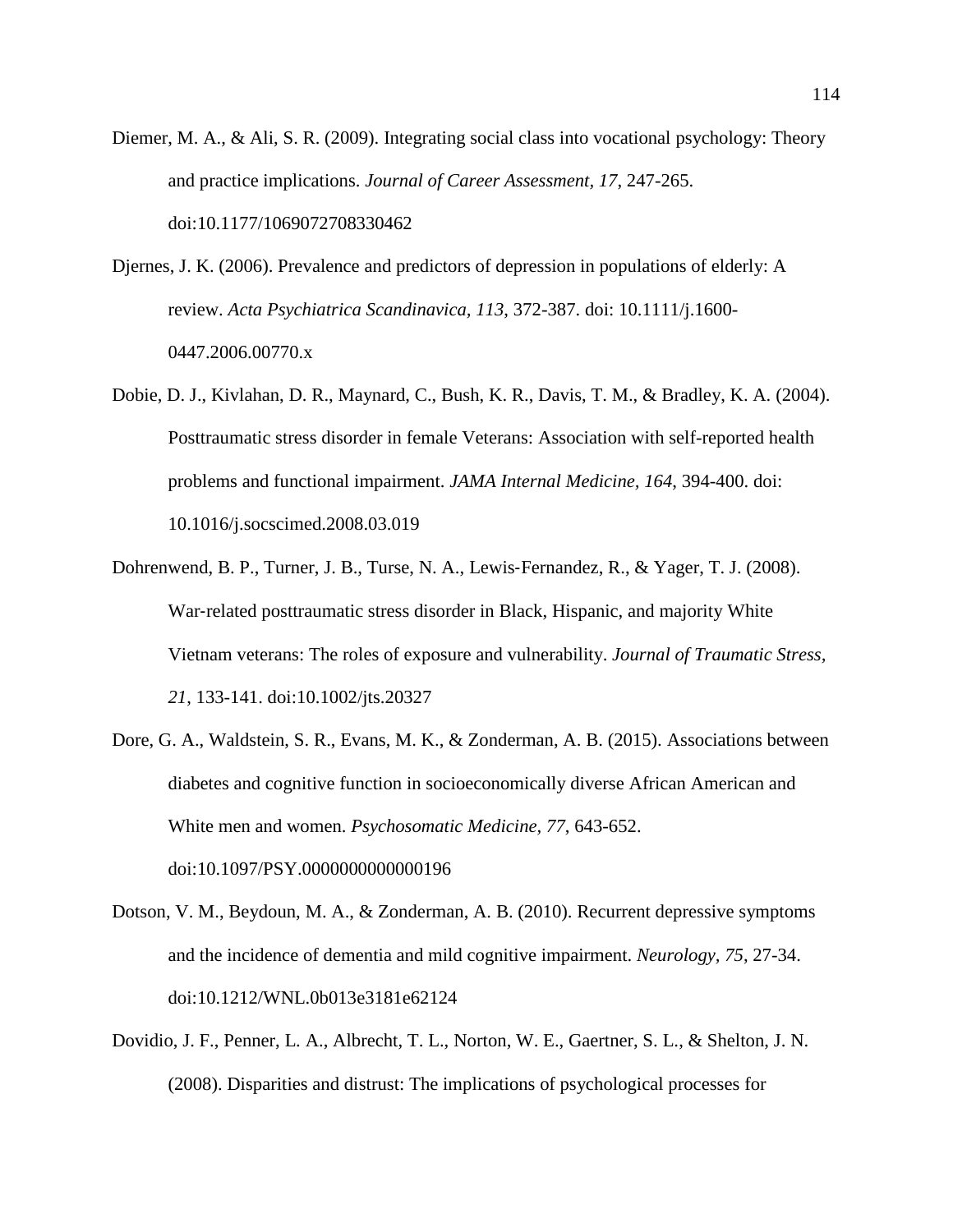understanding racial disparities in health and health care. *Social Science & Medicine, 67*, 478-486. doi: 10.1016/j.socscimed.2008.03.019

- Dujardin, K., Duhamel, A., Delliaux, M., Thomas-Antérion, C., Destée, A., & Defebvre, L. (2010). Cognitive complaints in Parkinson's disease: Its relationship with objective cognitive decline. *Journal of Neurology, 257*, 79-84. doi:10.1007/s00415-009-5268-2
- Dunlop, D. D., Song, J., Lyons, J. S., Manheim, L. M., & Chang, R. W. (2003). Racial/ethnic differences in rates of depression among preretirement adults. *American Journal of Public Health, 93*, 1945-1952. Retrieved from http://www.ncbi.nlm.nih.gov/pmc/articles/PMC1199525/
- Dursa, E. K., Reinhard, M. J., Barth, S. K., & Schneiderman, A. I. (2014). Prevalence of a positive screen for PTSD among OEF/OIF and OEF/OIF‐era veterans in a large population‐based cohort. *Journal of Traumatic Stress, 27*, 542-549. doi:10.1002/jts.21956
- Eack, S. M., Bahorik, A. L., Newhill, C. E., Neighbors, H. W., & Davis, L. E. (2012). Interviewer-perceived honesty mediates racial disparities in the diagnosis of schizophrenia. *Psychiatric Services, 63*, 875-880. doi:10.1176/appi.ps.201100388
- Essau, C. A., Lewinsohn, P. M., Seeley, J. R., & Sasagawa, S. (2010). Gender differences in the developmental course of depression. *Journal of Affective Disorders, 127*, 185-190. doi:10.1016/j.jad.2010.05.016
- Fanning, J. R., & Pietrzak, R. H. (2013). Suicidality among older male Veterans in the United States: Results from the National Health and Resilience in Veterans Study. *Journal of Psychiatric Research, 47*, 1766-1775. doi: 10.1016/j.jpsychires.2013.07.015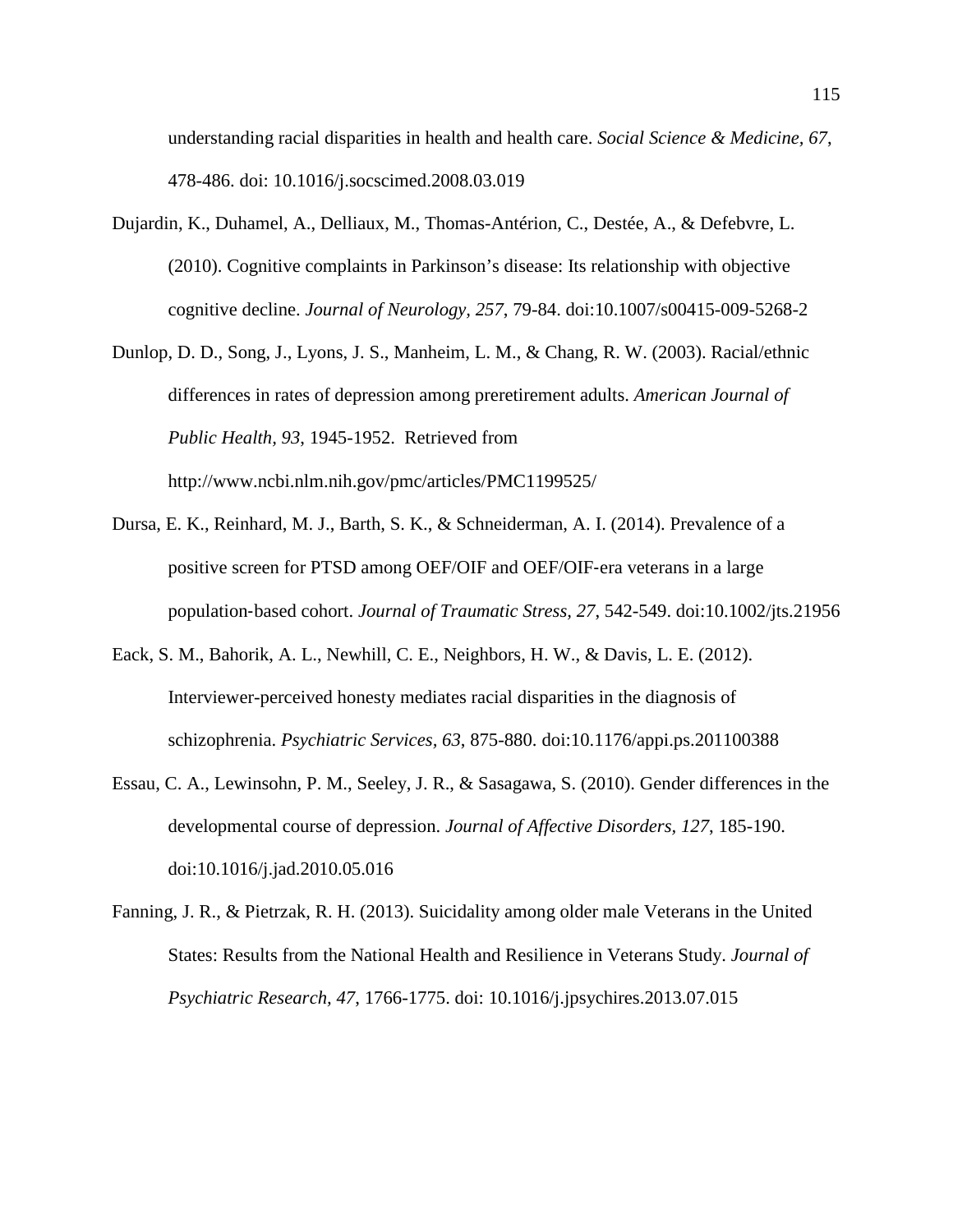- Farias, S., Mungas, D., Reed, B. R., Harvey, D., & DeCarli, C. (2009). Progression of mild cognitive impairment to dementia in clinic- vs community-based cohorts. *Archives of Neurology, 66*, 1151-1157. doi:10.1001/archneurol.2009.106
- Faul, F., Erdfelder, E., Buchner, A., & Albert-Georg, L. (2009). Statistical power analyses using G\*Power 3.1: Tests for correlation and regression analyses. *Behavior Research Methods, 41*, 1149-1160. doi:10.3758/BRM.41.4.1149
- Field, A. (2013). *Discovering statistics using IBM SPSS statistics*. Thousand Oaks, CA: Sage Publications Inc.
- Fiske, A., Wetherell, J. L., & Gatz, M. (2009). Depression in older adults. *Annual Review of Clinical Psychology, 5*, 363-389. doi:10.1146/annurev.clinpsy.032408.153621
- Gara, M. A., Vega, W. A., Arndt, S., & et al. (2012). Influence of patient race and ethnicity on clinical assessment in patients with affective disorders. *Archives of General Psychiatry, 69*, 593-600. doi:10.1001/archgenpsychiatry.2011.2040
- Geerlings, M. J., den Heijer, T., Koudstaal, P. J., Hofman, A., & Breteler, M. M. B. (2008). History of depression, depressive symptoms, and medial temporal lobe atrophy and the risk of Alzheimer's disease. *Neurology, 70*, 1258-1264. doi: 10.1212/01.wnl.0000308937.30473.d1
- Hanley, J. A., & McNeil, B. J. (1982). The meaning and use of the area under a receiver operating characteristic (ROC) curve. *Radiology, 143*, 29-36. doi:10.1148/radiology.143.1.7063747
- Haskell, S. G., Gordon, K. S., Mattocks, K., Duggal, M., Erdos, J., Justice, A., & Brandt, C. A. (2010). Gender differences in rates of depression, PTSD, pain, obesity, and military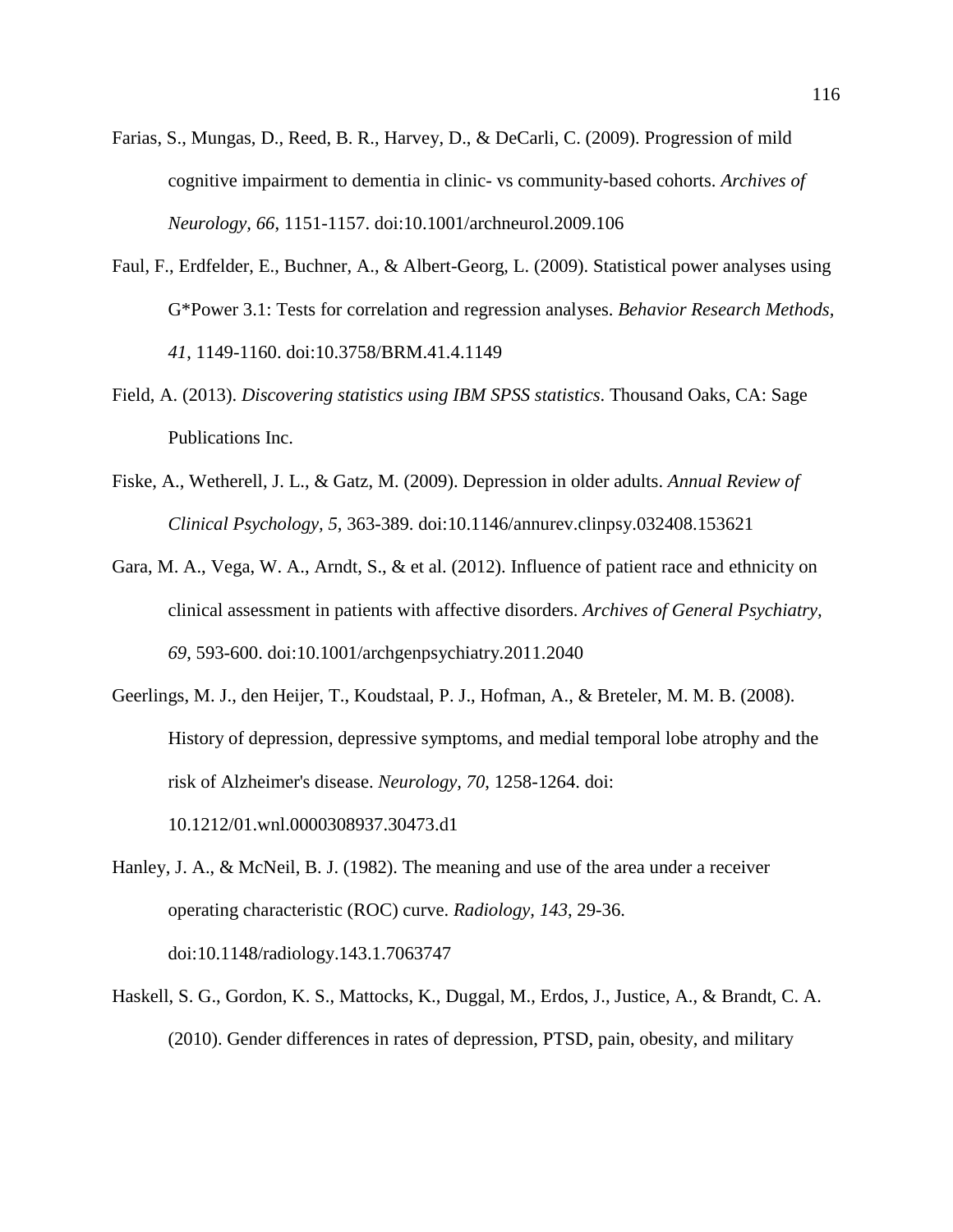sexual trauma among Connecticut war Veterans in Iraq and Afghanistan. *Journal of Women's Health, 19*, 267-271. doi: 10.1089/jwh.2008.1262

- Hebert, L. E., Scherr, P. A., Bienias, J. L., Bennett, D. A., & Evans, D. A. (2003). Alzheimer disease in the US population: Prevalence estimates using the 2000 census. *Archives of Neurology, 60*, 1119-1122. doi:10.1001/archneur.60.8.1119
- Hebert, L. E., Weuve, J., Scherr, P. A., & Evans, D. A. (2013). Alzheimer disease in the United States (2010–2050) estimated using the 2010 census. *Neurology, 80*, 1778-1783. doi:10.1212/WNL.0b013e31828726f5
- Herrera-Guzmán, I., Herrera-Abarca, J. E., Gudayol-Ferré, E., Herrera-Guzmán, D., Gómez-Carbajal, L., Peña-Olvira, M., . . . Joan, G.-O. (2010). Effects of selective serotonin reuptake and dual serotonergic–noradrenergic reuptake treatments on attention and executive functions in patients with major depressive disorder. *Psychiatry Research, 177*, 323-329. doi:10.1016/j.psychres.2010.03.006
- Himle, J. A., Baser, R. E., Taylor, R. J., Campbell, R. D., & Jackson, J. S. (2009). Anxiety disorders among African Americans, Blacks of Caribbean descent, and non-Hispanic Whites in the United States. *Journal of Anxiety Disorders, 23*, 578-590. doi: 10.1016/j.janxdis.2009.01.002
- Hirono, N., Kitagaki, H., Kazui, H., Hashimoto, M., & Mori, E. (2000). Impact of white matter changes on clinical manifestation of Alzheimer's disease a quantitative study. *Stroke, 31*, 2182-2188. doi: 10.1161/01.STR.31.9.2182
- Hybels, C. F., Blazer, D. G., & Pieper, C. F. (2001). Toward a threshold for subthreshold depression: An analysis of correlates of depression by severity of symptoms using data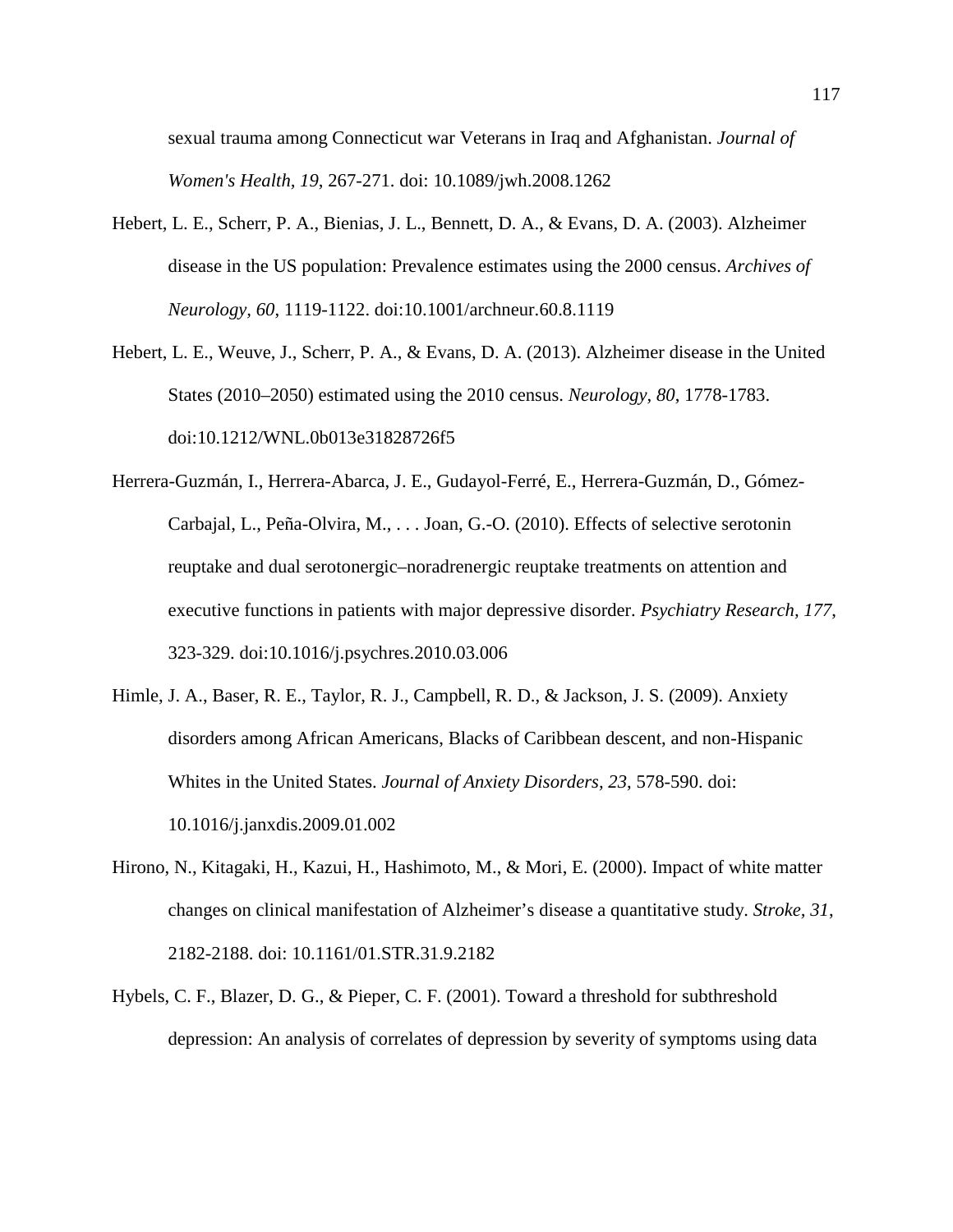from an elderly community sample. *The Gerontologist, 41*, 357-365. doi: 10.1093/geront/41.3.357

- Hyde, J. S., Mezulis, A. H., & Abramson, L. Y. (2008). The ABCs of depression: Integrating affective, biological, and cognitive models to explain the emergence of the gender difference in depression. *Psychological Review, 115*, 291-313. doi:10.1037/0033- 295X.115.2.291
- Kales, H. C., Neighbors, H. W., Blow, F. C., Taylor, K. K. K., Gillon, L., Welsh, D. E., . . . Mellow, A. M. (2005). Race, gender, and psychiatrists' diagnosis and treatment of major depression among elderly patients. *Psychiatric Services, 56*, 721-728. doi:10.1176/appi.ps.56.6.721
- Katz, M. J., Lipton, R. B., Hall, C. B., Zimmerman, M. E., Sanders, A. E., Verghese, J., . . . Derby, C. (2012). Age and sex specific prevalence and incidence of mild cognitive impairment, dementia, and Alzheimer's dementia in Blacks and Whites: A report from the Einstein Aging Study. *Alzheimer Disease and Associated Disorders, 26*, 335-343. doi:10.1097/WAD.0b013e31823dbcfc
- Kaup, A. R., Byers, A. L., Falvey, C., Simonsick, E. M., Satterfield, S., Ayonayon, H. N., . . . Yaffe, K. (2016). Trajectories of depressive symptoms in older adults and risk of dementia. *JAMA Psychiatry*. doi: 10.1001/jamapsychiatry.2016.0004
- Korczyn, A. D., & Halperin, I. (2009). Depression and dementia. *Journal of Neurological Sciences, 283*, 139-142. doi: 10.1016/j.jns.2009.02.346
- Kumar, R., & Indrayan, A. (2011). Receiver operating characteristic (ROC) curve for medical researchers. *Indian Pediatrics, 48*, 277-287. doi:10.1007/s13312-011-0055-4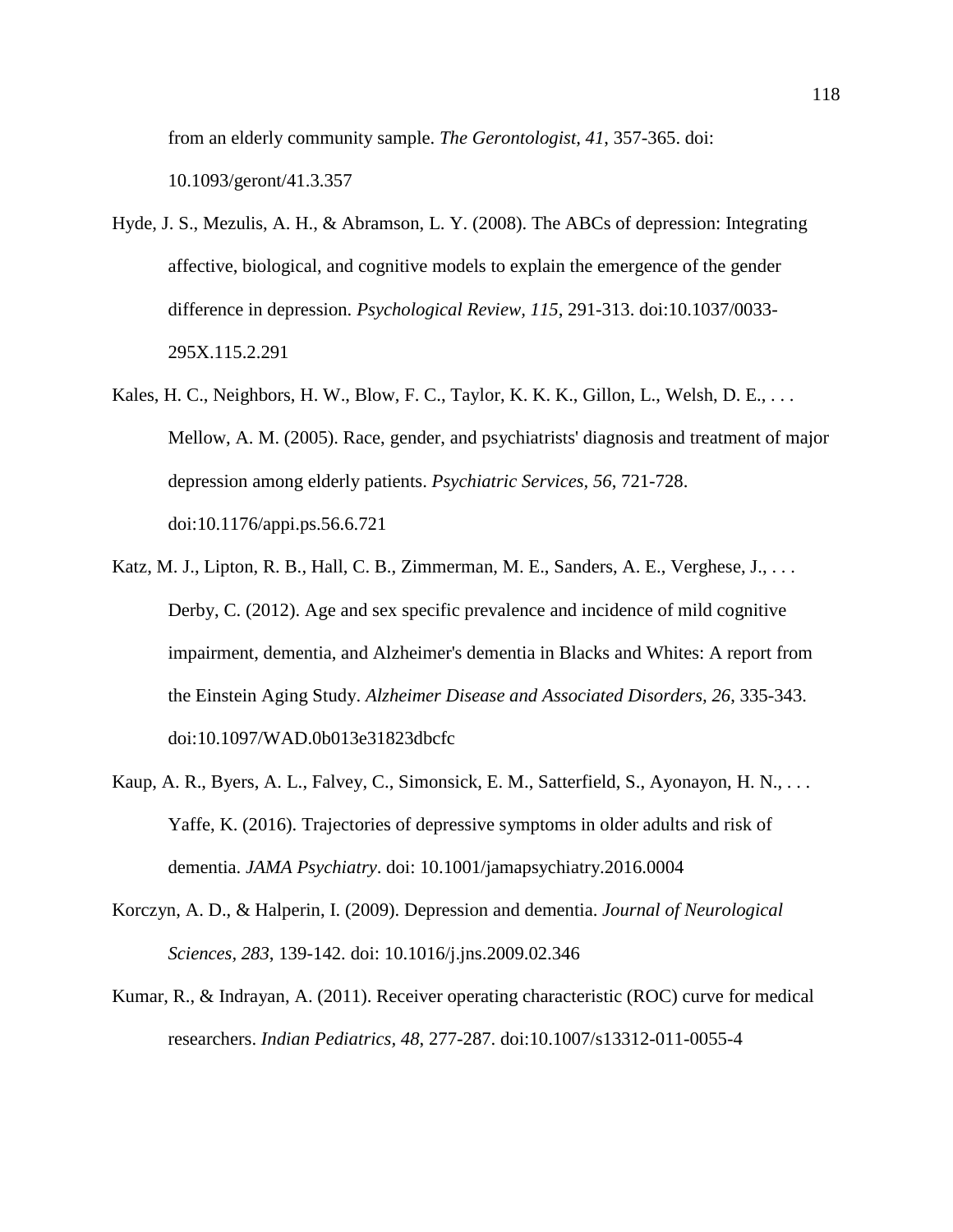- Lagomasino, I. T., Stockdale, S. E., & Miranda, J. (2015). Racial-ethnic composition of provider practices and disparities in treatment of depression and anxiety, 2003–2007. *Psychiatric Services, 62*, 1019-1025. doi:10.1176/ps.62.9.pss6209\_1019
- Lohr, J. B., Palmer, B. W., Eidt, C. A., Aailaboyina, S., Mausbach, B. T., Wolkowitz, O. M., ... Jeste, D. V. (2015). Is post-traumatic stress disorder associated with premature senescence? A review of the literature. *The American Journal of Geriatric Psychiatry, 23*, 709-725. doi:10.1016/j.jagp.2015.04.001
- Long, J. A., Bamba, M. I., Ling, B., & Shea, J. A. (2006). Missing race/ethnicity data in Veterans Health Administration based disparities research: A systematic review. *Journal of Health Care for the Poor and Underserved, 17*, 128-140. doi:10.1353/hpu.2006.0029
- Manly, J. J., & Echemendia, R. J. (2007). Race-specific norms: Using the model of hypertension to understand issues of race, culture, and education in neuropsychology. *Archives of Clinical Neuropsychology, 22*, 319-325. doi:10.1016/j.acn.2007.01.006
- Manly, J. J., & Mayeux, R. (2004). Ethnic differences in dementia and Alzheimer's disease. In N. B. Anderson, R. A. Bulatao, & B. Cohen (Eds.), *Critical perspectives on racial and ethnic differences in health in late life* (pp. 25-52).
- Maroco, J., Silva, D., Rodrigues, A., Guerreiro, M., Santana, I., & de Mendonça, A. (2011). Data mining methods in the prediction of dementia: A real-data comparison of the accuracy, sensitivity and specificity of linear discriminant analysis, logistic regression, neural networks, support vector machines, classification trees and random forests. *BMC Research Notes, 4*, 299-313. doi:10.1186/1756-0500-4-299
- McKhann, G. M., Knopman, D. S., Chertkow, H., Hyman, B. T., Jack, C. R., Kawas, C. H., ... Mayeux, R. (2011). The diagnosis of dementia due to Alzheimer's disease: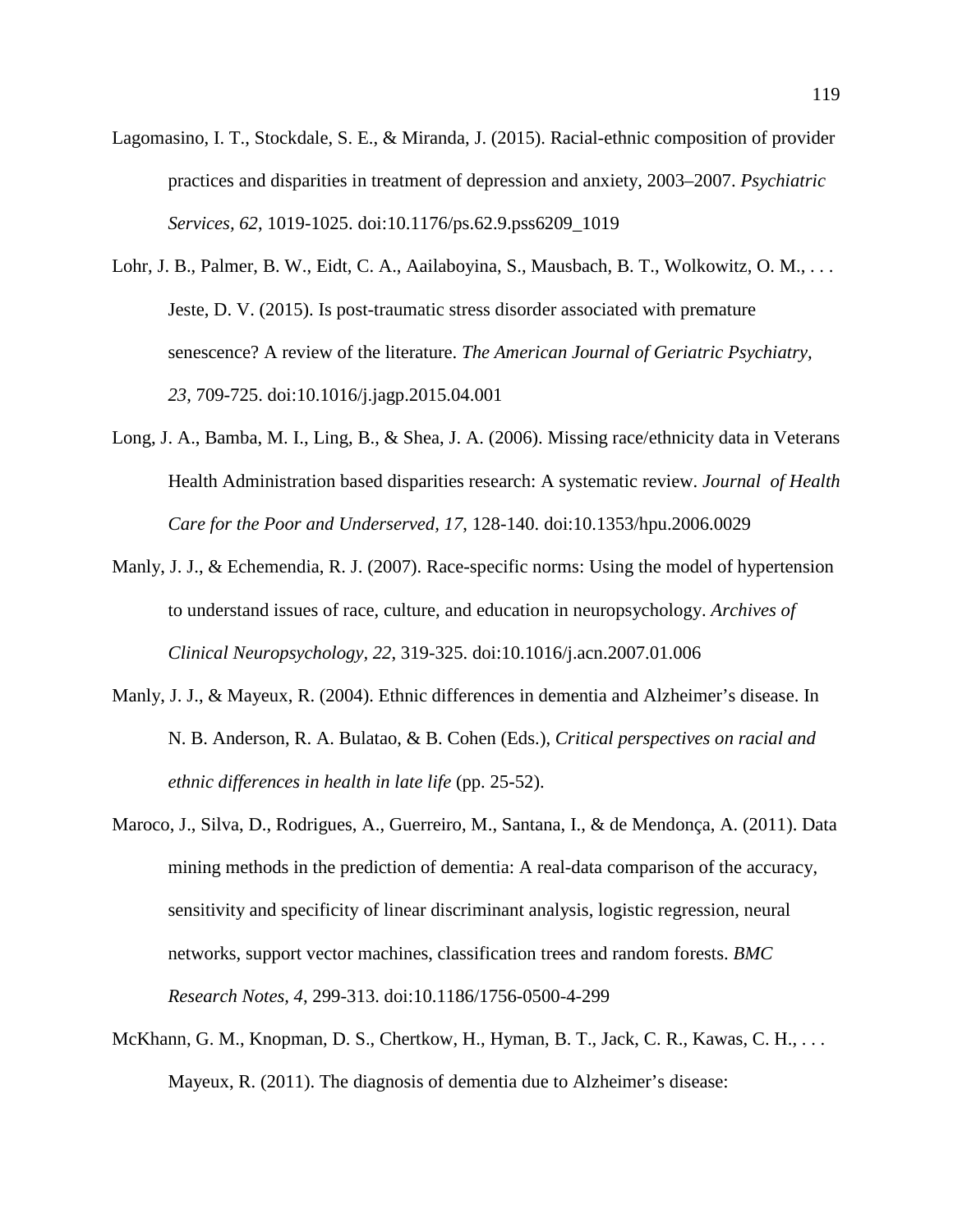Recommendations from the National Institute on Aging-Alzheimer's Association workgroups on diagnostic guidelines for Alzheimer's disease. *Alzheimer's & Dementia, 7*, 263-269. doi:10.1016/j.jalz.2011.03.005

- McLean, D., Thara, R., John, S., Barrett, R., Loa, P., McGrath, J., & Mowry, B. (2014). DSM-IV "criterion A" schizophrenia symptoms across ethnically different populations: Evidence for differing psychotic symptom content or structural organization? *Culture, Medicine, and Psychiatry, 38*, 408-426. doi:10.1007/s11013-014-9385-8.
- Meeks, T. W., Vahia, I. V., Lavretsky, H., Kulkarni, G., & Jeste, D. V. (2011). A tune in "A Minor" can "B Major": A review of epidemiology, illness course, and public health implications of subthreshold depression in older adults. *Journal of Affective Disorders, 129*, 126-142. doi:10.1016/j.jad.2010.09.015
- Mertler, C. A., & Vannatta, R. A. (2013). *Advanced and multivariate statistical methods (2013 Fifth Edition): Practical application and interpretation*. Glendale, CA: Pyrczak Publishing.
- Meyer, J. S., Xu, G., Thornby, J., Chowdhury, M. H., & Quach, M. (2002). Is mild cognitive impairment prodromal for vascular dementia like Alzheimer's disease? *Stroke, 33*, 1981- 1985. doi:10.1161/01.STR.0000024432.34557.10
- Mezuk, B., Rafferty, J. A., Kershaw, K. N., Hudson, D., Abdou, C. M., Lee, H., . . . Jackson, J. S. (2010). Reconsidering the role of social disadvantage in physical and mental health: Stressful life events, health behaviors, race, and depression. *American Journal of Epidemiology, 172*, 1238-1249. doi: 10.1093/aje/kwq283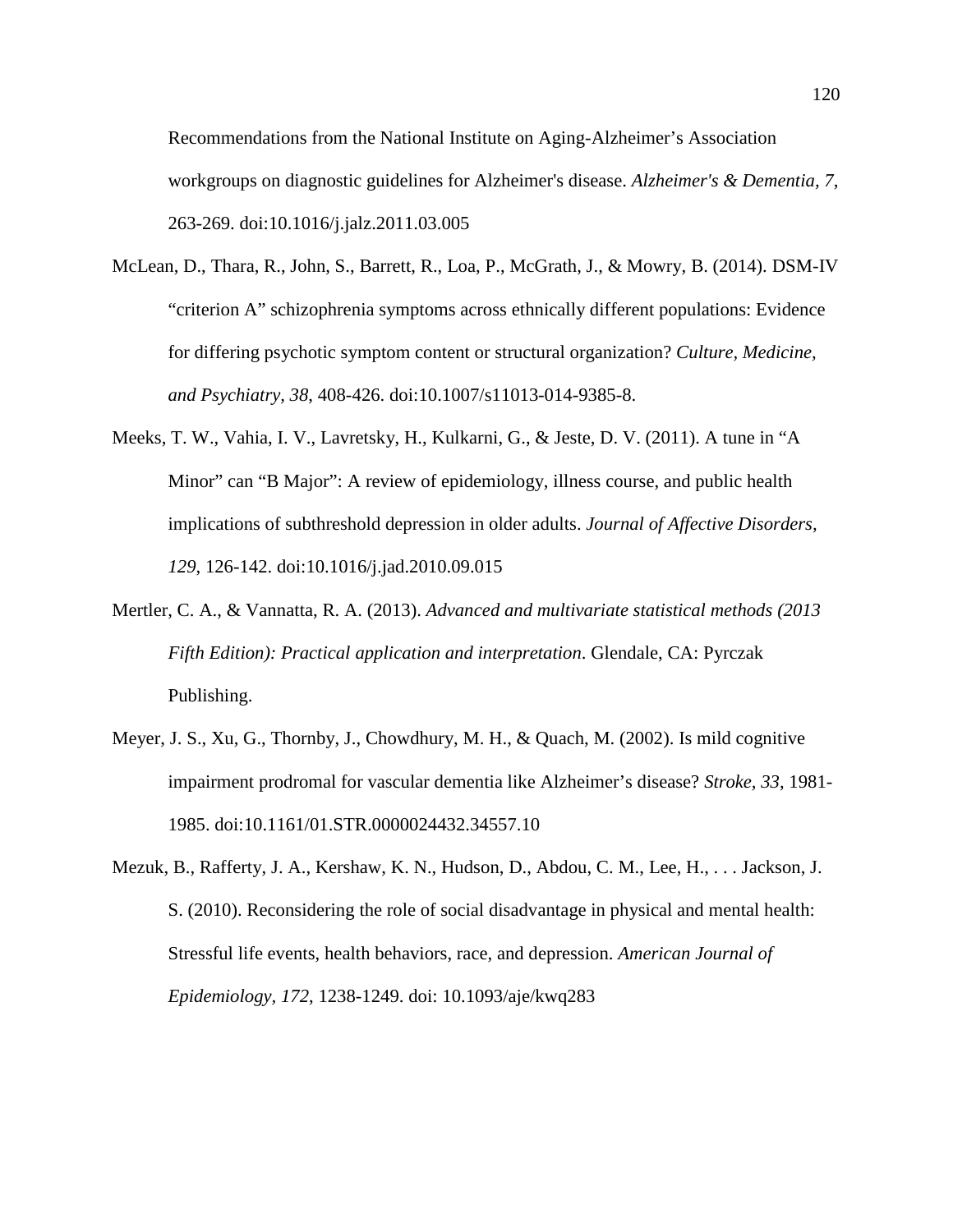- Mielke, M. M., Vemuri, P., & Rocca, W. A. (2014). Clinical epidemiology of Alzheimer's disease: Assessing sex and gender differences. *Clinical Epidemiology, 6*, 37-48. doi:10.2147/CLEP.S37929
- Mindt, M. R., Byrd, D., Saez, P., & Manly, J. (2010). Increasing culturally competent neuropsychological services for ethnic minority populations: A call to action. *Clinical Neuropsychology, 24*, 429-453. doi:10.1080/13854040903058960
- National Center for Veterans Analysis and Statistics (NCVAS). (2014). *A Snapshot of our Nation's Veterans*. Retrieved from

http://www.va.gov/vetdata/docs/quickfacts/population\_slideshow.pdf.

- Neighbors, H. W., Trierweiler, S. J., Ford, B. C., & Muroff, J. R. (2003). Racial differences in DSM diagnosis using a semi-structured instrument: The importance of clinical judgment in the diagnosis of African Americans. *Journal of Health and Social Behavior, 44*, 237- 256. Retrieved from http://www.jstor.org/stable/1519777
- Oh, S. S., Galanter, J., Thakur, N., Pino-Yanes, M., Barcelo, N. E., White, M. J., . . . Burchard, E. G. (2015). Diversity in clinical and biomedical research: A promise yet to be fulfilled. *PLOS Medicine, 12*, e1001918. doi:10.1371/journal.pmed.1001918
- Oh, S. S., Galanter, J., Thakur, N., Pino-Yanes, M. B., N.E., White, M. J., de Bruin, D. M., . . . Burchard, E. G. (2015). Diversity in clinical and biomedical research: A promise yet to be fulfilled. *PLOS Medicine, 12*, e1001918. doi:10.1371/journal.pmed.1001918
- Peng, C.-Y. J., Lee, K. L., & Ingersoll, G. M. (2002). An introduction to logistic regression analysis and reporting. *The Journal of Educational Research, 96*, 3-14. doi:10.1080/00220670209598786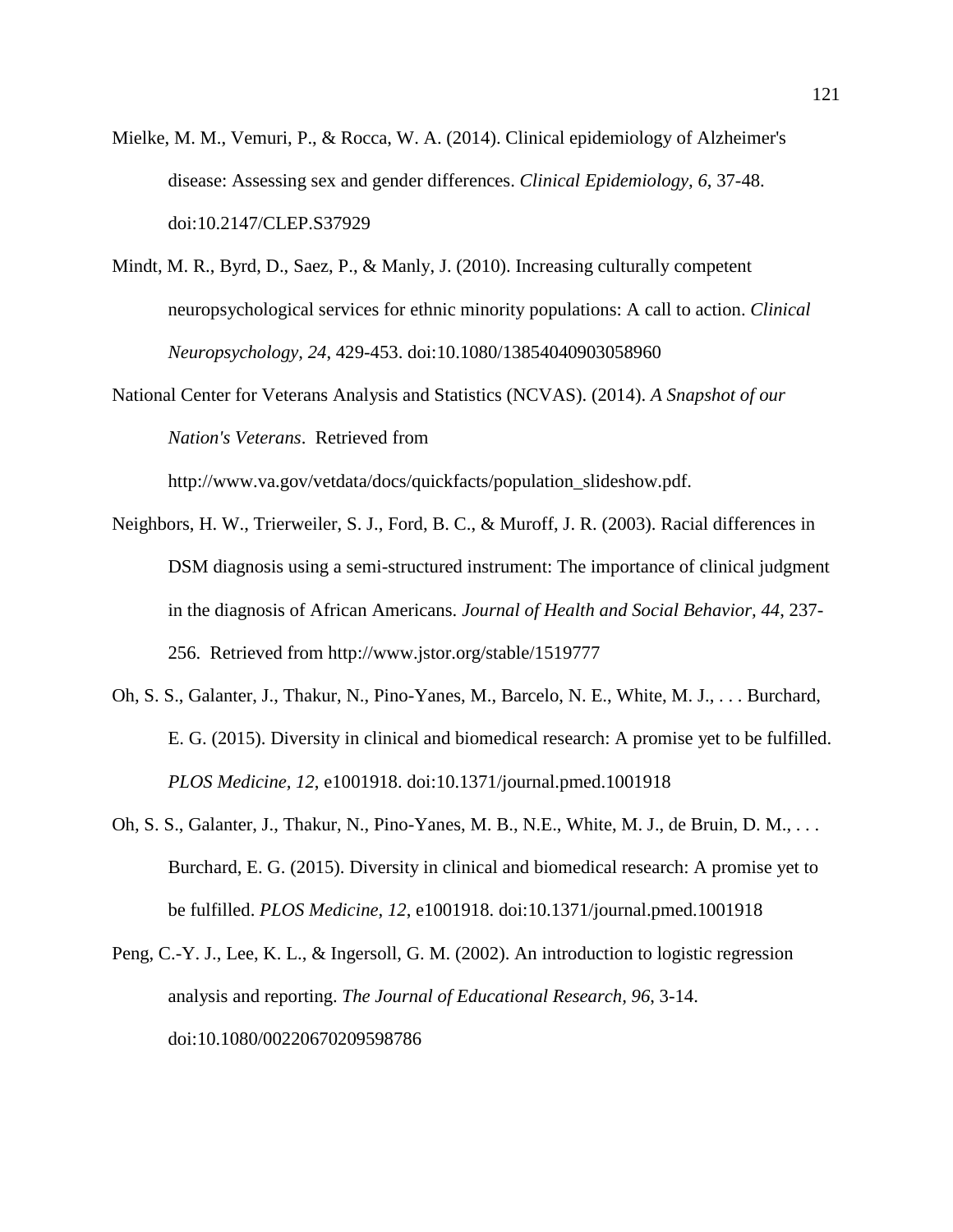- Piccinelli, M., & Wilkinson, G. (2000). Gender differences in depression: Critical review. *The British Journal of Psychiatry, 177*, 486-492. doi:10.1192/bjp.177.6.486
- Pinquart, M., & Sorensen, S. (2005). Ethnic differences in stressors, resources, and psychological outcomes of family caregiving: A meta-analysis. *The Gerontologist, 45*, 90-106. doi:10.1093/geront/45.1.90
- Plassman, B. L., Langa, K. M., Fisher, G. G., Heeringa, S. G., Weir, D. R., Ofstedal, M. B., . . . Wallace, R. B. (2008). Prevalence of cognitive Impairment without dementia in the United States. *Annals of Internal Medicine, 148*, 427-434. doi:10.7326/0003-4819-148-6- 200803180-00005
- Plassman, B. L., Langa, K. M., Fisher, G. G., Heeringa, S. G., Weir, D. R., Ofstedal, M. B., ... Wallace, R. B. (2007). Prevalence of dementia in the United States: The Aging, Demographics, and Memory Study. *Neuroepidemiology, 29*, 125-132. doi: 10.1159/000109998
- Polednak, A. P. (2001). Disparities in surgical treatment of early-stage non-small-cell lung cancer. *The Yale Journal of Biology and Medicine, 74*, 309-314. Retrieved from http://www.ncbi.nlm.nih.gov/pmc/articles/PMC2588751/
- Prince, M., Bryce, R., Albanese, E., Wimo, A., Ribeiro, W., & Ferri, C. P. (2013). The global prevalence of dementia: A systematic review and metaanalysis. *Alzheimer's & Dementia, 9*, 63-75. e62. doi:10.1016/j.jalz.2012.11.007
- Qureshi, S. U., Kimbrell, T., Pyne, J. M., Magruder, K. M., Hudson, T. J., Petersen, N. J., . . . Kunik, M. E. (2010). Greater prevalence and incidence of dementia in older veterans with posttraumatic stress disorder. *Journal of the American Geriatrics Society, 58*, 1627-1633. doi: 10.1111/j.1532-5415.2010.02977.x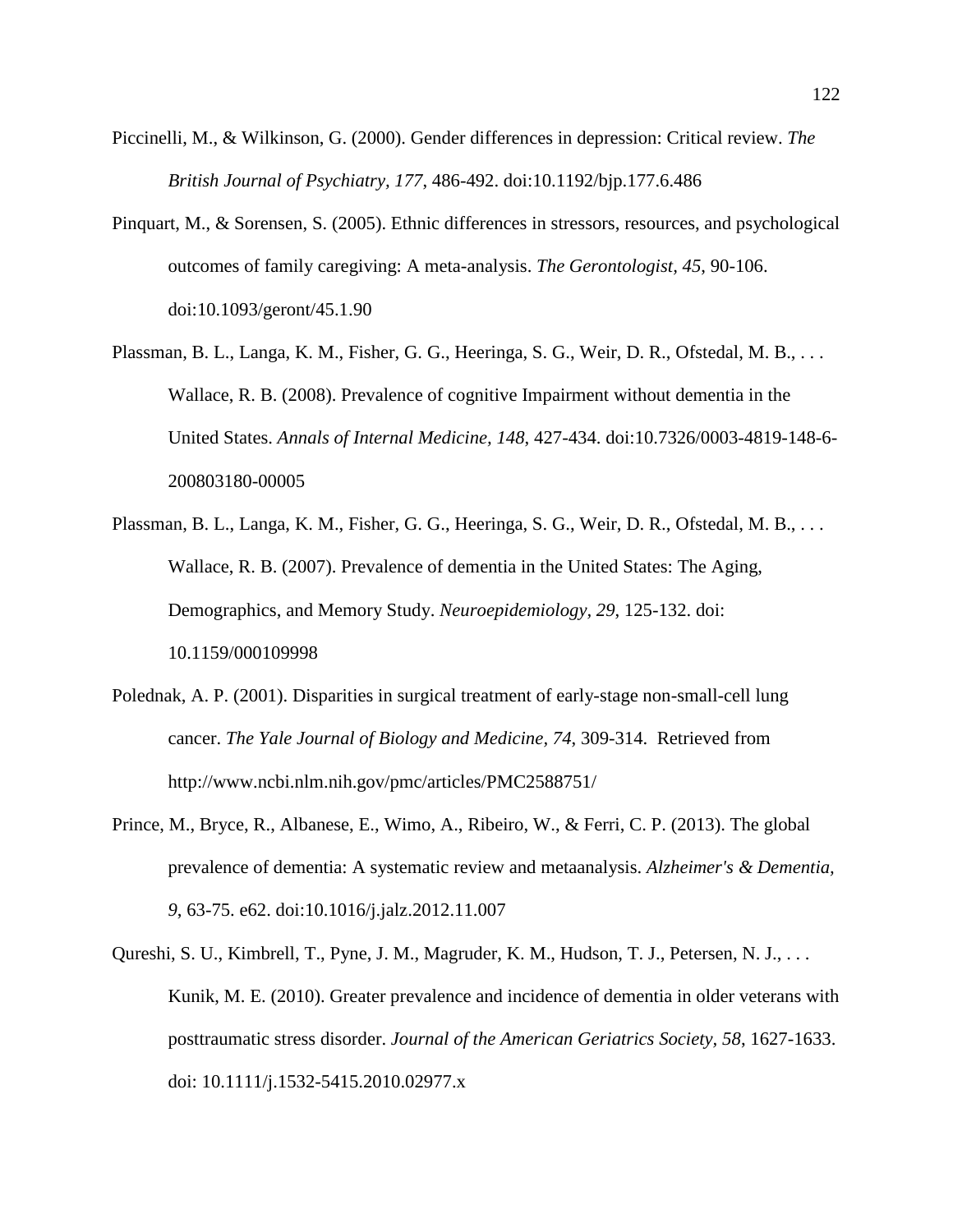Ramirez, M., Ford, M. E., Stewart, A. L., & Teresi, J. A. (2005). Measurement issues in health disparities research. *Health Services Research Journal, 40*, 1640-1657. doi: 10.1111/j.1475-6773.2005.00450.x

- Reddy, P. H., & Beal, M. F. (2008). Amyloid beta, mitochondrial dysfunction and synaptic damage: Implications for cognitive decline in aging and Alzheimer's disease. *Trends in Molecular Medicine, 14*, 45-53. doi: 10.1016/j.molmed.2007.12.002
- Reed, P., & Wu, Y. (2013). Logistic regression for risk factor modelling in stuttering research. *Journal of Fluency Disorders, 38*, 88-101. doi: 10.1016/j.jfludis.2012.09.00
- Reisberg, B., & Gauthier, S. (2008). Current evidence for subjective cognitive impairment (SCI) as the pre-mild cognitive impairment (MCI) stage of subsequently manifest Alzheimer's disease. *International Psychogeriatrics, 20*, 1-16. doi:10.1017/S1041610207006412
- Riolo, S. A., Nguyen, T. A., Greden, J. F., & King, C. A. (2005). Prevalence of depression by race/ethnicity: Findings from the National Health and Nutrition Examination Survey III. *American Journal of Public Health, 95*, 998-1000. doi:10.2105/AJPH.2004.047225
- Roberts, A. L., Gilman, S. E., Breslau, J., Breslau, N., & Koenen, K. C. (2011). Race/ethnic differences in exposure to traumatic events, development of post-traumatic stress disorder, and treatment-seeking for post-traumatic stress disorder in the United States. *Psychological Medicine, 41*, 71-83. doi: 10.1017/S0033291710000401
- Rosenberg, P. B., Johnston, D., & Lyketsos, C. G. (2006). A clinical approach to Mild Cognitive Impairment. *American Journal of Psychiatry, 163*, 1884-1890. doi:10.1176/appi.ajp.163.11.1884
- Rosenthal, J. A. (1996). Qualitative descriptors of strength of association and effect size. *Journal of Social Service Research, 21*, 37-59. doi:10.1300/J079v21n04\_02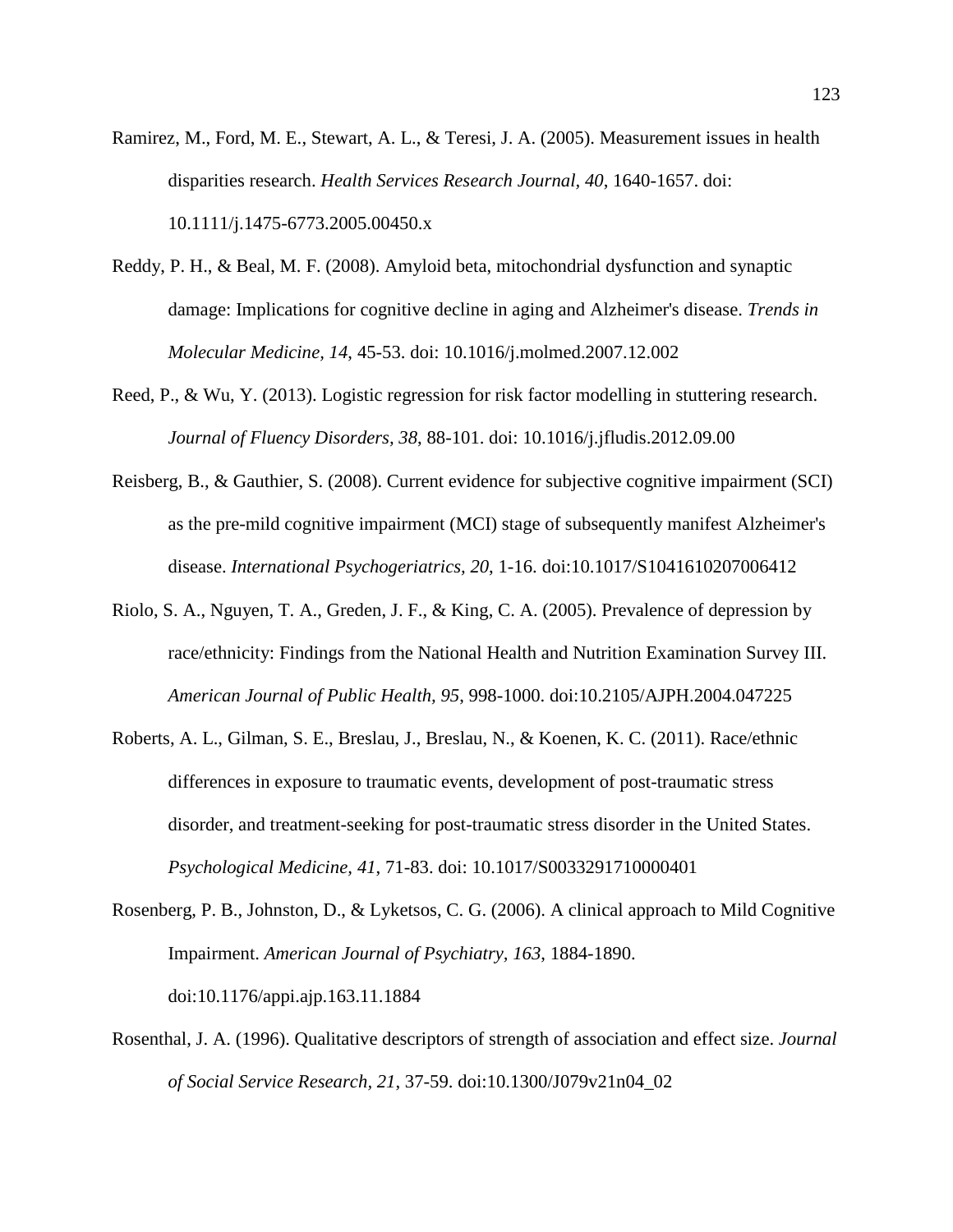Rubin, D. B. (1973). The use of matched sampling and regression adjustment to remove bias in observational studies. *Biometrics, 29*, 185-203. Retrieved from http://www.jstor.org/stable/2529685

- Saha, S. S., Freeman, M., Toure, J., Tippens, K. M., Weeks, C., & Ibrahim, S. (2008). Racial and ethnic disparities in the VA health care system: A systematic review. *Journal of General Internal Medicine, 23*, 654-671. doi:10.1007/s11606-008-0521-4
- Sandica, B. A., & Pop, B. (2014). Risk Factors for PTSD. *Journal of Trauma & Treatment, s4: e002*. doi: 10.4172/2167-1222.S4-e002
- Schoevers, R., Beekman, A., Van Tilburg, W., Deeg, D., Jonker, C., Geerlings, M., & Penninx, B. (2000). Association of depression and gender with mortality in old age: Results from the Amsterdam Study of the Elderly (AMSTEL). *The British Journal of Psychiatry, 177*, 336-342. doi:10.1192/bjp.177.4.336
- Seal, K. H., Metzler, T. J., Gima, K. S., Bertenthal, D., Maguen, S., & Marmar, C. R. (2009). Trends and risk factors for mental health diagnoses among Iraq and Afghanistan veterans using Department of Veterans Affairs health care, 2002-2008. *American Journal of Public Health, 99*, 1651-1658. doi: 10.2105/AJPH.2008.150284
- Shadlen, M. F., Siscovick, D., Fitzpatrick, A. L., Dulberg, C., Kuller, L. H., & Jackson, S. (2006). Education, cognitive test scores, and Black-White differences in dementia risk. *Journal of the American Geriatrics Society, 54*, 898-905. doi: 10.1111/j.1532- 5415.2006.00747.x
- Sheline, Y. I., Gado, M. H., & Kraemer, H. C. (2003). Untreated depression and hippocampal volume loss. *American Journal of Psychiatry, 160*, 1516-1518. Retrieved from http://search.proquest.com.www2.lib.ku.edu/docview/220476754?accountid=14556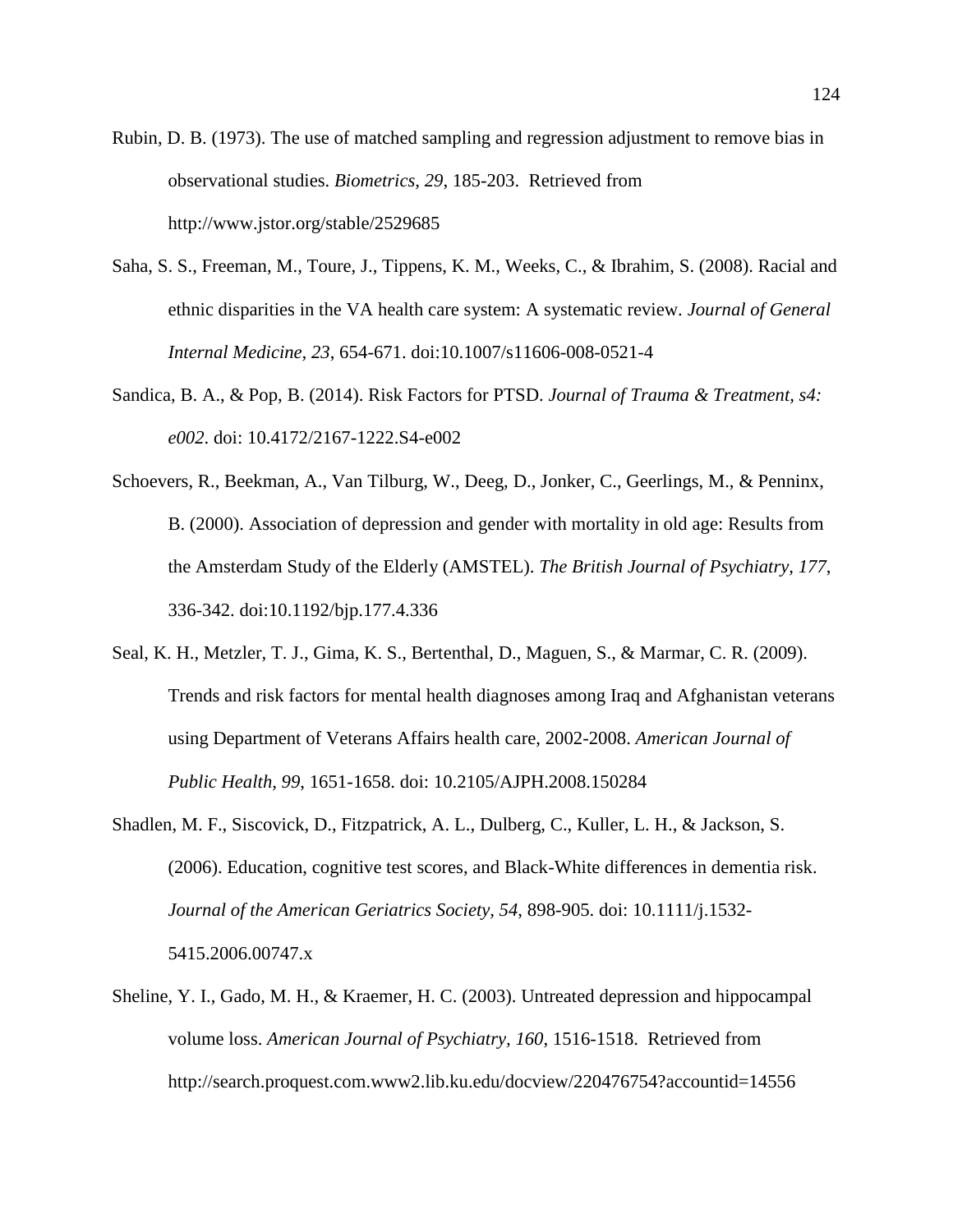- Shively, S. B., & Perl, D. P. (2012). Traumatic brain injury, shell shock, and posttraumatic stress disorder in the military--Past, present, and future. *Journal of Head Trauma Rehabilitation, 27*, 234-239. doi: 10.1097/HTR.0b013e318250e9dd
- Sibener, L., Zaganjor, I., Snyder, H. M., Bain, L. J., Egge, R., & Carrillo, M. C. (2014). Alzheimer's Disease prevalence, costs, and prevention for military personnel and veterans. *Alzheimer's & Dementia, 10*, S105-110. doi: 10.1016/j.jalz.2014.04.011
- Sonnenberg, C. M., Beekman, A. T., Deeg, D. J., & Tilburg, W. v. (2000). Sex differences in late‐life depression. *Acta Psychiatrica Scandinavica, 101*, 286-292. doi:10.1034/j.1600- 0447.2000.101004286.x
- Sperling, R. A., Aisen, P. S., Beckett, L. A., Bennett, D. A., Craft, S., Fagan, A. M., . . . Phelps, C. H. (2011). Toward defining the preclinical stages of Alzheimer's disease: recommendations from the National Institute on Aging-Alzheimer's Association workgroups on diagnostic guidelines for Alzheimer's disease. *Alzheimer's & Dementia, 7*, 280-292. doi: 10.1016/j.jalz.2011.03.003
- Spinhoven, P., Penninx, B. W., van Hemert, A. M., de Rooij, M., & Elzinga, B. M. (2014). Comorbidity of PTSD in anxiety and depressive disorders: Prevalence and shared risk factors. *Child Abuse & Neglect, 38*, 1320-1330. doi:10.1016/j.chiabu.2014.01.017
- Stoltzfus, J. C. (2011). Logistic Regression: A Brief Primer. *Academic Emergency Medicine, 18*, 1099-1104. doi:10.1111/j.1553-2712.2011.01185.x
- Street, A. E., Vogt, D., & Dutra, L. (2009). A new generation of women Veterans: Stressors faced by women deployed to Iraq and Afghanistan. *Clinical Psychology Review, 29*, 685- 694. doi:10.1016/j.cpr.2009.08.007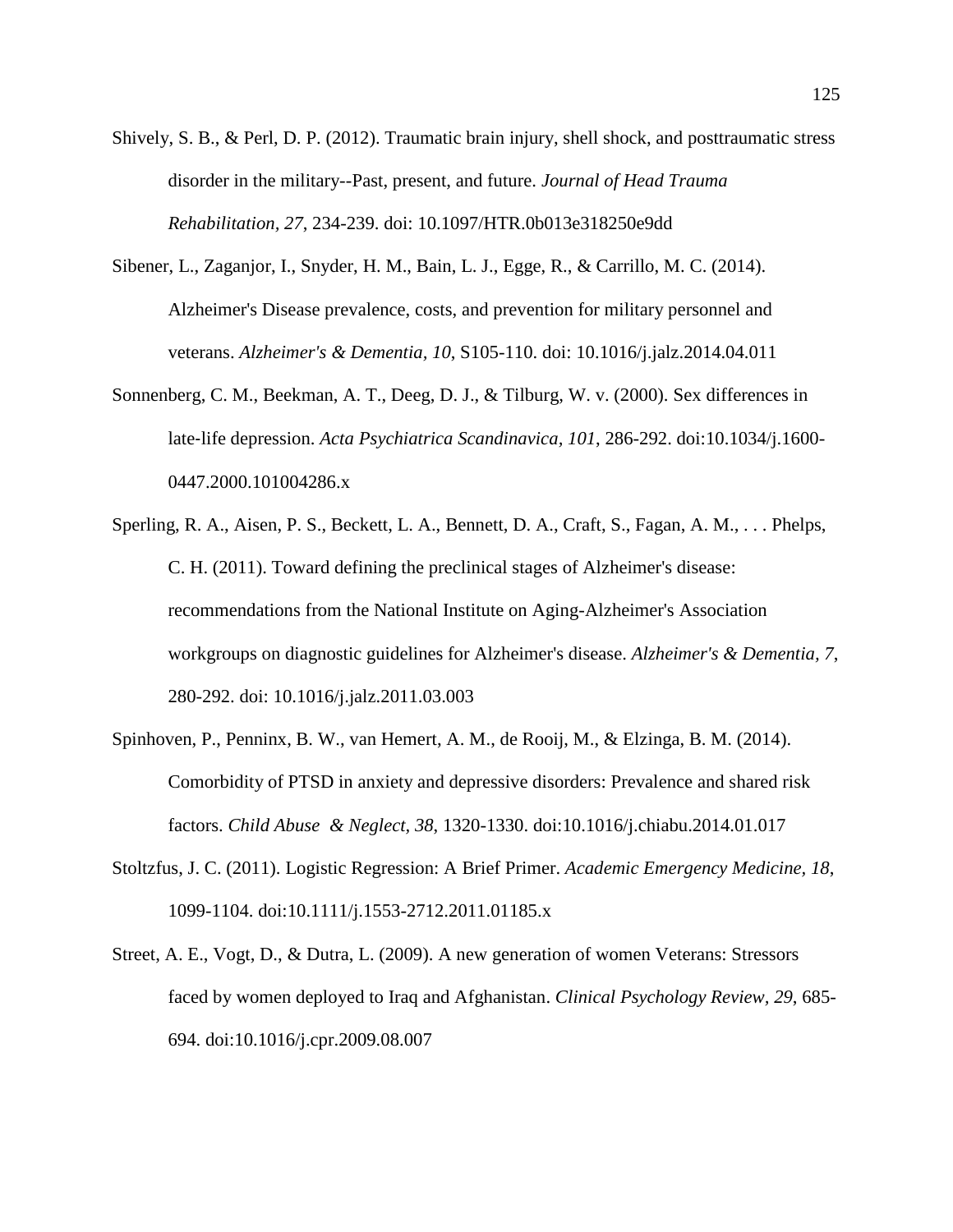- U.S. Census Bureau. (2008). An older and more diverse nation by midcentury. Retrieved from http://www.census.gov/newsroom/releases/archives/population/cb08-123.html
- U.S. Census Bureau. (2012). How do we know? A snapshot of our nation's Veterans. Retrieved from http://www.census.gov/library/infographics/veterans.html
- U.S. Department of Health and Human Services. (2010). National Healthcare Disparities Report 2010. Retrieved from http://www.ahrq.gov/qual/qrdr10.htm
- U.S. Department of Veterans Affairs. (2014). Veterans Informatics and Computing Infrastructure (VINCI). Retrieved from http://www.hsrd.research.va.gov/for\_researchers/vinci/
- Van de Velde, S., Bracke, P., & Levecque, K. (2010). Gender differences in depression in 23 European countries: Cross-national variation in the gender gap in depression. *Social Science & Medicine, 71*, 305-313. doi:10.1016/j.socscimed.2010.03.035
- Veitch, D. P., Friedl, K. E., & Weiner, M. W. (2013). Military risk factors for cognitive decline, dementia and Alzheimer's disease. *Current Alzheimer Research, 10*, 907-930. doi:10.2174/15672050113109990142
- Villa, V. M. (2002). Health and functioning among four war eras of US veterans: Examining the impact of war cohort membership, socioeconomic status, mental health, and disease prevalence. *Military Medicine, 167*, 783-789. Retrieved from http://search.proquest.com/openview/231af3e0ef678ca4e39b2227fdf2de19/1?pqorigsite=gscholar
- Viña, J., & Lloret, A. (2010). Why women have more Alzheimer's disease than men: Gender and mitochondrial toxicity of amyloid-β peptide. *Journal of Alzheimer's Disease, 20*, 527- 533. doi: 10.3233/JAD-2010-100501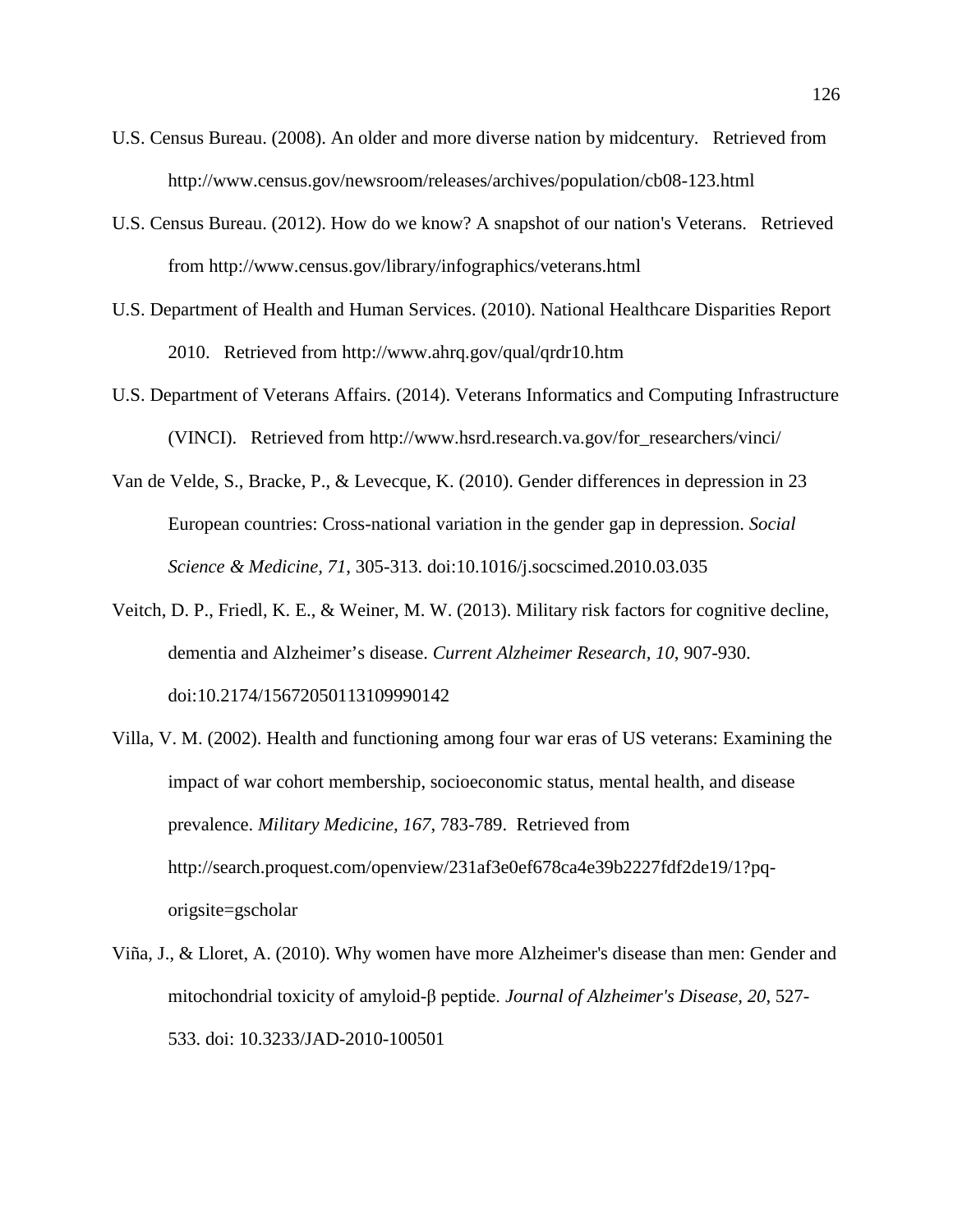- Visser, P. J., Kester, A., Jolles, J., & Verhey, F. (2006). Ten-year risk of dementia in subjects with mild cognitive impairment. *Neurology, 67*, 1201-1207. doi:10.1212/01.wnl.0000238517.59286.c5
- Vogt, D., Smith, B., Elwy, R., Martin, J., Schultz, M., Drainoni, M.-L., & Eisen, S. (2011). Predeployment, deployment, and postdeployment risk factors for posttraumatic stress symptomatology in female and male OEF/OIF veterans. *Journal of Abnormal Psychology, 120*, 819-831. doi:10.1037/a0024457
- Wild, J., & Gur, R. C. (2008). Verbal memory and treatment response in post-traumatic stress disorder. *The British Journal of Psychiatry, 193*, 254-255. doi: 10.1192/bjp.bp.107.045922
- Williams, D. R., Gonzalez, H. M., Neighbors, H., Nesse, R., Abelson, J. M., Sweetman, J., & Jackson, J. S. (2007). Prevalence and distribution of major depressive disorder in African Americans, Caribbean Blacks, and non-Hispanic Whites: Results from the National Survey of American Life. *Archives of General Psychiatry, 64*, 305-315. doi:10.1001/archpsyc.64.3.305
- Williams, J. W., Plassman, B. L., Burke, J., Holsinger, T., & Benjamin, S. (2010). Preventing Alzheimer's Disease and Cognitive Decline. Evidence Report/Technology Assessment No. 193. (Prepared by the Duke Evidence-based Practice Center under Contract No. HHSA 290-2007-10066-I.). AHRQ Publication No. 10-E005. Rockville, MD: Agency for Healthcare Research and Quality. Retrieved from http://www.ahrq.gov/sites/default/files/wysiwyg/research/findings/evidence-basedreports/alzcog-evidence-report.pdf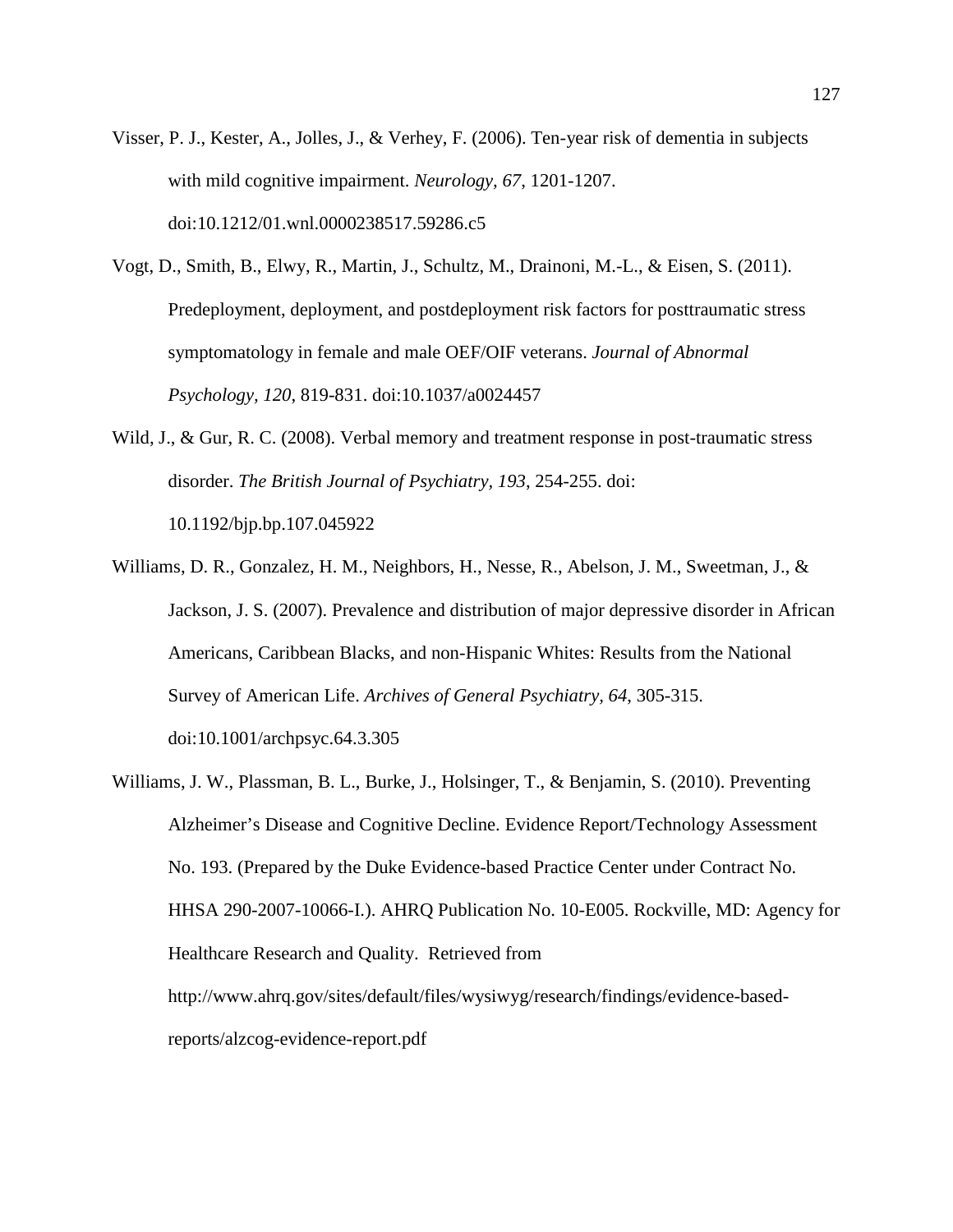- Wilson, R. S., Arnold, S. E., Beck, T. L., Bienias, J. L., & Bennett, D. A. (2008). Change in depressive symptoms during the prodromal phase of Alzheimer disease. *Archives of General Psychiatry, 65*, 439-445. doi:10.1001/archpsyc.65.4.439
- World Health Organization. (2002). Gender disparities in mental health. Retrieved from http://www.who.int/mental\_health/media/en/242.pdf
- World Health Organization. (2015). Dementia. Retrieved from http://www.who.int/mediacentre/factsheets/fs362/en/
- Wray, L. O., Wade, M., Beehler, G. P., Hershey, L. A., & Vair, C. L. (2014). A program to improve detection of undiagnosed dementia in primary care and its association with healthcare utilization. *The American Journal of Geriatric Psychiatry, 22*, 1282-1291. doi:10.1016/j.jagp.2013.04.018
- Yaffe, K., Falvey, C., Harris, T. B., Newman, A., Satterfield, S., Koster, A., . . . Simonsick, E. (2013). Effect of socioeconomic disparities on incidence of dementia among biracial older adults: Prospective study. *BMJ, 347*, f7051. doi:10.1136/bmj.f7051
- Yaffe, K., Laffan, A. M., Harrison, S. L., Redline, S., Spira, A. P., Ensrud, K. E., . . . Stone, K. L. (2011). Sleep-disordered breathing, hypoxia, and risk of mild cognitive impairment and dementia in older women. *JAMA, 306*, 613-619. doi:10.1001/jama.2011.1115
- Yaffe, K., Vittinghoff, E., Lindquist, K., Barnes, D., Covinsky, K. E., Neylan, T., . . . Marmar, C. (2010). Posttraumatic stress disorder and risk of dementia among US veterans. *JAMA Psychiatry, 67*, 608-613. doi:10.1001/archgenpsychiatry.2010.61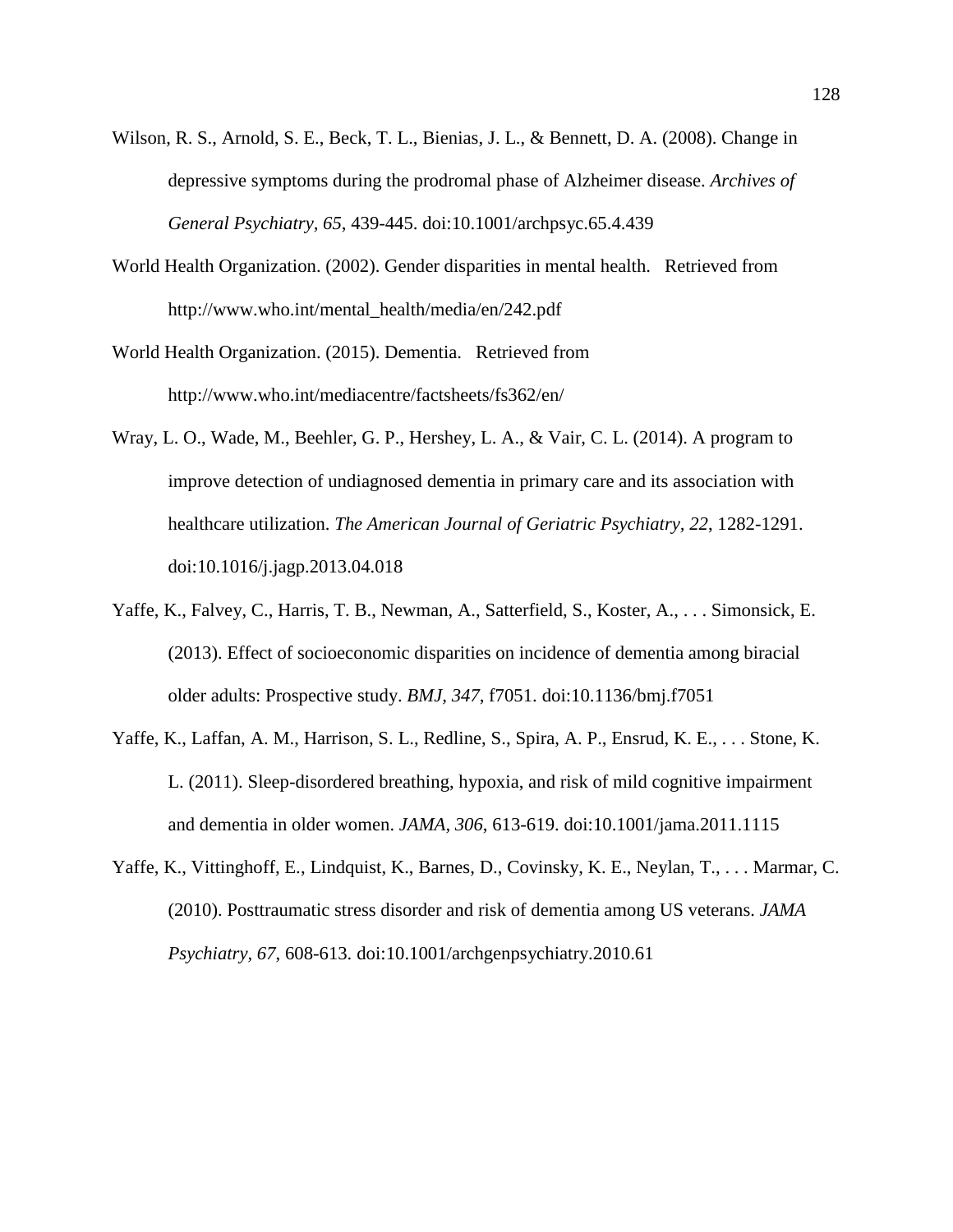|                     | Cohort 1                      | Cohort 2         | Cohort 3        |
|---------------------|-------------------------------|------------------|-----------------|
| Race/Sex            | (MDD)                         | (PTSD)           | (No MH history) |
| <b>Black/Female</b> | C <sub>1</sub> G <sub>1</sub> | C2G4             | C3G9            |
| White/Female        | C1G2                          | C2G5             | C3G10           |
| Black/Male          | C1G3                          | C2G6             | C3G11           |
| White/Male          | C1G4                          | C <sub>2G7</sub> | C3G12           |

*Groups of Veterans by Sex, Race, and History of Psychiatric Disorder (N = 4,800)*

*Note.*  $C# =$  cohort number.  $G# =$  group number. Cohorts were based on psychiatric history diagnosed at age  $<$  55. Cohort 1 = major depressive disorder (MDD) was the only psychiatric diagnosis. Cohort 2 = posttraumatic stress disorder (PTSD) was the only psychiatric diagnosis. Cohort  $3 =$  no psychiatric history. Individuals with a history of both MDD and PTSD were excluded from the study. Individuals who identified as having more than one sex and/or race were also excluded.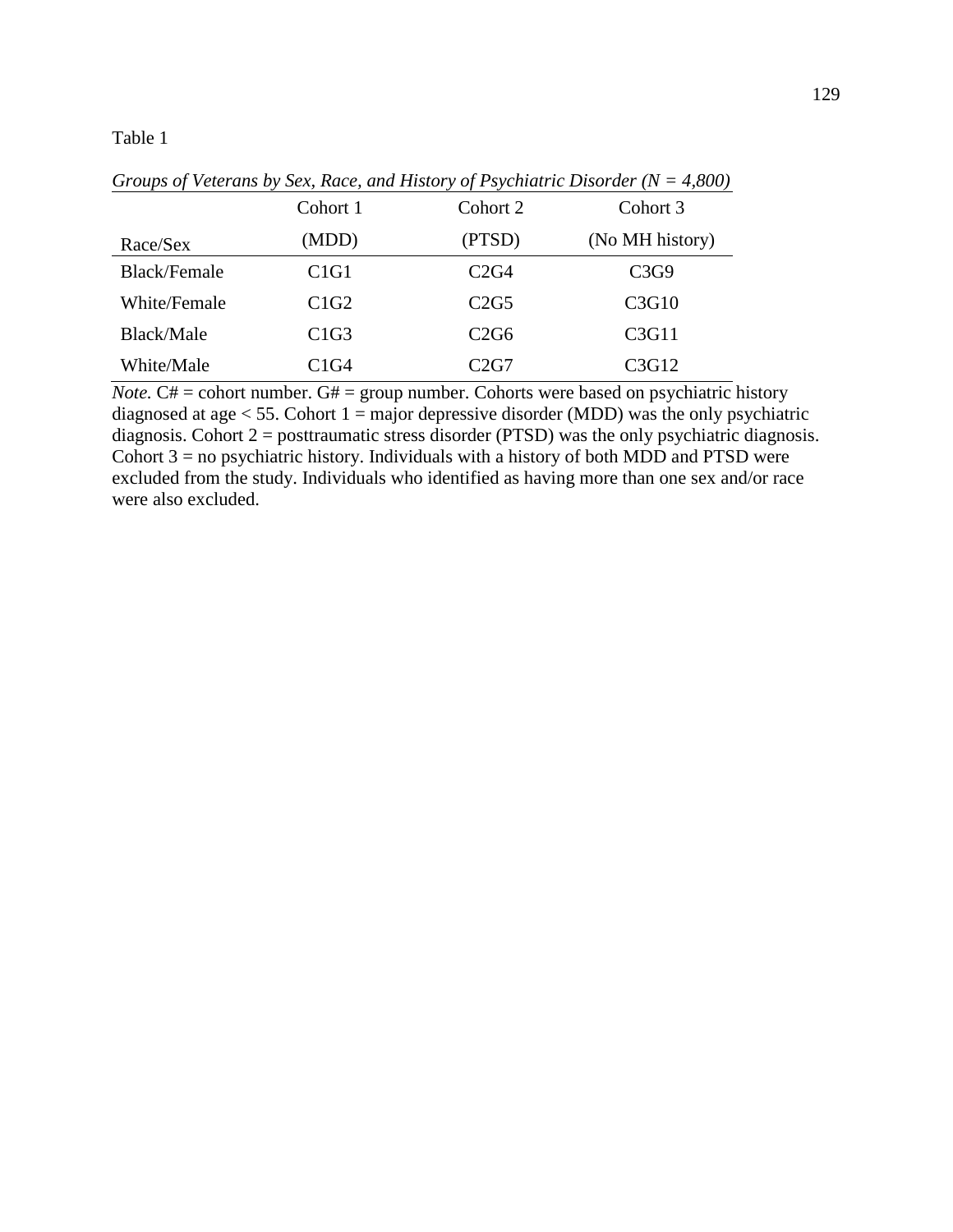|                               |                     |              | <b>DEM/CIND Status</b> | With DEM/CIND |      |
|-------------------------------|---------------------|--------------|------------------------|---------------|------|
| Veteran                       |                     | Yes          | N <sub>o</sub>         | $%$ of        | $\%$ |
| Characteristic                | $n \ (\% \ of \ N)$ | $(n = 336)$  | $(n = 4,464)$          | <b>DEM</b>    | of N |
| <sup>a</sup> Current age**    |                     | 65.64(2.50)  | 64.49 (2.57)           |               |      |
| <sup>a</sup> DEM/CIND dx age  |                     | 60.83(3.18)  |                        |               |      |
|                               |                     |              |                        |               |      |
| MDD (Cohort 1)                | $1,600(33.3\%)$     | 124 (7.8%)   | 1,476 (92.3%)          | 36.9%         | 2.6% |
| <sup>a</sup> MDD dx age       |                     | 51.26(2.30)  | 50.76 (2.48)           |               |      |
| <sup>a</sup> MDD duration*    |                     | 13.76 (2.24) | 13.21 (2.40)           |               |      |
| <sup>a</sup> DEM/CIND-MDD dx  |                     | 8.95 (3.40)  |                        |               |      |
|                               |                     |              |                        |               |      |
| PTSD (Cohort 2)*              | $1,600(33.3\%)$     | 131 (8.2%)   | 1,469 (91.8%)          | 39.0%         | 2.7% |
| <sup>a</sup> PTSD dx age      |                     | 51.70 (1.89) | 51.31 (2.32)           |               |      |
| <sup>a</sup> PTSD duration**  |                     | 14.28 (2.26) | 13.54 (2.47)           |               |      |
| <sup>a</sup> DEM/CIND-PTSD dx |                     | 9.52(3.29)   |                        |               |      |
|                               |                     |              |                        |               |      |
| $Sex**$                       |                     |              |                        |               |      |
| Female                        | 2,400 (50.0%)       | 131 (5.5%)   | 2,269 (94.5%)          | 39.0%         | 2.7% |
| Male                          | 2,400 (50.0%)       | 205 (8.5%)   | 2,195 (91.5%)          | 61.0%         | 4.3% |
| Race*                         |                     |              |                        |               |      |
|                               |                     |              |                        |               |      |
| <b>Black</b>                  | 2,400 (50.0%)       | 148 (6.2%)   | 2,252 (93.8%)          | 44.0%         | 3.1% |
| White                         | 2,400 (50.0%)       | 188 (7.8%)   | 2,212 (92.2%)          | 56.0%         | 3.9% |
| <b>Marital Status</b>         |                     |              |                        |               |      |
| Single/Unmarried              | 693 (14.6%)         | 58 (8.4%)    | 635 (91.6%)            | 17.3%         | 1.2% |
| Married                       | 1,853 (39.0%)       | 117 (6.3%)   | 1,736 (93.7%)          | 34.8%         | 2.5% |
| Divorced/Separated            | 1,896 (39.9%)       | 136 (7.2%)   | 1,760 (92.8%)          | 40.5%         | 2.9% |
| Widowed                       | 306 (6.4%)          | 25 (8.2%)    | 281 (91.8%)            | 7.4%          | 0.5% |
|                               |                     |              |                        |               |      |
| <b>TOTAL</b>                  | 4,800 (100%)        | 336 (7.0%)   | 4,464 (93.0%)          |               |      |

*Characteristics of Veterans with and without Dementia/CIND (N = 4,800)*

*Note.* DEM/CIND dx age = first dementia/CIND diagnosis at age > 55. MDD/PTSD dx age = first MDD/PTSD diagnosis at age  $<$  55. MDD duration and PTSD duration  $=$  # of years since first MDD or PTSD diagnosis, respectively. DEM/CIND-MDD/PTSD  $dx =$  number of years between the first DEM/CIND and the first MDD/PTSD diagnosis. Individuals with a history of both MDD and PTSD were excluded from the study. Subjects who identified as having more than one sex and/or race were also excluded.

<sup>a</sup>Continuous variables expressed as mean (with standard deviation). All other variables were categorical and expressed as frequency (percentage).

\* $p < .05$ . \*\* $p < 01$ . Values based on  $\chi^2$  or *t* tests for categorical and <sup>a</sup>continuous variables, respectively.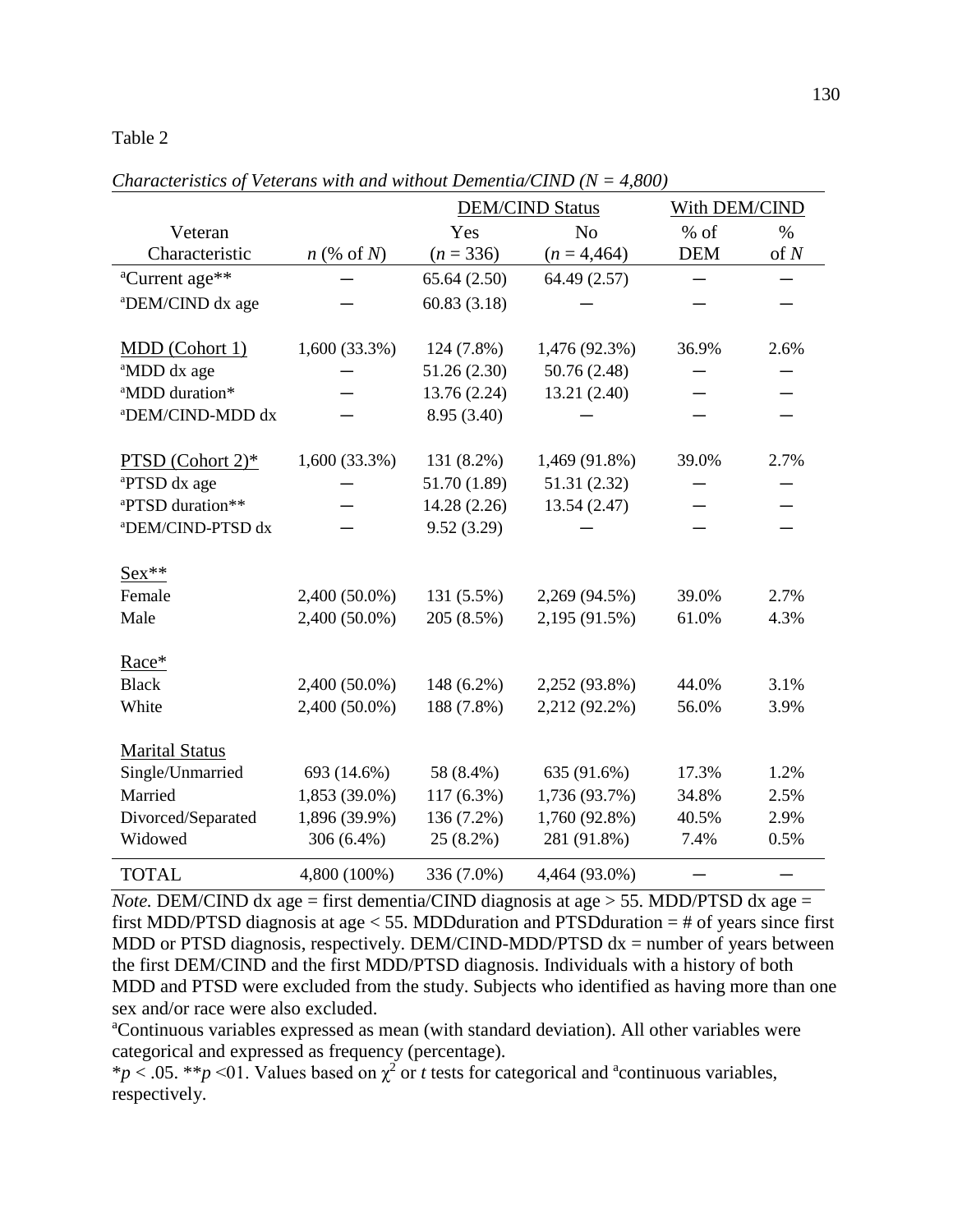| d<br>-<br>Ľ<br>- 7<br>Ļ |
|-------------------------|

| ^<br>ډ<br>$\overline{\phantom{a}}$<br> <br> <br> <br> | WALL DR. J.<br>)<br>)<br>)<br>ו<br>ווידוד<br>               |
|-------------------------------------------------------|-------------------------------------------------------------|
| $-24 - 14$<br>ļ                                       | --------<br>י היה היה הבניה ה<br>(トーバー・トーバー<br>ים<br>ר<br>ī |
| ì                                                     |                                                             |

|           |          |               | 4,464 (93.0%)    | 336 (7.0%)      | (100%)<br>4,800         | TOTAL                               |
|-----------|----------|---------------|------------------|-----------------|-------------------------|-------------------------------------|
| 0.17      | 0.6%     | 8.9%          | 370 (92.5%)      | $30(7.5\%)$     | (8.3%)<br>$rac{400}{1}$ | C3G12 White/Male                    |
| 2.68      | 0.4%     | 6.0%          | 380 (95.0%)      | 20 (5.0%)       | 400 (8.3%)              | C3G11 Black/Male                    |
| 2.68      | 0.4%     | 6.0%          | 380 (95.0%)      | 20 (5.0%)       | (8.3%)<br>400           | C3G10 White/Female                  |
| $12.11**$ | 0.2%     | 3.3%          | 389 (97.3%)      | $11(2.8\%)$     | 400 (8.3%)              | C3G9 Black/Female                   |
|           |          |               |                  |                 |                         | Cohort 3 - None                     |
| $20.28**$ | 1.0%     | 14.9%         | 350 (87.5%)      | 50 (12.5%)      | (8.3%)<br>400           | C2G8 White/Male                     |
| 2.05      | 0.7%     | 10.4%         | 365 (91.3%)      | 35 (8.8%)       | (8.3%)<br>400           | C2G7 Black/Male                     |
| 0.04      | 0.6%     | 8.0%          | 373 (93.3%)      | 27 (6.8%)       | 400 (8.3%)              | C2G6 White/Female                   |
| 3.93      | 0.4%     | 5.7%          | 381 (95.3%)      | $19(4.8\%)$     | 400 (8.3%)              | C2G5 Black/Female                   |
|           |          |               |                  |                 |                         | Cohort 2 - PTSD                     |
| 1.51      | 0.7%     | 10.1%         | 366 (91.5%)      | 34 (8.5%)       | 400 (8.3%)              | C1G4 White/Male                     |
| 2.68      | 0.8%     | 10.7%         | 364 (91.0%)      | 36 (9.0%)       | (8.3%)<br>400           | C1G3 Black/Male                     |
| 0.04      | 0.6%     | 8.0%          | 373 (93.3%)      | 27 (6.8%)       | 400 (8.3%)              | C1G2 White/Female                   |
| 0.04      | 0.6%     | 8.0%          | 373 (93.3%)      | $27(6.8\%)$     | (8.3%)<br>400           | C1G1 Black/Female<br>Cohort 1 - MDD |
| $y^2(1)$  | % of $N$ | % of DEM      | No $(n = 4,464)$ | Yes $(n = 336)$ | $n$ (% of N)            | Group                               |
|           |          | With DEM/CINL | DEM/CIND Status  |                 |                         |                                     |

Individuals with a history of both MDD and PTSD were excluded from the study. Individuals who identified as having more than one Individuals with a history of both MDD and PTSD were excluded from the study. Individuals who identified as having more than one diagnosis at age < 55. Cohort 2 = PTSD was the only psychiatric diagnosis at age < 55. Cohort 3 = no psychiatric history at age < 55. (1) test comparing one subgroup (*n =* 400) with the other 11 subgroups (*n Note.* Values are frequency (percentage) with p value by  $\chi^2(1)$  test comparing one subgroup ( $n = 400$ ) with the other 11 subgroups (*n* diagnosis at age < 55. Cohort 2 = PTSD was the only psychiatric diagnosis at age < 55. Cohort 3 = no psychiatric history at age < 55. = 4,400). DEM/CIND Status = whether dementia/CIND was diagnosed at age > 55. Cohort 1 = MDD was the only psychiatric *=* 4,400). DEM/CIND Status = whether dementia/CIND was diagnosed at age > 55. Cohort 1 = MDD was the only psychiatric *Note.* Values are frequency (percentage) with  $p$  value by  $\chi^2$ sex and/or race were also excluded. sex and/or race were also excluded.  $*_{p}$  < .05.  $*_{p}$  < .01.  $*_{p}$  < .05.  $*_{p}$  < .01.

131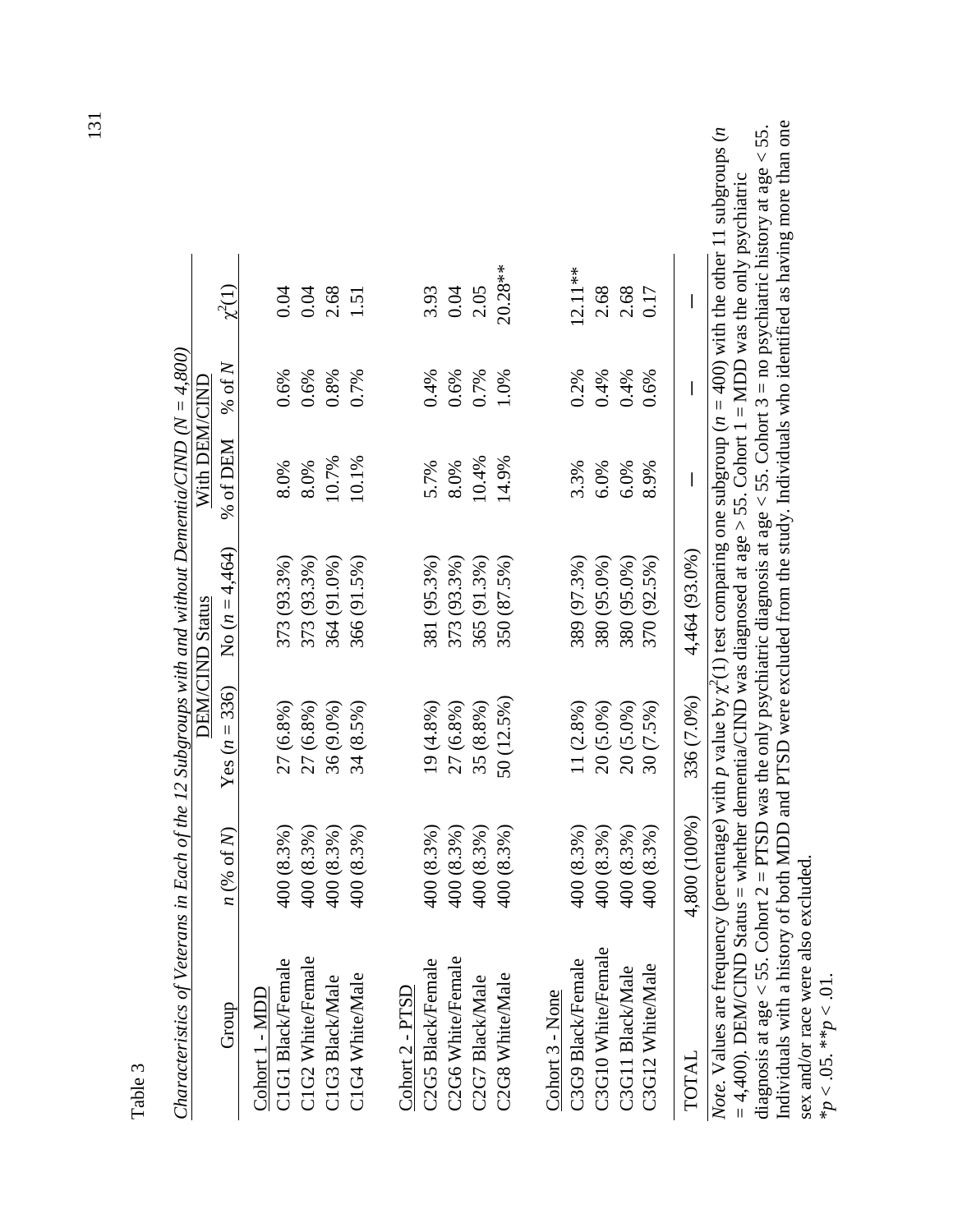| Categorical<br>Predictor        | With DEM/CIND<br>$(n = 336)$ | Without DEM/CIND<br>$(n = 4,464)$ | $\chi^2(1)$ value         | $\boldsymbol{p}$ |
|---------------------------------|------------------------------|-----------------------------------|---------------------------|------------------|
| <b>MDD</b>                      | 124 (7.8%)                   | 1,476 (92.3%)                     | 2.07                      | .150             |
| <b>PTSD</b>                     | 131 (8.2%)                   | 1,469 (91.8%)                     | $5.20*$                   | .023             |
| <b>Sex</b><br>Male <sup>a</sup> | 205 (8.5%)                   | 2,195 (91.5%)                     | $17.52**$                 | .000             |
| Female                          | 131 (5.5%)                   | 2,269 (94.5%)                     |                           |                  |
| Race                            |                              |                                   |                           |                  |
| White <sup>a</sup>              | 188 (7.8%)                   | 2,212 (92.2%)                     | $5.12*$                   | .024             |
| <b>Black</b>                    | 148 (6.2%)                   | 2,252 (93.8%)                     |                           |                  |
| Continuous                      | With                         | Without                           |                           |                  |
| Predictor                       | DEM/CIND                     | <b>DEM/CIND</b>                   | t value                   | $\boldsymbol{p}$ |
| CurrentAge                      | $(n = 336)$                  | $(n = 4,464)$                     | t(4798)                   |                  |
|                                 | 65.54(2.50)                  | 64.49 (2.57)                      | $-7.95**$                 | .000             |
| MDDduration                     | $(n = 124)$                  | $(n = 1,476)$                     | t(1598)                   |                  |
|                                 | 13.76 (2.24)                 | 13.21 (2.40)                      | $-2.48*$                  | .013             |
| <b>PTSD</b> duration            | $(n = 131)$<br>14.28 (2.26)  | $(n = 1,469)$<br>13.54 (2.47)     | $t(159)^{b}$<br>$-3.58**$ | .000             |

*Frequency or Mean Values for Predictor Variables of Dementia/CIND included in Logistic Regression Analyses*

*Note.* DEM/CIND = first dementia/CIND diagnosis at age > 55. MDD and PTSD coded as "0" (no history of MDD/PTSD at age  $<$  55) or "1" (with a history of MDD/PTSD at age  $<$  55). Reference group for MDD and PTSD was Cohort 3 (no psychiatric history at age  $\lt 55$ ). Sex included Female (coded as "1") and Male (coded as "0"). Race included Black (coded as "1") and White (coded as "0"). MDDduration and PTSDduration  $=$  # of years since first MDD/PTSD diagnosis, respectively. Categorical predictor variables are reported as frequency (with percentage) and continuous predictor variables are reported as mean (with standard deviation). <sup>a</sup>Reference group for the categorical predictor variables of sex and race.

<sup>b</sup>Levene's test indicated unequal variances ( $F = 6.76$ ,  $p = .009$ ). Degrees of freedom were adjusted from 1598 to 159.

 $*_{p}$  < .05.  $*_{p}$  < .01.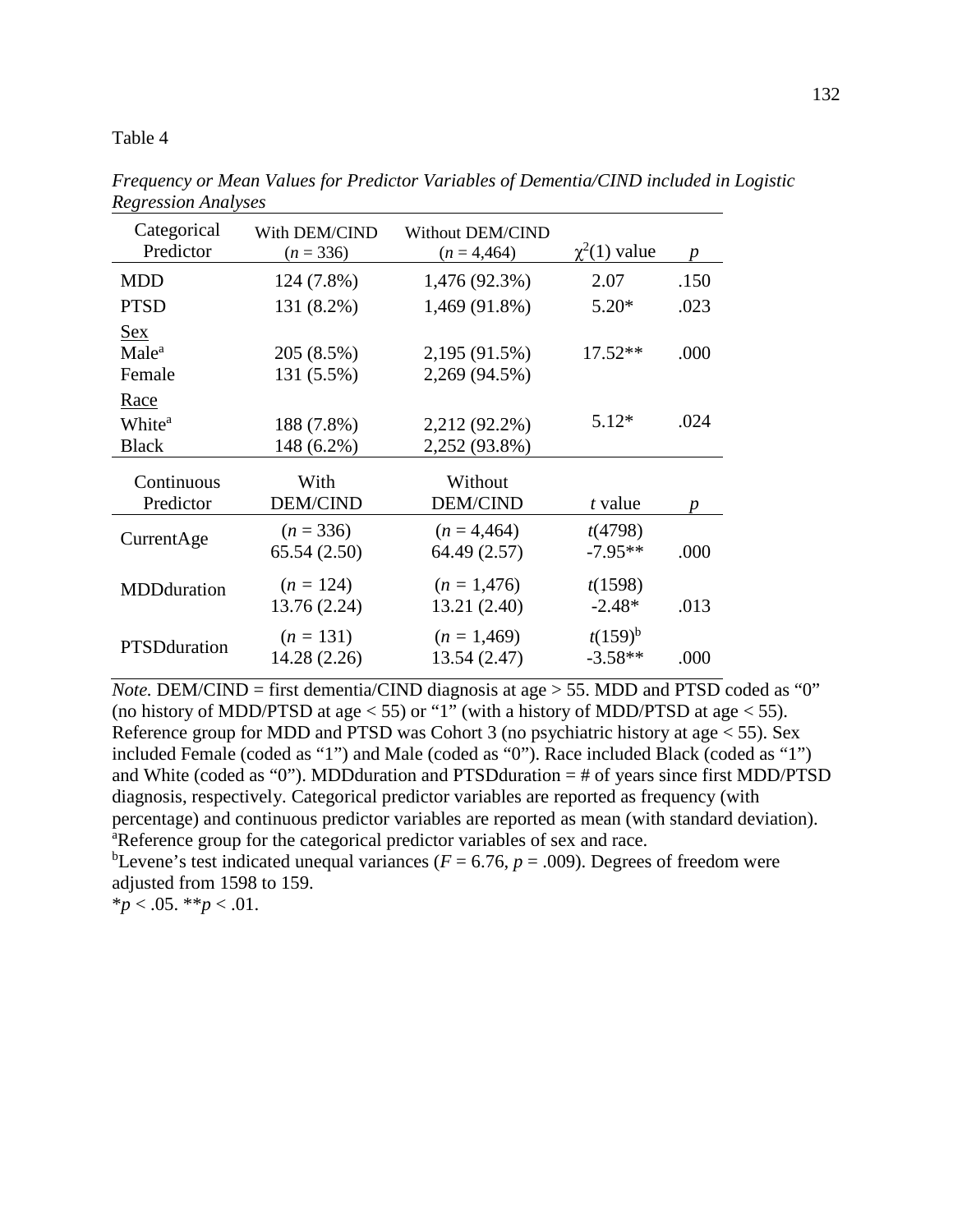| Variable                     |                          |           |           |                  |          |          | ŗ         |  |
|------------------------------|--------------------------|-----------|-----------|------------------|----------|----------|-----------|--|
| $\Delta$ Dementia/CINI       |                          |           |           |                  |          |          |           |  |
| 2. MDD                       | $\overline{\mathrm{21}}$ | I         |           |                  |          |          |           |  |
| 3. MDDduration <sup>c</sup>  | $.062*$                  |           | I         |                  |          |          |           |  |
| 4. PTSD                      | $.033*$                  | $-.500**$ |           |                  |          |          |           |  |
| 5. PTSDduration <sup>c</sup> | $.083**$                 |           |           |                  | I        |          |           |  |
| 6. Sex                       | $-060**$                 | 000       | $-021$    | $\overline{000}$ | $-292**$ | I        |           |  |
| 7. Race                      | $-0.33*$                 | 000       | $-104**$  | $\infty$         | $-060*$  | 000      | I         |  |
| 8. CurrentAge                | $.114**$                 | $-142**$  | $.465***$ | $101**$          | 590**    | $-244**$ | $-100$ ** |  |
|                              |                          |           |           |                  |          |          |           |  |

Intercorrelations for Dementia/CIND and Predictor Variables *Intercorrelations for Dementia/CIND and Predictor Variables*

*Note.*  $N = 4,800$  unless otherwise stated. Dementia/CIND = first dementia/CIND diagnosis at age > 55. MDD and PTSD coded as "0" *Note*.  $N = 4,800$  unless otherwise stated. Dementia/CIND = first dementia/CIND diagnosis at age > 55. MDD and PTSD coded as "0" years since first MDD/PTSD diagnosis, respectively  $(n = 1,600$  per cohort). Sex included Female (coded as "1") and Male (coded as years since first MDD/PTSD diagnosis, respectively (*n* = 1,600 per cohort). Sex included Female (coded as "1") and Male (coded as (no history of MDD/PTSD at age < 55) or "1" (with a history of MDD/PTSD at age < 55). MDDduration and PTSDduration = # of (no history of MDD/PTSD at age  $\lt$  55) or "1" (with a history of MDD/PTSD at age  $\lt$  55). MDDduration and PTSDduration = # of "O"). Race included Black (coded as "1") and White (coded as "O"). " $0$ "). Race included Black (coded as "1") and White (coded as "0").<br>Could not be commuted because at least one of the variables was con-

Could not be computed because at least one of the variables was constant and represented only one Cohort of subjects  $(n = 1,600)$ . Could not be computed because at least one of the variables was constant and represented only one Cohort of subjects  $(n = 1,600)$ . \* $p < 0.05$ . \*\* $p < 0.01$ .  $*_{p}$  < .05.  $*_{p}$  < .01.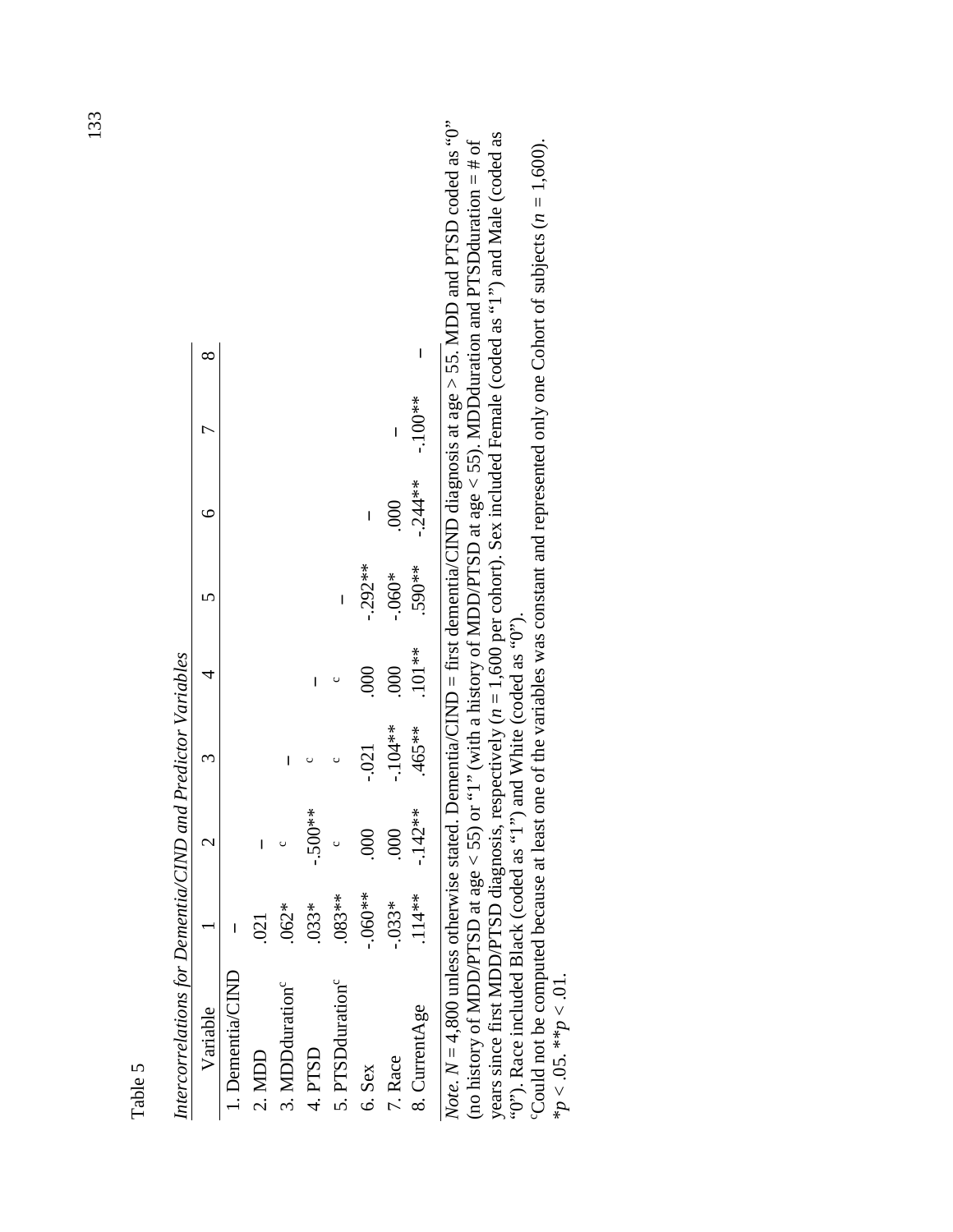| ١<br>۳, |
|---------|
| 1       |
|         |
|         |

|                   |                                             |      |         | Commeanity Dugmostics for a realition was vertical contention Carrier |                                                                                         |                                                            |                                  |                      |                                  |                   |
|-------------------|---------------------------------------------|------|---------|-----------------------------------------------------------------------|-----------------------------------------------------------------------------------------|------------------------------------------------------------|----------------------------------|----------------------|----------------------------------|-------------------|
|                   | <b>Collinearity Statistics</b>              |      |         |                                                                       | Condition                                                                               |                                                            |                                  | Variance Proportions |                                  |                   |
|                   | Variable Tolerance                          | VF   | mension | Eigenvalue                                                            |                                                                                         | <b>NDD</b>                                                 | PTSD                             |                      | Race                             | <b>JurrentAge</b> |
| Д                 |                                             |      |         | 2.95                                                                  | $\begin{array}{c c}\n\text{Index} \\ 1.00 \\ 1.72 \\ 2.43 \\ 0.53 \\ 4.53\n\end{array}$ |                                                            | 020                              | $rac{Sex}{040}$      | 040                              |                   |
| PTSD              |                                             |      |         |                                                                       |                                                                                         | $\frac{20}{350}$<br>$\frac{250}{350}$<br>$\frac{200}{310}$ | $250$<br>$310$<br>$310$<br>$420$ |                      | $000$<br>$500$<br>$500$<br>$500$ |                   |
| Sex               |                                             |      |         | $\begin{array}{c} 1.00 \\ 0.50 \\ 0.41 \end{array}$                   |                                                                                         |                                                            |                                  |                      |                                  |                   |
| Race              |                                             | 1.98 |         |                                                                       |                                                                                         |                                                            |                                  |                      |                                  |                   |
| <b>JurrentAge</b> |                                             | 4.82 |         | 0.14                                                                  |                                                                                         |                                                            |                                  | 160                  |                                  |                   |
|                   | lote. Linear Regression through the Origin. |      |         |                                                                       |                                                                                         |                                                            |                                  |                      |                                  |                   |

Collinearity Diagnostics for Predictor Variables of Dementia/CIND *Collinearity Diagnostics for Predictor Variables of Dementia/CIND*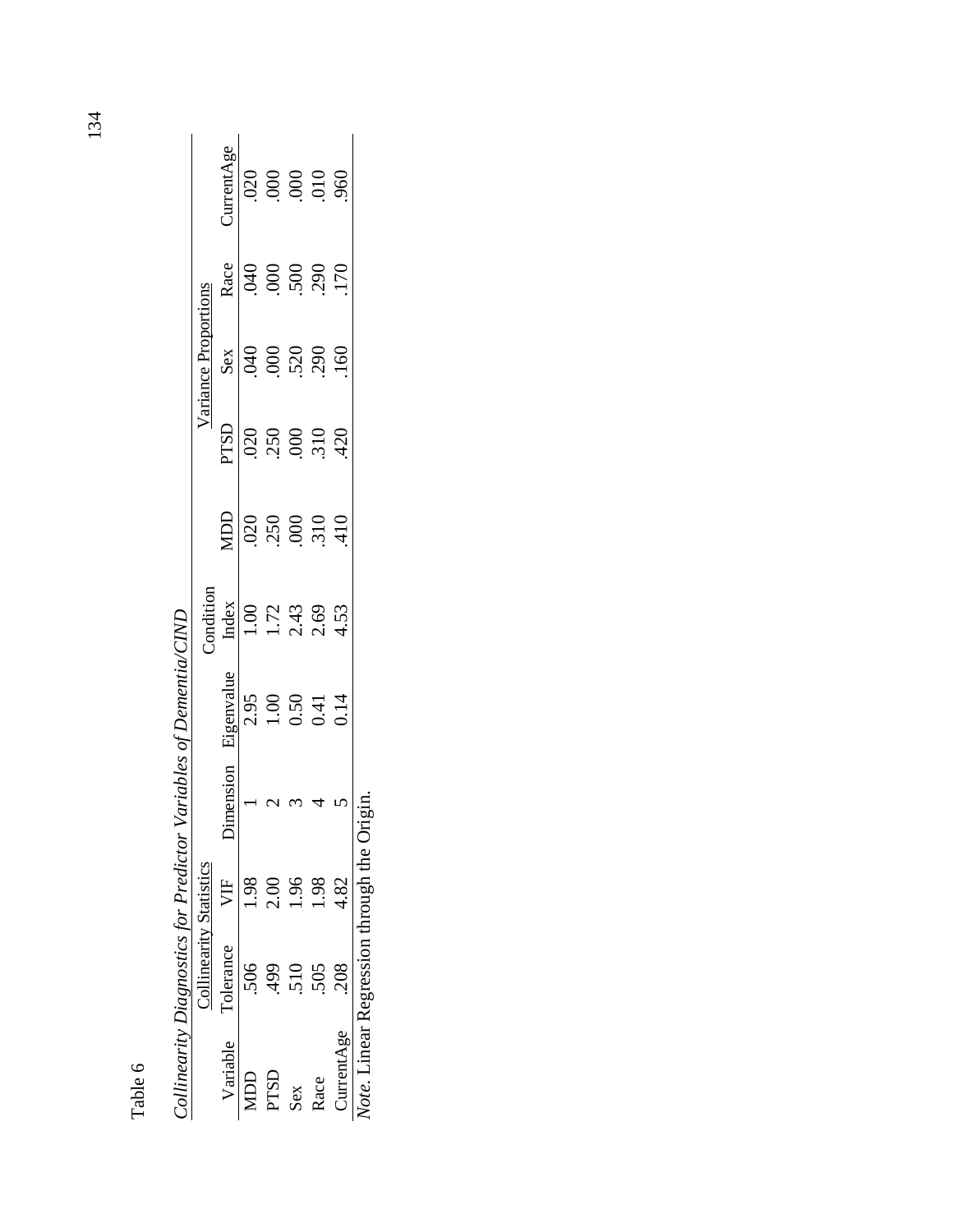|                | Predictor   |                  |      |           |              | Wald      |                  |
|----------------|-------------|------------------|------|-----------|--------------|-----------|------------------|
| Model          | Variable    | $\boldsymbol{B}$ | SE   | <b>OR</b> | 95% CI       | statistic | $\boldsymbol{p}$ |
|                | CurrentAge  | 0.16             | 0.02 | 1.18      | [1.12, 1.23] | 48.85**   | .000             |
|                | <b>MDD</b>  | 0.59             | 0.15 | 1.80      | [1.34, 2.42] | 15.36**   | .000             |
| 1 <sup>a</sup> | <b>PTSD</b> | 0.48             | 0.15 | 1.62      | [1.21, 2.16] | $10.63**$ | .001             |
|                | Sex         | $-0.28$          | 0.12 | 0.76      | [0.60, 0.96] | $5.25*$   | .022             |
|                | Race        | $-0.17$          | 0.12 | 0.84      | [0.67, 1.05] | 2.26      | .133             |
|                | CurrentAge  | 0.16             | 0.02 | 1.18      | [1.12, 1.23] | 47.82**   | .000             |
|                | <b>MDD</b>  | 0.27             | 0.24 | 1.32      | [0.83, 2.09] | 1.36      | .244             |
|                | <b>PTSD</b> | 0.41             | 0.22 | 1.51      | [0.98, 2.35] | 3.43      | .064             |
|                | Sex         | $-0.36$          | 0.24 | 0.70      | [0.44, 1.11] | 2.28      | .131             |
| 1 <sup>b</sup> | Race        | $-0.42$          | 0.24 | 0.66      | [0.41, 1.04] | 3.20      | .074             |
|                | Sex*MDD     | 0.14             | 0.30 | 1.15      | [0.64, 2.08] | 0.21      | .644             |
|                | Sex*PTSD    | 0.08             | 0.31 | 1.08      | [0.59, 1.96] | 0.06      | .805             |
|                | Race*MDD    | 0.57             | 0.30 | 1.77      | [0.98, 3.20] | 3.59      | .058             |
|                | Race*PTSD   | 0.09             | 0.30 | 1.10      | [0.61, 1.98] | 0.10      | .756             |
|                | CurrentAge  | 0.16             | 0.02 | 1.18      | [1.12, 1.23] | 49.58**   | .000             |
|                | <b>MDD</b>  | 0.36             | 0.19 | 1.43      | [0.99, 2.06] | 3.60      | .058             |
|                | <b>PTSD</b> | 0.48             | 0.15 | 1.62      | [1.21, 2.16] | $10.69**$ | .001             |
| $1^{\circ}$    | Sex         | $-0.28$          | 0.12 | 0.76      | [0.60, 0.96] | $5.26*$   | .022             |
|                | Race        | $-0.36$          | 0.15 | 0.70      | [0.52, 0.93] | $6.18*$   | .013             |
|                | Race*MDD    | 0.52             | 0.24 | 1.67      | [1.05, 2.67] | $4.66*$   | .031             |

<span id="page-134-0"></span>*Model 1: Logistic Regression Predicting Dementia/CIND at Age > 55 (including Sex and Race)*

*Note.*  $N = 4,800$ . CI = confidence interval for odds ratio (*OR*). MDD and PTSD coded as "0" (no history of MDD/PTSD at age < 55) or "1" (with a history of MDD/PTSD at age < 55). Sex included Female (coded as "1") and Male (coded as "0"). Race included Black (coded as "1") and White (coded as "0"). Model 1<sup>c</sup> variables were entered using Backward LR method.  $**p* < .05. ***p* < .01.$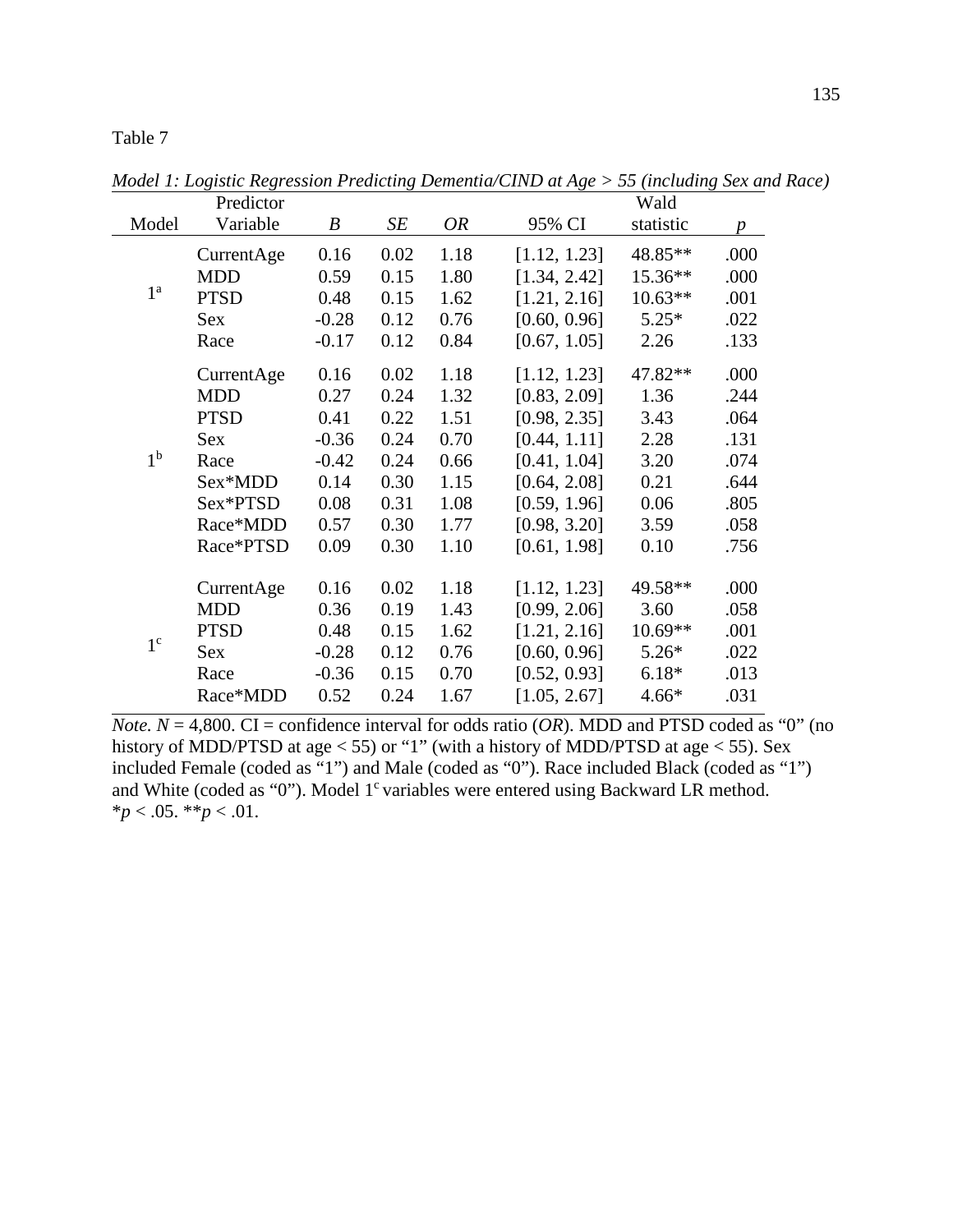|              | Predictor            |         |      |           |              | Wald      |                  |
|--------------|----------------------|---------|------|-----------|--------------|-----------|------------------|
| Model        | Variable             | B       | SE   | <i>OR</i> | 95% CI       | statistic | $\boldsymbol{p}$ |
|              | CurrentAge           | .165    | .023 | 1.18      | [1.13, 1.23] | 51.71**   | .000             |
| $2^{\rm a}$  | <b>MDD</b>           | .592    | .150 | 1.81      | [1.35, 2.43] | 15.57**   | .000             |
|              | <b>PTSD</b>          | .479    | .147 | 1.61      | [1.21, 2.15] | $10.57**$ | .001             |
|              | <b>Sex</b>           | $-.271$ | .120 | 0.76      | [0.60, 0.97] | $5.10*$   | .024             |
|              |                      |         |      |           |              |           |                  |
|              | CurrentAge           | .164    | .023 | 1.18      | [1.13, 1.23] | $50.03**$ | .000             |
|              | <b>MDD</b>           | .533    | .195 | 1.71      | [1.16, 2.50] | $7.45**$  | .006             |
| $2^{b}$      | <b>PTSD</b>          | .446    | .187 | 1.56      | [1.08, 2.26] | $5.67*$   | .017             |
|              | Sex                  | $-.355$ | .236 | 0.70      | [0.44, 1.11] | 2.26      | .133             |
|              | Sex*MDD              | .140    | .303 | 1.15      | [0.64, 2.08] | 0.22      | .642             |
|              | Sex*PTSD             | .081    | .305 | 1.09      | [0.60, 1.97] | 0.07      | .790             |
|              | CurrentAge           | .151    | .023 | 1.16      | [1.11, 1.22] | $43.66**$ | .000             |
| $2$ duration | MDDduration          | .041    | .010 | 1.04      | [1.02, 1.06] | $15.57**$ | .000             |
|              | <b>PTSD</b> duration | .032    | .010 | 1.03      | [1.01, 1.05] | $10.45**$ | .001             |
|              | <b>Sex</b>           | $-.270$ | .120 | 0.76      | [0.60, 0.97] | $5.06*$   | .024             |

<span id="page-135-1"></span>*Model 2: Logistic Regression Predicting Dementia/CIND at Age > 55 (including Sex)*

*Note.*  $N = 4,800$ . CI = confidence interval for odds ratio (*OR*). MDD and PTSD coded as "0" (no history of MDD/PTSD at age < 55) or "1" (with a history of MDD/PTSD at age < 55). Sex included Female (coded as "1") and Male (coded as "0"). In Model  $2<sup>b</sup>$ , interactions between Sex and MDD and PTSD were added. A third step was taken using the Backward LR method, which yielded the same variables as Model  $2<sup>a</sup>$ , thus results were not included in this table. The same methods were used to examine MDDduration and PTSDduration, and the steps in Model 2<sup>duration</sup> yielded similar results as the steps in Model 2. MDD duration and PTSD duration  $=$  # of years since the first MDD/PTSD diagnosis, respectively.

<span id="page-135-0"></span> $**p* < .05.$   $**p* < .01.$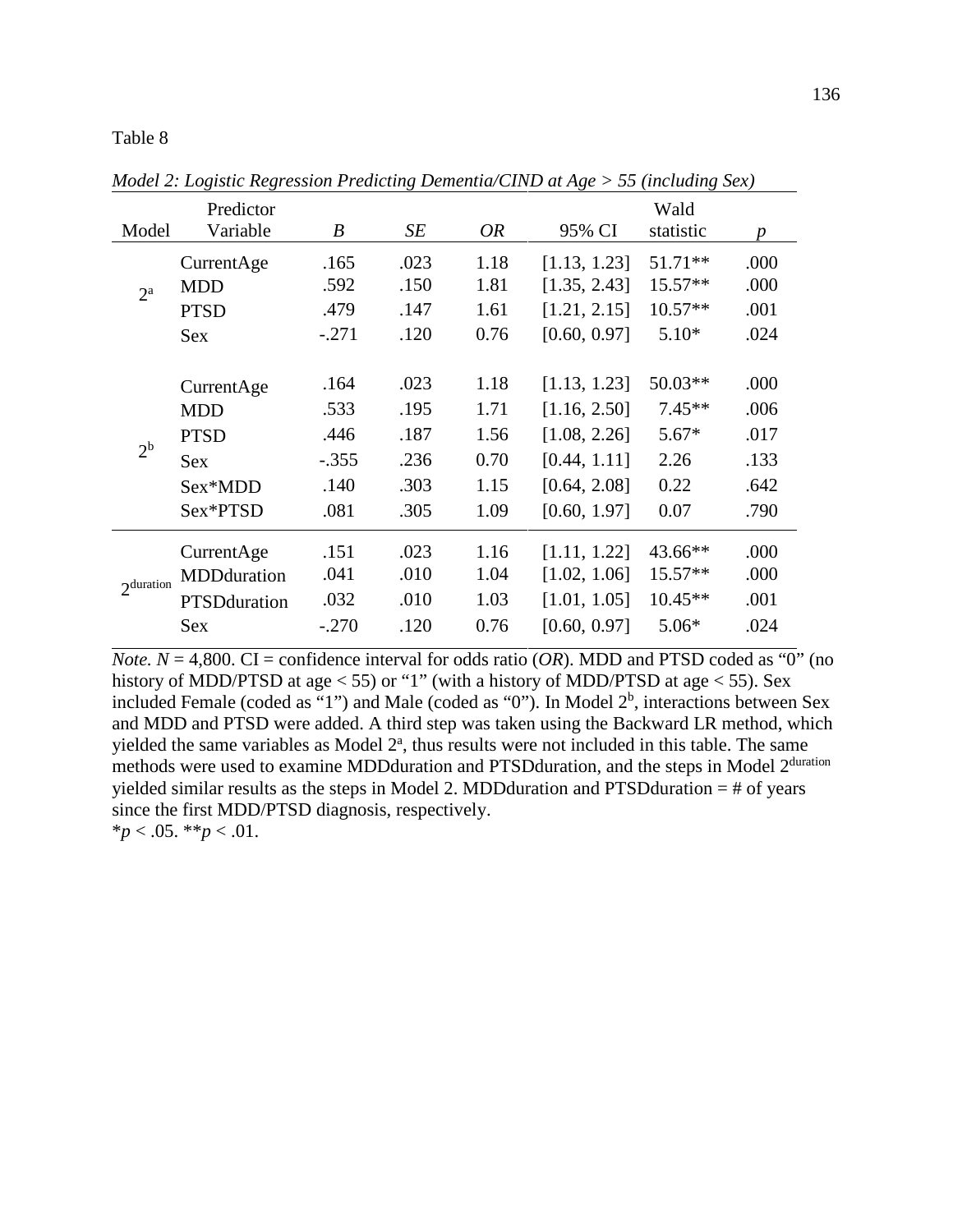|                | Predictor        |                  |      |           |              | Wald      |                  |
|----------------|------------------|------------------|------|-----------|--------------|-----------|------------------|
| Model          | Variable         | $\boldsymbol{B}$ | SE   | <b>OR</b> | 95% CI       | statistic | $\boldsymbol{p}$ |
|                | CurrentAge       | .174             | .022 | 1.19      | [1.14, 1.24] | $60.75**$ | .000             |
| 3 <sup>a</sup> | <b>MDD</b>       | .594             | .150 | 1.81      | [1.35, 2.43] | 15.70**   | .000             |
|                | <b>PTSD</b>      | .492             | .147 | 1.64      | [1.23, 2.18] | $11.19**$ | .001             |
|                | Race             | $-167$           | .115 | 0.85      | [0.68, 1.06] | 2.11      | .147             |
|                |                  |                  |      |           |              |           |                  |
|                | CurrentAge       | .175             | .022 | 1.19      | [1.14, 1.25] | 61.39**   | .000             |
|                | <b>MDD</b>       | .338             | .200 | 1.40      | [0.95, 2.08] | 2.87      | .091             |
| 3 <sup>b</sup> | <b>PTSD</b>      | .456             | .190 | 1.58      | [1.09, 2.29] | $5.73*$   | .017             |
|                | Race             | $-.415$          | .236 | 0.66      | [0.43, 1.05] | 3.10      | .078             |
|                | Race*MDD         | .572             | .302 | 1.77      | [0.98, 3.20] | 3.60      | .058             |
|                | Race*PTSD        | .094             | .300 | 1.10      | [0.61, 1.98] | 0.10      | .754             |
|                |                  |                  |      |           |              |           |                  |
|                | CurrentAge       | .175             | .022 | 1.19      | [1.14, 1.25] | $61.45**$ | .000             |
|                | <b>MDD</b>       | .361             | .187 | 1.44      | [1.00, 2.07] | 3.73      | .053             |
| 3 <sup>c</sup> | <b>PTSD</b>      | .494             | .147 | 1.64      | [1.23, 2.19] | 11.25**   | .001             |
|                | Race             | $-.358$          | .146 | 0.70      | [0.53, .093] | 5.98*     | .015             |
|                | Race*MDD         | .515             | .239 | 1.67      | [1.05, 2.67] | $4.65*$   | .031             |
|                |                  |                  |      |           |              |           |                  |
|                | CurrentAge       | .162             | .022 | 1.18      | [1.13, 1.23] | 52.06**   | .000             |
|                | MDDduration      | .024             | .013 | 1.02      | [1.00, 1.05] | 3.40      | .065             |
| 3duration      | PTSDduration     | .034             | .010 | 1.03      | [1.01, 1.06] | 11.25**   | .001             |
|                | Race             | $-.356$          | .145 | 0.70      | [0.53, 0.93] | $6.01*$   | .014             |
|                | Race*MDDduration | .038             | .017 | 1.04      | [1.01, 1.07] | $5.00*$   | .025             |

<span id="page-136-1"></span>*Model 3: Logistic Regression Predicting Dementia/CIND at Age > 55 (including Race)*

*Note.*  $N = 4,800$ . CI = confidence interval for odds ratio (*OR*). MDD and PTSD coded as "0" (no history of MDD/PTSD at age < 55) or "1" (with a history of MDD/PTSD at age < 55). Race included Black (coded as "1") and White (coded as "0"). In Model  $3<sup>b</sup>$ , interactions between Race and MDD and PTSD were added. In Model  $3<sup>c</sup>$ , all the variables from  $3<sup>b</sup>$  were entered using Backward LR method, and Model  $3<sup>c</sup>$  included all the variables from the final step of the backward LR logistic regression analysis. The same methods were used to examine MDDduration and PTSD duration, and the steps in Model 3<sup>duration</sup> yielded similar results as the steps in Model 3. MDD duration and PTSD duration  $=$  # of years since the first MDD/PTSD diagnosis, respectively.

<span id="page-136-0"></span> $*_{p}$  < .05.  $*_{p}$  < .01.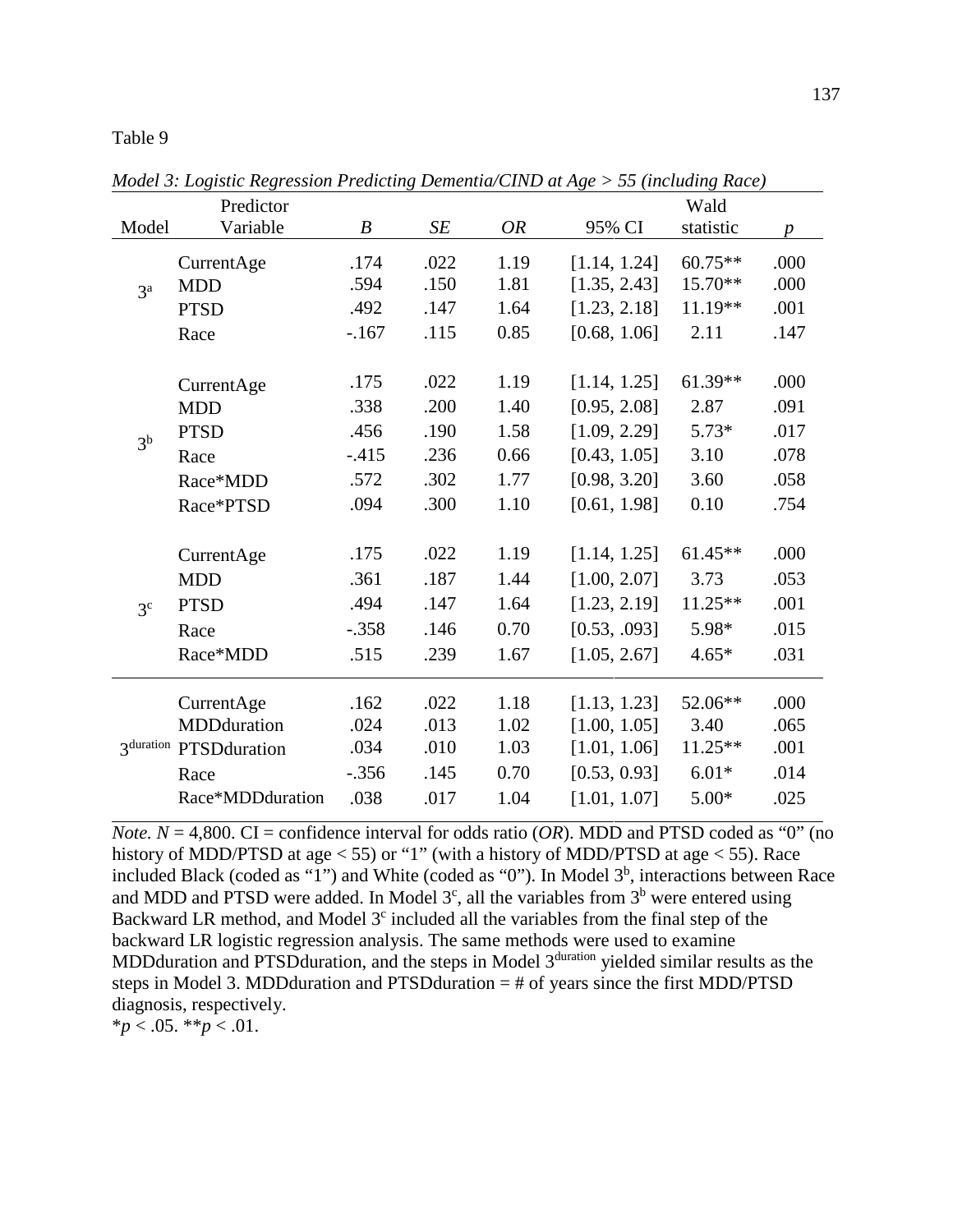*Observed and Predicted Frequencies for Dementia/CIND by Logistic Regression Models*

|                |                 | <b>Predicted Dementia</b> |       |       |           |
|----------------|-----------------|---------------------------|-------|-------|-----------|
| Model          | Observed        |                           | No    | Yes   | % Correct |
| 1 <sup>c</sup> | <b>DEM/CIND</b> | Nο                        | 2,719 | 1,745 | 60.9      |
|                |                 | Yes                       | 139   | 197   | 58.6      |
|                | Overall %       |                           |       |       | 60.8      |
| $2^{\rm a}$    | <b>DEM/CIND</b> | N <sub>0</sub>            | 2,730 | 1,734 | 61.2      |
|                |                 | Yes                       | 132   | 204   | 60.7      |
|                | Overall %       |                           |       |       | 61.1      |
| 3 <sup>c</sup> | <b>DEM/CIND</b> | No                        | 2,752 | 1,712 | 61.6      |
|                |                 | Yes                       | 127   | 209   | 62.2      |
|                | Overall %       |                           |       |       | 61.7      |

*Note.*  $N = 4,800$ . Classification cut off = .07. Model 1<sup>c</sup> variables = CurrentAge, MDD, PTSD, Sex, Race, and Race\*MDD. Model  $2^a$  variables = CurrentAge, MDD, PTSD, and Sex. Model  $3^c$ variables = CurrentAge, MDD, PTSD, Race, and Race\*MDD.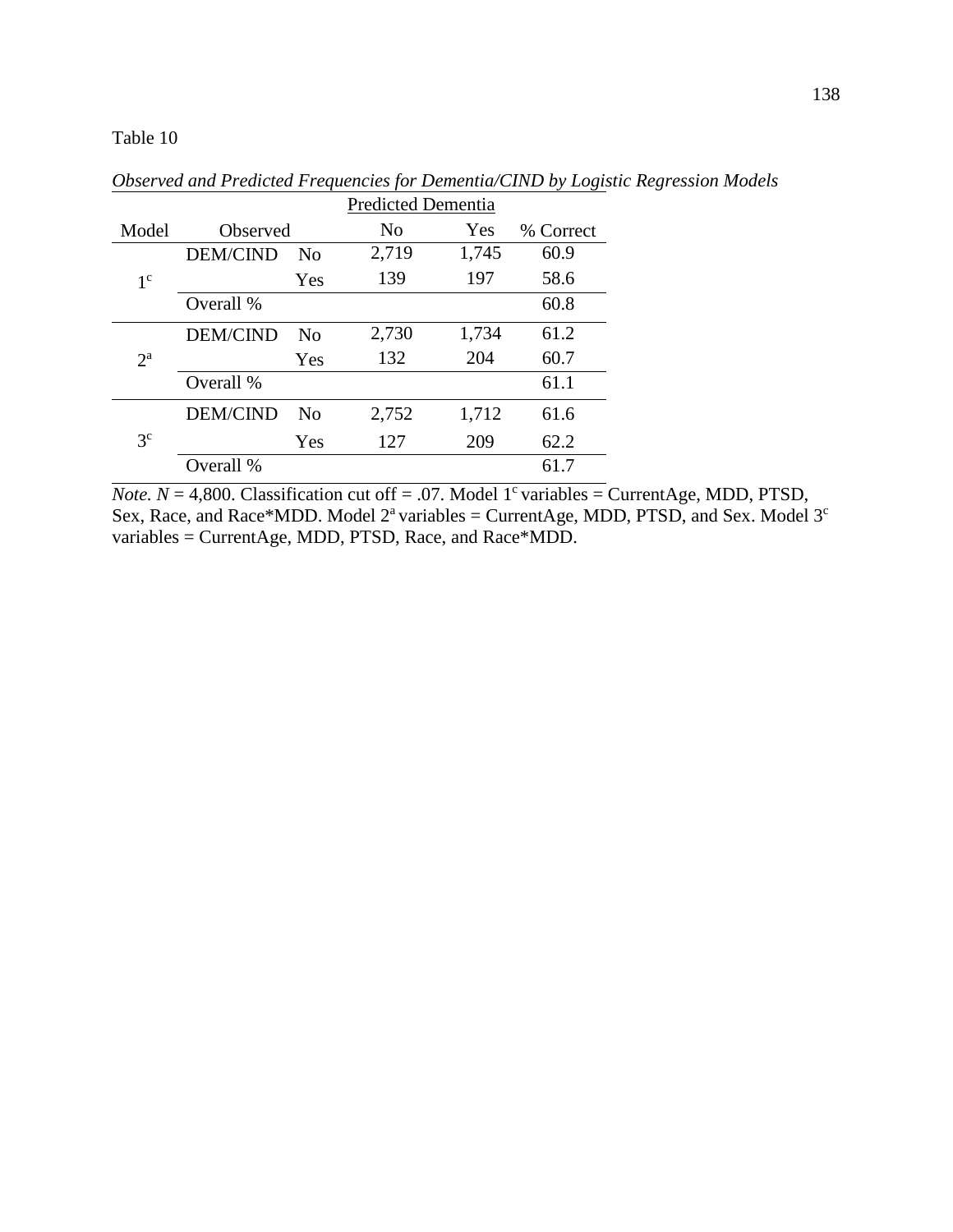

*Figure 1.* Flowchart of Study Participant Selection with Inclusion/Exclusion Criteria.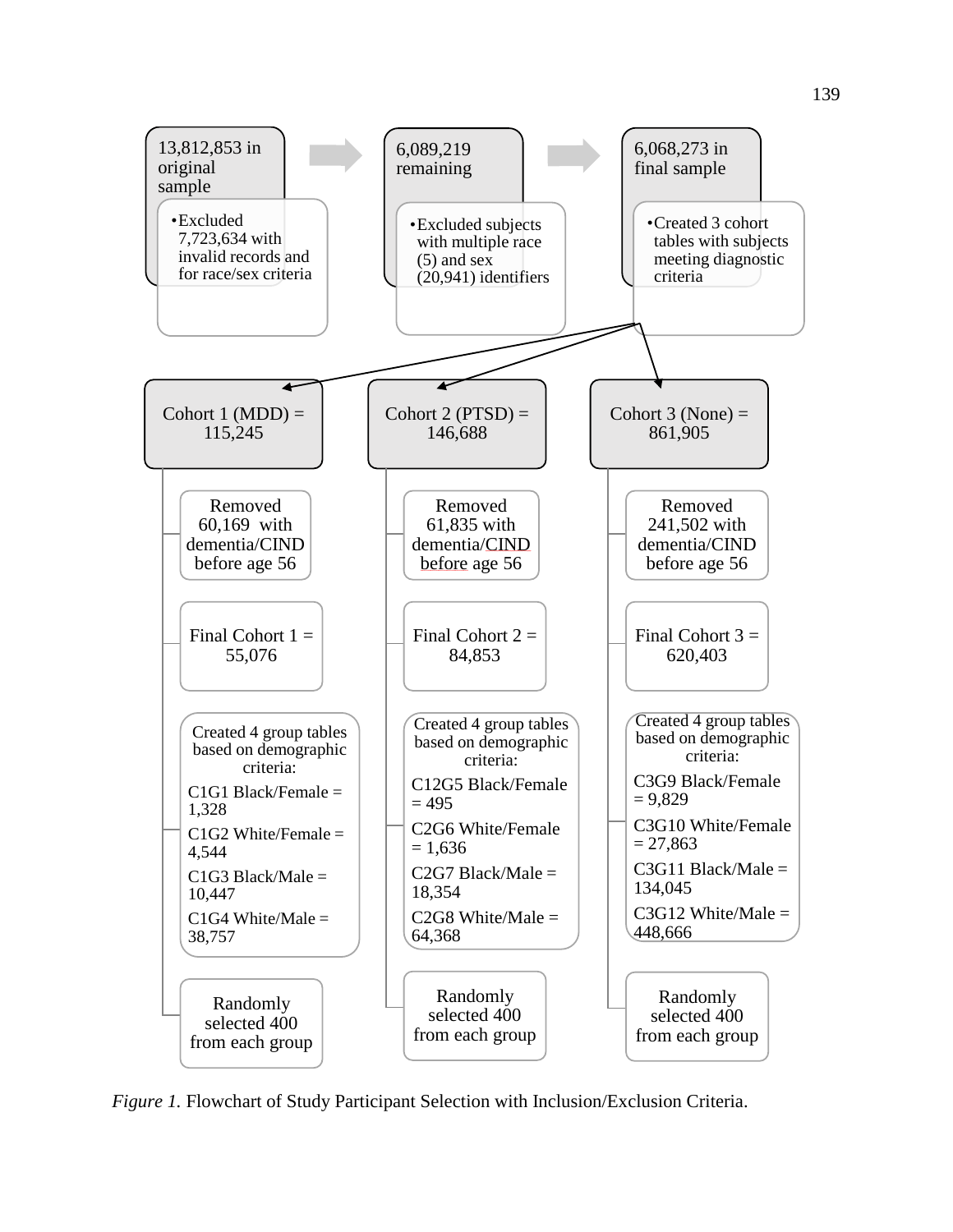

Figure 2. Number of Dementia/CIND Cases (diagnosed at age  $>$  55) per Subgroup, divided by Cohorts 1, 2, and 3. *Figure 2.* Number of Dementia/CIND Cases (diagnosed at age > 55) per Subgroup, divided by Cohorts 1, 2, and 3.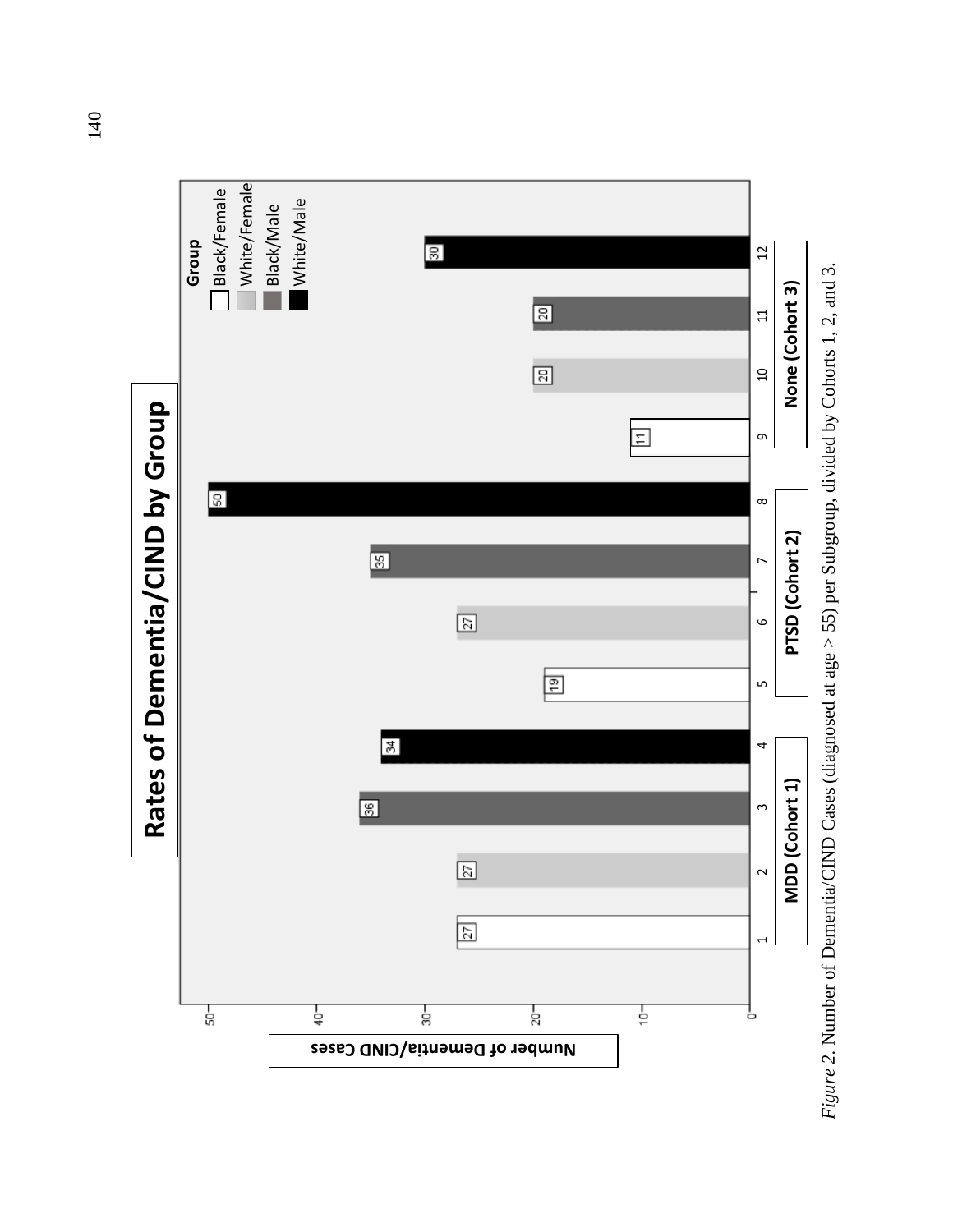

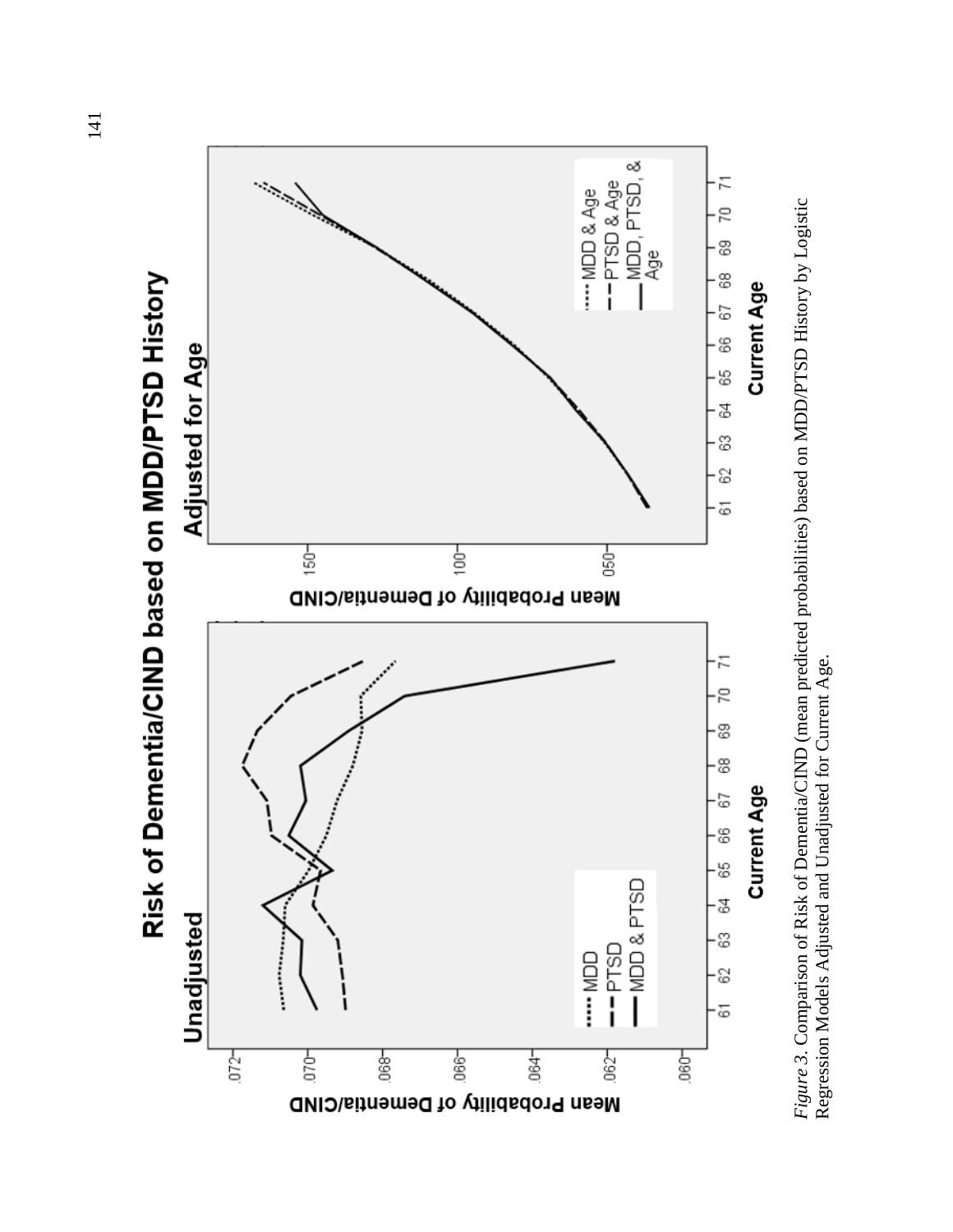

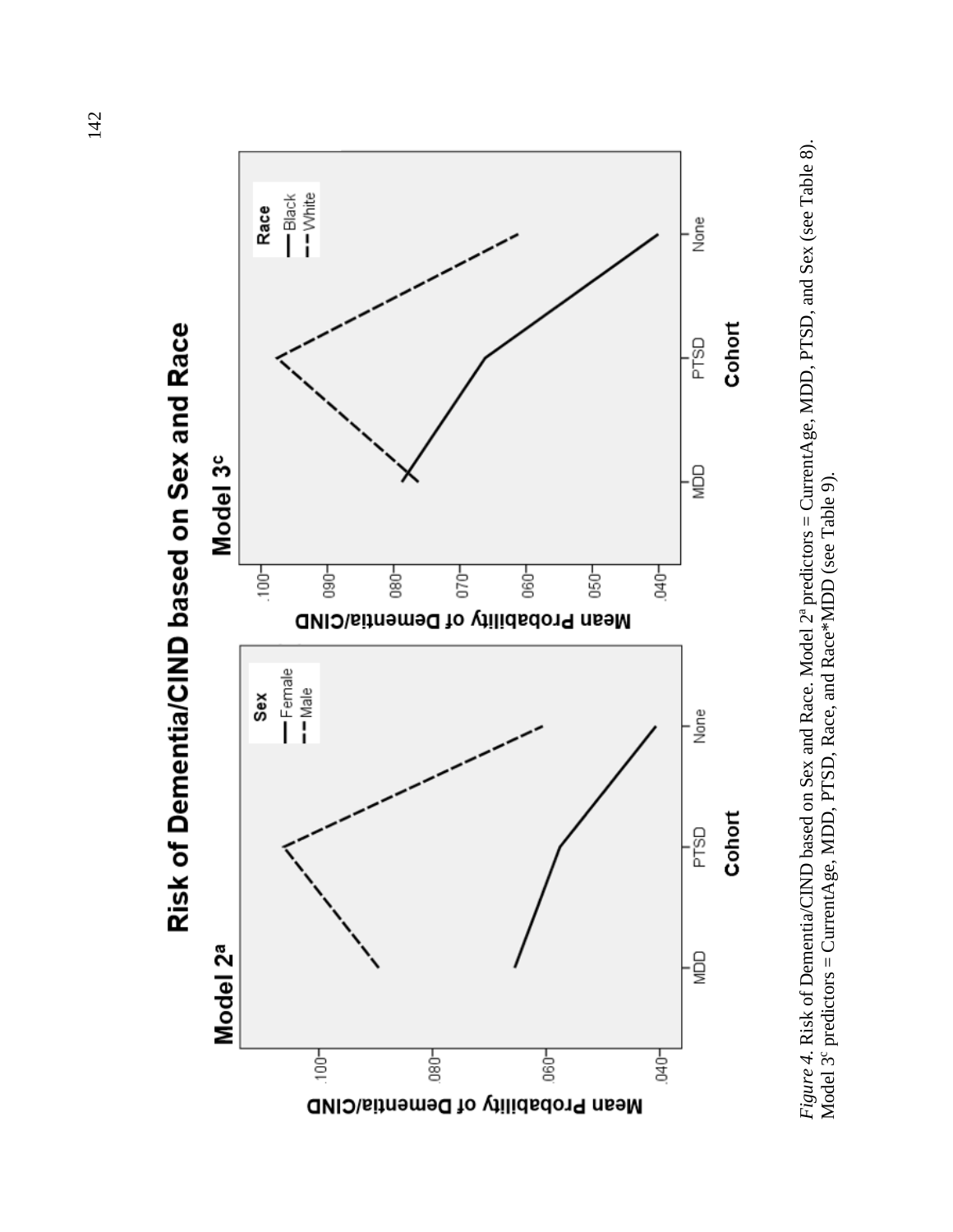

*Figure 5.* Receiver Operating Characteristic (ROC) Curve for Risk of Dementia/CIND (diagnosed at age > 55) based on Logistic Regression Models  $1^c$ ,  $2^a$ , and  $3^c$ . Model  $1^c$  [\(Table 7\)](#page-134-0) variables = CurrentAge, MDD, PTSD, Sex, Race, and Race\*MDD. Model  $2<sup>a</sup>$  [\(Table 8\)](#page-135-1) variables  $=$  CurrentAge, MDD, PTSD, and Sex. Model 3<sup>c</sup> [\(Table 9\)](#page-136-1) variables  $=$  CurrentAge, MDD, PTSD, Race, and Race\*MDD.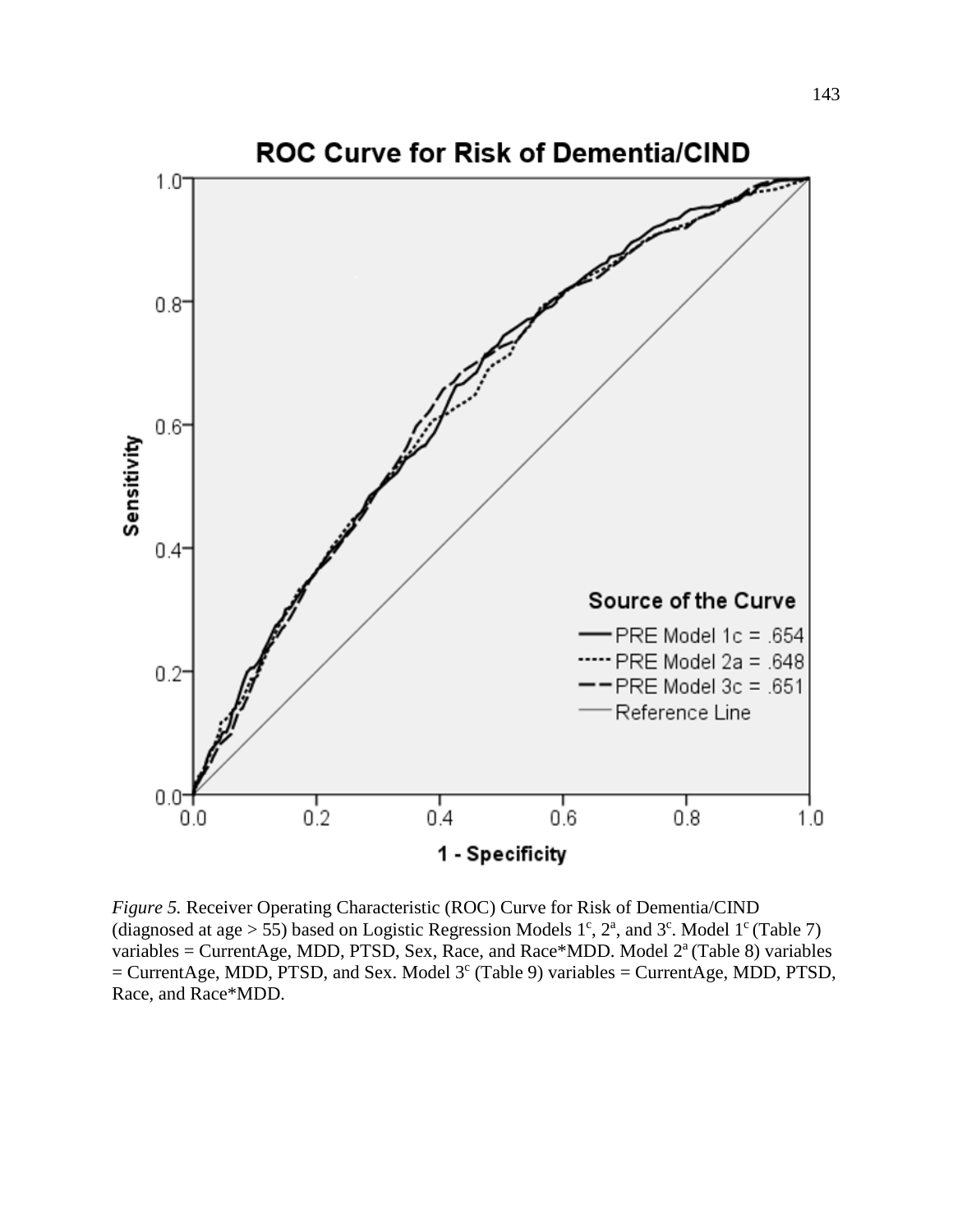#### Appendix A

ICD-9 Dementia and Cognitive Impairment Not Demented (CIND) Codes and Descriptions

- 290.00 Senile dementia, uncomplicated
- 290.10 Presenile dementia, uncomplicated
- 290.11 Presenile dementia, with delirium
- 290.12 Presenile dementia, with delusional features
- 290.13 Presenile dementia, with depressive features
- 290.20 Senile dementia, with delusional features
- 290.21 Senile dementia, with depressive features
- 290.30 Senile dementia, with delirium
- 290.40 Vascular dementia, uncomplicated
- 290.41 Vascular dementia, with delirium
- 290.42 Vascular dementia, with delusions
- 290.43 Vascular dementia, with depressed mood
- 291.10 Wernicke-Korsakoff syndrome (alcoholic)
- 291.20 Alcohol-induced persisting dementia
- 292.82 Drug-induced persisting dementia
- 294.00 Persistent mental disorders due to conditions classified elsewhere
- 294.10 Dementia in conditions classified elsewhere, without behavioral disturbance
- 294.11 Dementia in conditions classified elsewhere, with behavioral disturbance
- 294.20 Dementia, unspecified, without behavioral disturbance
- 294.21 Dementia, unspecified, with behavioral disturbance
- 294.80 Persistent Mental Disorders Due to Conditions Classified Elsewhere, Other; Amnestic Disorder NOS, Dementia NOS
- 294.90 Other specified mental disorders due to known physiological condition; Cognitive Disorder NOS
- 310.10 Senility with mental changes of nonpsychotic severity
- 310.80 Mild memory disturbance
- 310.89 Mild memory disturbance, not amounting to dementia, associated with senile brain disease (other specified nonpsychotic mental disorders following organic brain damage)
- 323.90 Leukoencephalopathies
- 331.00 Alzheimer's disease
- 331.10 Frontotemporal dementia
- 331.11 Pick's Disease
- 331.19 Other frontotemporal dementia
- 331.20 Senile degeneration of brain
- 331.80 Other cerebral degeneration
- 331.82 Dementia with Lewy bodies
- 331.83 Mild cognitive impairment, so stated
- 331.89 Other cerebral degeneration
- 331.90 Cerebral degeneration unspecified
- 388.00 Degenerative and vascular disorders, unspecified
- 437.00 Cerebral atherosclerosis
- 437.10 Other generalized ischemic cerebrovascular disease
- 437.20 Hypertensive encephalopathy
- 437.80 Other ill-defined cerebrovascular disease
- 437.90 Unspecified cerebrovascular disease
- 438.00 Late effect of cerebrovascular disease, cognitive deficits
- 780.83 Memory loss
- 797.00 Senility without mention of psychosis
- 799.55 Frontal lobe and executive function deficit
- 799.59 Other signs and symptoms involving cognition